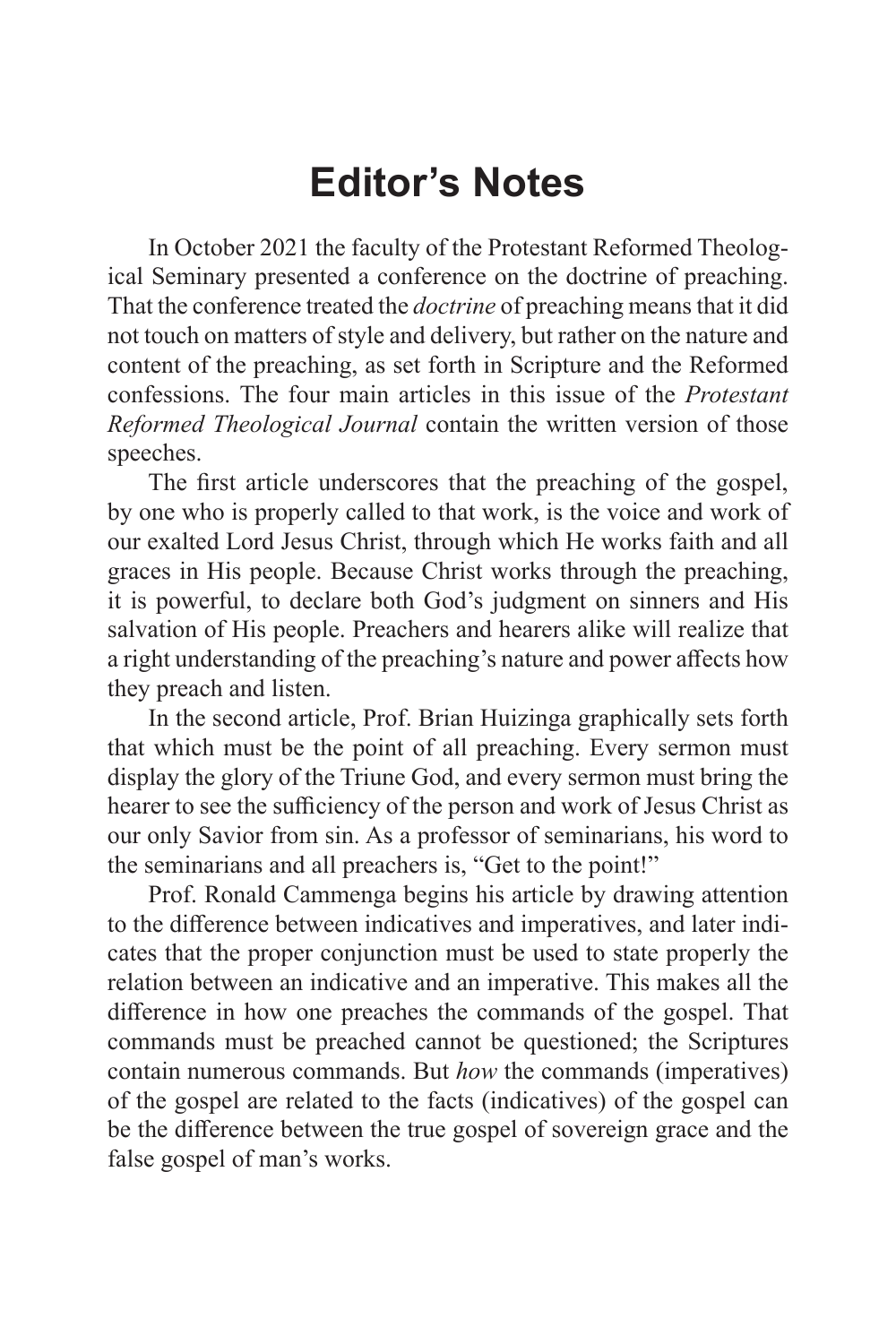Protestant Reformed Theological Journal

Finally, Prof. Barrett Gritters emphasizes the importance–no, the *absolute necessity*–of the preacher applying the gospel. Application, he teaches us, is not a matter of adding imperatives to a sermon, or of showing how we must live. Application is more basic than that: it is speaking the word of the text to the heart of God's people. As a sermon without the gospel is no sermon, so a sermon without application is no sermon.

This issue features ten book reviews. A special thanks to those who contributed to them.

As I take up the editorship of this journal, I pray that God will continue to use it as a good witness of His sovereign grace, of the commitment of the Protestant Reformed Churches to orthodoxy in teaching and orthopraxy in life, and of the fruits of the labors of the Protestant Reformed Theological Seminary.

Our printer again informs us that it cannot produce the printed version of this journal as quickly as it once could, due to lasting effects of COVID on the printing industry. We trust that the contents of this issue will make the wait worthwhile.

DJK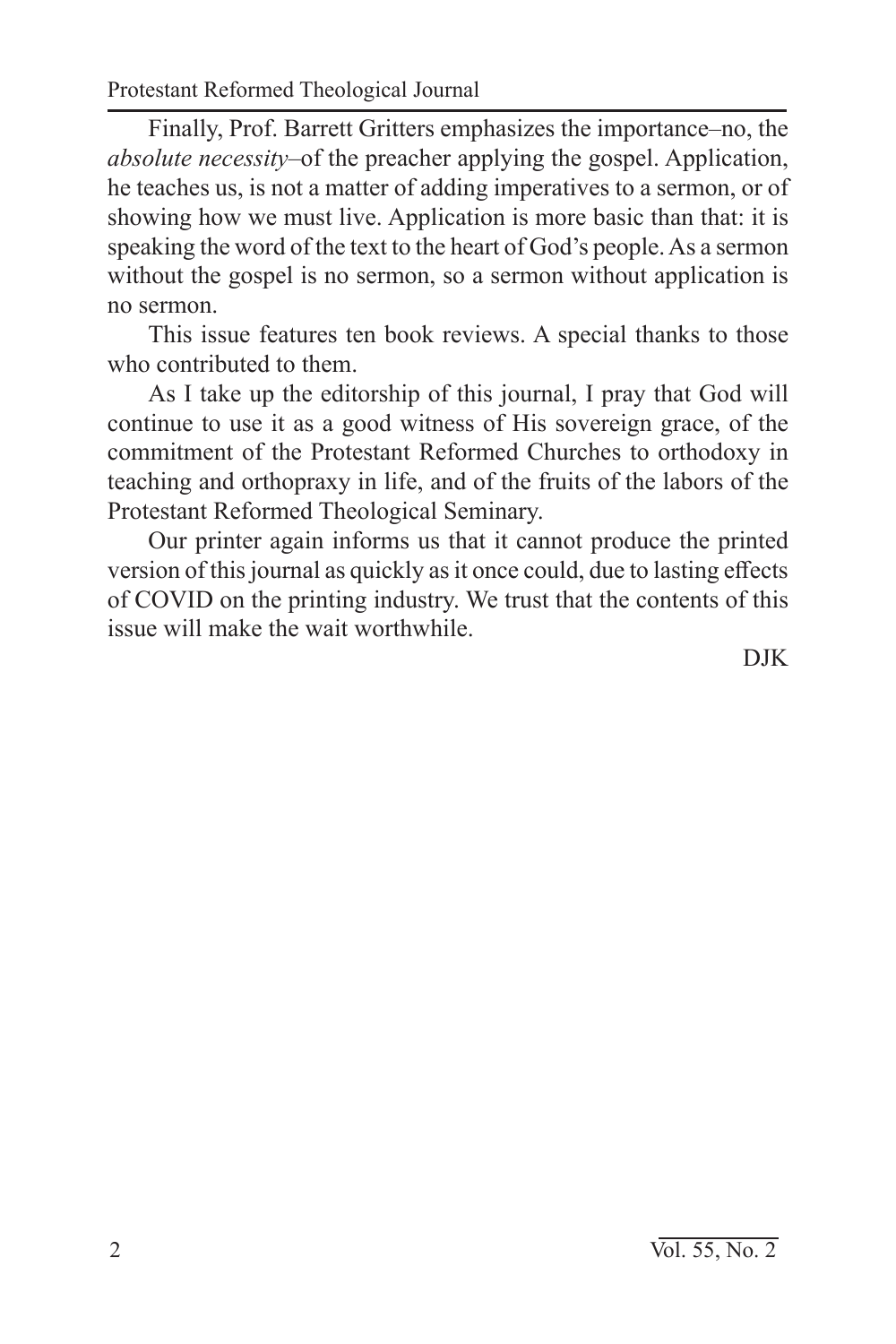## **"The Lion Hath Roared": The Nature and Power of Preaching Douglas J. Kuiper**

What is the nature of true preaching? For now, the question is not, What is the *content* of true preaching? The content of true preaching is the *gospel*. That man has not truly preached who has not set forth the gospel. The following article will develop that point more fully. The question now is, What is the *nature* of the preaching of the gospel?

The question is relevant. For one thing, every week God's people sit under the preaching of the gospel. What is it under which we sit? And why do we do sit under it?

Second, the question is relevant because the Reformed confessions speak highly of the preaching of the gospel. They teach that the preaching of the gospel is a mark of the true church of Jesus Christ, a key of the kingdom of heaven, and the chief means by which the Holy Spirit works faith.<sup>1</sup> Because these are our confessions, we must understand them; specifically, we must know what they say about the nature of the preaching of the gospel.

Third, the question is relevant because much passes for preaching today that is not really preaching. One man entertains an audience with stories having a Bible theme. Another claims to be having a conversation ("dialoguing") with his audience. And these consider themselves preachers! But the preaching of the gospel as the Old Testament prophets did it, as Jesus did it, as the apostles did it, and as faithful preachers today must do it, is of a far greater and more exalted character than entertainment and conversation.

The purpose of this article is to explain the *nature* of the preaching of the gospel. In sum, preaching is the work of the exalted Jesus Christ by His Spirit, through men officially called to preach, by which He declares to His people the fullness, the sufficiency, the completeness of all His saving benefits. Having set forth the nature of true preaching,

<sup>1</sup> Heidelberg Catechism, Q&A 65, 83, 84; Belgic Confession, Art. 29; Canons of Dordt, 1:3, 14; 2:5; 3-4:6, 8, 10; 5:14.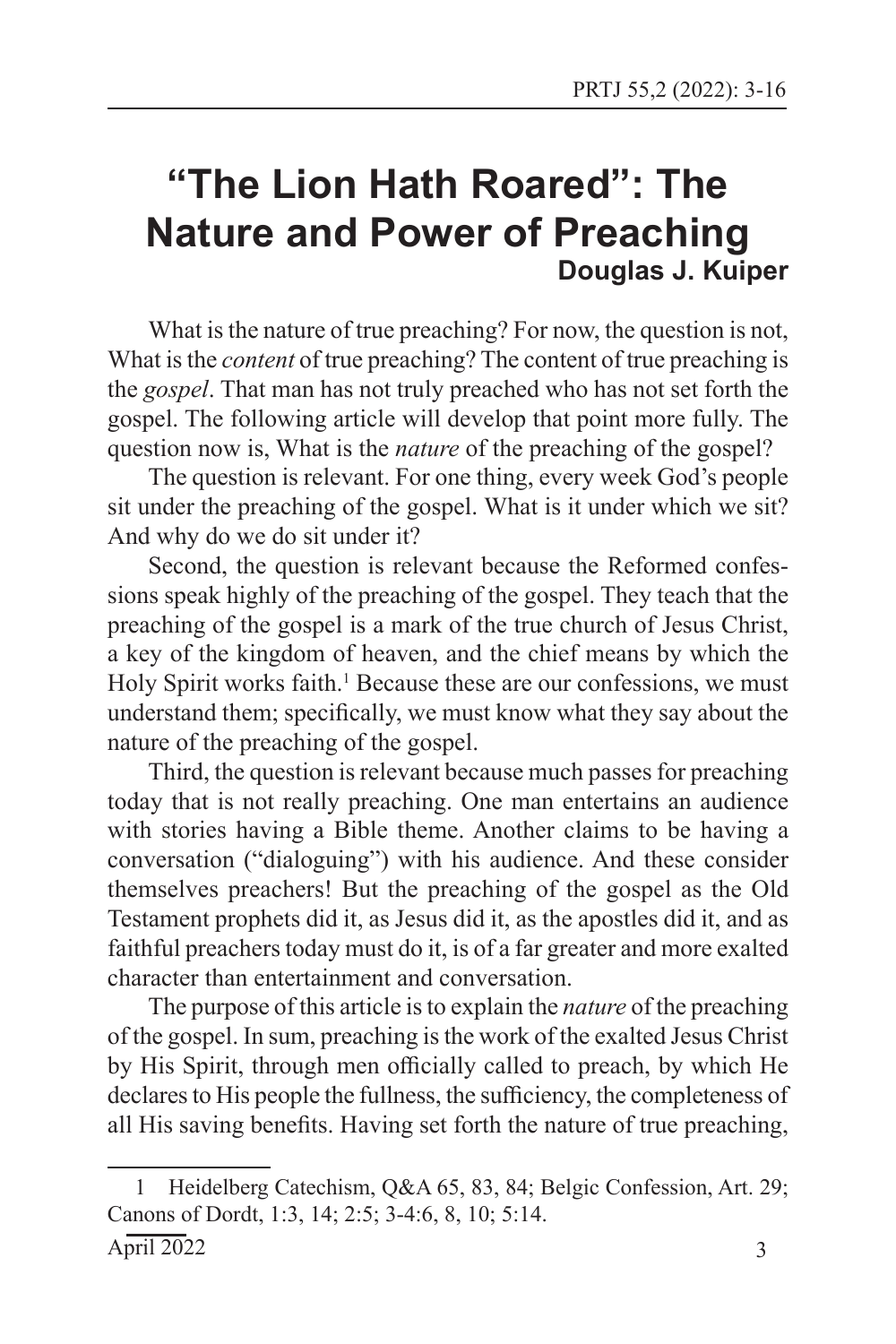this article will note the *power* of true preaching. Finally, the article will point out some implications of this understanding of preaching, both for the preacher, and for those who sit under the preaching.

The goal of this article is to enable God's children to recognize true preaching when they hear it, and to identify what is not true preaching when they hear that. Recognizing true preaching, one will know that he is hearing the voice of our Savior, his soul is being fed, and he is enjoying communion with God.

#### **Preaching's Nature**

A surprising number of systematic theologies explain what preaching is but do not provide a succinct definition of preaching.<sup>2</sup> To use Herman Hoeksema's definition, then, is not merely to look close to home for a definition, but is to use a helpful definition from a theologian who actually provided one. Hoeksema says: "Preaching is the authoritative proclamation of the gospel by the church in the service of the Word of God through Christ."3

Hoeksema expands on the four aspects of this definition. The first regards its content, which the next article will treat. The second is that the gospel is authoritative proclamation. The third is that the *church* carries out this activity of preaching. True, the church must call a man to proclaim the gospel on its behalf; but through him the church preaches. Fourth, Hoeksema underscores that the preaching serves the word of God through Christ. This regards the power of the preaching, a point relevant to this article. Hoeksema means that the preaching is a means of grace, a means by which God carries out His purpose of

<sup>2</sup> The following do not provide an explicit definition of the preaching of the gospel in that portion of their dogmatics in which they treat the means of grace: Herman Bavinck, *Reformed Dogmatics*, vol. 4, *Holy Spirit, Church, and New Creation*, ed. John Bolt, transl. John Vriend (Grand Rapids: Baker Academic, 2008), 441-460; Louis Berkhof, *Systematic Theology*, 4<sup>th</sup> ed. (Grand Rapids: Wm. B. Eerdmans, 1941), 610-615; and Charles Hodge*, Systematic Theology* (Grand Rapids: Wm. B. Eerdmans, nd), 3:466-479. This omission is due at least in part to the fact that Bavinck and Hodge treat the *word of God* as means of grace, rather than the *preaching* of that word; see Herman Hoeksema, *Reformed Dogmatics* (Grand Rapids: Reformed Free Publishing Association, 1966), 635.

<sup>3</sup> Hoeksema, *Reformed Dogmatics*, 637.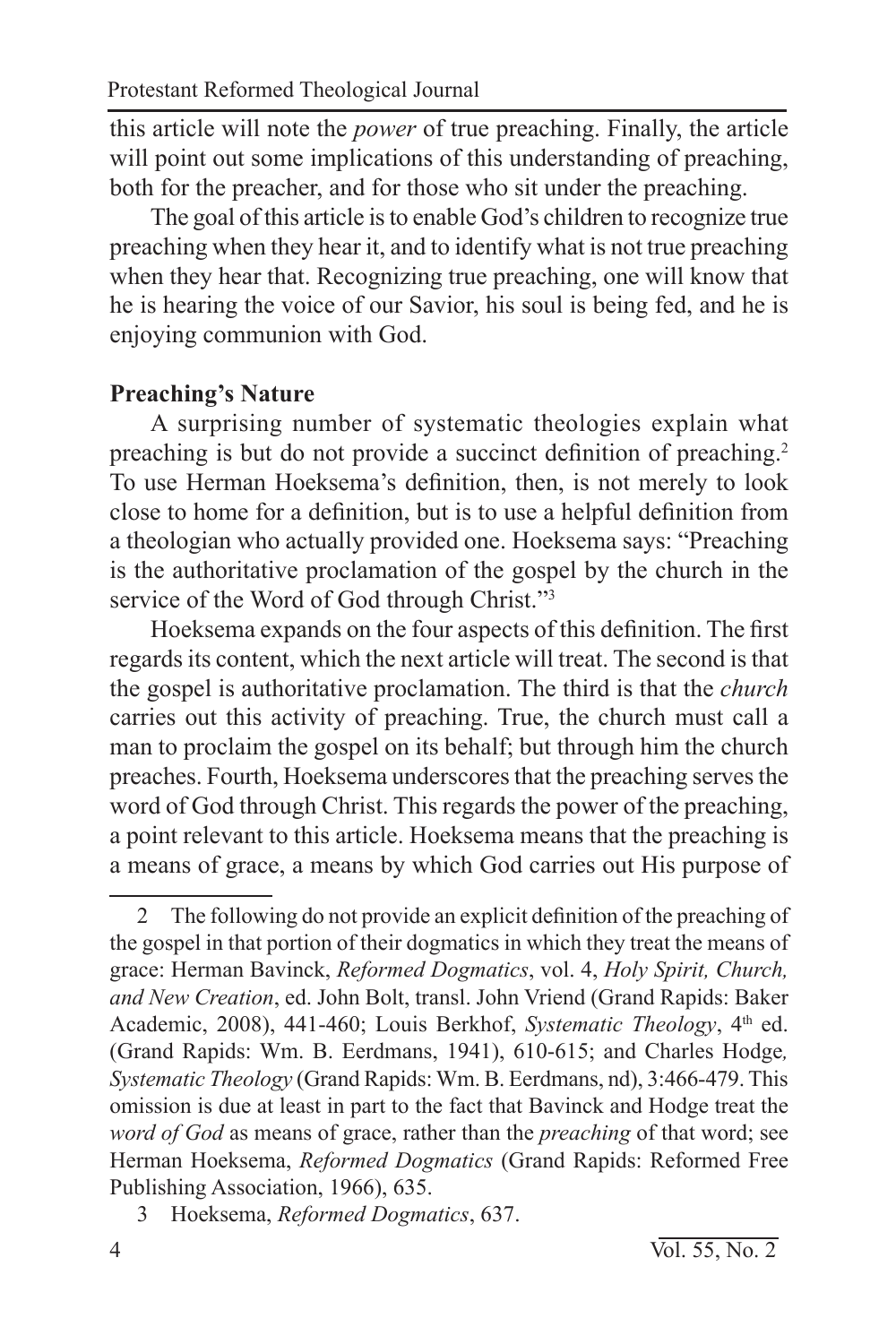saving His people. The starting point, then, is that true preaching is the authoritative proclamation of the gospel.

## *Scriptural Evidence*

Many Scripture passages demonstrate this point; five will be noted. First, true preaching is the sounding forth of the voice of Jesus Christ. Our Savior said, "My sheep hear my voice, and I know them, and they follow me" (John 10:27). He was not merely saying that some people heard and followed Him while He was on earth. Rather, He set forth a general principle that holds true throughout time. For, first, He speaks of His sheep, His elect, who are found on earth throughout all times. Second, He was referring to an ongoing activity of hearing, knowing, and following—an activity that continues as long as Jesus Christ lives and works. He lives and works yet today. *How*, then, do His sheep hear Him today? By the work of the Spirit in the preaching of the gospel.

Consider also the inspired words of the apostle Paul: "How then shall they call on him in whom they have not believed? And how shall they believe in him (of) whom they have not heard? And how shall they hear without a preacher? And how shall they preach except they be sent?" (Rom. 10:14-15a). The quotation is from the KJV. The proper Greek translation is not "how shall they believe in him *of* whom they have not heard," but "*whom* they have not heard."4 One who hears the preaching, therefore, does not merely hear *about* Christ; he hears *Christ*.

Scripture teaches this also in the Old Testament. David said in Psalm 22:22, "I will declare thy name unto my brethren: in the midst of the congregation will I praise thee." But Psalm 22 is a messianic Psalm, in which David speaks typically and prophetically of Jesus Christ, as Hebrews 2:12 makes clear. The Lord Jesus Christ, exalted in heaven, declares God's name to His spiritual brothers and sisters, including those in the church on earth. That divine name that He declares is God's revelation regarding the fullness of salvation in Christ. How does the exalted Christ make this revelation known to His people? By the work of the Spirit illuminating and causing us to

<sup>4</sup> When the direct object of the verb *akouoo* is a person, this verb takes its direct object in the genitive.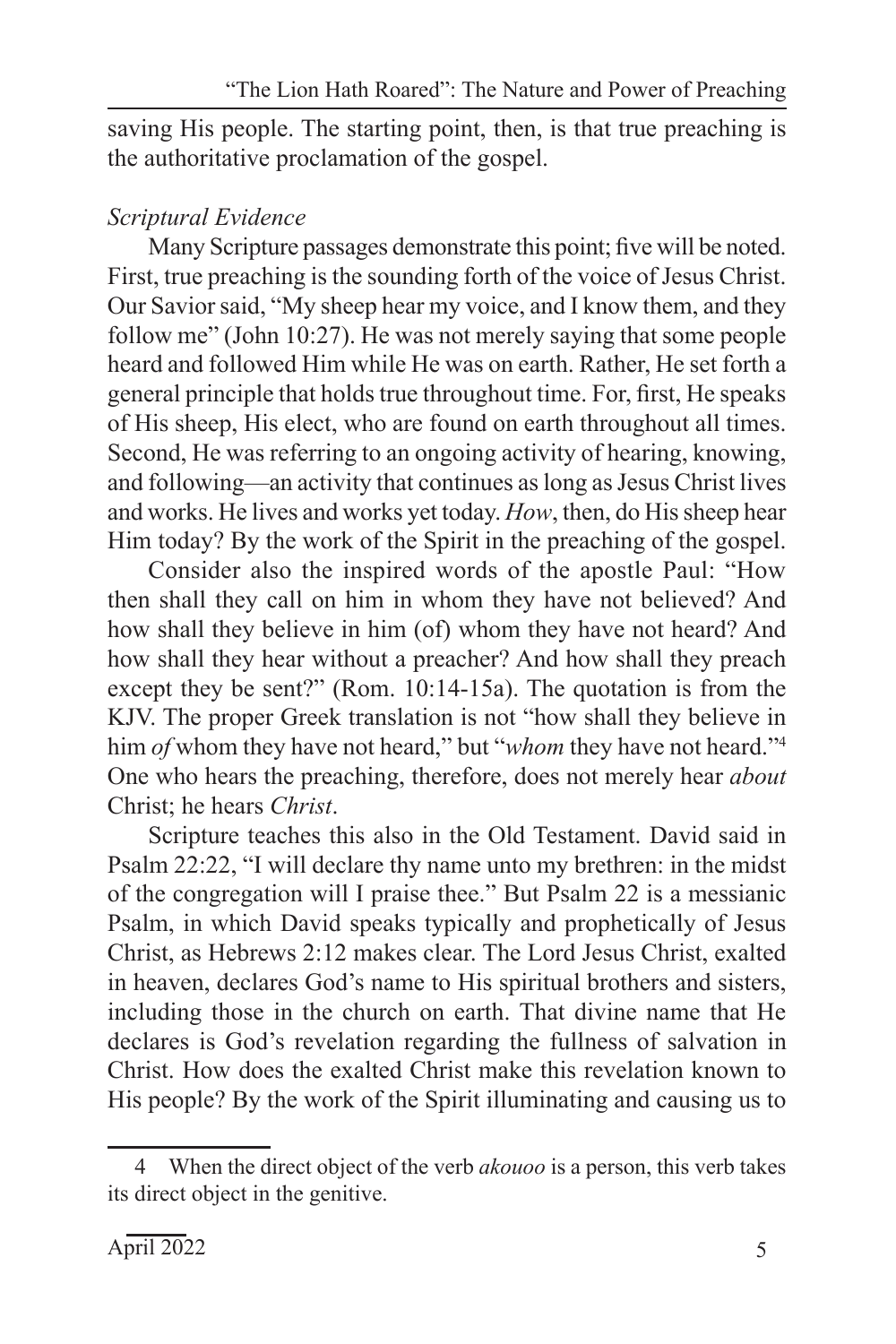understand the Scriptures. One means to that end, the *chief* means, is the preaching of the gospel.

Other passages in the book of Hebrews also underscore that the preaching is the voice of Christ to His people. The book opens by telling us that God has spoken unto us by His Son (Heb. 1:2). Hebrews 3:7, 3:15, and 4:7 quote and apply Psalm 95:7, "Today if ye will hear his voice." And note Hebrews 12:25, in which the inspired writer exhorts his readers, "See that ye refuse not him that speaketh," which speaker is the living God as revealed in "Jesus, the mediator of the new covenant" (12:24). The context of this last passage contains a reference to God speaking to Israel from Sinai: as God spoke to Israel from the mountain, so He speaks to His church today.

Finally, Amos 3:8 also teaches the authority of the declaration of the gospel, and the fact that in that declaration God's voice is heard: "The lion hath roared, who will not fear? The Lord Gop hath spoken, who can but prophesy?" The passage speaks of hearing Jehovah's voice. Because Jesus is truly God, and is the chief prophet from God to us, one who hears Jehovah's voice hears it in and through Jesus Christ. Notice also the direct connection between the prophet hearing that voice, and the prophet declaring what the voice said: "Who can but prophesy?"

## *Preaching: The Voice of God in Jesus Christ*

That a man expounds the Word of God to a congregation, and in doing so the congregation hears *Christ's* voice, needs explanation. When listening to a sermon, do we not hear a man's voice? Do we not hear the pitch, the tenor, the volume of one particular man, in distinction from another man? May we truly say that through a man's preaching *Jesus Christ Himself* addresses His church, declaring His love for the church, calling His people to faith and repentance, and warning His people of the dangers of sin?

That we hear Christ's voice in the preaching is a *spiritual* reality, not a physical one. We do hear the pitch, tenor, and volume of an earthly man's voice. But through every true preacher, the believer hears the spiritual voice of Christ in a way similar to our eating earthly bread and drinking earthly wine in the Lord's Supper, while being nourished with Christ's spiritual body and blood.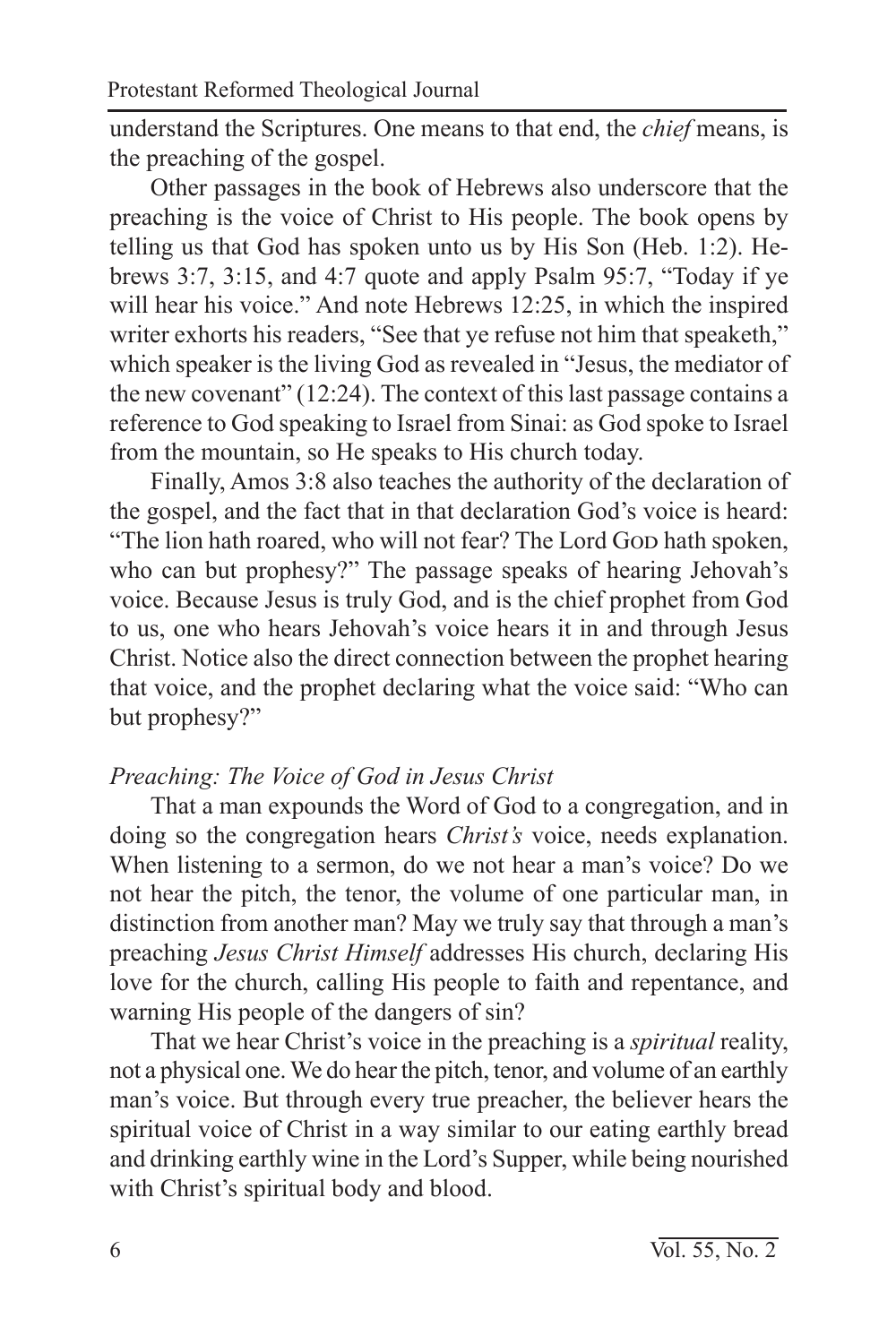Four points help us understand this spiritual reality. First, we hear Christ's voice because the content of the preaching is Jesus Christ, in His person and work, as our only and all-sufficient Savior. Preaching that does not have Christ as its content is not the voice of Christ. In making known God's name (Ps. 22:22), Jesus Christ makes Himself known as the revelation of God.

Second, true preaching is the voice of God in Christ because Jesus Christ is the one who raises up men, calls them, and equips them to preach. Believing Christians are to witness to Christ in words and deeds, and to speak that which accords with Scripture. But preaching is *more* than that. Preaching is the *authoritative* declaration of the gospel by a man whom Christ has called through the church: "How shall they preach except they be sent?" (Rom. 10:15).

Third, true preaching is the voice of God in Christ because Christ speaks by His Spirit. John 15:26 teaches that the Spirit testifies of Christ as the one whom the Father and Son sent into the church. The testimony of the Spirit about Christ is Christ's own testimony about Himself, and the Father's testimony about Christ, through the Spirit (John 15:26). Because of this, the Spirit works faith through the preaching (Heidelberg Catechism, Q&A 65, 67).

Fourth, all who hear the preaching hear the gospel. Yet not all of them hear Christ addressing them personally. By nature we are dead in sin, unable to hear Christ. What makes possible our hearing Christ's voice in the preaching is the Holy Spirit's work in us, regenerating our hearts, giving us spiritual ears to hear, creating faith, and working in us a delight in spiritual things. By virtue of this work in elect believers, when believers hear the gospel proclaimed, we know that we have heard our Lord and Savior.

## *Preaching: The Call of God in Jesus Christ*

Because the preaching is the authoritative proclamation of the gospel and the sounding forth of the voice of Jesus Christ, its nature is also that of a divine, saving call. What is God doing with His voice in the preaching? He is calling His people out of sin and unbelief into covenant fellowship with Himself.

Scripture teaches this. First Corinthians 1:9 teaches that God calls us: "God is faithful, by whom ye were called unto the fellowship of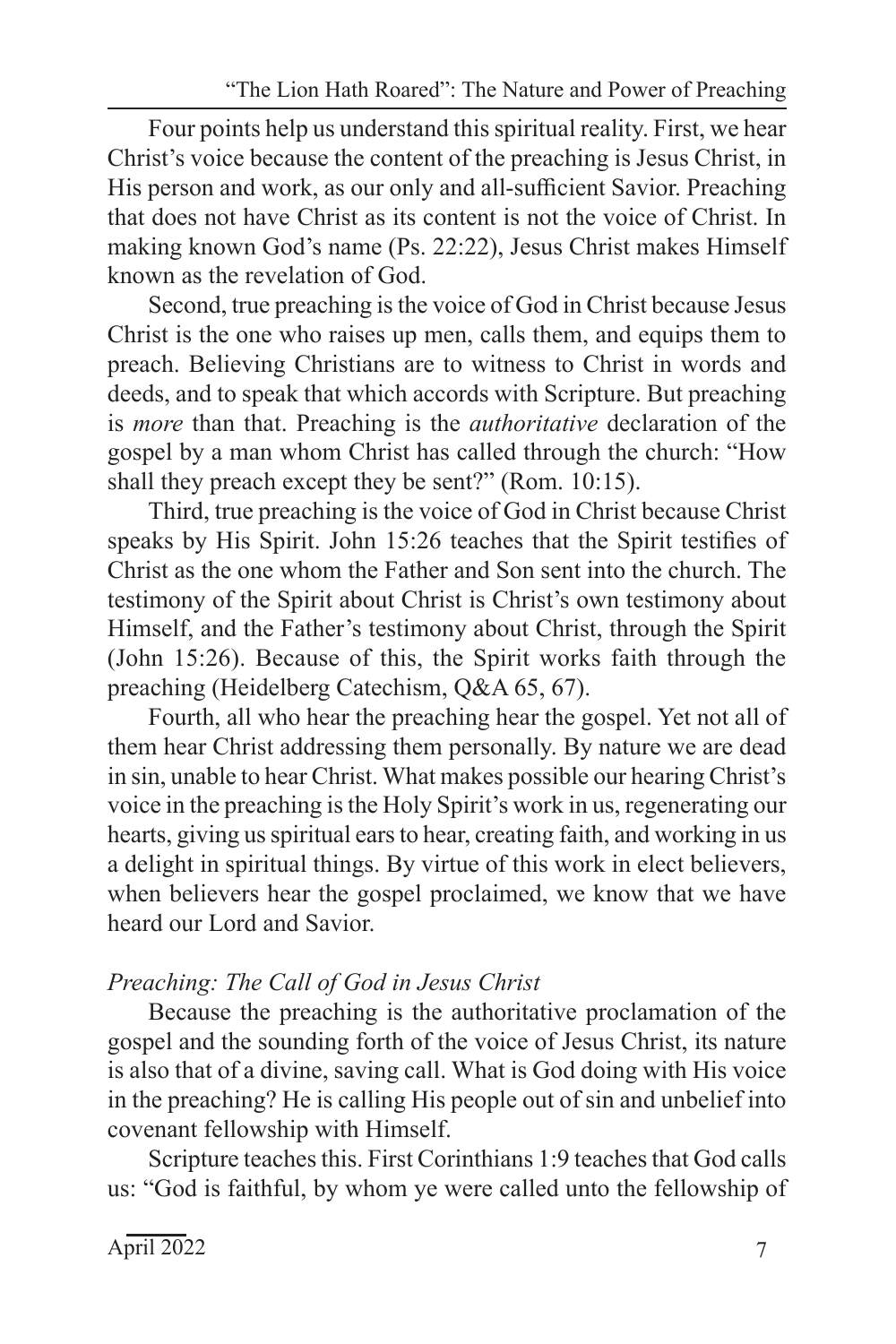his Son Jesus Christ our Lord." Scripture also indicates that this call comes by the gospel: "Whereunto [unto salvation] he called you by our gospel" (2 Thess. 2:14). By referring to Christ's gospel as "our gospel," the apostle refers to his activity of preaching the gospel. By the preaching of the gospel through men whom He has appointed, God calls His people.

So the preaching of the gospel is not merely the sounding forth of the voice of God, in that it proclaims some divine sound that none can understand. Rather, it is the expression of God's will to save His people. By the preaching, Christ brings us into fellowship with Himself and with God. To that end, the Holy Spirit works faith by the preaching. Probably many of us who sit under the preaching forget about this purpose. Certainly, they who despise the preaching ignore it. And men who consider themselves preachers, but forget the purpose of preaching, will go wrong in their own preaching. If a preacher fails to understand that he is God's mouthpiece to call the people to communion with God in Christ, he will not prepare a meaty, purpose-driven sermon. When the preacher understands what preaching is, he will diligently prepare himself to bring God's Word, and will come to the pulpit with purpose.

#### *Preaching: Heralding the Nearness of God's Kingdom*

No examination of the nature of the preaching of the gospel is complete without an examination of the New Testament Greek words that are translated "preach." Two different words are so translated. From one of them we get our word "evangelize." This word refers to the good news, the gospel, that is preached. The other emphasizes the nature of this activity; it is the word "herald." In Bible times, the word referred to a forerunner whom the king sent, days or weeks before the king himself visited a city or province, to speak in the king's name and to announce his imminent arrival. Hearing the news that the herald brought, the people would make ready: they would clean up the town, and smooth the roads (Is. 40:3,4). The inspired writers of the New Testament used that same word to refer to the nature of the preaching. It is our King's authoritative declaration that He was coming soon. Matthew used this word to refer to the preaching of John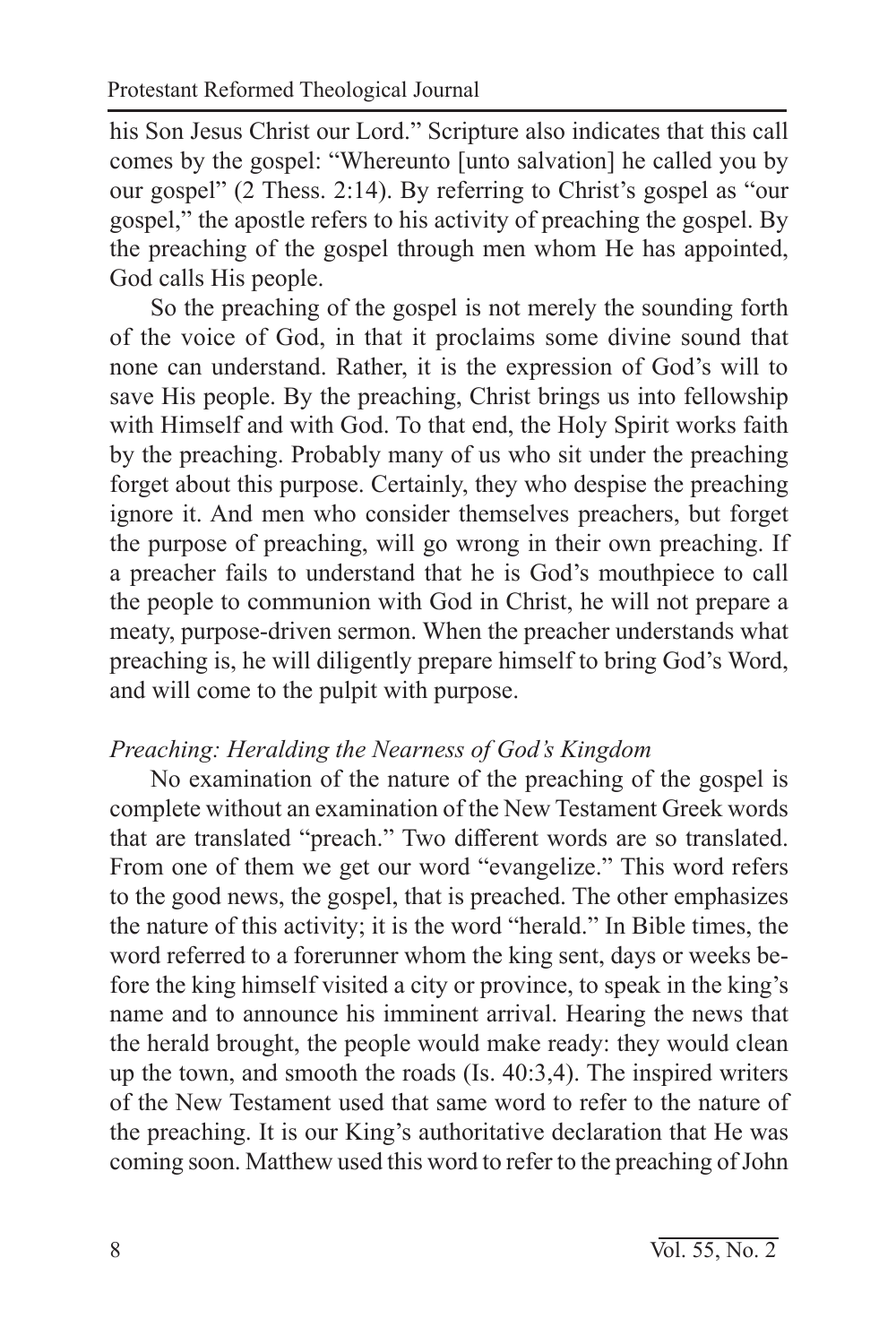the Baptist: "Repent ye, for the kingdom of heaven is at hand" (Matt. 3:2). The same word is used to refer to Jesus' preaching (Matt. 4:17).

That the kingdom is near means several things. Briefly, first, it means that God Himself, our King in Jesus Christ, is near us. Second, it means that His kingdom is near: it is manifest in His church on earth and is in our hearts. Third, it means that He is quickly bringing to pass that day when His kingdom comes in all its fullness; He is quickly unfolding His saving purposes in Jesus Christ.

All this He declares to us in the preaching. We can appreciate the need for this. We forget that God's spiritual kingdom is in and around us, and that the final fulfillment of that kingdom is coming quickly. God's kingdom seems so far away. We see earthly things, not spiritual; and our battle against sin and temptation can lead us to think that God's kingdom is far off. But God announces to us in the preaching that He is near, that He is fulfilling all the promises that He made, and that soon we will enjoy perfect covenant fellowship with Him.

When John the Baptist and Jesus spoke these words, they were teaching that Jesus Christ, the King of the kingdom, had already come in the flesh, and would soon lay down His life on the cross in order to establish that kingdom as a kingdom of righteousness. At that time, the kingdom was near. It is even nearer now, for Jesus Christ is risen and has poured out His Spirit.

## *Preaching: Shining Forth Heaven's Light into Earth's Darkness*

In this last explanation of the nature of preaching, consider analogies and figures that Scripture uses to refer to God's Word. Psalm 119:105 reads: "Thy word is a lamp unto my feet, and a light unto my path." Likewise, 2 Peter 1:19-20 teaches that Christians have a more sure word of prophecy, a more sure word that Jesus is the Christ, the exalted Lord and Savior: "We have also a more sure word of prophecy; whereunto ye do well that ye take heed, as unto a light that shineth in a dark place, until the day dawn, and the day star arise in your hearts: Knowing this first, that no prophecy of the scripture is of any private interpretation."

Neither of these passages refer to the preaching of the gospel exclusively; both refer to God's written Word, to Scripture. But if God's inspired, written Word has the power to guide, the faithful preaching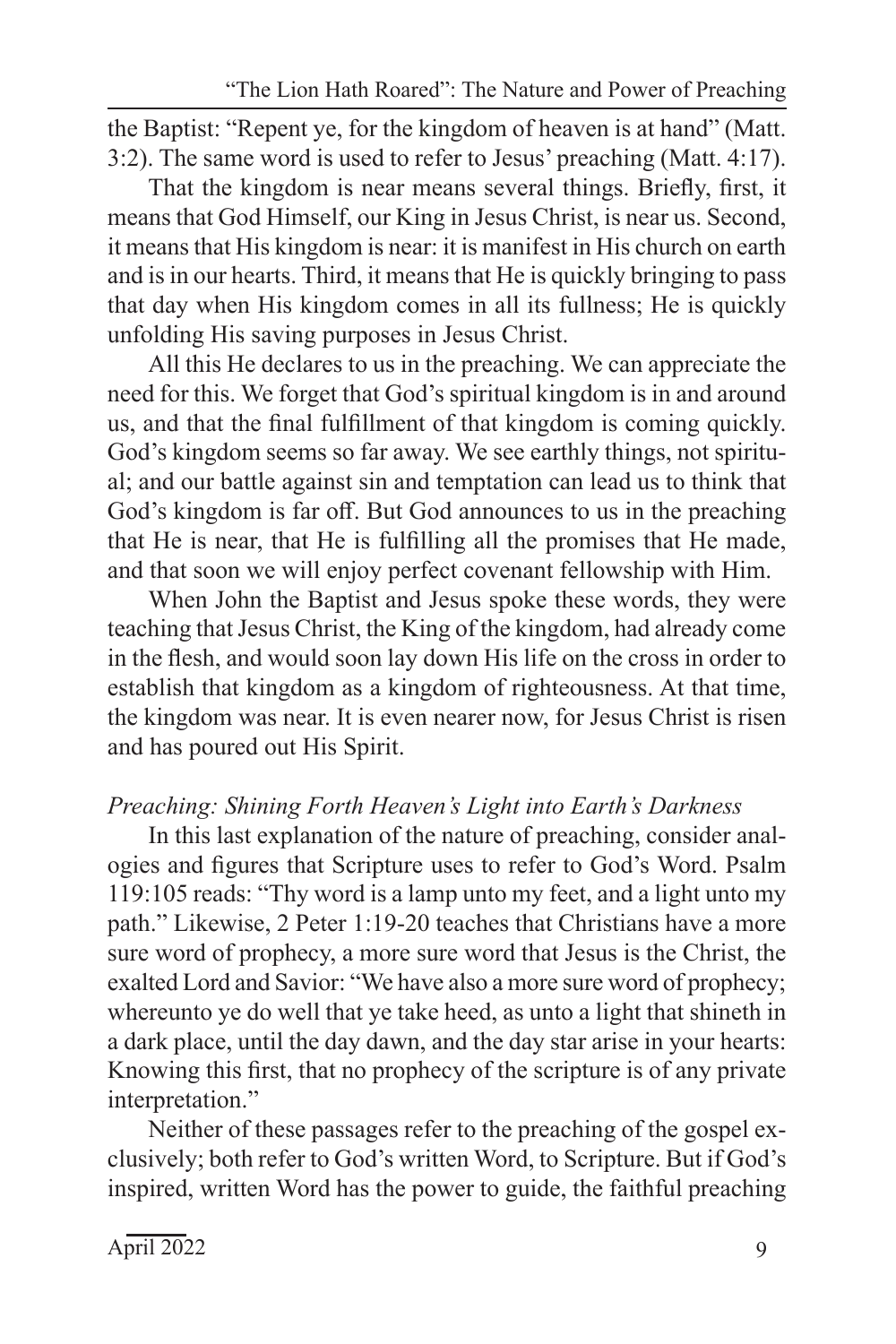of that Word also has such power. The proclamation of Jesus Christ in the gospel as it is preached sets forth God's glory in the face of Jesus Christ.

Sin makes such illumination necessary. We doubt God's promises and endure temptations to sin against God's law. These manifest the presence of our old man—always present, even though he no longer has dominion over us. By the preaching, God assures us that His promises are true and shows us that way of holiness in which we must walk.

All of this is to say that the preaching of the gospel is exalted and noble in character. This is not how we view it by nature. The Jews considered the preaching of the gospel to be empty and the Gentiles thought it foolishness (1 Cor. 1:22). Today many despise it. Regarding its content, it is despised: Jesus was dead but is alive? Really? Regarding its nature, it is despised: God speaks to us through a man? Really? But Scripture speaks highly of the preaching.

Take Amos, the Old Testament prophet, as an instance. In distinction from the preacher in the New Testament church, Israel's prophets were given new revelations directly from God. What they spoke to the church in the Old Testament was essentially the same gospel that God had revealed to Adam and Eve in the Garden of Eden, but God revealed to them some new aspect or development of that gospel. By contrast, the preaching of the gospel in the New Testament does not consist of receiving and imparting new revelation, but of expounding the completed revelation of God in Scripture.

This important distinction notwithstanding, both the speech of the Old Testament prophets and the preaching of faithful pastors today are authoritative. Amos said: "Surely the Lord GoD will do nothing, but he revealeth his secret unto his servants the prophets. The lion hath roared, who will not fear? The Lord GoD hath spoken: who can but prophesy?" (Amos 3:7-8). The speech of the Old Testament prophet was authoritative: it was the declaration of that which Jehovah had spoken. Likewise, faithful gospel preaching is authoritative. The preacher is sent by Christ through His church (Rom. 10:15) to teach God's Word (Eph. 4:11, 1 Tim. 4:11). So New Testament preaching, like Old Testament prophecy, is the roaring of the lion. When Amos said, "the lion hath roared," he meant that God gave a new prophecy. When the prophet then spoke that word faithfully, and when the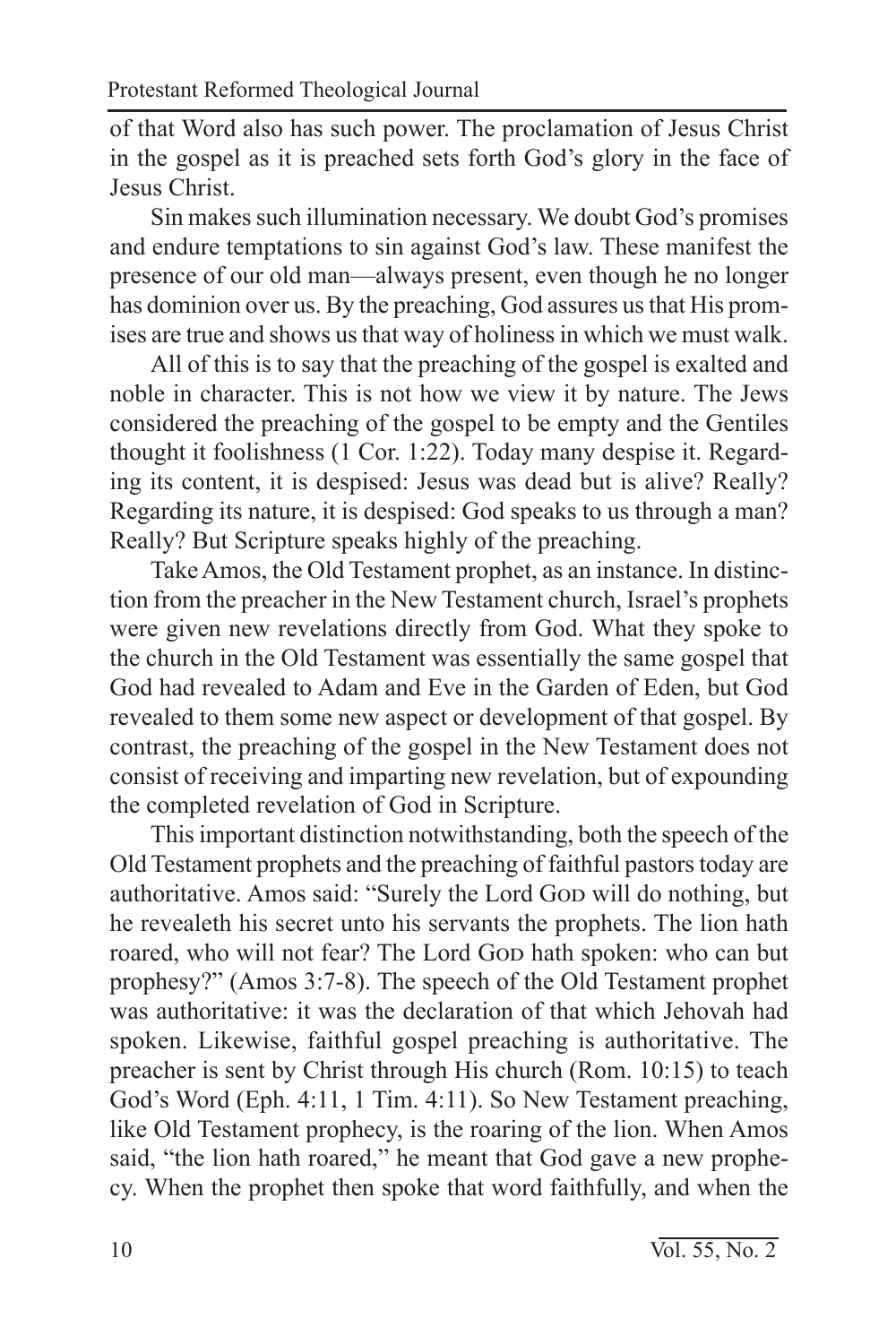preacher today does, the people know what that lion, the Lion of Judah's tribe, said and says.

Because both Old Testament prophecy and New Testament preaching have this authority, they powerfully accomplish the purpose for which God sent the preacher or the prophet.

#### **Preaching's Power**

#### *Irresistible Power*

That the preaching has power follows from the exalted character of preaching. If preaching is lowly, if it is merely a man's activity, it has no power. That it *has* power is the fallacy of the teaching of the well-meant offer of the gospel, particularly in its assumption that a man by his own free will can choose to believe what the gospel declares. Likewise, the fallacy of the altar call is that it supposes that a preacher, a mere human, has the power to stir up human reason and emotions so that one makes a choice for Christ and becomes saved. Such is a low view of preaching. It assumes that the power is not in the word itself, but in the man who brings it, or in how he delivers it.

The power of preaching is much greater than this. The power of preaching is the power of God's Word, which power is limitless, efficacious, and irresistible. By the word of Jehovah were the heavens made (Ps. 33:6, Gen. 1). By the word of His power, the exalted Lord Jesus Christ upholds all things (Heb. 1:3). By the word of God, the dead will be raised; He once called things that were not as though they were, and will do so again (Rom. 4:17). God's word accomplishes that for which God sends it (Is. 55:10-11), and does so in such a way that no man, and no creature, can refuse what God commands. When God commanded the sun to shine, the sun did not refuse to shine, but it shone. Likewise the word of God in the preaching of the gospel accomplishes God's purpose.

It does so because the Holy Spirit works through it. Paul understood that the power of his preaching was not inherent in him: "And I was with you in weakness, and in fear, and in much trembling. And my speech and my preaching was not with enticing words of man's wisdom, but in demonstration of the Spirit and of power" (1 Cor. 2:3- 4). Again, he said to the Thessalonians, "For our gospel came not unto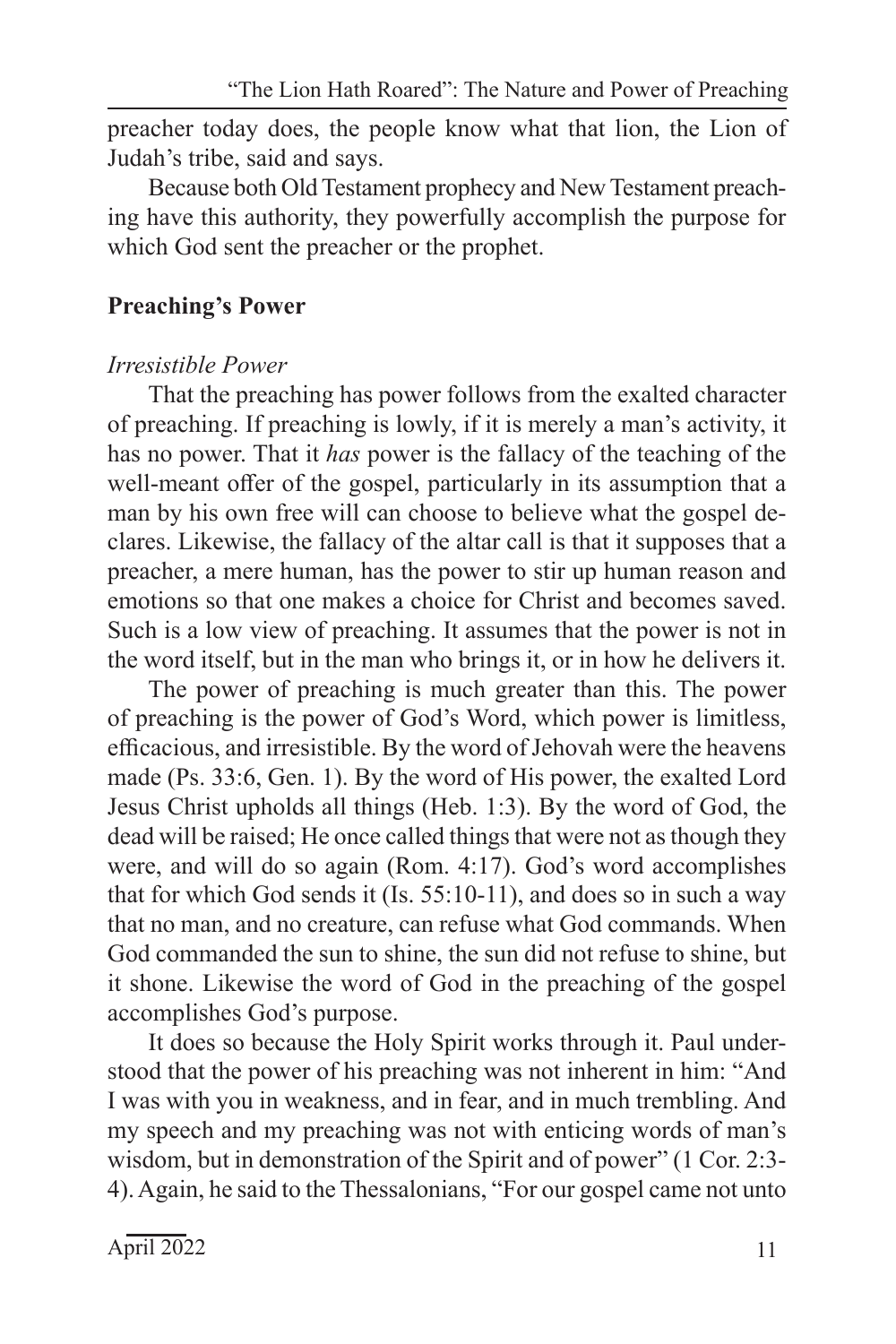you in word only, but also in power, and in the Holy Ghost, and in much assurance" (1 Thess. 1:5). By this last phrase the inspired apostle states one aspect of the power of the gospel: it works assurance, confidence.

## *Condemning Power*

By speaking of the preaching of the gospel as a key of the kingdom, the Reformed confessions indicate that the preaching has power. Preaching is the power of Christ to open the door of the kingdom of heaven so that believers enter, and to shut it to keep God's children in. Again, it is Christ's power to open the door of the kingdom of heaven (as that kingdom is manifest in the church on earth) to let unbelievers depart, and to shut the door to keep unbelievers out. This is not only the teaching of the Heidelberg Catechism (Q&A 84) but also of Matthew 16:19.

And it is the idea of Amos 3. The prophet, we noted, spoke of the nature of prophecy as being akin to the roaring of a lion. But notice the context. Amos brings a word of judgment to the northern kingdom of Israel. He does not say: "I have a new word from God for you, and you will be pleased to hear it; it will comfort you by telling you that your sins are forgiven, and will build you up in faith and godliness." Rather, in Amos 3:9-15 the prophet indicates that Jehovah is coming to judge the ten tribes for their wickedness. Even the phrase, "the lion hath roared," speaks of judgment. That Jehovah roared does not merely mean that He spoke with great volume, nor with great authority, but that He spoke of certain judgment. When does a lion roar? When it has caught its prey; its roar declares victory over the animal that it has killed. The prophet had asked the Israelites, "Will a lion roar in the forest, when he hath no prey? Will a young lion cry out of his den, if he have taken nothing?" (3:4). The questions are rhetorical; the answer is clearly, "No." The lion's roar indicates that the lion has accomplished his purpose and considers himself the victor over his prey. Such was Jehovah's roar, and such is the power of the preaching. By it Jehovah announces the certainty and nearness of the judgment that He would bring on Israel for their sin.

Astounding power! Humbling power! Let us remember that power as we sit under the preaching! "What sin of mine is God exposing?" we might ask. Then, let us turn from that sin, lest God's judgment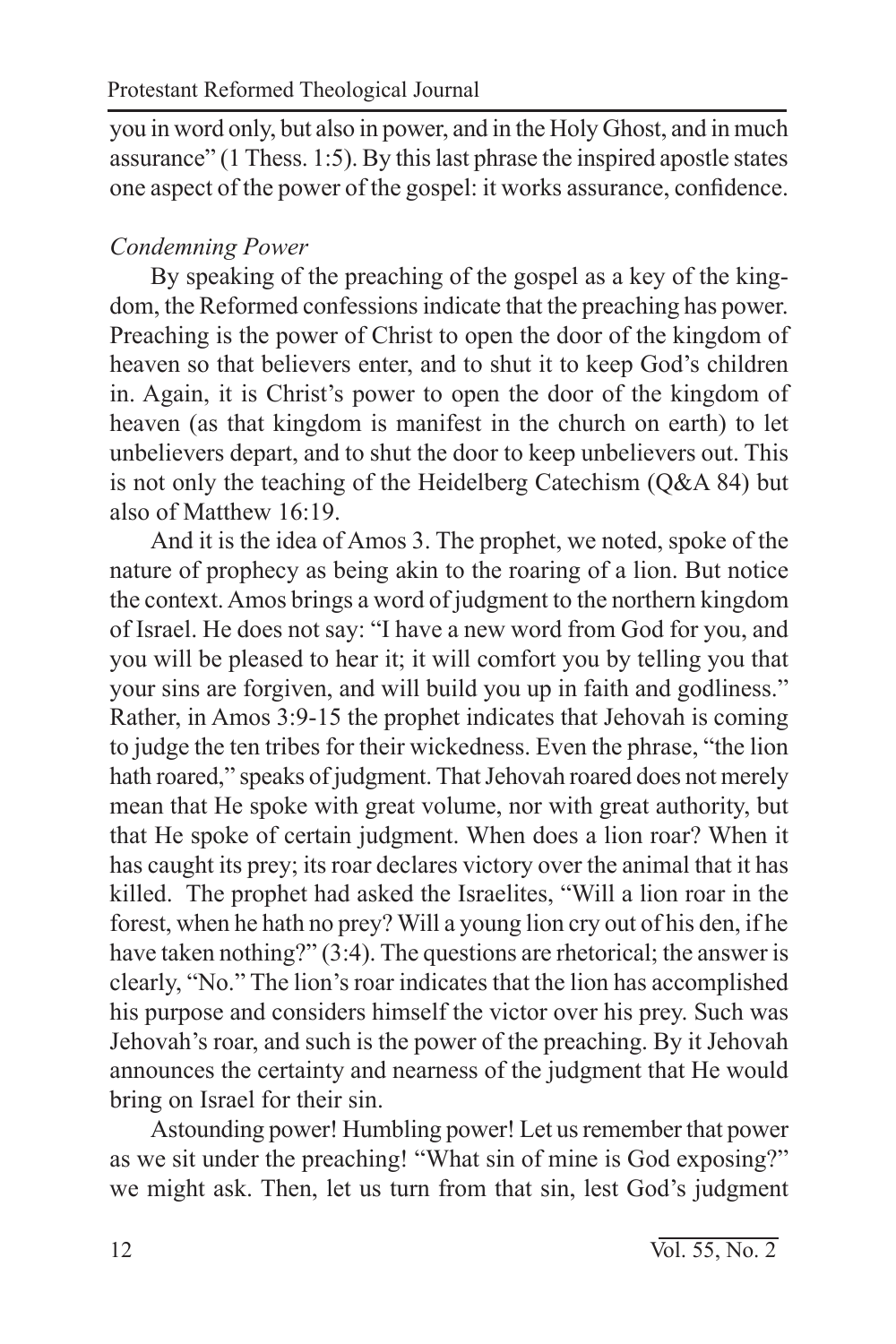come upon us! That judgment could take the form of punishment, wrath, and destruction. It took that form for the nation of Israel as a whole, which was carried away captive. Or that judgment could take the form of chastisement, as it did for the elect of the nation whom God spared from complete ruin.

The same idea, particularly regarding the destruction that the preaching works as the tool of God, is taught in Hebrews 6:4-6. Those of whom the text speaks, considered from an earthly viewpoint, have come so close to salvation that the Spirit says they have tasted the word of God. But they have fallen away. The Holy Spirit then explains this truth by an analogy: "For the earth which drinketh in the rain that cometh oft upon it, and bringeth forth herbs meet for them by whom it is dressed, receiveth blessing from God: But that which beareth thorns and briars is rejected, and is nigh unto cursing; whose end is to be burned" (7-8). God has a twofold purpose in sending rain: to cause crops to grow for food and to prepare kindling to be burned. Likewise, He has a twofold purpose in the preaching of the gospel: to work faith in His elect and to harden the hearts of the reprobate. Of this latter, Pharaoh was a prime example: by sending Moses to Pharaoh repeatedly, God sovereignly worked the hardening of Pharaoh's heart. This was also the effect of God's Word through Amos and others on those who were departing from God's ways and would not listen.

This aspect of the power of the preaching should work an awe and reverence for God in the hearts of His children. But the power of the preaching is also to save.

## *Saving Power*

That the preaching has power comforts believing sinners, for the preaching's power is to soften, to pull down strong holds (2 Cor. 10:4). We build in our own hearts a strong wall of unbelief, a wall of making excuses for sin, a wall of defiance of God's law. But the Holy Spirit can chisel through that strong wall, and undermine it so that it collapses, and bring me to repentance! The preaching has saving power!

This power is a declaratory power: the preaching declares who is in God's kingdom and who is not. But it is more than that; the preaching has the power to edify. To those who are in the kingdom, the preaching is God's means to build up in faith and godliness, to cause us to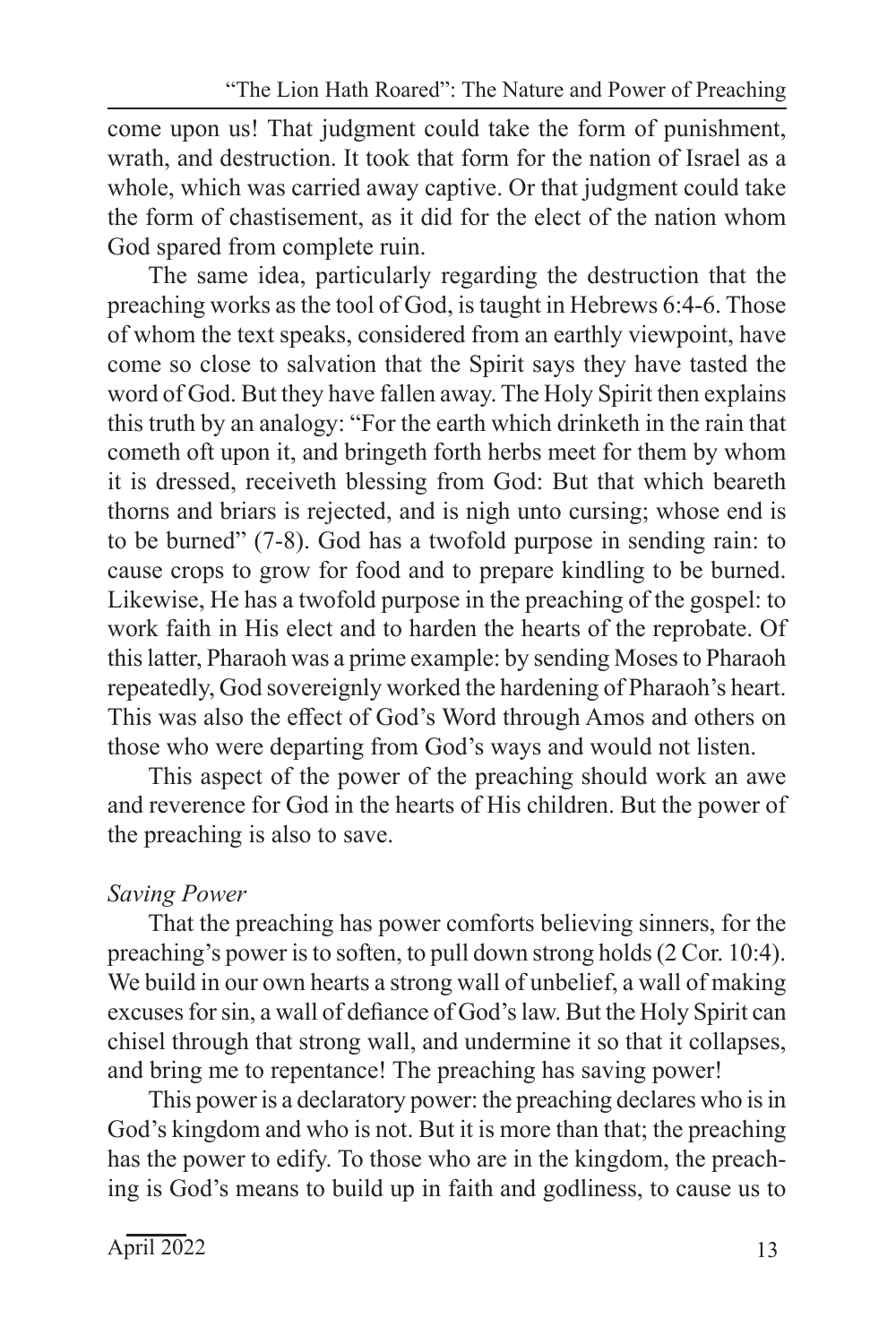confess that Christ's righteousness is imputed to us and His life is in us. For to God's people, the preaching is a means of grace, the means to salvation. For this reason Paul was not ashamed of the gospel, "for it is the power of God to salvation to everyone that believeth" (Rom. 1:16). The Heidelberg Catechism explains that it is this power by which the Holy Spirit works faith (O&A 65).

That the preaching works faith does not mean that the Holy Spirit through the preaching creates the bond of faith that unites us to Christ. Faith in that sense is worked immediately, that is, without means. If it were true that the Holy Spirit worked faith by the preaching in the sense of uniting us to Christ, we who are united would no longer need the preaching. But preaching is the Spirit's means to work faith, in the sense of faith's activity, that is, its knowledge and confidence. This faith is continually worked in us; it has a source that continues to bestow knowledge and confidence. As a spring continually sends forth good water by which my thirst is quenched and life is sustained in me, so true gospel preaching is the Spirit's means continually to cause that faith to come to expression in our lives.

What power true gospel preaching has! It is a means of grace, that is, it is the effectual and powerful means by which the Holy Spirit works grace! By sitting under the preaching and receiving it in faith, we grow in our conviction that we are righteous in Christ; we desire more and more to live a new and godly life; we long ever more fervently for the coming of our Lord!

The preaching has power, not to do what I want or what you want, but to do what God intends it to do—to realize His decree of election and reprobation. For this purpose God provides the preaching, and for this purpose God sends preachers. His word is omnipotent, effectual, irresistible. This is a high view of preaching!

## **Implications of This View of Preaching**

That such is the nature and power of the preaching has an implication for the preacher: He must *preach* the *word* (2 Tim. 4:2). We preachers must take our calling seriously. That the preaching is God's power is no reason to slack off and expect God to work mightily through us. Study! Exegete! Understand how the passage applies! Let us prepare our sermons earnestly and diligently! We are rational,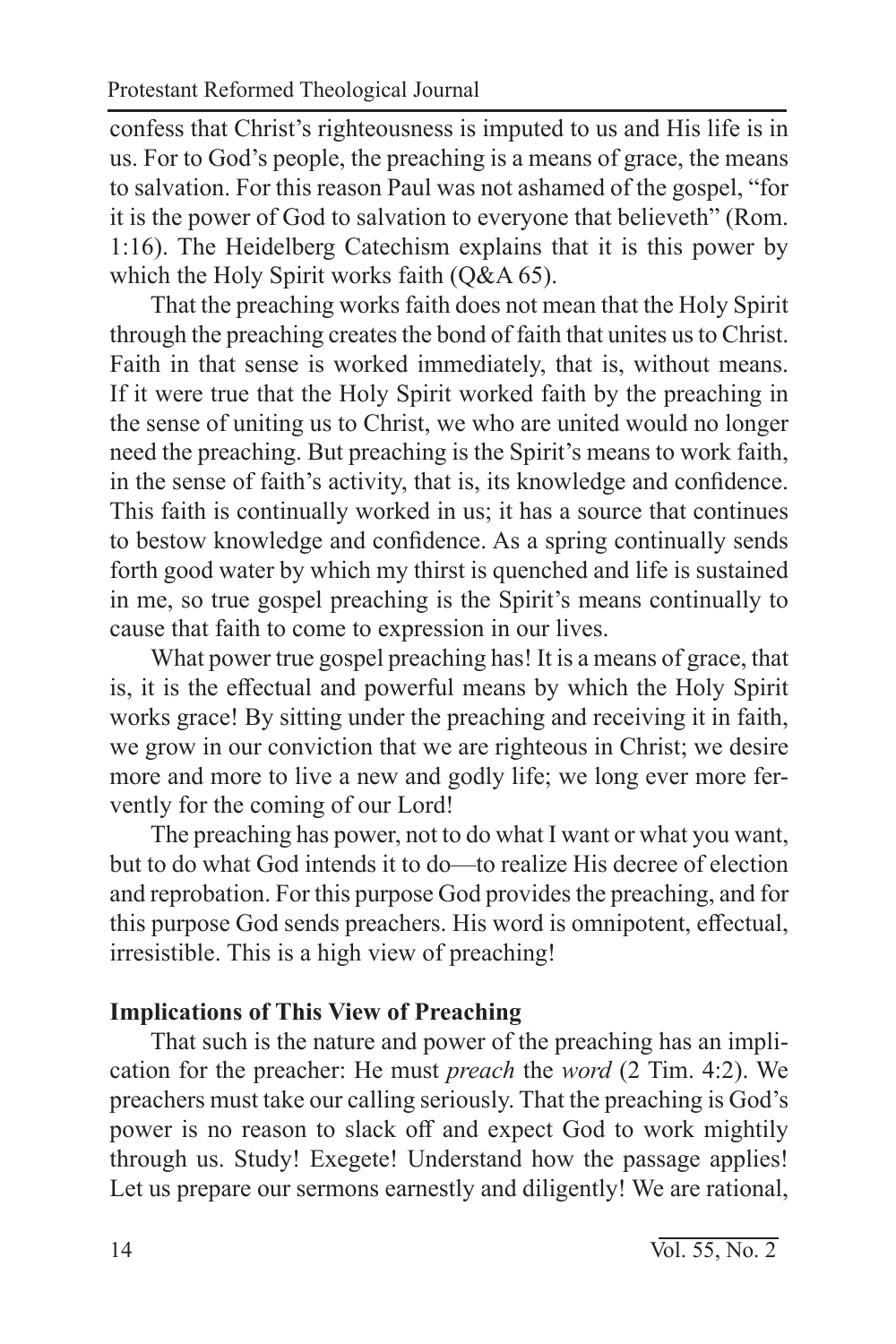moral creatures; we are called to work; and our work is that of studying the Scriptures. The exalted character of the preaching must encourage preachers to that end.

Yet, all our hard work and diligent effort is not what makes the preaching powerful. Having done our work earnestly and diligently, and having prayed as we did our work, we must then go to the pulpit praying that God will work mightily through us, by His Spirit. This example the apostle Paul set in 1 Corinthians 2:1-5. Why was he present in weakness and why did his preaching demonstrate the Spirit and power (or, the Spirit's power)? "That your faith should not stand in the wisdom of men, but in the power of God" (v. 5).

That this is the nature and power of the preaching also has implications for the hearer. We must sit under the preaching with fear and reverence. Do not despise the preaching! This admonition Scripture sets forth repeatedly. It is the application to us of the short injunction in 1 Thessalonians 5:20: "Despise not prophesyings."

Even more, it is the repeated admonition of the Holy Spirit, on the basis of the unbelief of the Israelites in the wilderness: "Today if you will hear his voice, Harden not your hearts, as in the provocation and as in the day of temptation in the wilderness," said David in Psalm 95:7-8. The inspired writer to the Hebrews quotes this passage in Hebrews 3:7-8, 3:15, and 4:7. To this repeated quote he adds more admonitions against departing from God in unbelief (3:12-13), and to labor to enter God's rest (4:11). In Hebrews 10:23-25 he admonishes us to "hold fast the profession of our faith (literally, hope) without wavering," and not to forsake "the assembling of ourselves together, as the manner of some is." In Hebrews 12:25, he says, "See that ye refuse not him that speaketh." From all these passages, this point is underscored, that the day to repent, believe, and obey when one hears the gospel is *today*.

In order that we not despise God's word in the preaching, we must bear patiently with the weaknesses and even the sins of that man who is called to preach. This last sentence does not condone any preacher who has committed a gross sin, or is living in sin; nor does it imply that his sins must not be addressed in a godly and biblical manner. But it means simply this: He is an earthen vessel (2 Cor. 4:7), a weak man, a sinner, himself in need of hearing the very gospel he brings.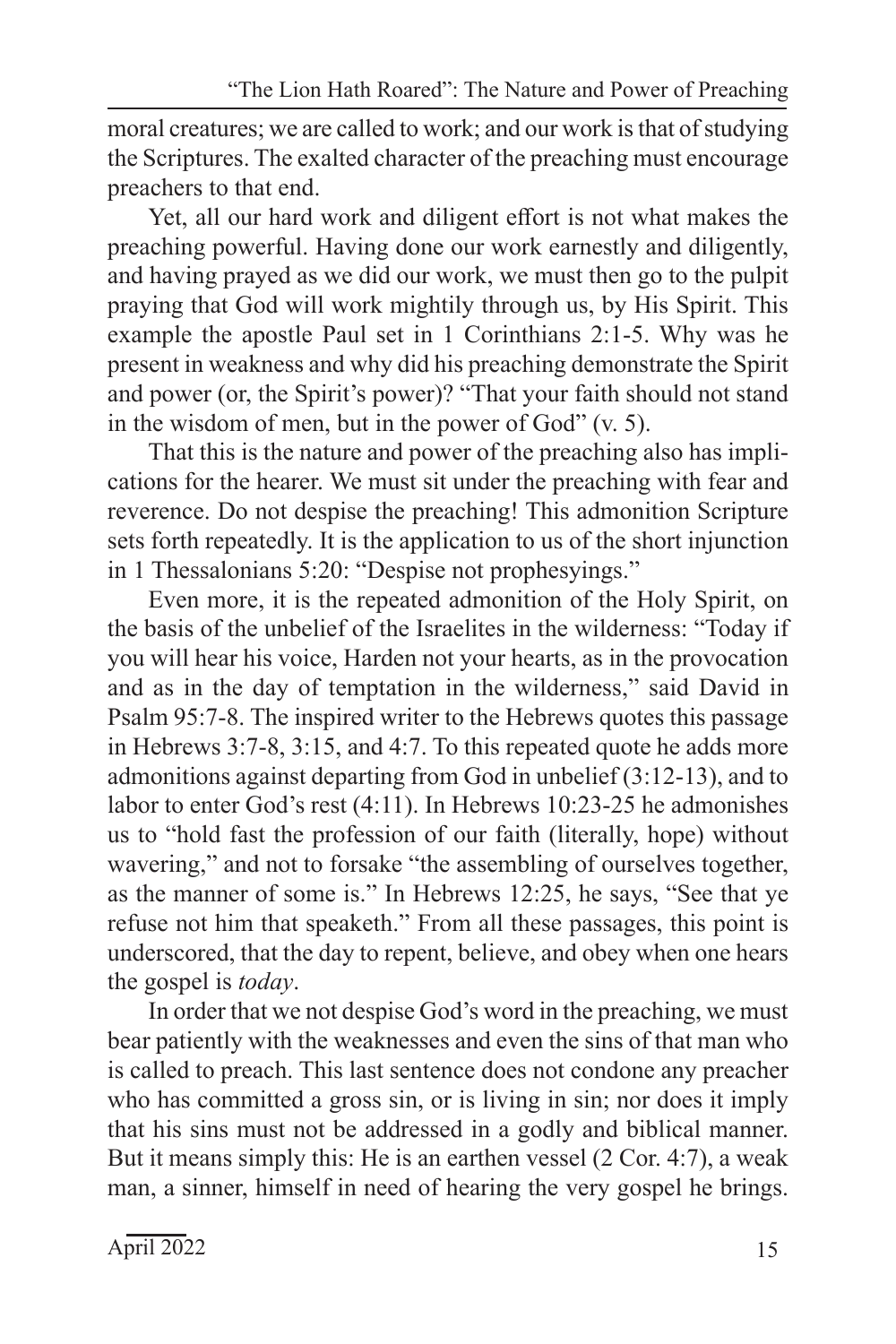As we sit under the preaching, we must look past the brokenness of the pot and behold the glory of the gospel which that pot contains.

Finally, note an implication for the church of Jesus Christ as a whole. What a gift of grace from God is the preaching of the gospel! The gospel itself is precious; so the delivery of that precious gift is also precious. The preaching of the gospel is a means for our upbuilding and growth, a means for spiritual strengthening. The days in which we live are dark. Our Lord comes soon, and all the events that accompany His coming are being realized. The spirit of antichrist is present, as is apostasy and lawlessness. In such days, we go from strength to strength. Let us delight in communion with God, in dwelling close to Him, particularly in our worship of Him and hearing Him speak to us in the preaching!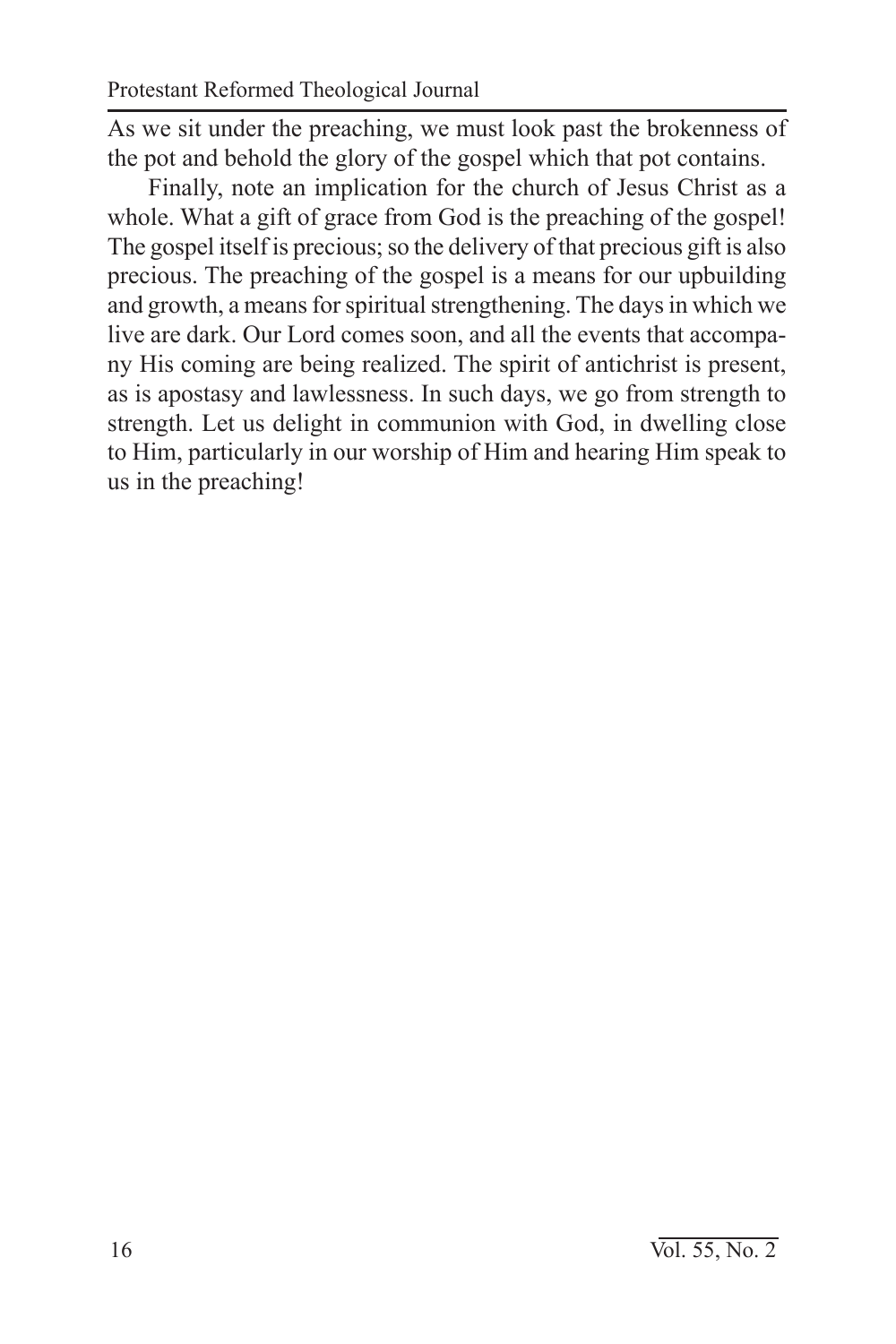## **Getting to the Point: The Gospel We Preach Brian L. Huizinga**

The purpose for which the Protestant Reformed Theological Seminary exists is not to produce distinguished scholars or visionary leaders but *gospel preachers*. While the supporters of the seminary must know this fundamental purpose of the seminary, it is most important that conviction of this noble task to train gospel preachers lives daily in the consciousness of those who labor in this institution.

What then is "the gospel" that we are called to teach and preach? A common answer quickly given, especially among the youth in a catechism class, is "the gospel is the Bible." But if the gospel is the Bible, did Adam, Eve, and their children have the gospel? They did not have the Bible, not even one chapter. And if the gospel is the Bible, does that mean that someone can turn to any passage in the Bible and simply read the gospel explicitly stated? The end of Genesis 19 recounts the story of Lot's daughters luring their father into a drunken stupor and then incestuously defiling him in order to gain children. That is the Bible. Is it the gospel?

The gospel is the good news of God's salvation of sinners in Christ Jesus. Our English term "gospel" is derived from the old English "God-spell," which refers to the spell, or the story, of God. The word "gospel" in the KJV is the translation of the Greek *euaggelion,* from which we get our word "evangelism." The term means "good-message," "good-news," or "glad tidings."

To illustrate, a *gospel* is something that is declared abroad after victory in warfare. When the people of a small kingdom are terribly dismayed because a mighty adversary comes to taunt them, bully them, and finally rout them, but then, remarkably, the smaller kingdom prevails in a hotly contested battle, a gospel goes out as good news: "We have prevailed! Victory and peace are ours! Spread it far and wide to every ear and home: the enemy has been conquered and driven away! Go to sleep in peace tonight."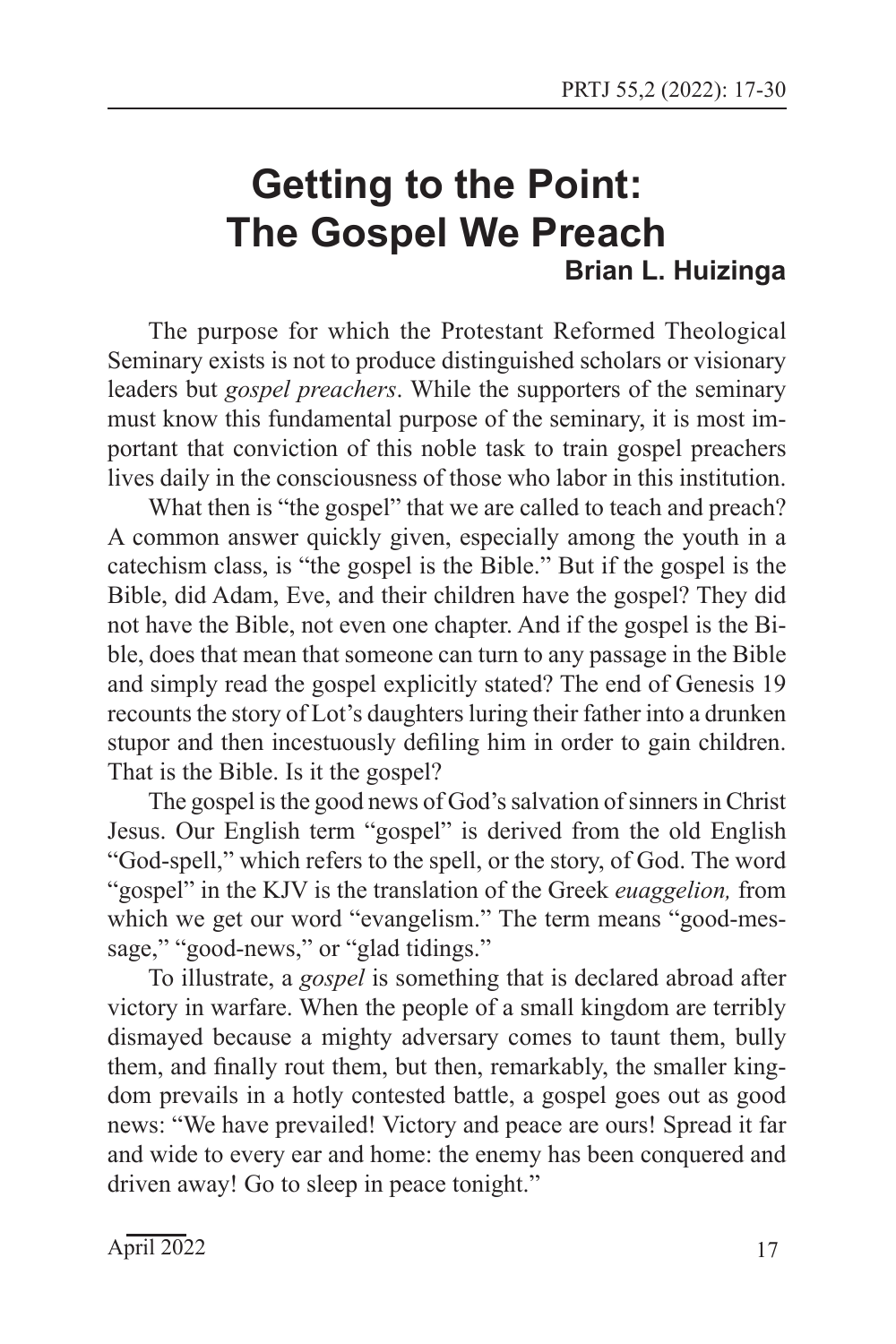*The* gospel is the good news of God's salvation of sinners in Jesus Christ. Adam and Eve did not have the Bible, not even one chapter, but they received the word of the gospel in the promise of God, which was also represented before their eyes in animal sacrifices. And while the bare facts of the revolting story of Lot and his daughters do not announce good news but vile corruption, there is nevertheless a revelation of the gospel of Jesus Christ and God's covenant faithfulness in the story of the life of Lot. The challenge is always to discern that gospel word.

Gospel means good news.

My purpose in this article is to explain *the gospel we preach*. Because the entire article comes down to one point, like the sharp and unmistakable tip of an arrow-head, the title of this article is "Getting to the Point: The Gospel We Preach."

#### **The Three Points**

The proper content of the gospel we preach can be set forth by visualizing a short horizontal line with three points; at the left end a point, at the right end a point, and in the middle a point. The three points represent a trinitarian conception. The first point on the far left is God, not simply God the Father as the first person of the Trinity, but the eternal, triune God who exists as Father, Son and Holy Spirit. He is the God of our salvation who eternally *conceived* and *ordained* our salvation, and then *reveals* it. The second point in the middle is Jesus Christ, not simply God the Son as the second person of the Trinity, but the man Jesus Christ who lived on this earth as the Son of God incarnate. He is the Mediator and Savior who *accomplished* our salvation. The third point on the right is the Holy Spirit, not simply God the Spirit as the third person of the Trinity, but the Spirit of Christ, by whom the exalted Christ in heaven *applies* salvation to the elect.

#### *The Triune God*

First, when we hear the gospel, we hear glad tidings about our *God*. This is, in part, why the Bible speaks of the gospel as "the gospel of God," as in Romans 1:1, "Paul, a servant of Jesus Christ, called to be an apostle, separated unto the gospel of God." When the gospel reveals reconciliation in Christ Jesus, the gospel is revealing the *God* of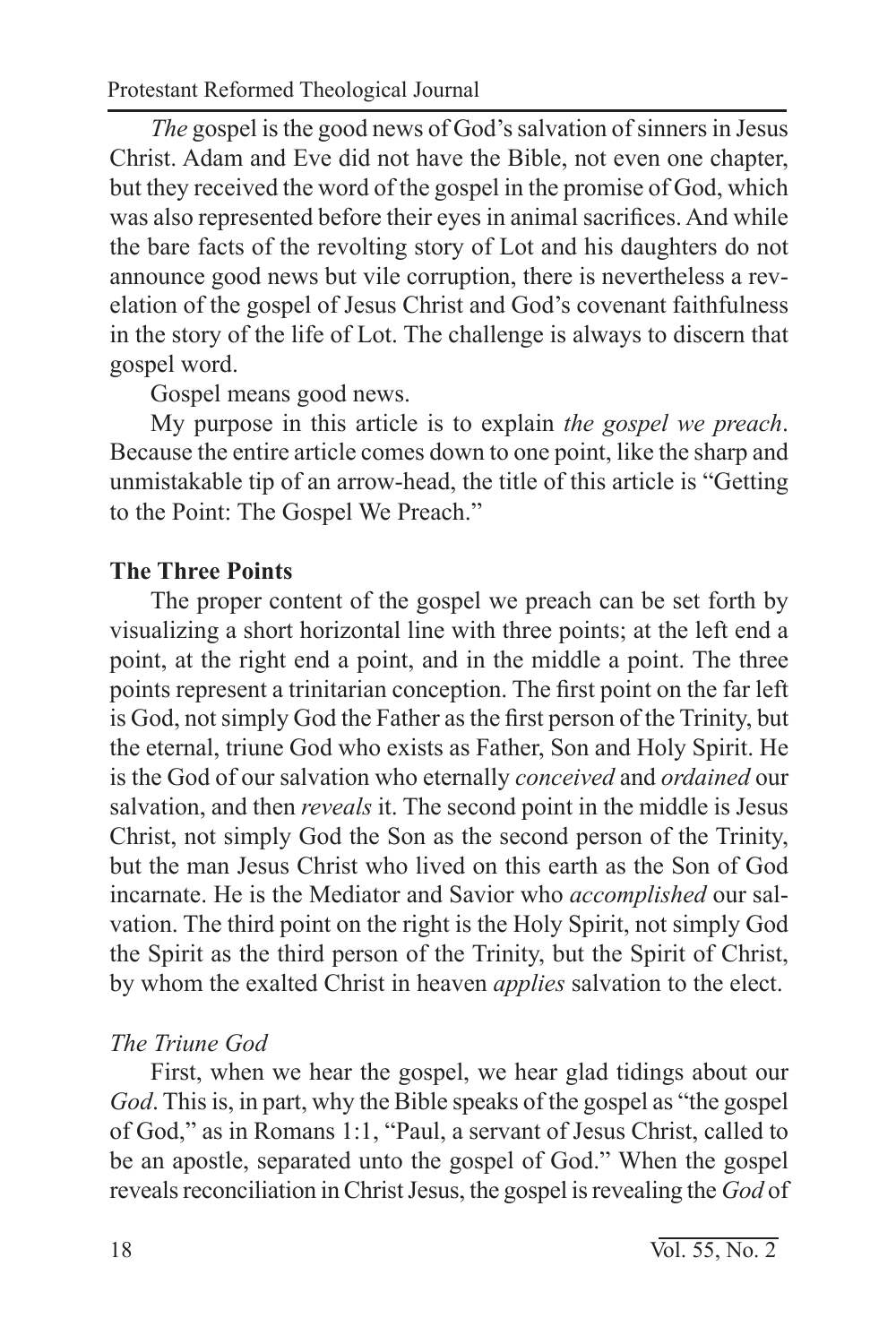salvation because, as 2 Corinthians 5:19 teaches, "*God* was in Christ, reconciling the world unto himself." When the pure note of the gospel is sounded forth as a cry, it will always lift our hearts above all men, all institutions, and all things visible and invisible, unto God as *our God* enthroned above the universe. Isaiah 40:9 reads: "O Zion, that bringest good tidings [gospel], get thee up into the high mountain; O Jerusalem, that bringest good tidings [gospel], lift up thy voice with strength; lift it up, be not afraid; say unto the cities of Judah, *Behold your God*!"

The content of the gospel is God: the triune God, the eternal God, the Creator God, the covenant God. If the gospel means "good news," then the gospel word must point us to God and His grace. We need good news from and about none other than God, for against God we have sinned in our actual sins and in our original sin in Adam. God is the ruler of the universe, whose law we have all grossly transgressed. God is the judge of mankind, the one with whom we all have to do, whether we like it or not, and the one who can destroy both our soul and body in hell. God is the one who commands, "Love me with all your heart, mind, soul, and strength." Wherever the gospel goes in all the world, whether to Adam and Eve in their figs leaves, or to Caesar's household in Rome, or to you and me, the gospel always comes to those who by sin are alienated from the life of *God*, to those who are in themselves violators of the will of *God*, and to those who lie in the midst of darkness and death in a world under the curse of *God*.

Therefore, to hear the good news of the gospel is to hear of *God*. He is the God of infinite wisdom who, before all worlds, in His eternal counsel, appointed His own Son, Jesus Christ, to be the Head and Mediator of His elect. He is the God whose decree of election is the fountain out of which all salvation flows toward those who are His peculiar treasure. He is the God of love whose heart beats eternally in love for His Son and all those given to His Son, so that God loves us, believers, forever and ever. No matter what sorrows He brings by His hand of providence, He loves us. When He brings tribulation, distress, persecution, famine, nakedness, peril, sword, death, life, angels, principalities, powers, things present, things to come, height, depth, or any other creature, He brings all these in love for us. He always has, He always does, and He always will love us. He tells us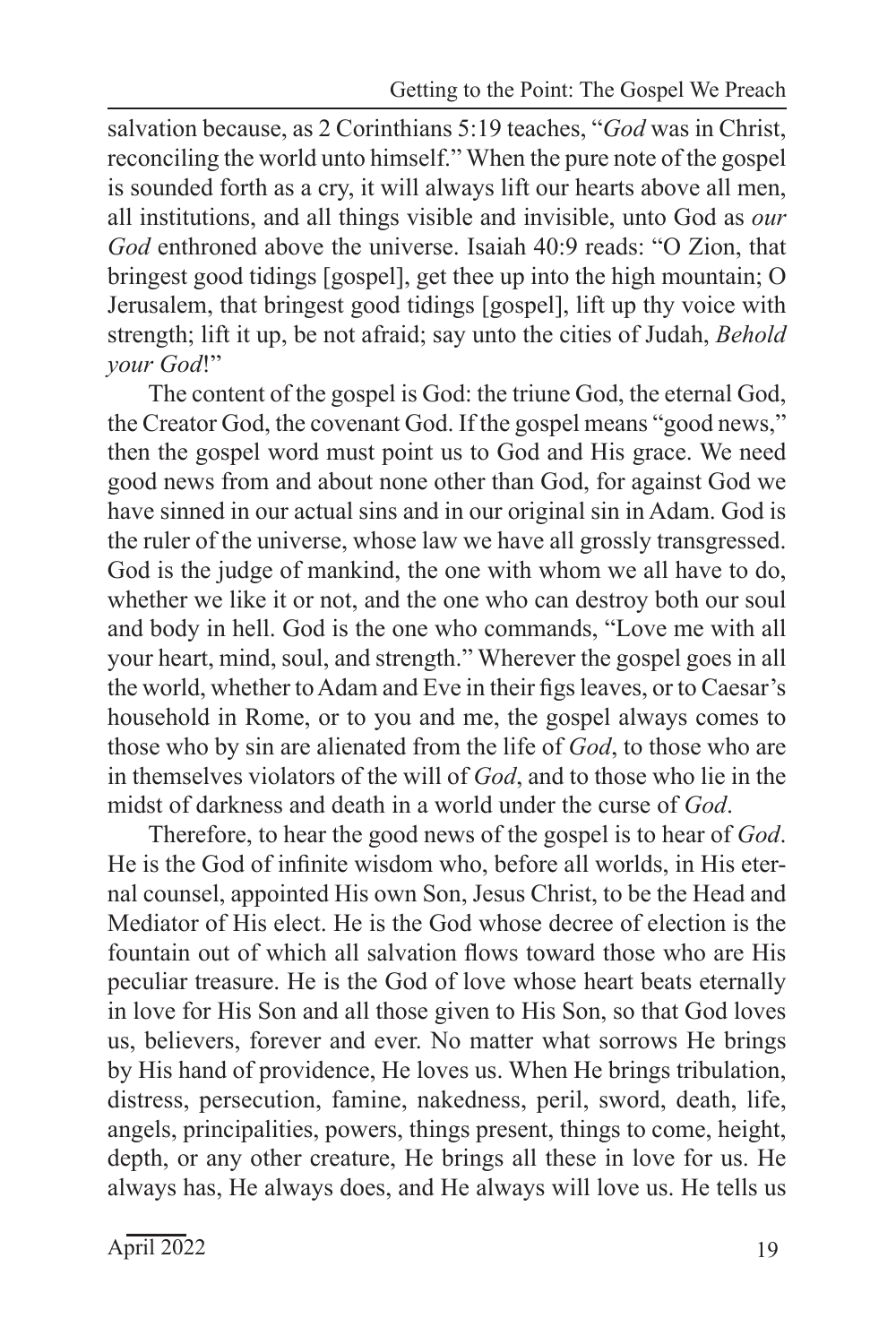this in the gospel, and He signifies and seals it unto us through the bread and wine that we take in our hand in the precious sacrament of holy communion. He is the God of the unbreakable promise that He unfolds with increasing clarity and depth until it is brought to fulfilment, in principle, in Christ Jesus' incarnation, and will one day be finally fulfilled in glory. He is the God of infinite power and holiness who will bring fiery judgment upon all those who deny Him, oppose His church, scorn His Christ, and malign His Word. In the way of judgment upon the ungodly, God will mercifully deliver His people.

God! The content of the gospel is God!

Sermons that do not teach the worshippers the knowledge of *God* are bad sermons. Good sermons lift up the heart of the worshipper to behold, magnify and adore *God*. Every preacher and every consistory that oversees preaching should ask the question: Are these sermons constructed and delivered with this fruit, that the worshipper goes home saying, "God! My God! I have beheld my God. I love Him more, adore Him more, and want to serve Him more."

#### *Jesus Christ the Savior*

Secondly, when we hear the gospel, we will hear the good news about Jesus Christ the Savior, and what He has done to *accomplish* our salvation. This is the second or middle point in the line. There is a reason the first four books of the New Testament are called "Gospels." They reveal the life, ministry, death, and resurrection of Christ, whereby we are saved. First Corinthians 15:1-4 gives a succinct description of the gospel: "Moreover, brethren, I declare unto you the gospel which I preached unto you, which also ye have received, and wherein ye stand; by which also ye are saved, if ye keep in memory what I preached unto you, unless ye have believed in vain. For I delivered unto you first of all that which I also received, how that Christ died for our sins according to the scriptures; and that he was buried, and that he rose again the third day according to the scriptures."

The gospel proclaims Jesus Christ, the Son of God who was appointed Savior before all worlds, promised throughout the Old Testament, conceived by the Holy Ghost, and born of the virgin Mary into the humility of our humanity. The gospel proclaims His obedient life, especially His ministry during which He not only taught and performed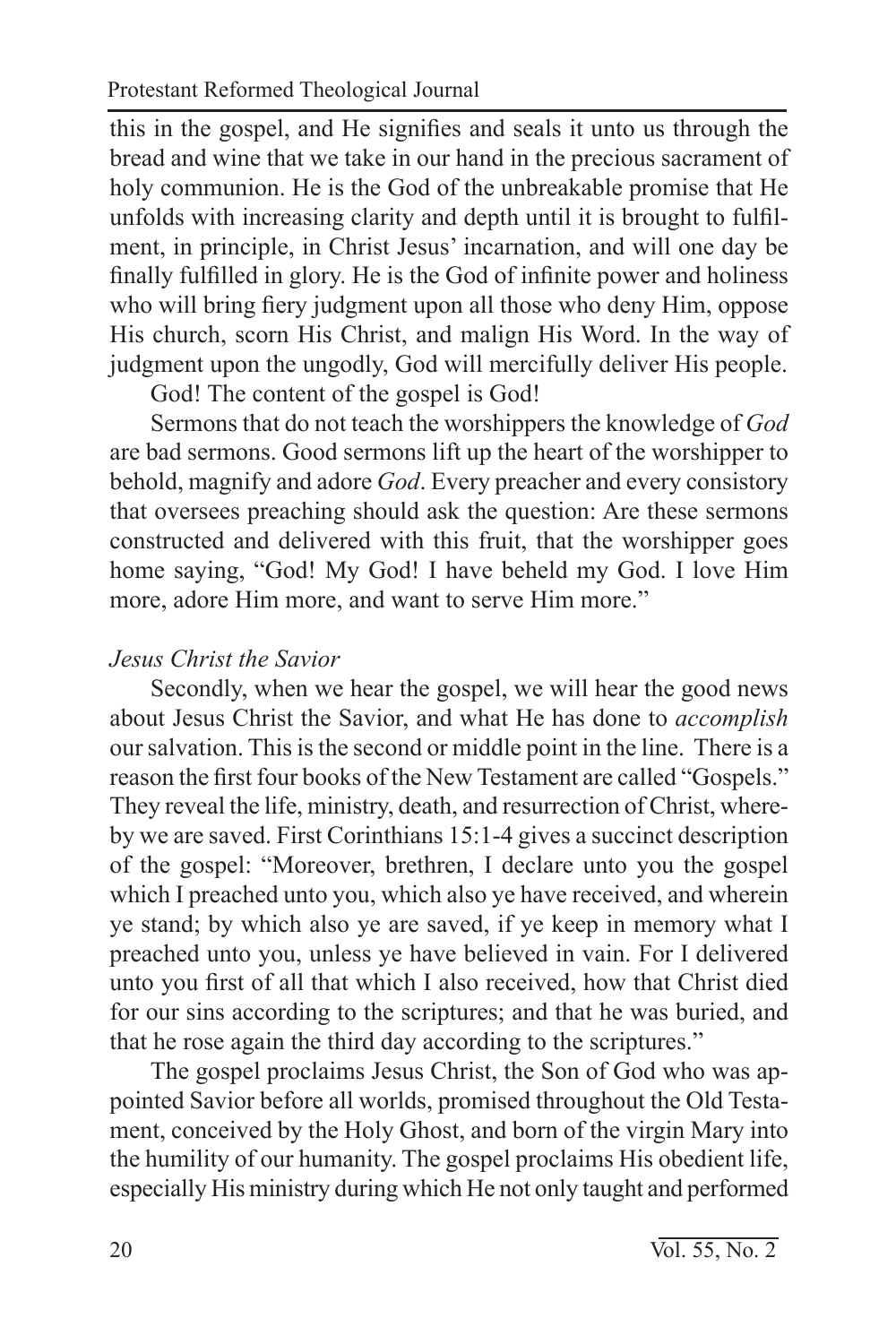miracles, but through great suffering fulfilled every jot and tittle of the will of the Father with a perfectly submissive heart of love. He obeyed. The gospel proclaims the death of Jesus and its inexpressible agony. The gospel proclaims Christ as our *substitute* who stood in our place, who represented us before the law of God, unto whom God imputed the guilt of all our transgressions, and whom God punished with everlasting death so that we will never be punished. The gospel proclaims that Christ by His perfect work and once-for-all sacrifice obtained for us eternal redemption and all the blessings of salvation, so that He could declare from the cross, "It is finished." The gospel proclaims the victorious resurrection of Jesus and His exaltation in glory as our advocate.

## *The Spirit of Christ*

Third, when we hear the gospel, we hear the good news of the Spirit, even in the Old Testament, and especially in the New Testament. This is the third, the far right, point on the line. Hearing the gospel, we hear the good news of what the exalted Christ continues to do on earth by His Spirit, working in His church and in each elect sinner to *apply* salvation.

What horribly bad and distressing news the gospel would deliver to poor sinners if the gospel declared that Christ has accomplished everything necessary for our salvation, but that it is up to us to come and get that salvation, to take possession of that salvation, to make ourselves partakers of that salvation. Before that salvation is applied unto us, we are dead. We have no more ability to come and get that salvation and apply it to ourselves than a dead man lying on the street has to get up and walk into the hospital to seek medical treatment. In fact, we are worse than the dead man on the street because in our spiritual death we hate and actively oppose God, we spurn Christ, and we argue against the truth that we are sinners who need salvation. The gospel reveals that the salvation ordained by God and accomplished by Christ is graciously and effectually *applied* to the elect sinner by the Spirit in its entirety, so that the sinner actually is saved and enjoys all the blessings of salvation.

The very word "gospel" in Scripture implies this. How could there be good news if there is no sovereign and gracious application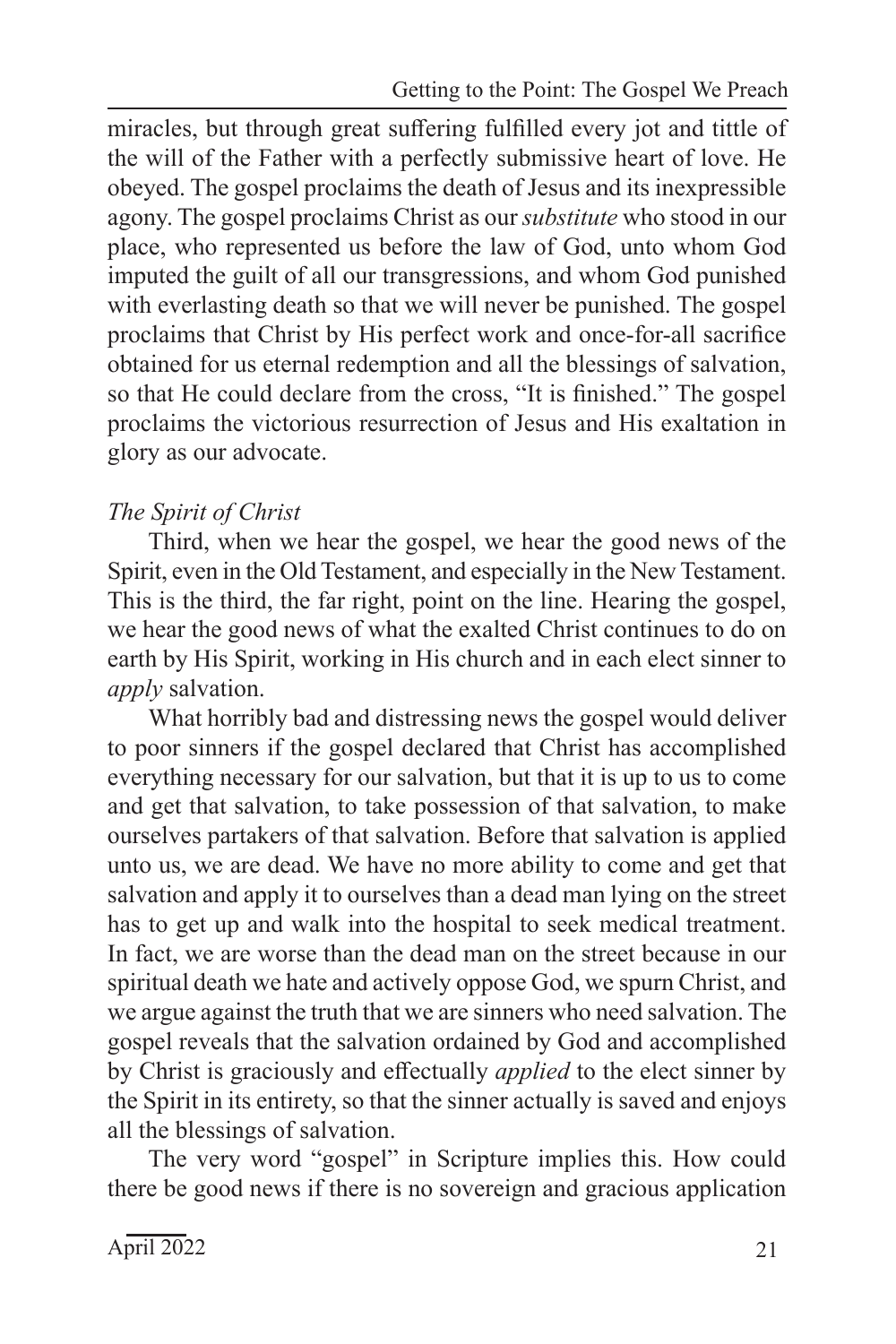of salvation to us by the Spirit? That the gospel includes the Spirit and all His work of applying salvation is the teaching of the Heidelberg Catechism. In connection with faith, the Catechism asks, "What is then necessary for a Christian to believe?" The Catechism answers: "All things promised us in the gospel, which the articles of our catholic undoubted Christian faith briefly teach us" (Lord's Day 7, Q&A 22). What are all these things promised in the gospel? They are those things contained in summary form in the Apostle's Creed. This creed not only teaches us to confess faith in "God the Father and our creation," and in "God the Son and our redemption," but also in "God the Holy Ghost and our sanctification" (Lord's Day 8, Q&A 24). The gospel includes the good news of the Holy Spirit and His work on behalf of a "holy catholic church, the communion of saints, the forgiveness of sins, the resurrection of the body and the life everlasting" (Lord's Day 7, Q&A 23).

For the individual believer, the good news of the Spirit is that Jesus comes by His Spirit to raise dead sinners and call us out of the kingdom of darkness and into the kingdom of light. The good news is that Jesus comes by His Spirit to create saving faith in us, and to work and strengthen that faith. Wonder of wonders, that in a world of unbelief, we are made believers! The good news is that Christ by the Spirit carries God's declaration of our righteousness into our heart and consciousness, so that to be justified by faith is to know we are right with God. The good news is that Christ by the Spirit sanctifies us, so that we are continually delivered from the enslaving power and corruption of sin. Do not doubt that. Sin, such as sexual lust, is a terrifying power. How many Christian magazines contain ads for resources to help men who are enslaved in pornography? One finds sanctifying power in the Spirit of Christ! Pride, jealousy, hatred, covetousness, and self-righteousness rise up against us and prevail daily. Is there no help for us? By the Spirit, God works in us both to will and to do of His good pleasure, so that we are able to cleanse ourselves from all the filthiness of flesh and spirit, perfecting holiness in the fear of God (2 Cor. 7:1). The good news is that Christ by His Spirit preserves us. Although we are so weak in our faith and we suffer melancholy falls, we never lose our salvation, but are finally ushered into the gates of paradise.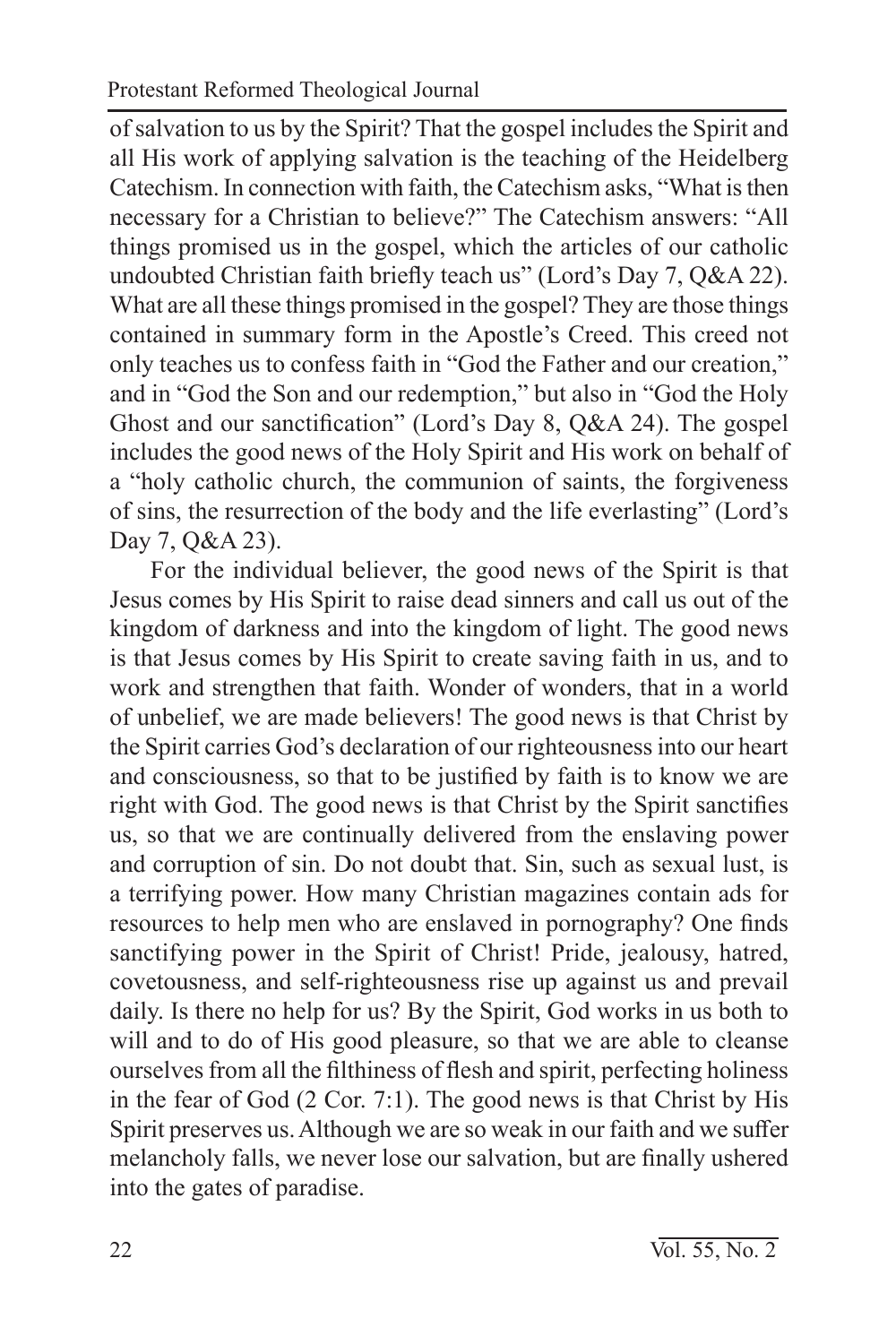Furthermore, we ought always to remember that the good news is not only what Christ does in *us* by His Spirit, but also what Christ does in and for *His church* ("I believe an holy catholic church"). Wherever the church is found on earth she is threatened by worldliness, evil magistrates, vain philosophies, false doctrines, wolves who enter the sheepfold, the cunning craftiness of deceivers, and internal hatred, envy, and strife among brethren. The good news is that Jesus Christ, by His Word and Spirit, never fails to gather, defend, and preserve His church over against hostile powers.

In summary, the gospel reveals the God who conceived, ordained, and reveals our salvation; the Christ who accomplished our salvation; and the Spirit who applies salvation.

#### **Relating the Three Points**

Picture again those three points on the horizontal line. Now relate them by taking the middle point and pulling it straight down so that we have a triangle, which is roughly the shape of an arrow-head pointing downward. One point, the top left of the triangle or arrow-head, is God. A second point, the top right of the triangle or arrow-head, is the Spirit. A third point, the bottom of the triangle, or the sharp tip of the arrow-head pointing downward, is Christ. The whole triangle or arrow-head represents the content of the gospel. The very sharp tip of the arrow of the gospel is that which makes the gospel the gospel, and that which makes the arrow-head functional and effective. It is Christ and what He accomplished in His life, death, and resurrection. To be even more specific, the very sharp tip of the arrow-head is the cross. The whole point of preaching is to *get to the point* of Christ and Him crucified. The sharper the arrow, the deeper it penetrates into the heart.

#### *Demonstration*

Scripture teaches that the crucified Christ is the point. First, consider the testimony of each person of the Trinity. Of the Father we read in Matthew 17:5, "While he yet spake, behold, a bright cloud overshadowed them: and behold a voice out of the cloud, which said, This is my beloved Son, in whom I am well pleased; hear ye him." God had taken Christ up to the Mount of Transfiguration to prepare and encourage Him for the darkness of the cross that loomed. Peter,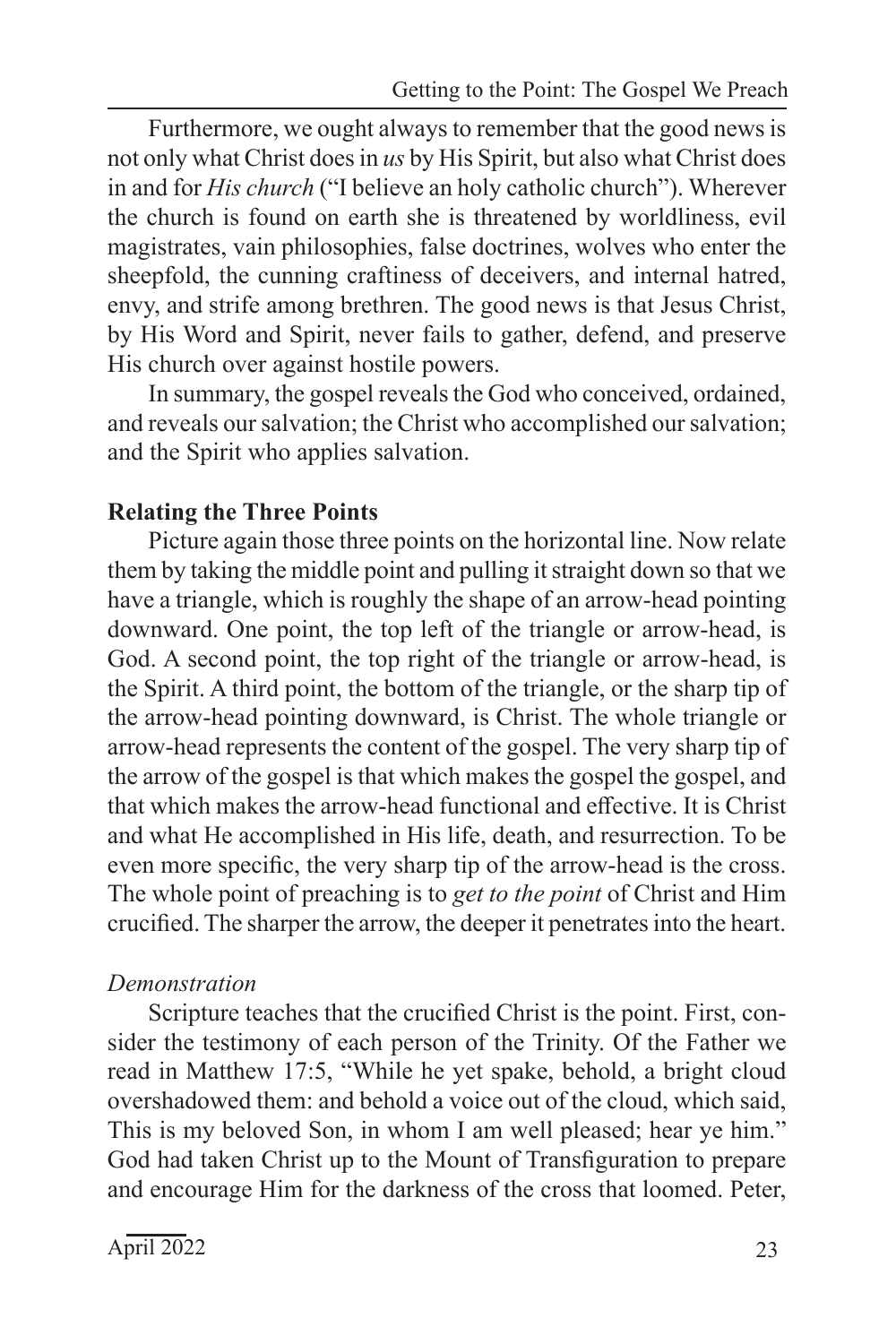James, and John were on the mount with Jesus. What could be more astonishing than hearing the very voice of God communicated audibly from heaven! The disciples heard God speak! Yet, God directed their attention to the transfigured Christ and spoke those three words that are easy to overlook, "Hear ye Him!" God the Father, speaking from heaven, did not say, "Hear ye Me!" He certainly did not say, "Hear ye Moses and Elias!" But: "Him! Peter, James and John, church of all ages, hear ye *Him*, my Son, the Christ! *Hear* Him!" The preaching of the gospel must get to the point of Christ so that we can hear Him.

Of the Spirit, we read that Jesus said in John 15:26, "But when the Comforter is come, whom I will send unto you from the Father, even the Spirit of truth, which proceedeth from the Father, he shall testify of me." The Holy Spirit who performs mighty works of salvation always makes a testimony, and His testimony never changes: "Christ! Behold, hear, and know Christ!" Jesus says, "The Spirit shall testify of *me*."

Of Christ Himself, we read His own astonishing claims. Jesus made claims about Himself that allow for no peers or equals: "I am!" "I am the bread of life" (John 6:35). "I am the light of the world" (John 8:12). "Before Abraham was, I am" (John 8:58). "I am the door of the sheep" (John 10:7). "I am the good shepherd" (John 10:11). "I am the resurrection and the life" (John 11:25). Reflect on that statement. Jesus did not say, "I *see* a resurrection" or "I *know* of a resurrection" or "I *perform* a resurrection." He said, "I *am* the resurrection." Who can say that? Either He is God, or he was the most delusional mad-man who has ever opened his mouth. But He *is* the resurrection. That is why all the Marys and Marthas of the church can wipe away their tears of grief and sorrow. He also said, "I am the way, the truth, and the life" (John 14:6), and "I am the true vine" (John 15:1). It is impossible for any man to preach the gospel properly if he does not get to the point, which is the person and work of the one who claims that everything that belongs to the grand and glorious gospel is concentrated in Him.

"He is," said the Father. "He is," said the Spirit. "I am" said Christ. The point of the gospel!

Secondly, consider the following marvelous statements of the inspired apostle Paul: "For Christ sent me not to baptize, but to preach the gospel: not with wisdom of words, lest the cross of Christ should be made of none effect. For the preaching of the cross is to them that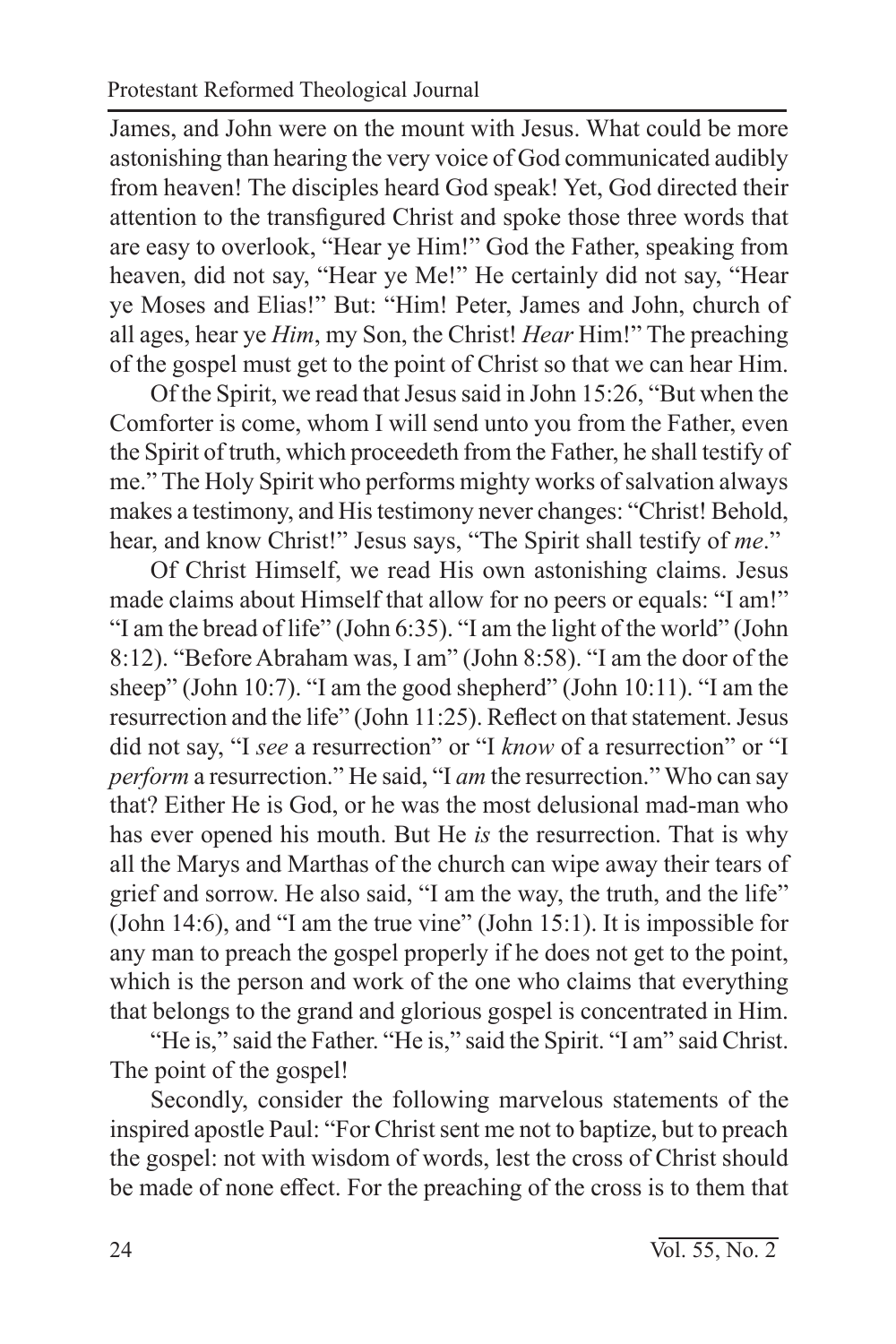perish foolishness; but unto us which are saved it is the power of God" (1 Cor. 1:17-18). Again, "But we preach Christ crucified, unto the Jews a stumblingblock, and unto the Greeks foolishness; but unto them which are called, both Jews and Greeks, Christ the power of God, and the wisdom of God" (1 Cor. 1:23-24). Amazing! The power of God unto salvation is not simply preaching about God, but the preaching of the cross. A preacher properly preaches God by preaching the word of Christ's cross.

Elsewhere the apostle said, "For I determined not to know anything among you, save Jesus Christ, and him crucified. And I was with you in weakness, and in fear, and in much trembling. And my speech and my preaching was not with enticing words of man's wisdom, but in demonstration of the Spirit and of power: That your faith should not stand in the wisdom of men, but in the power of God" (1 Cor. 2:2-5). What is the demonstration of the Spirit and power? It is certainly not the enticing words of man's wisdom and moving rhetoric. But neither is it found merely in preaching about the person and marvelous works of the Spirit. The power is in the preaching of Christ and Him crucified.

To the Galatians he said, "But God forbid that I should glory, save in the cross of our Lord Jesus Christ, by whom the world is crucified unto me, and I unto the world"  $(6:14)$ . God forbid that I or anyone should make the tip of the arrow-head of the gospel anything but the crucified Christ!

## *Explanation*

Scripture teaches that everything the preacher proclaims *about God* and everything the preacher proclaims *about the Spirit* must *get to the point* of Christ and Him crucified. God reveals Himself in all His justice, wrath, holiness, loveliness, faithfulness, and sweet grace in Christ, especially in His cross. Moreover, the whole application of salvation from regeneration to final glory, worked by the Spirit, proceeds from and thus always points back to Christ and His cross.

If the sermon does not get to the point, the minister did not preach the gospel as God intends it to be preached. God can still use for edification a point-less sermon of good instruction, but no minister or consistory should expect spiritual growth in the body under a regular dose of point-less preaching. A minister can preach a text that speaks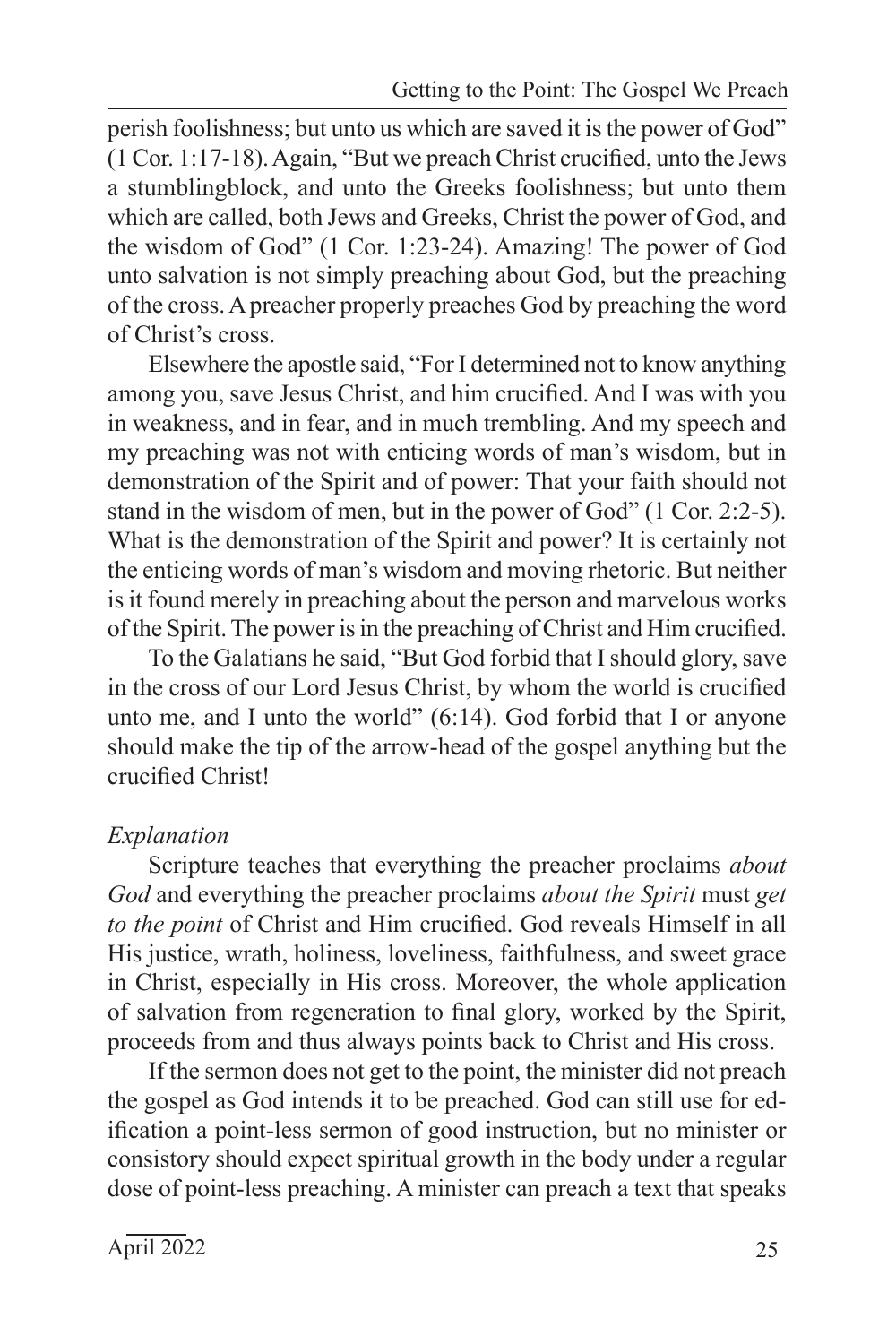glorious things of God, His manifold mercies, His compassions that fail not and are new every morning, His faithfulness which is great, that He is our portion and we hope in Him, and that He is good to them that wait for Him, but if the preacher does not bring the congregation to see how the text's beautiful descriptions of God are revealed in *Christ* and Him crucified, he does not get to the point. We simply do not understand the God of our salvation, and His consuming wrath and tender mercies, if we do not behold Christ. We behold God when we stand in the shadow of the cross, and look up at that burnt offering, that holy heart, that precious life.

Likewise, the minister can preach a dynamic and gripping message on the Holy Spirit as the breath of God. He can take the congregation down into the valley of dry bones and preach the supernatural, the powerful, the delightful, the astonishing, the mysterious, and the ineffable works of the Spirit, works that are not inferior to the work of creation or the resurrection from the dead. But if the preacher does not relate the Spirit's work to Christ and His cross, he did not get to the point.

Who is sufficient for these things? Who has ever preached a flawless sermon? Who has ever perfected the art of crafting and releasing a gospel arrow with a perfect head? The preacher in his preaching needs Christ and His cross as badly as anyone in the audience! All our imperfections notwithstanding, the calling is clear: It must be our firm resolution of heart that in all our preaching we get to the point. This I will teach in seminary (God help me!), even as I was taught (God be thanked!).

#### *Implication*

Only when the minister gets to the point is the doubled-edged sword of the gospel *offensive*. According to John 6, that was true in Jesus' own ministry. The Galileans were crowding Him, the heavenly manna come down from God, like sea gulls crowding a loaf of bread on the beach. However, as soon as Jesus got to the point and taught His cross and death by saying, "you must eat my flesh and drink my blood," they found His words revolting and scattered to look for another savior. That sharp point of the cross with all that it entails is *the* stumbling block before man. It is the most foolish thing to man. It speaks of judgment—terrible, destructive, divine wrath that burns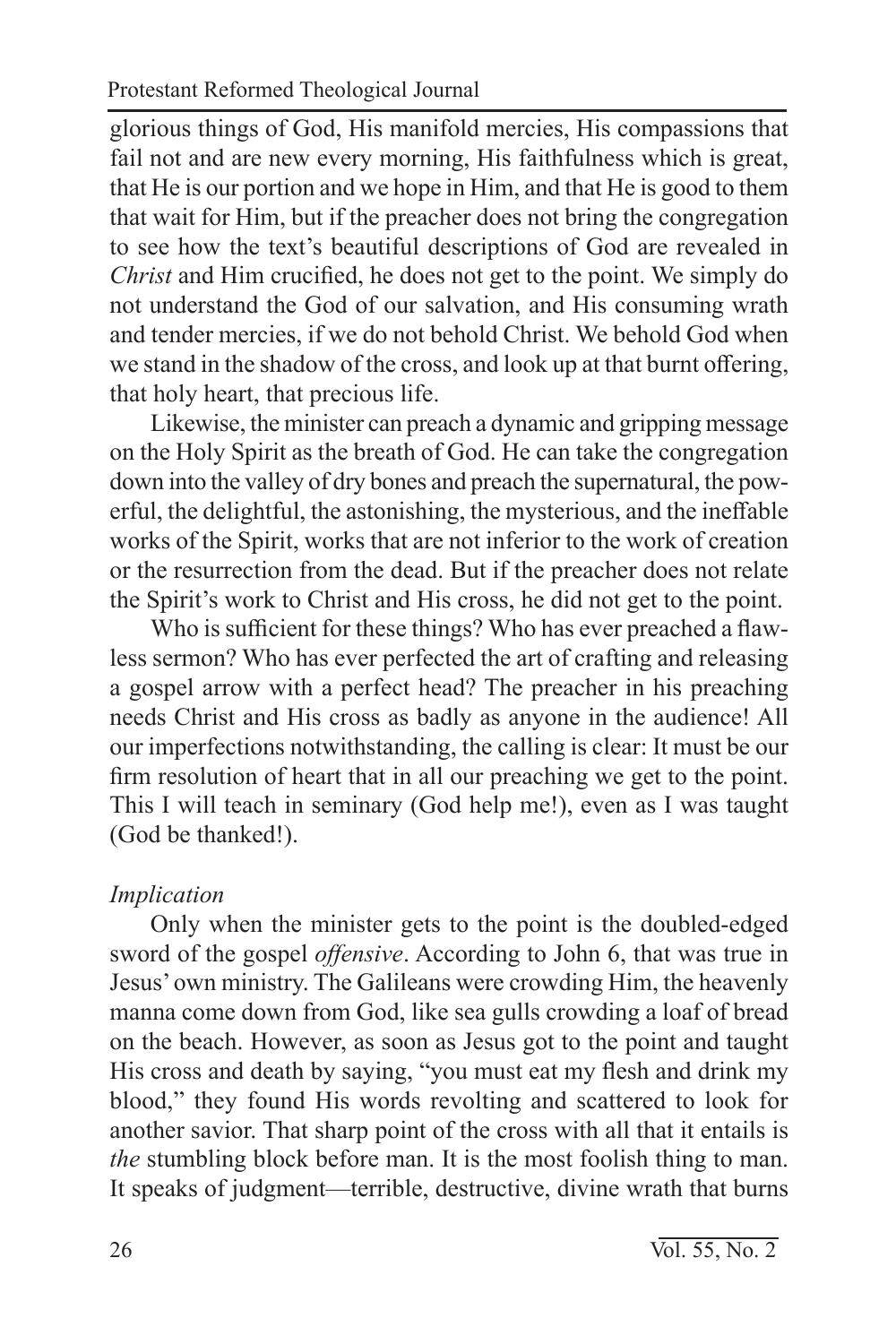and consumes. It damns the sins that the bosom finds so pleasurable. It rules out all the wisdom and strength of man, and exposes the horrible folly of human pride and self-salvation. The gospel pins an arrowhead to every chest, "You are a sinner; repent! You are a sinner who has no hope in yourself; trust in Christ!" Then the gospel paints the portrait of an accursed tree where hangs a despised and rejected man of sorrows, and it declares salvation, liberation, hope, and peace in Him! The Jews stumble. The Greeks scoff at the folly of it. To natural man, nothing is more worthy of derision. The gospel is offensive to unbelief, even the unbelief of our sinful flesh, but only when the preacher *gets to the point* and preaches Christ.

When the message gets to the point of Christ and Him crucified, it is a gospel sermon as the power of God unto salvation. Let us therefore glory with Paul in the cross! Let us not limit the cross, or think too narrowly of it. We can limit the cross in various ways. If we view the cross only as *removal,* we shrink the cross. Jesus suffered in my place to remove my sins and the curse due to me. But He did more: Christ by all His holy works of perfect obedience to the law *acquired* righteousness and the fullness of eternal salvation for me.

Moreover, we limit the cross if we isolate it and thereby sever it from Christ's other saving acts. When we hear "cross," we should not think only of the six hours at Golgotha. The victorious resurrection that follows is inseparably connected to the cross, because a dead savior in the grave is no savior. Read the book of Acts and notice how often the apostles made the resurrection the heart of their preaching. Additionally, it is important that we do not forget the life of Christ that preceded and culminated in the cross. The cross cannot be severed from Christ's *lifelong* suffering and obedience. Lord's Day 15 of the Heidelberg Catechism explains what Jesus removed and obtained by His suffering. It begins, "That He, *all the time that He lived on earth*, [emphasis added] but especially at the end...." Christ was not only obedient *on the cross*, but obedient His whole life *unto* the death of the cross, for the apostle teaches in Philippians 2:8, that Christ was "obedient unto death, even the death of the cross."

If we limit the cross so that we do not see Christ *acquiring* righteousness and all of salvation for us, or if we limit the cross so that we do not see Christ's *lifelong* obedience, then we do not see the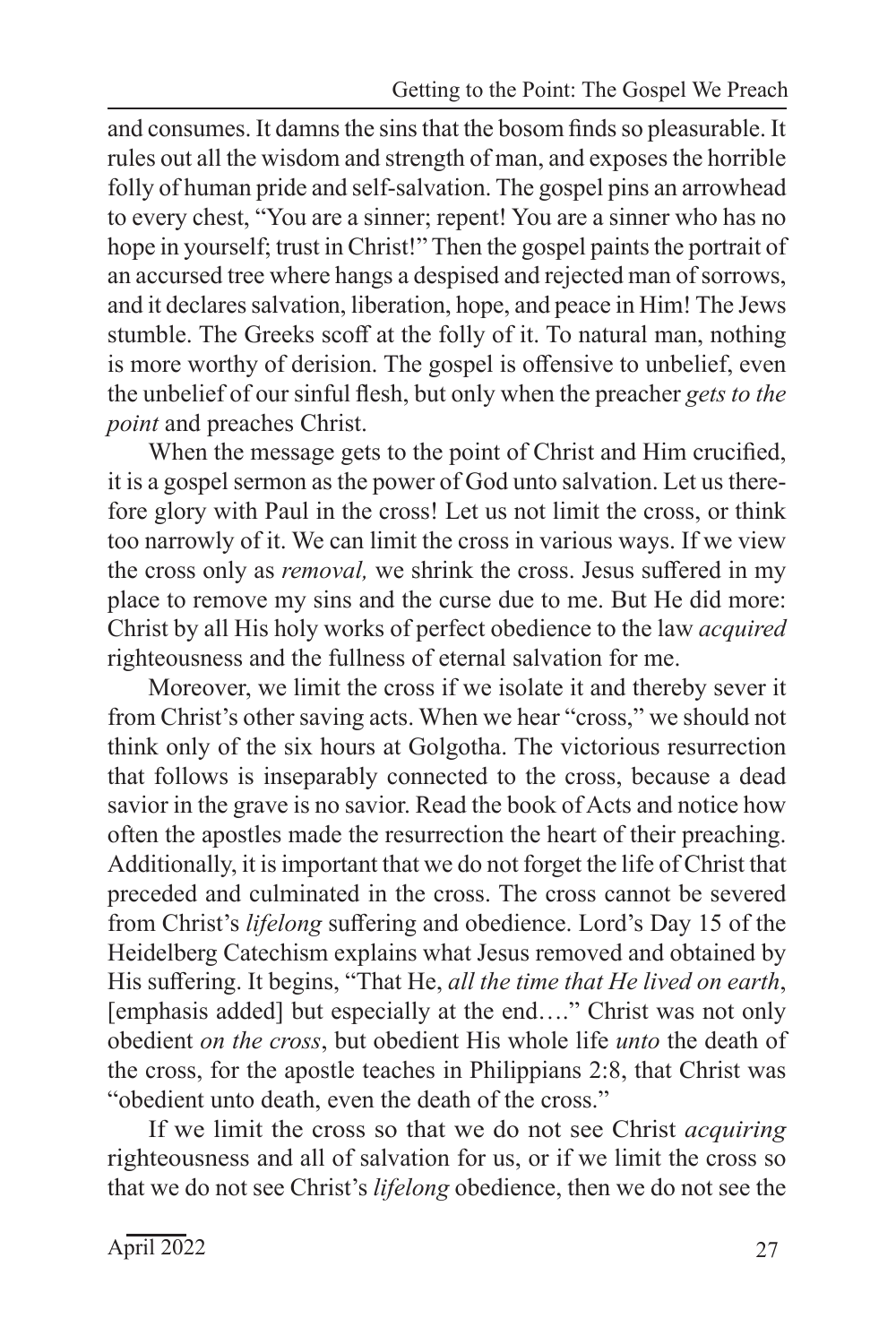full Christ. Then this repugnant notion might begin to creep in: It is my works, my life of obedience, my fulfillment of the law that obtains or acquires various aspects, elements, or experiences of salvation. Yes, we do good works, and we must do good works, but our works do not and cannot obtain or acquire salvation.

When we preach the gospel and get to the point of Christ crucified, we are not preaching something small and paltry, but something full, rich, wonderful, comforting, and peace-instilling: Christ, His glorious and eternal person, His mighty works strong to save, His cross. We need to know Christ in all His fullness. The lofty calling of the preacher is to exhibit with great joy the Christ who is fairer than the fairest. We must all know that we are in Him, bone of His bones and flesh of His flesh, today, tomorrow, and forever.

There is something beautifully simplistic about the gospel with its sharp tip. We complicate the gospel with our own wisdom, strange expressions, unprofitable tangents, shoddy exposition, and itch for something new. But the gospel is simple and it corresponds to the simplicity of our misery: sin. To be sure, sin is complicated, messy, entangling, multifaceted, deeply-rooted, and far-reaching in its consequences. What horrific, fiery damage one little sin, one little slanderous word of the tongue, can unleash! But identifying our problem is not complicated: sin. So the gospel is simple: Christ. To be sure, that Christ is God in the flesh in whom are hid all the treasures of knowledge and wisdom is beyond our comprehension. So is the work that He does, coming not merely to repair what we broke in Adam, but to elevate the whole universe and elect mankind to heights no eye has seen, no hear has heard, and no heart has ever imagined. But to identify our comfort is not complicated. A child can do it. It is Christ.

## **Illustrating the Point**

#### *1 Corinthians 10:31: Explaining the Meaning*

Let us apply the point of the arrowhead. Suppose the text for the minister's sermon is 1 Corinthians 10:31, "Whether therefore ye eat, or drink, or whatsoever ye do, do all to the glory of God." In preaching this text, the preacher must situate himself in the context and must expound and develop the main concept of the glory of God. Then he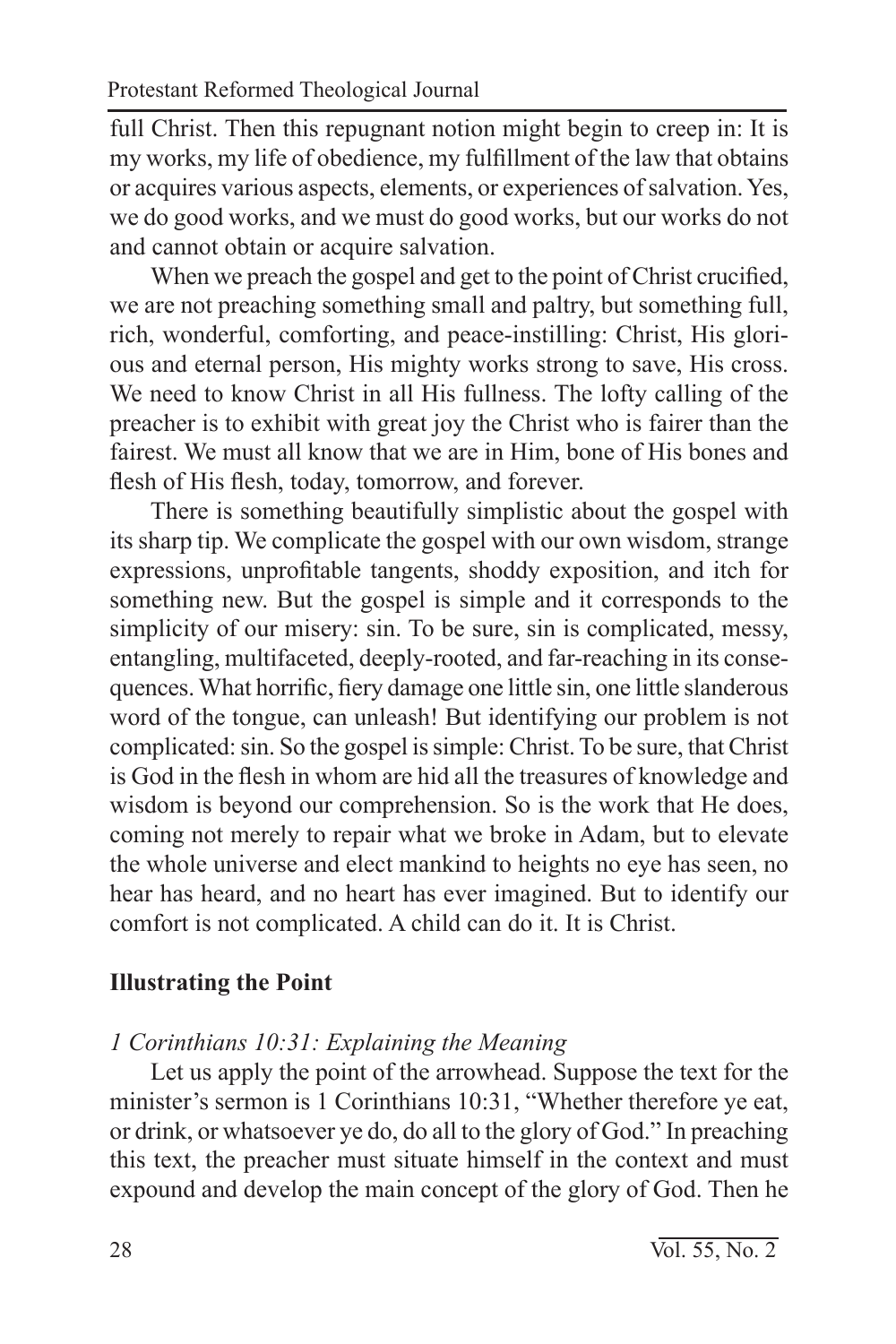must explain the calling to do all things, even our mundane eating and drinking, to the glory of God. He must explain "doing all to the glory of God" so clearly, and with direct connection to our life and experience, that everyone knows exactly what a life devoted to the glory of God looks like. But the preacher may not merely *explain*. In keeping with the form of the text, which is a command, he must *exclaim*: "Do all the glory of God!" When you eat, when you drink, and in whatever you do, do all to the glory of God! That call must ring in the auditorium and in the ears of God's people. We must hear it through the whole week, at the breakfast table, on the job site, in the classroom, before those who mistreat them, while on the computer, or on a date on Friday night. Do *all* to the glory of God!

But if all we hear in the sermon is what we must do, then we go home feeling terribly discouraged and fearful. The bar has been set so high, to heaven itself, and yet we cannot reach above our frame. We say to ourselves, "Everything? *Everything*? Even my eating and drinking must be done to the glory of God? I don't do that. I want to, but I don't. Even when I consciously aim for God's glory, my doing is so tainted with sin. I need more! Preacher, give me more!" To be sure, the Spirit uses the preaching of that command to work obedience to it (see the following article), but never apart from the gospel.

#### *1 Corinthians 10:31: Getting to the Point*

The preacher must get to the point of the gospel by showing the people Jesus. Jesus came under this command, "Do all, even eating and drinking, to the glory of God!" He heard it His whole life, from childhood to the cross, when He ate and when He drank, when with friends and before foes. He heard that command when everyone forsook Him and fled, when the way for Him became so agonizing that He began to sweat in the garden, when Pilate mercilessly scourged Him, and the soldiers cruelly buffeted and mocked Him. He heard that command when all the vials of God's wrath from heaven were being poured out upon Him for our sin of failing to do all to the glory of God. He heard that command as our substitute, standing in our place, called to do what we could never do. And He did it. That is the gospel: He did it! He reached all the way to the bar in heaven! With a perfect heart of love for and praise to God, He did everything to the glory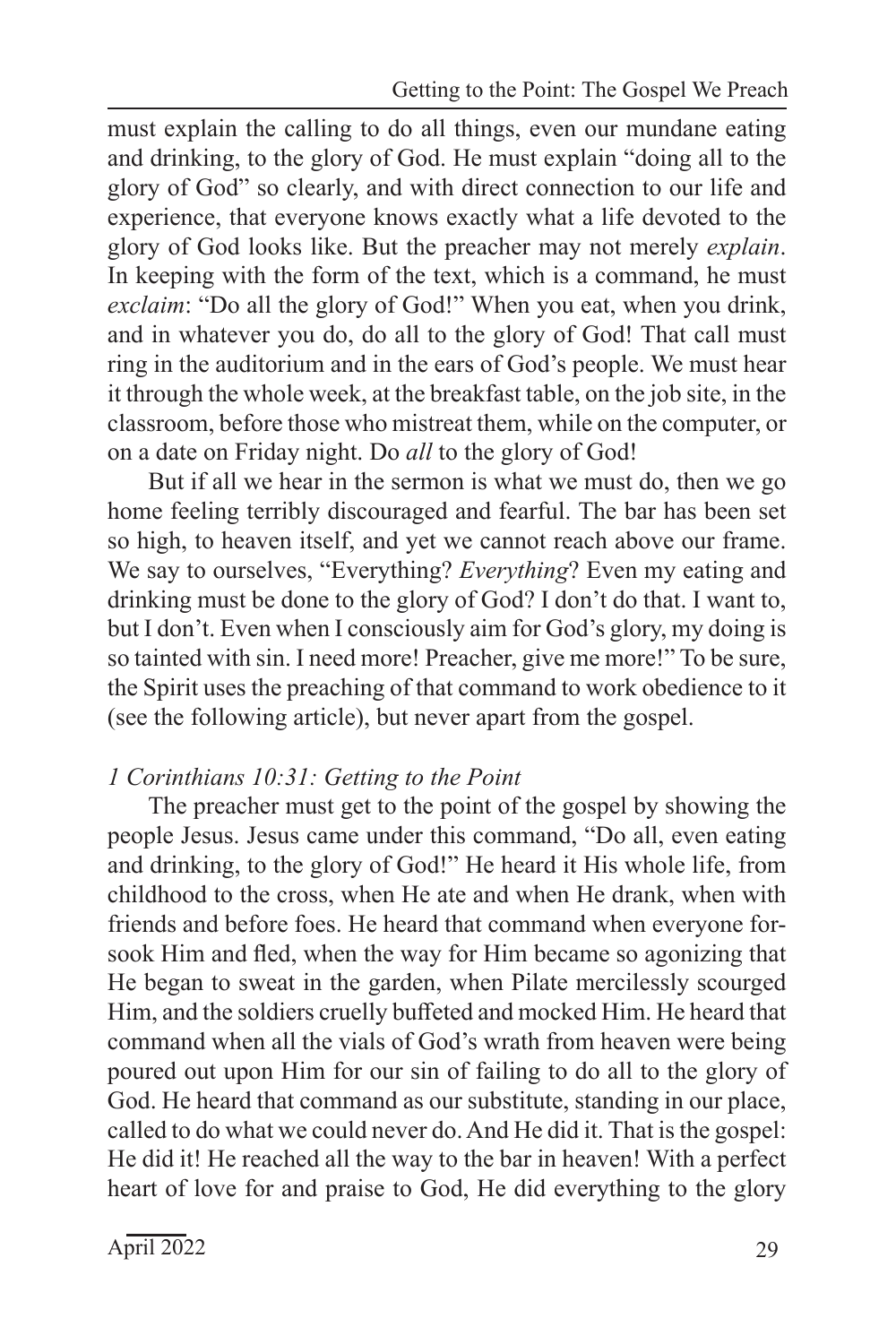of God, even in His last agonizing hours when all men everywhere would have cursed God.

For us, that means forgiveness! In His perfect obedience is forgiveness for all our daily failures. In His perfect obedience is righteousness before God so that legally it is as if we have perfectly kept that command. We need to know what Christ did for us as a completed act in the past (not merely what He is doing right now inside us, which is not yet perfected), and out of that knowledge of faith springs so much gratitude, joy, and yearning to serve Him. Sanctification! In His perfect obedience He obtained for us the quickening Spirit. When the command comes flowing out of that gospel, the Spirit works through the command to produce within us the willing choice and ability to live for the glory of God. When we hear the command, "Do all to the glory of God!" we not only hear our duty, but our privilege in the bond of God's covenantal love.

## *Conclusion*

"Get to the point!" The fundamental calling for which the Protestant Reformed Theological Seminary exists is to train men to be gospel preachers. The task is to prepare seminary graduates to be able to stand in the pulpit and to preach a sermon that will explain the words of the text in such a way that the congregation is brought to the point, or better, the point is brought to them in their hearts. That the graduate can parse Hebrew verbs or recite the entire history of the Marburg Colloquy is not enough. Can he preach the gospel?

Please continue your prayers for the seminary. Who is sufficient for these things? May God be our sufficiency, and through our instruction give us gospel preachers who "get to the point."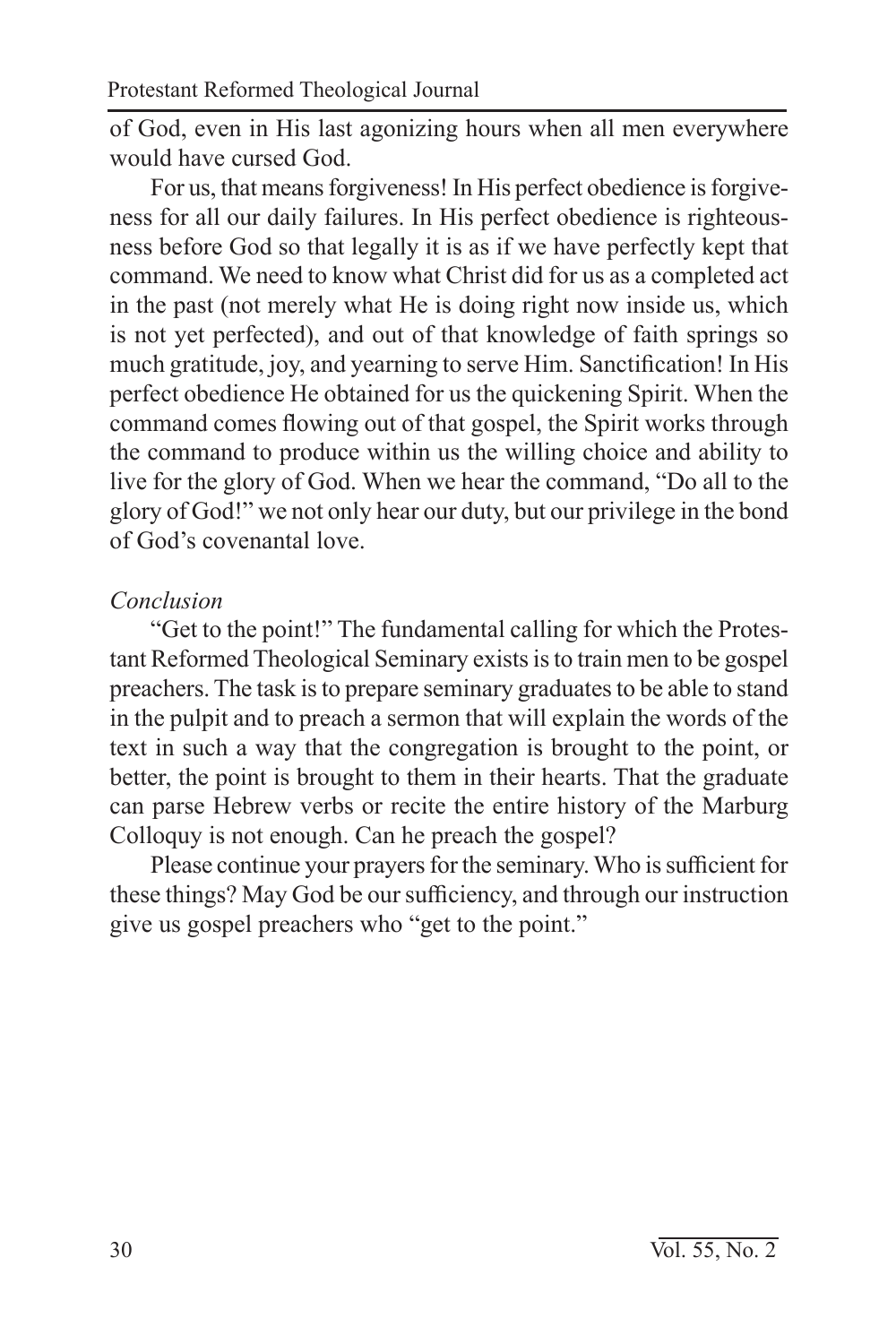## **"Thou Shalt and Thou Shalt Not": Preaching the Commands of the Gospel Ronald L. Cammenga**

God is a commanding God. The very first words spoken by God outside of Himself were commands: "Let there be light: and there was light" (Gen. 1:3). "Let there be a firmament in the midst of the waters, and let it divide the waters from the waters" (Gen. 1:6). "Let the dry land appear" (Gen. 1:9).

God *commanded*. And each time He commanded, by the power of His word of command, what He commanded came to pass. It came to pass instantly! It came to pass just as He had commanded! When God said, "Let there be light," the light shone, and it shone as brightly as God intended it to shine. Reflecting on the creative work of God, the psalmist affirms that "[b]y the word of the LORD were the heavens made; and all the host of them by the breath of his mouth…For he spake, and it was done; he *commanded* and it stood fast" (Ps. 33: 6, 9).

The apostle Paul writes in 2 Corinthians 4:6, "For God, who *commanded* the light to shine out of the darkness, hath shined in our hearts, to give the light of the knowledge of the glory of God in the face of Jesus Christ." Paul compares God's creation of light on the first day of the creation week to the light of regeneration that He causes to shine in the hearts of the elect. God commanded the light to dispel the darkness on the first day of creation. Without the command of God, there would have been no light and no dispelling of the darkness. Just so, God's word of command accomplishes the work of spiritual re-creation. By His commanding word, the darkness and death of sin are dispelled and, in their place, God commands light and life.

Ever since the fall of man into sin, God has commanded the light to shine out of the darkness that grips the human race. At His command, the light of the gospel has shined into the dark world of fallen mankind, as it does today and will do until Christ's second coming. That light is Jesus Christ, who said of Himself, "I am the light of the world"

 $\text{April } 2022$  31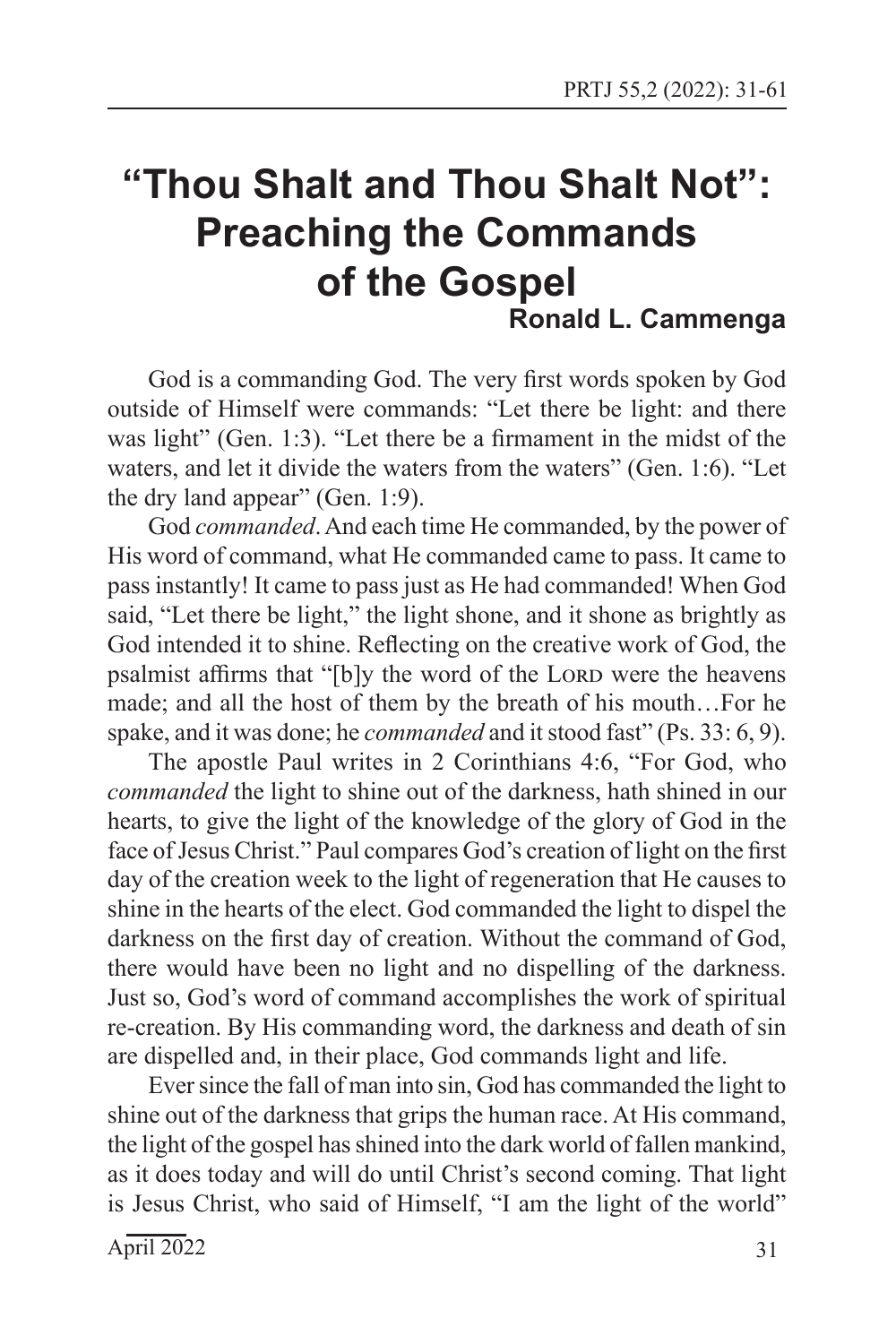(Jn. 8:12). Because He is the light of the world, men are commanded in the preaching of the gospel to believe in Jesus Christ. But "this is the condemnation, that light is come into the world, and men loved darkness rather than light, because their deeds were evil" (Jn. 3:19). Nevertheless, by the preaching of the gospel God is pleased to dispel the darkness into which every man is born and in which he lives his earthly life. Through the gospel, God speaks His powerful creative word. Through the gospel, the life that He irresistibly commands into existence, He maintains, strengthens, and preserves. One important aspect of the preaching of the gospel is the commands of God's Word.

I am an ordained minister in the Protestant Reformed Churches in America (PRCA) and I teach in the Protestant Reformed Theological Seminary. In all the subjects that we teach in the seminary, we aim to demonstrate to aspirants to the ministry that what we teach is in harmony with Scripture and the Reformed confessions. That is also my aim in this article. Additionally, it is my purpose to show that what I teach is in accord with what has always been taught in the PRCA over the span of her history. In order to demonstrate both of the above, I will include quotations from the creeds, reference others in the Reformed tradition, and cite Protestant Reformed theologians of the past. It is my hope that our readers will be persuaded that what I am presenting is not something novel. This has always been the position of the PRCA, as well as the broader Reformed tradition.

## **A Grammar Lesson**

I begin with an important lesson in grammar. Grammar and some understanding of grammar will be helpful in answering the question, What is the place of commands in the preaching of the gospel? Is there a place for commands in the preaching? If so, what is that place? What are the safeguards to preserve the important function of commands in the preaching of the gospel? How do the commands of Scripture relate to the rest of Scripture? And how important is it to preserve commands in the preaching of the gospel?

This grammar lesson begins with verbs. Verbs are action words; they tell us who or what a subject did, is doing, or will yet do in the future. Every sentence must contain at least one verb in order to be a complete sentence. Most verbs are simple declarative verbs. Some examples would be: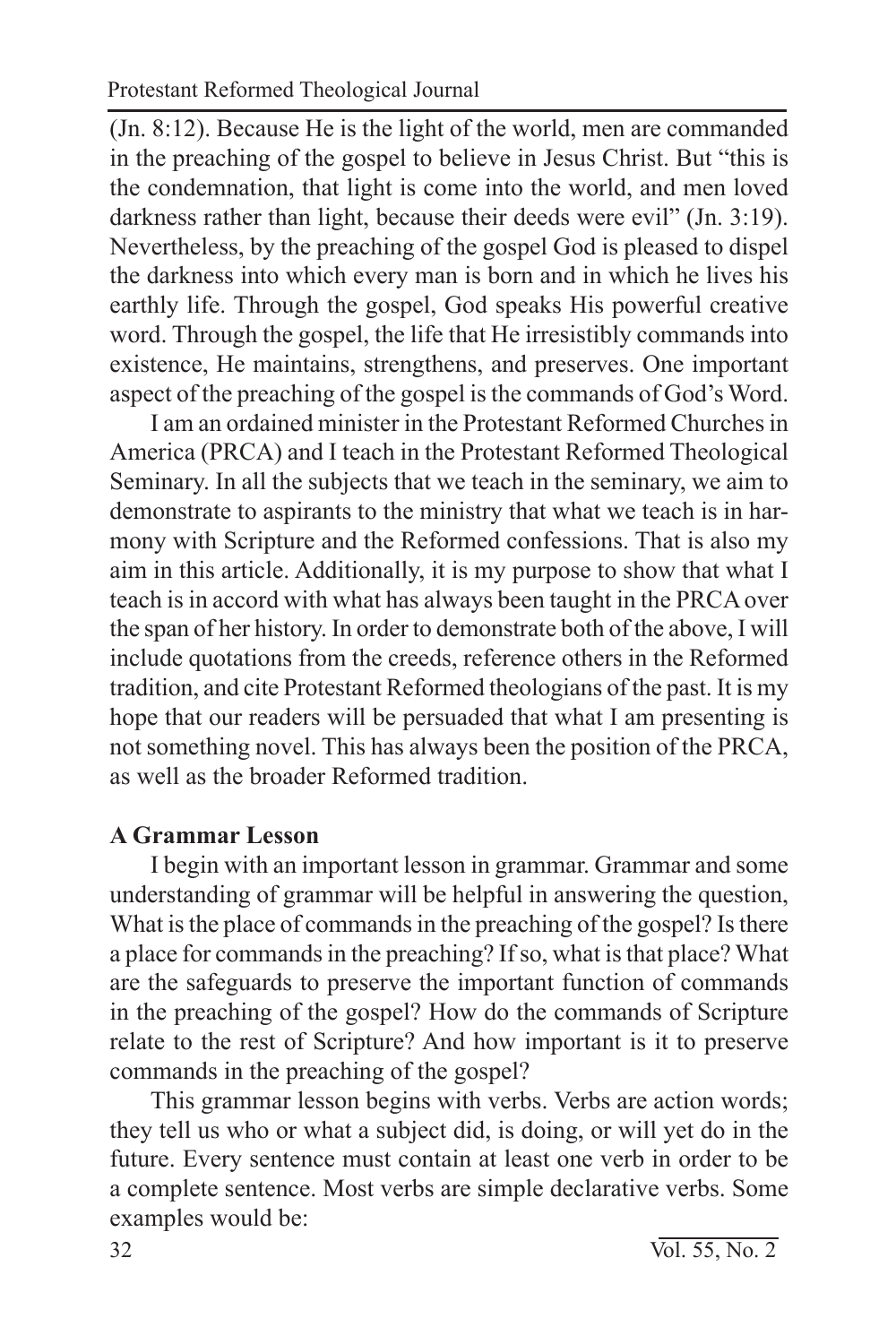"Thou Shalt and Thou Shalt Not": Preaching the Commands of the Gospel

In the beginning, God created the heaven and the earth. (Gen. 1:1) But the midwives feared God. (Ex. 1:17) So, David prevailed over the Philistine with a sling and with a stone. (1 Sam. 17:50) I am the vine, ye are the branches. (Jn. 15:5)

Verbs and the sentences in which they occur are of four kinds. A verb might be an *indicative* verb. An indicative verb states a fact. It usually indicates that something has happened and often the result of what has happened. The four examples above contain indicative verbs.

Besides the indicative, a verb may be an *imperative*. An imperative verb expresses a command, issues a call to action, or makes known a wish or desire. Imperatives express what our duty is, what obligation we are under, what we ought and must do. Imperatives are of two kinds. Some imperatives are positive commands.

Thou shalt love the Lord thy God with all thy heart. (Matt. 22:37) Thou shalt love thy neighbor as thyself. (Matt. 22:39) Worship the LORD in the beauty of holiness. (Ps. 29:2) Husbands, love your wives, even as Christ also loved the church. (Eph. 5:25)

Imperatives can also be negative, forbidding a certain behavior, desire, thought, or word. These are mainly the kind of imperatives found in the Ten Commandments. But these negative commands or prohibitions, are found in many other parts of Scripture as well.

But of the tree of the knowledge of good and evil, thou shalt not eat of it. (Gen. 2:17) Thou shalt not make unto thee any graven image. (Ex. 20:4) Ye shall make no league with the inhabitants of this land. (Judges 2:2) Entreat me not to leave thee. (Ruth 1:16)

We call negative commands *prohibitions* because negative commands forbid something, usually a certain behavior.

Scripture also contains *interrogative* clauses and sentences. These are sentences in which a question is asked. Typically, interrogative sentences are concluded with a question mark.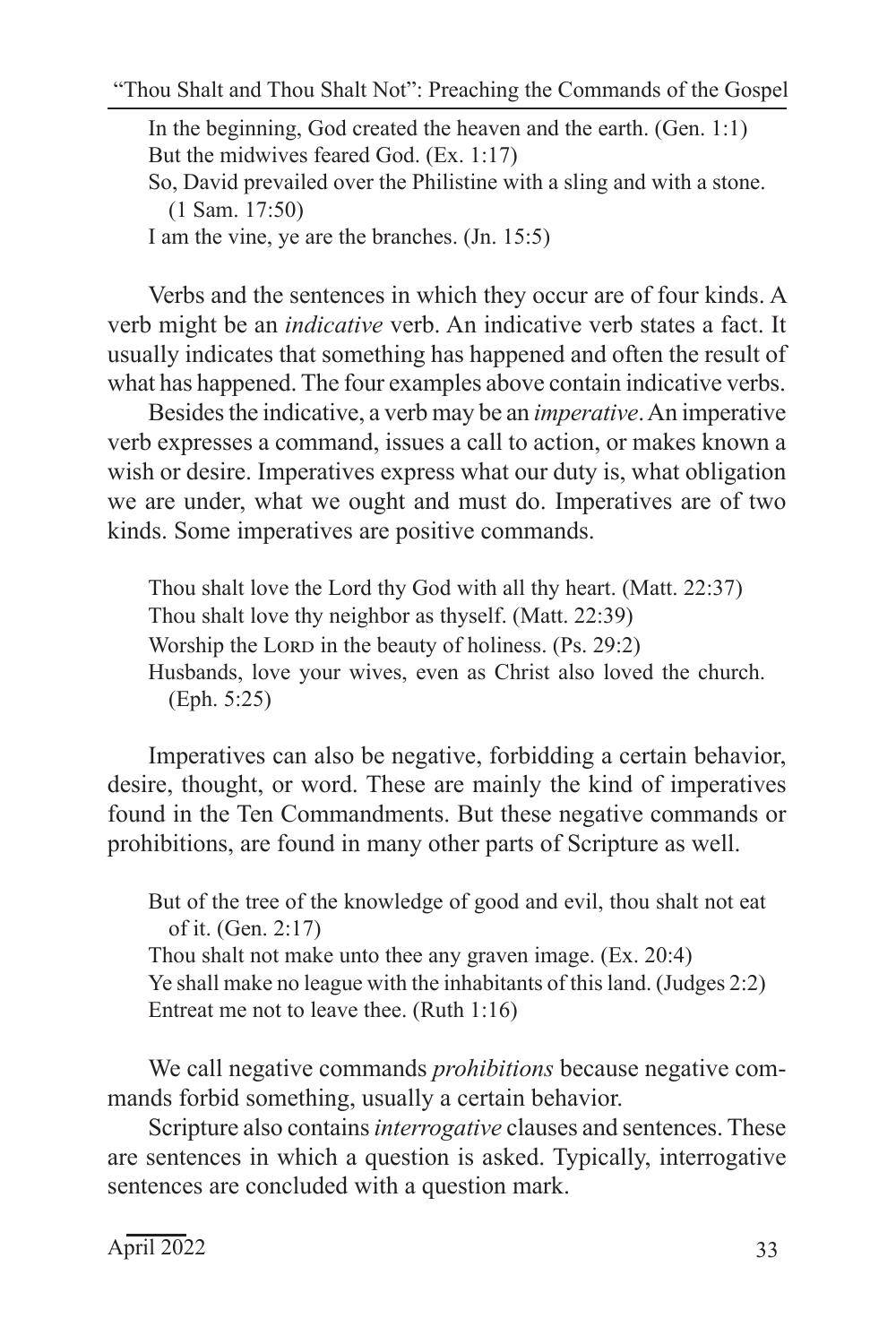Protestant Reformed Theological Journal

Where is Abel thy brother? (Gen. 4:9) Woman, why weepest thou? (Jn. 20:15) Why standest thou afar off, O LORD? (Ps. 10:1) What shall a man give in exchange for his soul? (Mk. 8:37)

And there are *exclamatory* clauses. Exclamatory clauses express surprise, emphasize and underscore something, or indicate strong emotion or feeling about something. Often exclamatory sentences end with an exclamation point. In Scripture such sentences also often begin with "Lo!" or "Behold!"

Lo, children are the heritage of the LORD! (Ps. 127:3) Behold, there was a great earthquake! (Matt. 28:2) LORD, how are they increased that trouble me! (Ps. 3:1) Behold, I make all things new! (Rev. 21:5)

Although there are four main types of sentences in Scripture, God's Word is primarily made up of indicatives (present, past, or future) and imperatives. The Bible is mostly composed of statements of fact and commands. This is true of the passages that set forth the saving work of Christ—that state what He did, is doing, and promises yet to do as our Savior. On the basis of what Christ has done, is doing, and promises to do, Scripture also sets forth the calling of those for whom Christ has died and in whom His Spirit is working.

What, then, do the indicatives and imperatives indicate?

The indicatives set forth the finished work of Jesus Christ, that which He has accomplished by His doing and dying. They also include what He is doing through the Holy Spirit presently and what He promises in His Word that He will yet do as He gathers His church and works in the hearts of the individual members of the church. These are the indicatives of the gospel. They include the indicatives that we confess in the Apostles' Creed.

[He] was conceived by the Holy Ghost, born of the Virgin Mary; Suffered under Pontius Pilate; was crucified, dead, and buried; He descended into hell;

The third day He rose again from the dead;

He ascended into heaven, and sitteth at the right hand of God the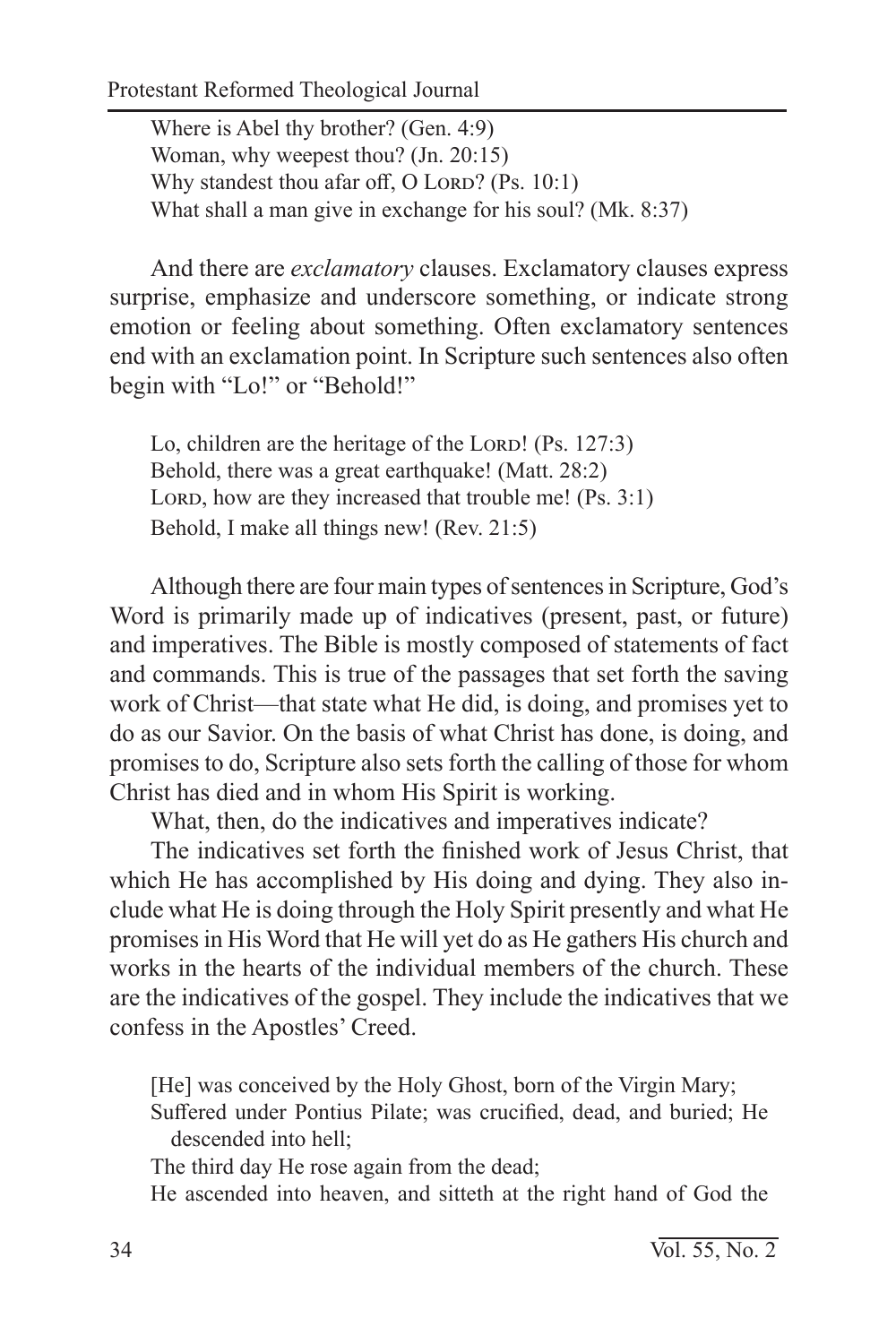Father Almighty;

From thence He shall come to judge the quick and the dead.<sup>1</sup>

Included in the indicatives of the gospel is the perfect life of holiness that Christ lived to the glory of the Father. Included is also all that He suffered throughout His life and especially at the end of His life in the agony of the cross. There He bore the righteous judgment of God for the sins of His people, accomplishing a complete atonement for their sins. Among the indicatives of the gospel are Christ's victorious resurrection, His ascension into heaven, and His session at God's right hand from which He rules over all things until His return in judgment.

Included in the indicatives of the gospel are the *future* indicatives. The gospel not only proclaims what Christ has done in the past, and what He is presently doing, but also what He promises yet to do for His church. The future indicatives include the promise that Christ will come again at the end of the ages, on the clouds of heaven, accompanied by the angels. Included is His promise that He will raise all men from the dead and conduct the final judgment. Further, He will make all things new, a new heaven and a new earth. He will then also cast all His and our enemies into everlasting condemnation. And He will deliver and save us, bringing us into the glory of heaven, where He will perfect our salvation and realize the everlasting tabernacle of God with us in the covenant perfected (Rev. 21:3).

The imperatives of Scripture and the calling to which God's people are exhorted by these imperatives make up the second important part of the gospel.

Imperatives are commands. They express our duty toward God and the neighbor. Commands are precepts. They put us under obligation and point out what we must be and do. They indicate how we are to live according to the will of God. Attached to the commands are also all the warnings, admonitions, rebukes, and threatenings of Holy Scripture. These enforce the commands and apply the commands practically to the lives of the people of God.

<sup>1</sup> "Apostles' Creed," in *The Confessions and the Church Order of the Protestant Reformed Churches* (Grandville: Protestant Reformed Churches in America, 2005), 9.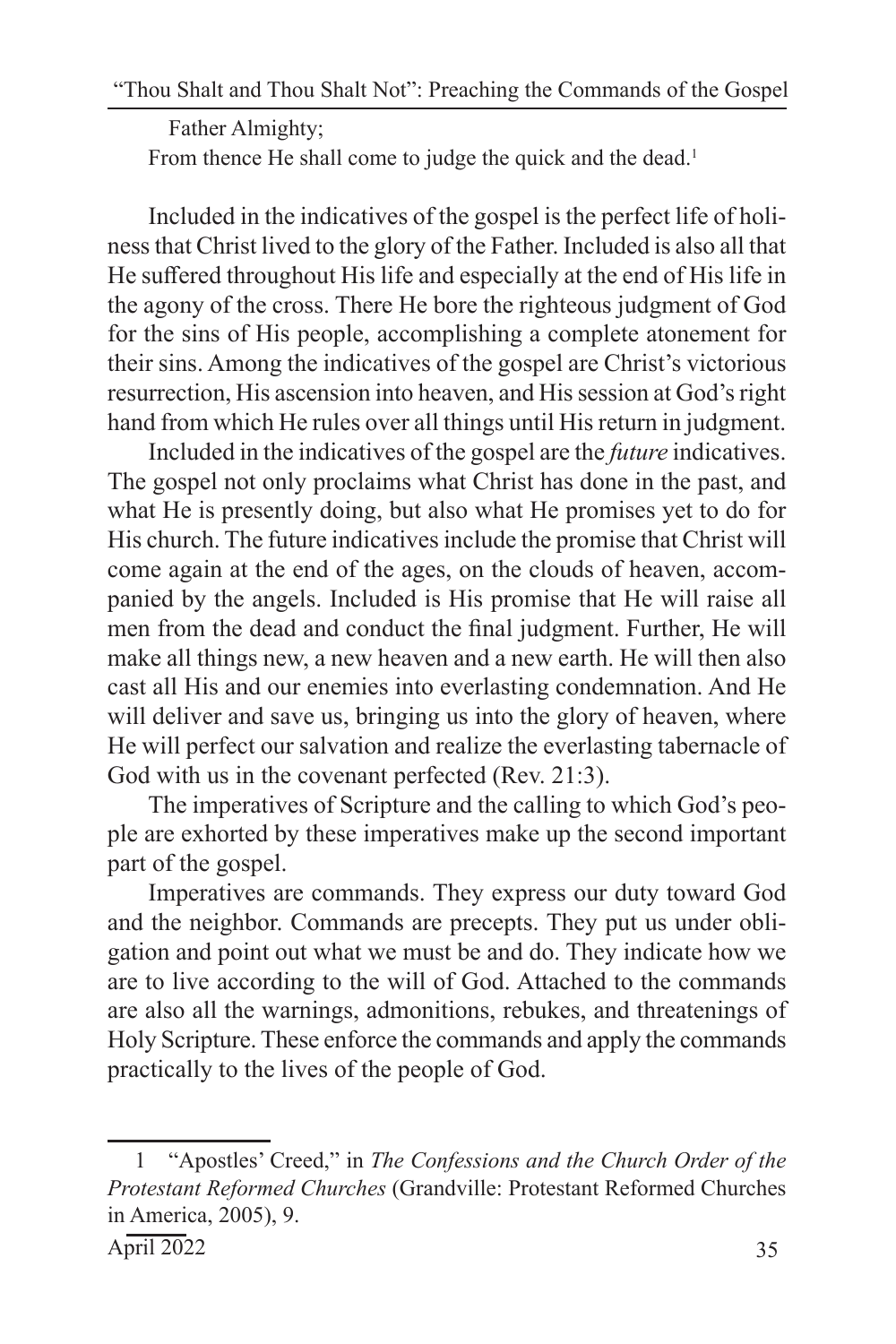#### **Commands Must Be Preached—The Old Testament**

The commands and warnings of Scripture must be preached from the Reformed pulpit. Reformed ministers must not draw back from issuing the imperatives of God's Word, binding the will of God upon the hearts and minds of their hearers. From the viewpoint of sheer numbers, if the commands and warnings were removed from Scripture, a significant percentage of Scripture would be excised. The content of the Bible would be reduced drastically. The Bible would be diminished to a slim volume. Revelation 22:19 warns "any man [who] shall take away from the words of the book of this prophecy" that "God shall take away his part out of the book of life, and out of the holy city, and from the things which are written in this book."

The Old Testament contains command after command. In its pages are found the moral law of God, known as the Decalogue or the Ten Commandments. The Ten Commandments were given twice by God to the children of Israel—so indispensable was the law to the life of the redeemed people of God. First, it was thundered by God Himself from Mt. Sinai shortly after Israel came out of Egypt, as recorded in Exodus 20. At that time, God also inscribed the law with His own finger into the two tablets of stone, which He delivered to Moses. For safekeeping, the tablets were deposited in the ark of the covenant, the only piece of furniture in the Most Holy Place of the tabernacle. The fact that the Ten Commandments were kept in the ark of the covenant is an indication of their importance. Among other things, it emphasized the truth that only they who honored God's law and strove to live in obedience to it could approach unto and enjoy fellowship with the holy God. The unholy and disobedient, who refused to walk in conformity to God's law were banished from God's presence—typically and eternally.

The importance of the law is also underscored by the fact that it was given a second time as the children of Israel were preparing to enter the promised land. The entire generation that had been brought by God out of the bondage of Egypt and had witnessed the ten plagues of judgment, which God visited upon Pharoah and his people, were no longer alive. Everyone above twenty years of age had perished in the wilderness during the forty years of wandering. They had died under God's judgment for believing the evil report of the ten spies. On account of the repetition of the Decalogue, the last book of the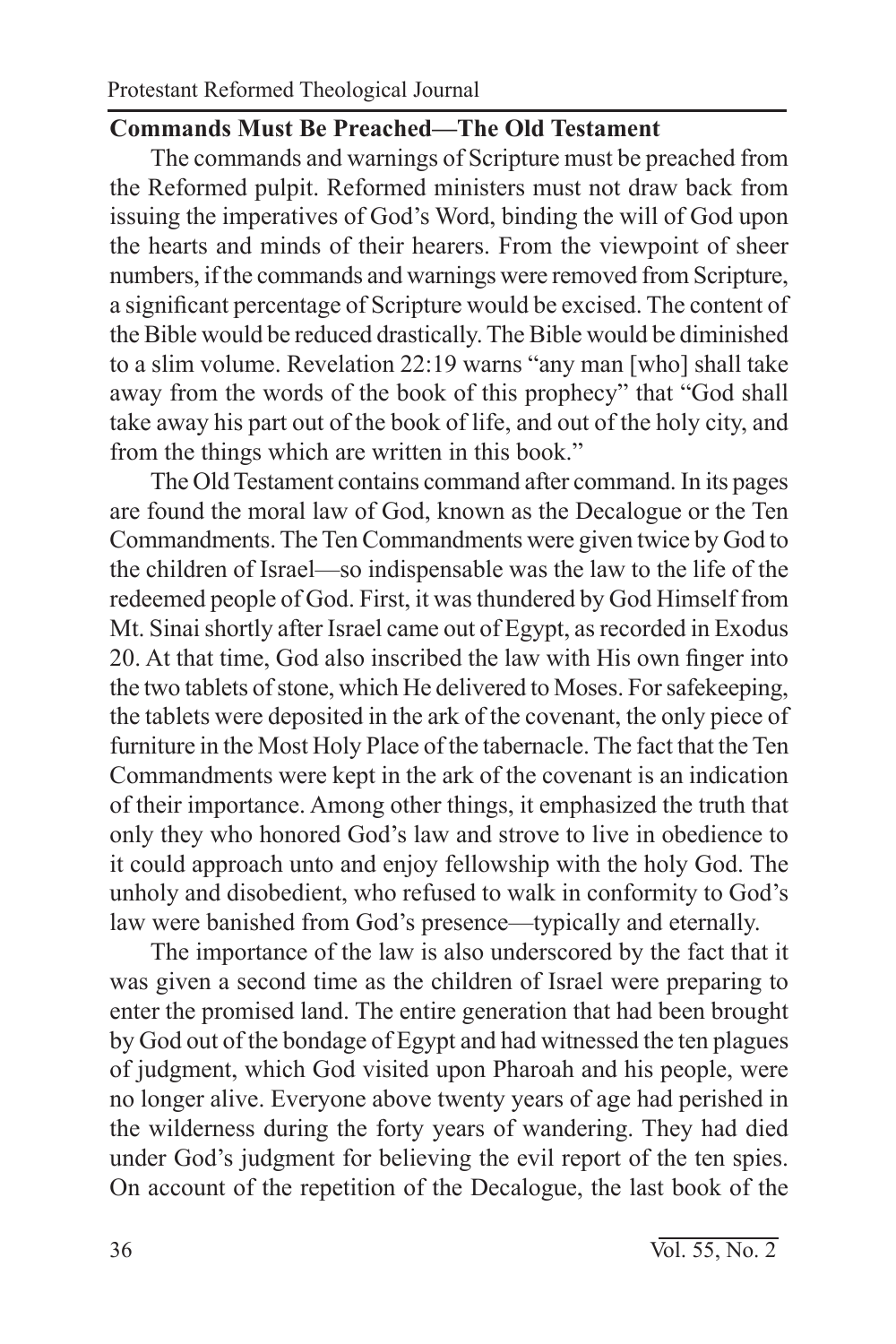Pentateuch is called "Deuteronomy." The name "Deuteronomy" is derived from the Latin and means literally "the second law," referring not to a second law per se, but to the second *pronouncement* of God's law as found in Deuteronomy 5. Before an entirely new generation that had not been present at the foot of the mount when God first gave His law, and as one of his last acts as their leader, Moses rehearsed the Ten Commandments before the congregation of Israel prior to their entrance into the land of Canaan.

In addition to the moral law of God, the Pentateuch contains all the civil and ceremonial laws, that were also given by God to Israel. The civil laws governed Israel's life as a nation. The men of Israel were not to plow their fields with an ox and an ass yoked together (Deut. 22:10). Israelite farmers were not to muzzle the oxen that were treading out the corn (Deut. 25:4). When harvesting their fields, they were not to reap the corners of their fields nor glean that which had fallen on the ground (Lev. 23:22). These were to be left for the poor and the strangers sojourning in the land. Such laws would be similar today to our tax laws, or speed limit laws, or the laws fixing the minimum age for purchasing alcoholic beverages, voting, and driving a car. They are laws established for maintaining good order in society. The only difference, of course, was that besides regulating Israel's life as a nation, the Old Testament civil laws were typical. They pointed to Christ, Christ's saving work, and to the spiritual realities of the kingdom of Christ.

Besides the civil laws of the Old Testament, there were also the ceremonial laws. These included the laws that governed the peculiar form of worship practiced by God's people in the old dispensation. Among these laws was the rite of circumcision as instituted by God with Abraham in Genesis 17. Later, the Passover celebration was added to circumcision. Still later, God instituted the Aaronitic priesthood (Ex. 40). Connected to the priesthood was the tabernacle (later the temple) with its compartments and special furnishings, all of which were prescribed by God when Moses was on Mt. Sinai and all of which had symbolic significance for Israel's worship. As part of the laws for worship in the Old Testament were also the components of Israel's sacrificial system, including the type of sacrifice that was to be offered up at a particular time of year or for a particular type of sin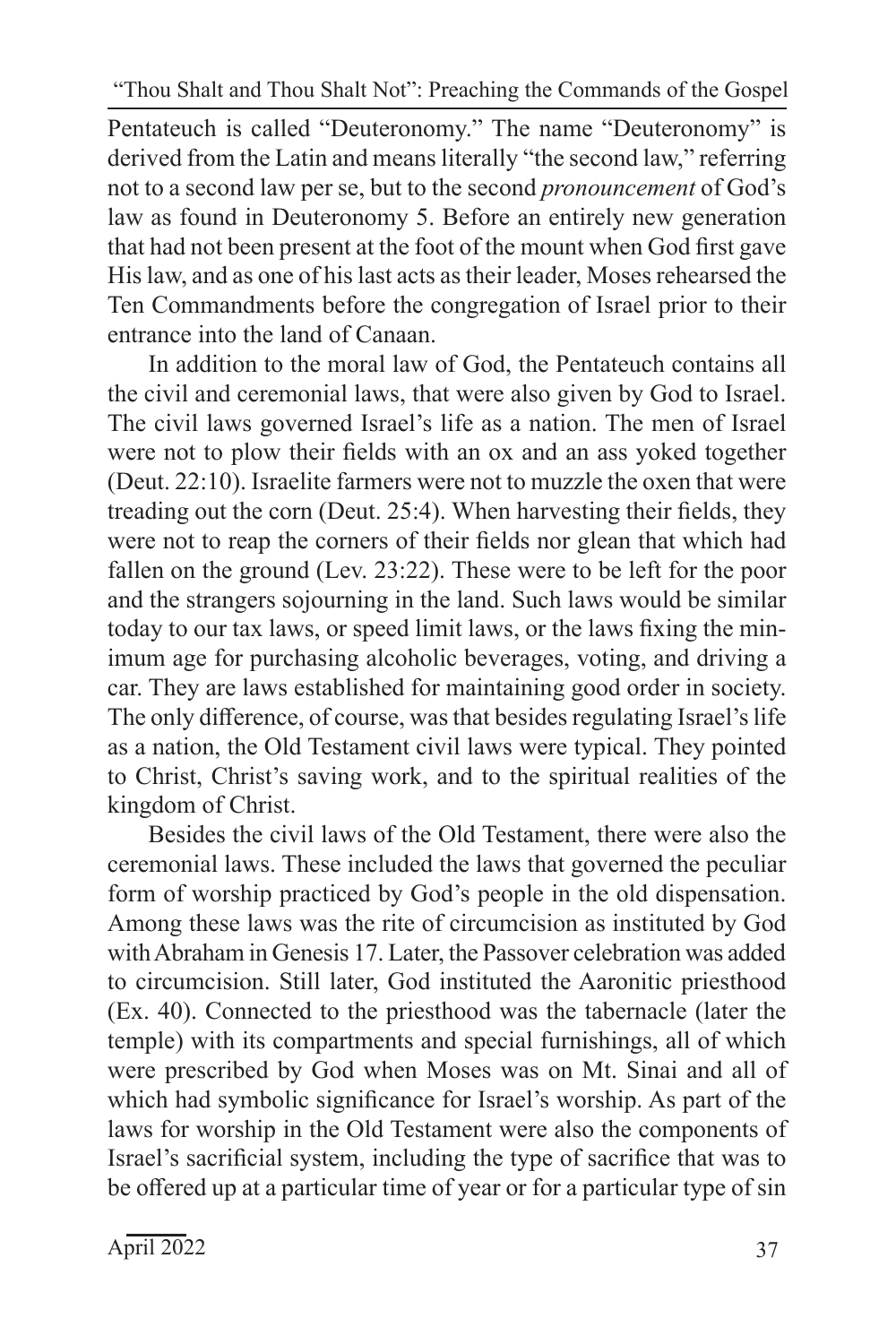or on account of a certain kind of ceremonial uncleanness. Besides the laws governing all the various types of sacrifices, there were also the laws connected to Israel's stated solemnities—the annual feasts and festivals, including the three pilgrim festivals: Passover, tabernacles (booths), and Pentecost.

Then there are all the commands, warnings, and threatenings that are scattered throughout the Old Testament canon. The book of Proverbs abounds in such, directed often by a covenant father to his son:

- My son, hear the instruction of thy father, and forsake not the law of thy mother. (Prov. 1:8)
- My son, despise not the chastening of the LORD; neither be weary of his correction.  $(3:11)$
- My son, keep thy father's commandment, and forsake not the law of thy mother. (6:20)
- Reprove not a scorner, lest he hate thee: rebuke a wise man, and he will love thee.  $(9:8)$
- Hear counsel, and receive instruction, that thou mayest be wise in thy latter end. (19:20)
- Train up a child in the way he should go: and when he is old, he will not depart from it. (22:6)
- Buy the truth, and sell it not; also wisdom, and instruction, and understanding. (23:23)

The Old Testament prophetical writings abound in commands, admonitions, warnings, and threatenings. As Israel's apostasy worsened, the commands became sharper. Take the prophet Isaiah, for example:

- Wash you, make you clean; put away the evil of your doings from before mine eyes; cease to do evil; learn to do well; seek judgment, relieve the oppressed, judge the fatherless, plead for the widow. (Is. 1:16-17)
- Go and tell this people, Hear ye indeed, but understand not; and see ye indeed, but perceive not. Make the heart of this people fat, and make their ears heavy, and shut their eyes; lest they see with their eyes, and hear with their ears, and understand with their heart, and convert, and be healed. (6:9-10)
- Comfort ye, comfort ye my people, saith your God. Speak ye comfortably to Jerusalem, and cry unto her, that her warfare is accomplished, that her iniquity is pardoned: for she hath received of the LORD's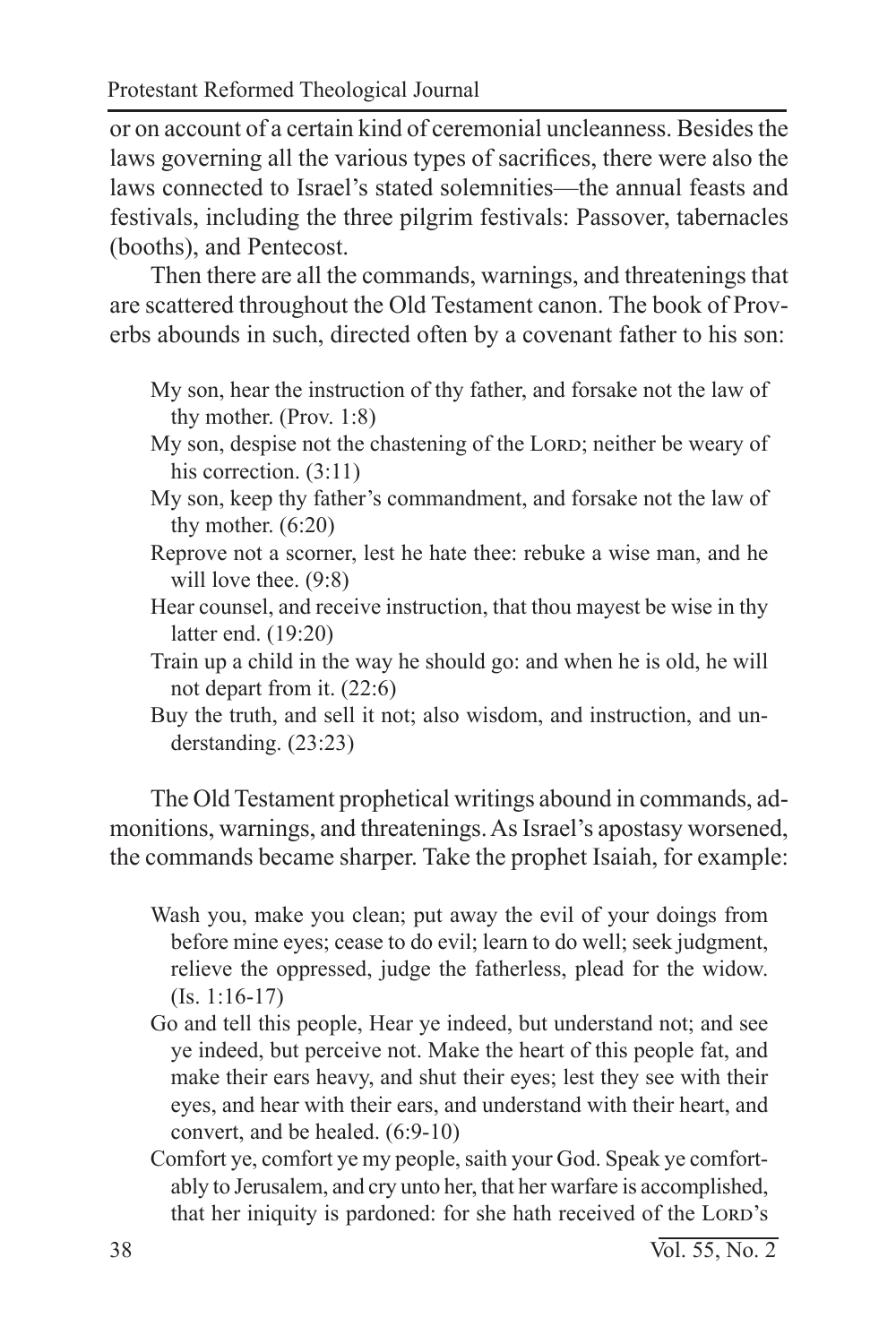hand double for all her sins.  $(40:1-2)$ 

Sing, O barren, thou that didst not bear; break forth into singing, and cry aloud, thou that didst not travail with child: for more are the children of the desolate than the children of the married wife, saith the Lord.  $(54:1)$ 

As is the case with Isaiah, so also with the prophet Jeremiah. Commands were an important part of his prophetical ministry and the word that God called him to proclaim:

- Say not, I am a child: for thou shalt go to all that I shall send thee, and whatsoever I command thee thou shalt speak. Be not afraid of their faces: for I am with thee to deliver thee, saith the LORD. (Jer.  $1:7-8$ )
- Cut off thine hair, O Jerusalem, and cast it away, and take up a lamentation on high places; for the LORD hath rejected and forsaken the generation of his wrath. (7:29)
- Thus saith the LORD, Let not the wise man glory in his wisdom, neither let the mighty man glory in his might, let not the rich man glory in his riches: but let him that glorieth glory in this, that he understandeth and knoweth me, that I am the LORD which exercise lovingkindness, judgment, and righteousness, in the earth: for in these things I delight, saith the LORD.  $(9:23-24)$
- Thus saith the LORD; Take heed to yourselves, and bear no burden on the sabbath day, nor bring it in by the gates of Jerusalem; neither carry forth a burden out of your houses on the sabbath day, neither do ye any work, but hallow ye the sabbath day, as I commanded your fathers. (17:21-22)
- Thus saith the LORD; Execute ye judgment and righteousness, and deliver the spoiled out of the hand of the oppressor: and do no wrong, do no violence to the stranger, the fatherless, nor the widow, neither shed innocent blood in this place. (22:3)
- Thus saith the LORD; Refrain thy voice from weeping, and thine eyes from tears: for thy work shall be rewarded, saith the LORD; and they shall come again from the land of the enemy. (31:16)
- But fear not thou, O my servant Jacob, and be not dismayed, O Israel: for, behold, I will save thee from afar off, and thy seed from the land of their captivity; and Jacob shall return, and be in rest and at ease, and none shall make him afraid. (46:27)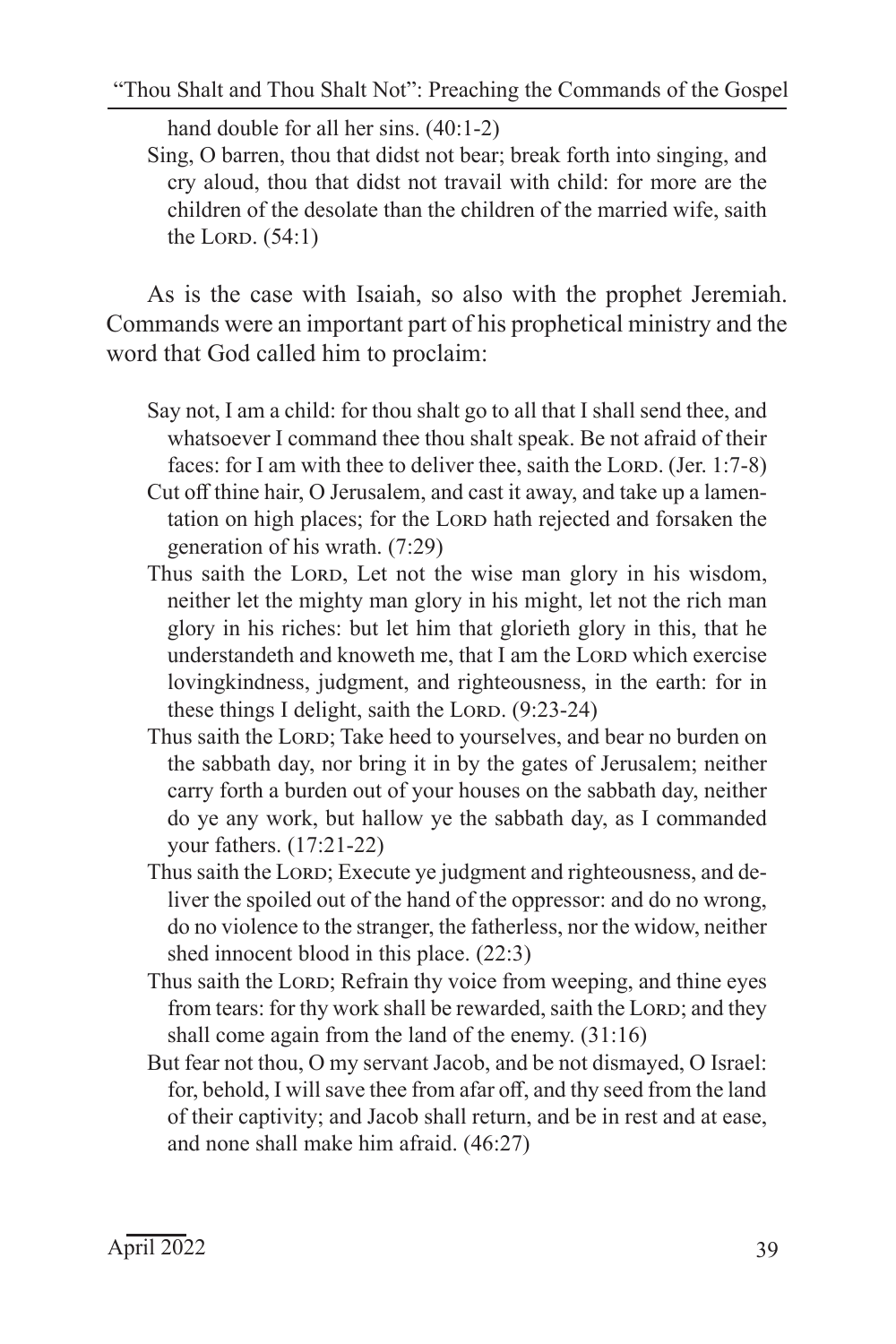Protestant Reformed Theological Journal

Especially in connection with the commands that they voiced, the Old Testament prophets made use of the oft-repeated phrase, "Thus saith the LORD." Especially when issuing the imperatives, the rebukes, the warnings, and threatenings, the prophets took pains to underscore the fact that they were not bringing their own word, but the word of God. The prophet was indeed Jehovah's mouthpiece, nevertheless the command that he spoke was not an expression of his own will, but a proclamation of Jehovah's will: "Thus saith the LORD!"

## **Commands Must Be Preached—Christ and the Apostles**

No one issued more commands than did the Lord Jesus. This undoubtedly was in part the explanation for the people's comparison between Jesus' instruction and that of the scribes, that in distinction from the scribes, Jesus "taught them as one having authority" (Matt. 7:29). Jesus' preaching was filled with imperatives:

Watch ye and pray always. (Lk. 21:36) Remember Lot's wife. (Lk. 17:32) But seek ye first the kingdom of God, and his righteousness. (Matt. 6:33) Judge not, that ye be not judged. (Matt. 7:1) Ask and it shall be given; seek and ye shall find; knock and it shall be opened unto you. (Matt. 7:7) Enter ye in at the strait gate. (Matt. 7:13) Beware of false prophets, which come in sheep's clothing. (Matt. 7:15) Come unto me all ye that labor and are heavy laden. (Matt. 11:28) Go ye therefore, and teach all nations. (Matt. 28:19) Get thee behind me, Satan. (Lk. 4:8) Suffer the little children to come unto me, and forbid them not. (Mk. 10:14) Search the scriptures. (Jn. 5:39)

Throughout the New Testament epistles, the apostles issued divine imperatives:

Pray without ceasing. (1 Thess. 5:17) Be not unequally yoked together with unbelievers. (2 Cor. 6:14). Love not the world, neither the things that are in the world. (1 Jn. 2:15) Husbands, love your wives. (Eph. 5:25)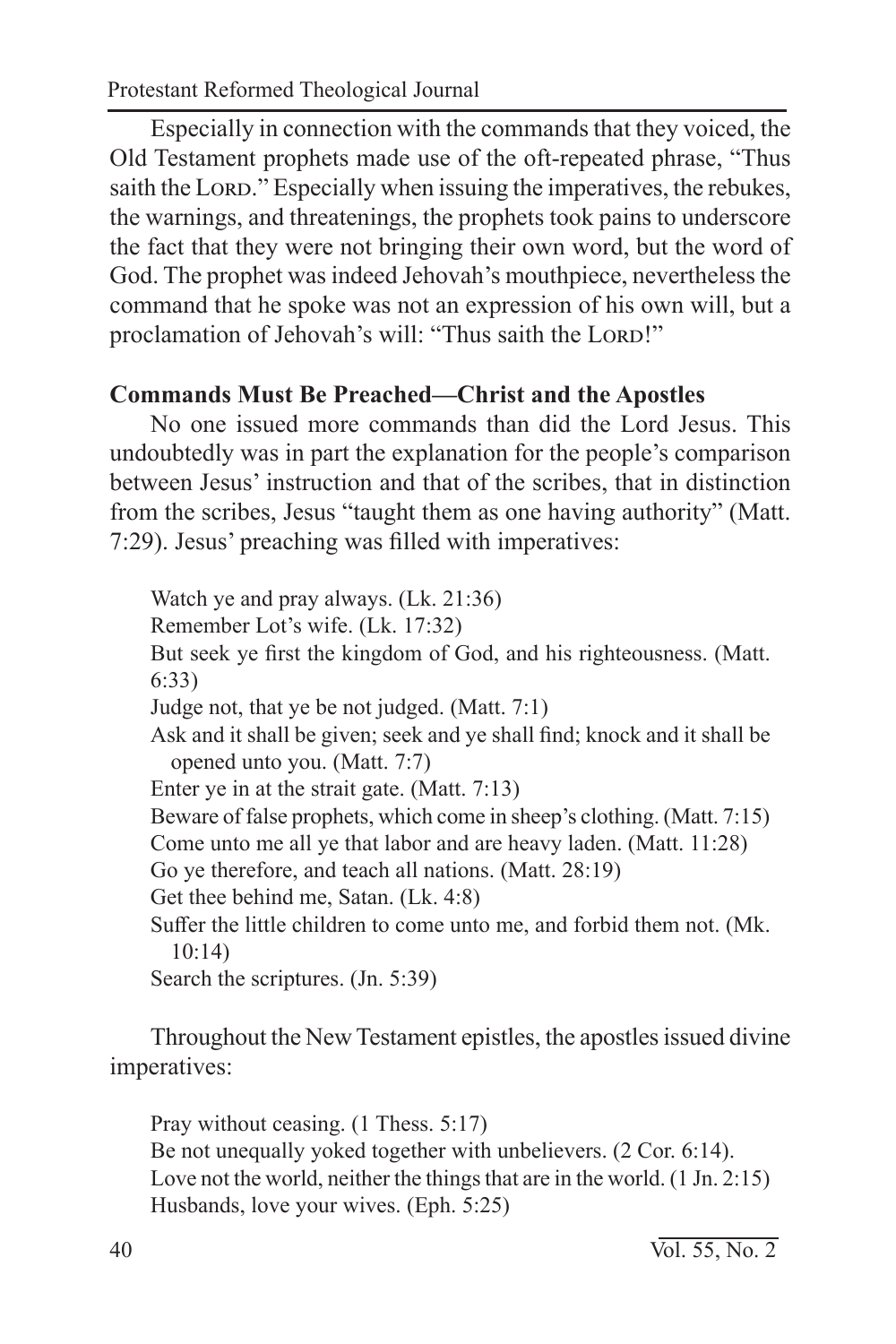Wives, submit yourselves unto your own husbands. (Eph. 5:22) Let us hold fast the profession of our faith without wavering. (Heb. 10:23) Be not drunk with wine, wherein is excess, but be filled with the Spirit. (Eph. 5:18) Let brotherly love continue. (Heb. 13:1) Be not carried away with diverse and strange doctrines. (Heb. 13:9) Be ye doers of the word and not hearers only. (Jam. 1:22) Be not many masters. (Jam. 3:1) Put on the whole armor of God. (Eph. 6:11) Grow in grace and in the knowledge of our Lord Jesus Christ. (2 Pet. 3:18) Let no man deceive you. (Eph. 5:6) Try the spirits whether they are of God. (1 Jn. 4:1) Come out from among them, and be ye separate. (2 Cor. 6:17) Provoke not your children to wrath. (Eph. 6:4) Follow peace with all men. (Heb. 12:14) Fight the good fight of faith. (1 Tim. 6:12) Remember them which have the rule over you. (Heb. 13:7)

These are some of the imperatives that are joined to the indicatives of God's Word. They are among the imperatives that belong to the preaching of the gospel, that is, the preaching of the whole counsel of God. One of the imperatives that binds every servant of God—*servants* are *always* bound to obey the one whose servants they are—is indicated in 2 Timothy 4:2, "Preach the word!" And as Paul immediately goes on to teach, included in the preaching of the word is reproof, rebuke, and exhortation. He also foretells the time when "they will not endure sound doctrine," especially the sound doctrine applied practically, in season and out of season, by reproof, rebuke, and exhortation. We are living in those days—days of lawlessness immediately before the rise to power of *the* lawless one, the Antichrist himself, as described in 2 Thessalonians 2.

One of the outstanding features of the Antichrist is that he will set aside the authority of God's law and replace it with his own laws. He will "call evil good, and good evil [and] put darkness for light, and light for darkness" (Is. 5:20). We witness this very thing in our own day. It is said that the God of Christianity is not the only God and the only source of salvation. Men contend that other religions make truth

 $\text{April } 2022$  41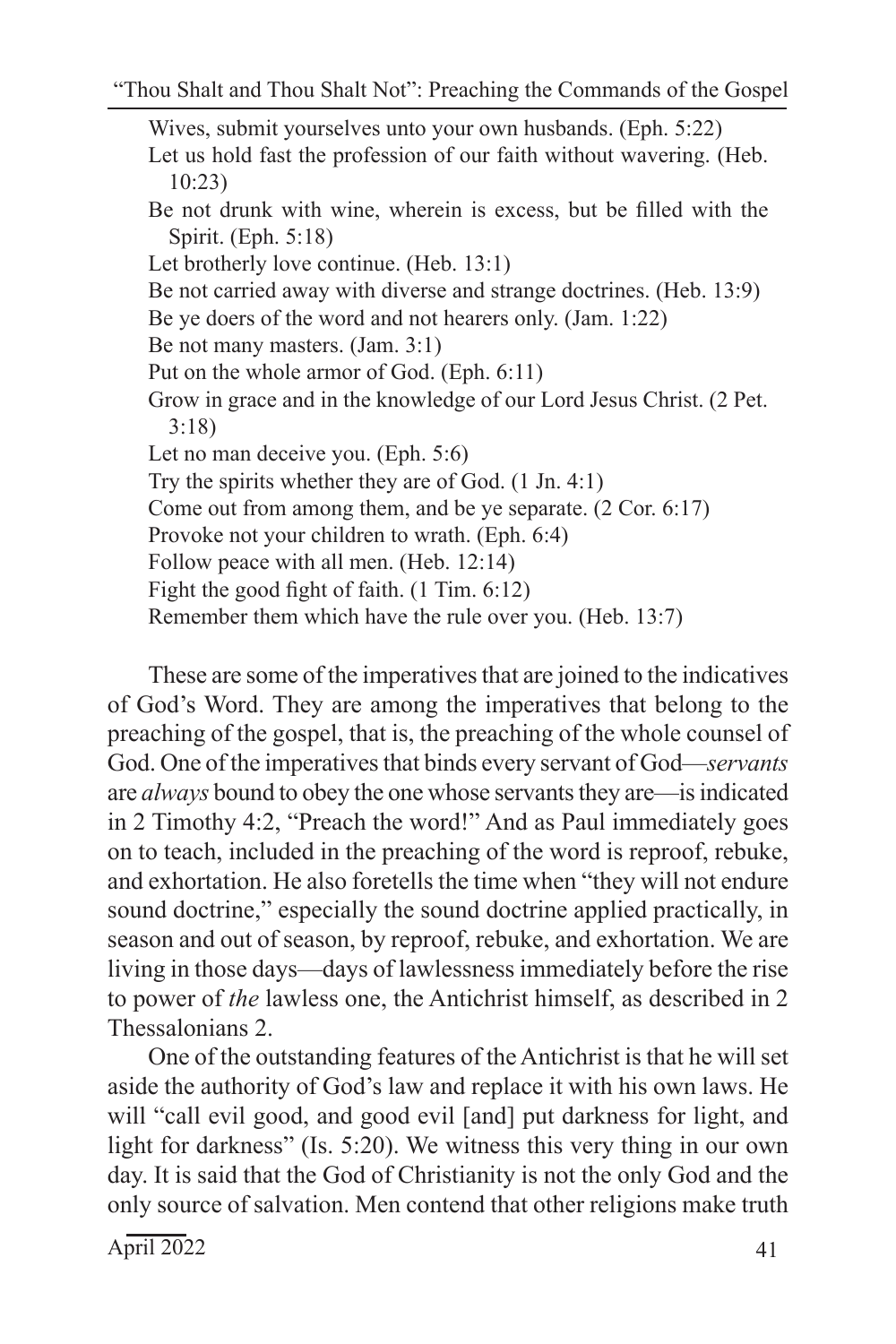claims that are equally as valid as those of Christianity. Judeo-Christian ethics are challenged by self-proclaimed atheists and adherents of the false religions. Feminists loudly accuse Christianity of suppressing women and minorities. The truth claims of Christianity and Christianity's insistence on an absolute standard of right and wrong are widely dismissed. Naturalists and evolutionists deny that there is a sovereign Creator to whom we owe our existence and obedience.

Within Christianity God's law is increasingly dismissed as the ultimate authority over the faith and life of the Christian. The first commandment is set aside. It is maintained that we are all worshipping the same God, albeit in different ways. The sixth commandment and its prohibition of murder is dismissed. Abortion on demand is defended as the right of a woman to choose. Who has the right to tell her what she may or may not do to her body? She alone has ultimate control over her own body, and it is her choice whether or not she will carry her baby full-term. The seventh commandment is set aside. Homosexuality and transgender are championed as equally valid lifestyle choices for Christians. In many ways the church outstrips the world's rebellion against God.

The mystery of iniquity is hard at work, while at the same time God is sending strong delusion on many so that they believe the lie. What is that lie? It is the first and fundamental lie that Satan spoke to Adam and Eve in Eden, after he had already spoken the lie among the angels in heaven, occasioning the fall of a third of them (Is. 14:4-23; Ez. 28:12-19). It is the lie that Satan is God and that God is not God. We must not be deceived. These attacks on the Ten Commandments, and more besides, are to be expected as Antichrist and the false church endeavor more and more to displace the authority of God and replace it with the authority of man in every sphere of earthly life.

## **Indicatives and Imperatives Joined by Conjunctions—Another Grammar Lesson**

One more important part of speech is a conjunction. A conjunction joins things. It joins two thoughts, two phrases, or two sentences. Conjunctions are usually very small, indeclinable parts of speech. Some significant conjunctions include: and, but, or, nevertheless, therefore, wherefore, for, and because.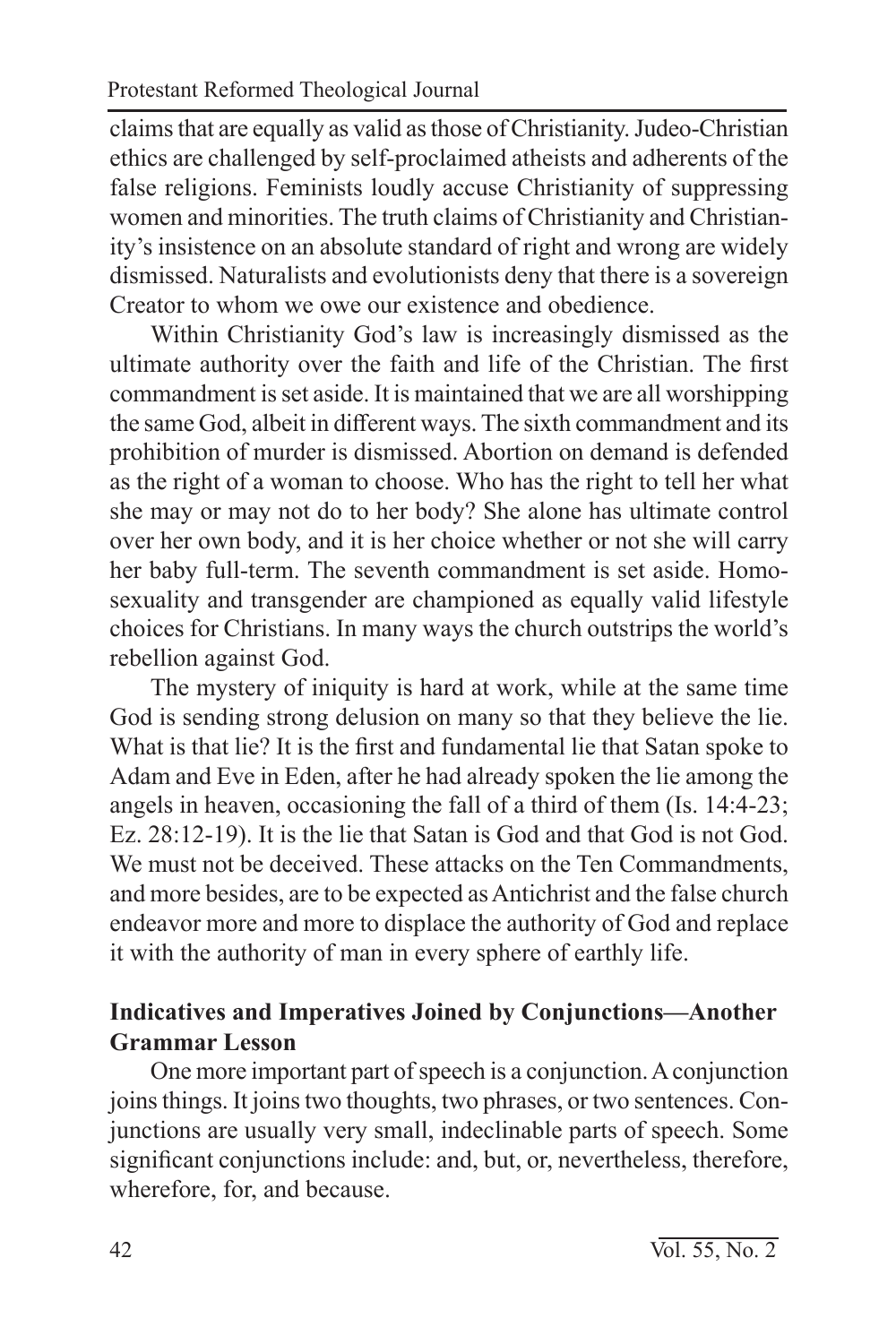In Scripture, indicatives are connected to imperatives by conjunctions. The indicatives of the gospel do not stand alone, unconnected to the imperatives. Rather, the one follows the other and is closely linked to the other. Often the conjunction is expressed; at other times it is implied. But it is always there, whether stated or implied, properly relating the indicatives of the gospel to the imperatives. Conjunctions always relate the imperatives of God's Word to what J. Gresham Machen called Christianity's "triumphal indicative."2

The great indicative of the gospel is: Jesus Christ is God's own Son, who has suffered and died as the substitute for all those given to Him by the Father. That is the great indicative that the gospel proclaims! That *is* the gospel—what makes the gospel "good news." The triumphal gospel indicative is that Jesus Christ has died and is risen again! Glorious light that penetrates the darkness! Well-grounded hope that displaces despair! Joy, enduring joy, that dispels every fear! Peace that transcends the storms and troubles! Confidence that surmounts all unrest and uncertainty!

What follows from this indicative as its result and purpose is expressed by the conjunction "therefore." Because of Christ's suffering and death, *therefore,* live unto God in holiness of life. Because Jesus is risen, *therefore,* devote yourself to Him as your Lord. Because of His so-great salvation, *therefore,* out of love and gratitude to God, live in thankfulness and obedience! That is the great gospel imperative. It is the imperative that must be sounded in the preaching of the gospel.

This is *the way* in which the commands of God's Word are to be preached. This is the proper relationship between the indicative and the imperative. This is the way in which the imperatives must be preached over against every form of legalism and works-righteousness. They must be preached this way over against the various forms of antinomianism that, at the very least, minimize the importance of the imperatives, or worse, deny outrightly that there are any imperatives connected to the gospel.

The antinomian reasons that since we are saved by grace, apart from our works, works do not have a large place or any place at all in the life of the Christian. Christians ought not to be commanded,

<sup>2</sup> J. Gresham Machen, *Christianity and Liberalism* (Grand Rapids: Wm. B. Eerdmans, 1981), 47.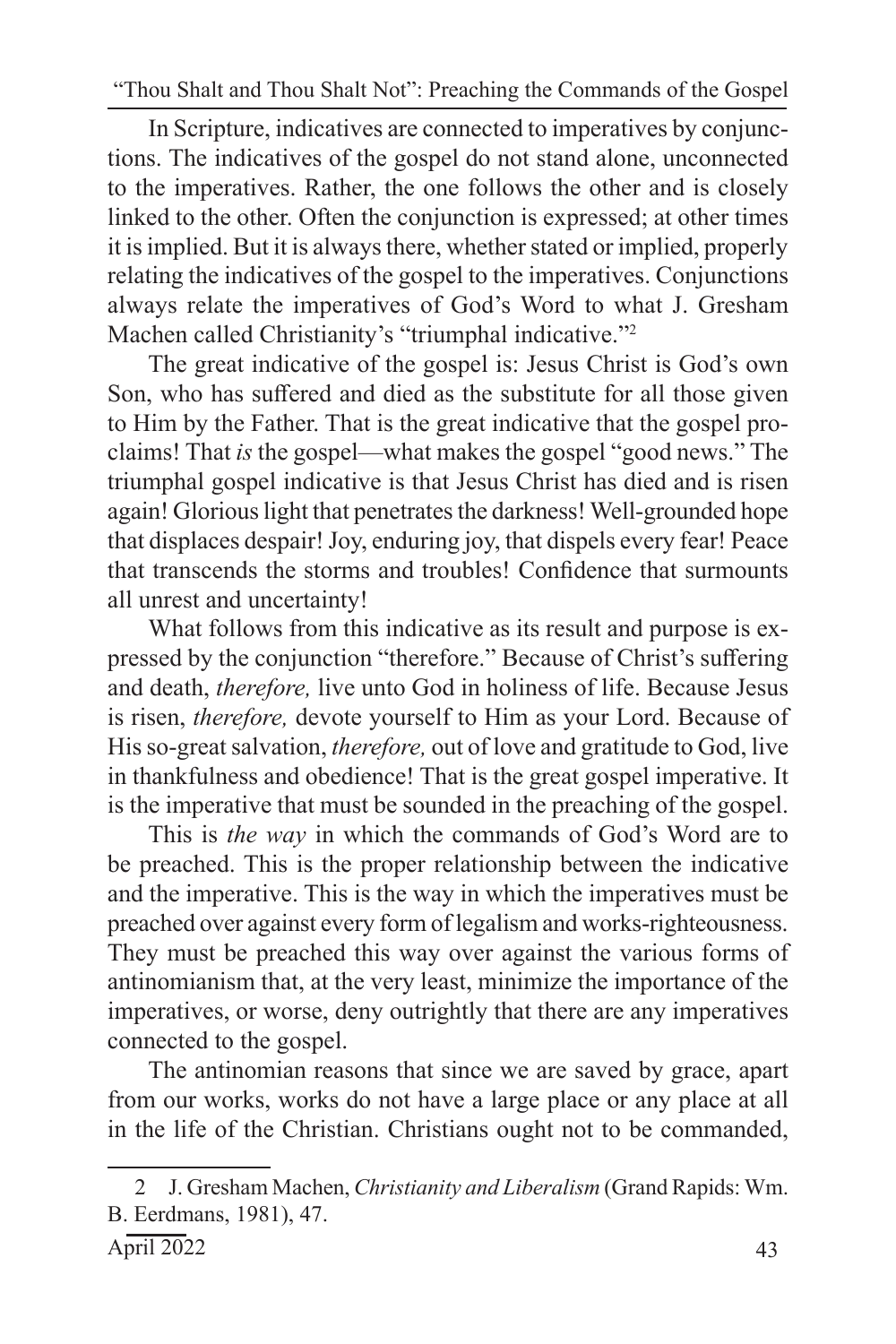exhorted, or admonished to do anything. They are free from the law in every sense. And they certainly must not be reproved, rebuked, or threatened because they do not keep the commandments of the law. Martin Luther called this viewpoint "blasphemous impiety."3 Theodore Beza called it "the Devil's logic."4 And so it is.

What this comes down to is that obedience to the law is motivated by gratitude—love and thankfulness to God. It is from this viewpoint that the commands of Scripture are to be considered *gospel* commands. They flow out of the gospel. They are the believer's response to the salvation proclaimed in and worked by the gospel. Love for God and Christ motivate the Christian to obedience. " If ye love me, keep my commandments" (John 14:15). Take note of the imperative. Jesus does not say that if you love Him, the fruit of that love will be that you will keep His commandments. That certainly is true. True as that is, Jesus issues the imperative: "If you love me, *keep* my commandments."

Neither are love and duty mutually exclusive. Love does not remove the necessity for the imperative and God's use of the imperative, "Keep my commandments." Neither are love and duty two unrelated spiritual realities. The commands of God's Word flow forth from and have their source in the gospel of grace. And gratitude to God for His grace proclaimed in the gospel is that the believer responds by keeping God's commandments.

I have a duty as a Christian husband to love my wife. The apostle binds this duty upon me and all believing husbands with the imperative found in Ephesians 5:25, "Husbands, love your wives." Does the fact that this is my duty preclude that joyfully and thankfully I fulfill this duty? That I do so, not only out of my love for her, but out of love and thankfulness to God who has given her to be my wife? Clearly, that is not the case, as every godly husband knows from personal experience. Husbands and wives have the duty to bring up their children in the fear of the Lord. The apostle binds that duty upon covenant parents in Ephesians 6:4, "And, ye fathers, provoke not your children to wrath: but bring them up in the nurture and admonition of the Lord." Every

<sup>3</sup> Cited in John Scott, *Luther and the Lutheran Reformation* (New York: J. & J. Harper, 1833), 2:127.

<sup>4</sup> Cited in R. Alderson, *No Holiness, No Heaven!: Antinomianism Today*  (Edinburgh: Banner of Truth, 1986), 2.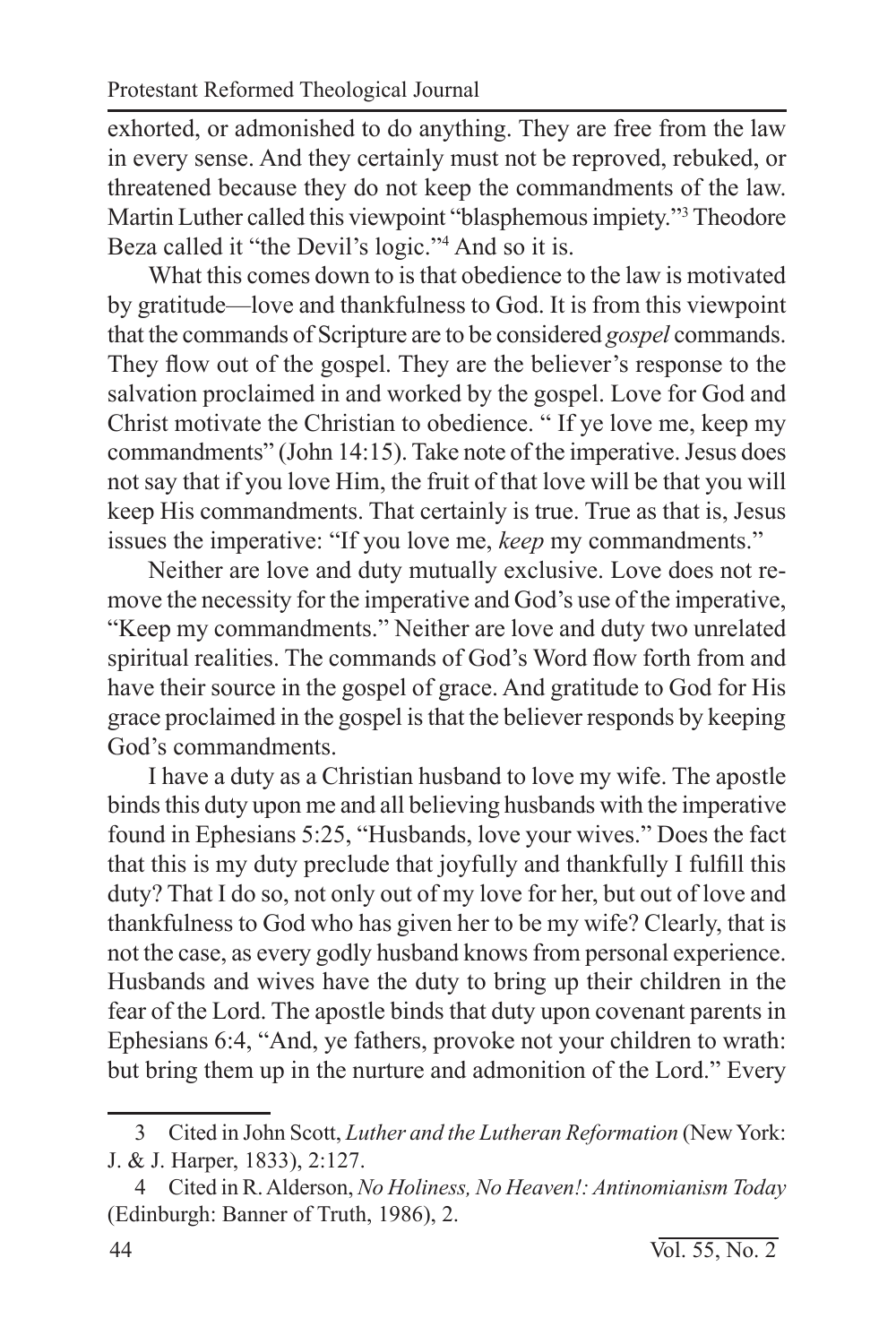Christian parent knows that their duty before God is also their great privilege. Every minister of the gospel has the solemn duty faithfully to preach the gospel of grace. With the apostle Paul he confesses that "necessity is laid upon me; yea, woe is unto me, if I preach not the gospel!" (1 Cor. 9:16). At the same time, this is the joyful privilege of every preacher of the gospel, who with Paul stands in amazement that "unto me, who am less than the least of all saints, is this grace given, that I should preach…the unsearchable riches of Christ" (Eph. 3:8).

## **Reasons for Preaching Commands—The Reformed Tradition**

Commands, including admonitions, prohibitions, warnings, and rebukes, ought to have an important place in the preaching of every Reformed minister of the gospel. God's Word preached ought to reflect the place that commands, admonitions, prohibitions, warnings, and rebukes have in God's Word written.

The question is: Why? Why ought Reformed ministers to give to the commands of Scripture their rightful due? Why should they be as forceful in preaching the law's commands as the prophets were in proclaiming them? What is God's purpose in the preaching of commands? Why will He have the commandments "so strictly preached"?<sup>5</sup> How does God use the preaching of the imperatives of the gospel in the church? What is the serious consequence for the church when ministers do not sound the biblical commands in their preaching? How does the church suffer when the preacher is muzzled and intimidated by prominent members of the church so that he does not boldly set forth the commands of God's Word? What happens to a church in which the imperatives of the gospel are changed into indicatives? When the "Thou shalt" and the "Thou shalt not" of God's law are not proclaimed as "Thus saith the LORD"?

It is clear, both from our Reformed confessions and from the teaching of our spiritual forebearers, that preaching commands, admonitions, prohibitions, warnings, and rebukes is a positive means of grace in the lives of God's people. God is pleased to use such preaching for the spiritual benefit of the members of Christ's body, those who have been regenerated and are indwelt by the Holy Spirit. They and

<sup>5</sup> "Heidelberg Catechism" Q. 115, in *The Confessions and the Church Order*, 134.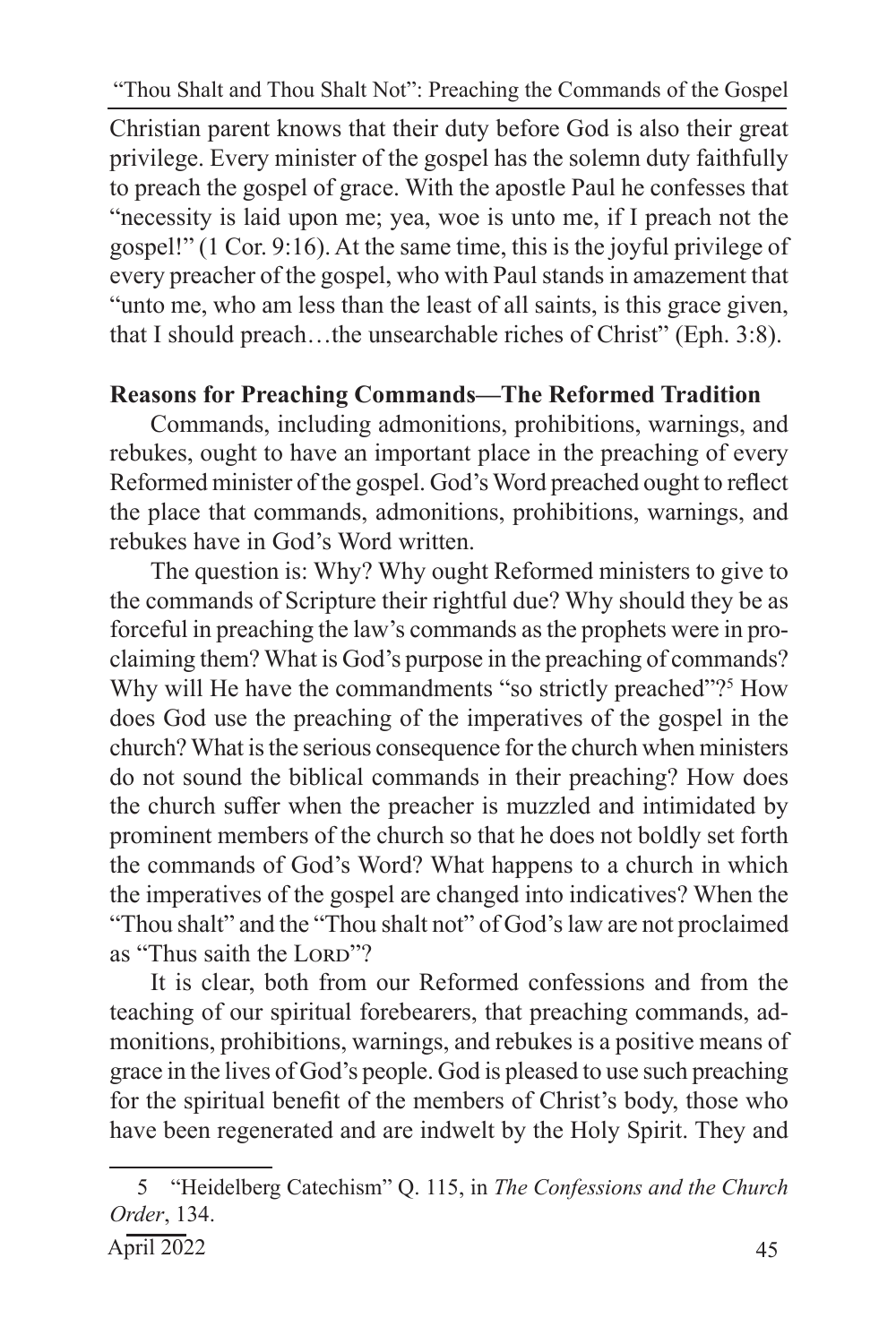their children are blessed—richly blessed—under the preaching of the imperatives of the gospel as those imperatives are properly preached, not as bare commands, but as the expression of gratitude on the part of the redeemed.

It ought to be no surprise that God is pleased to use the preaching of the commands of His Word to work the obedience that is commanded. He does the same with the command to elect sinners to repent and believe. Just as God is pleased to use commands for our justification, we should not wonder that He is pleased also to use commands for our sanctification. This is indeed the case. Just as Jesus' call, "Lazarus, come forth," was the means by which Lazarus was raised to life and delivered from the power of death, so by the command of Christ through the gospel, sinners are delivered from their spiritual death and raised up to new life. Now they can and they must walk in God's ways. And now they can and must keep His commandments. And now for the first time "his commandments are not grievous" (1 Jn. 5:3).

There are compelling reasons on account of which God is pleased to use the preaching of commands in a positive way in the lives of the people of God.

In the first place, the main purpose for preaching the law, as well as the commands that are derived from the law, is to proclaim the glory of the Lawgiver. The fundamental principle of Reformed worship is that all the church's worship must be directed to the glory of God. As this is the chief end of man, this is also the supreme purpose of congregational (corporate) worship. Since all the worship of the church is aimed at the glory of God, so surely is the preaching of the Word, which is the centerpiece of Reformed worship.

Because God is the sovereign Lord God, He requires that His will must be proclaimed and bound upon the hearts of His people as one of the clearest expressions of His absolute sovereignty. In demonstration of His absolute sovereignty, He wills that His law, and all the warnings, rebukes, admonitions, and threatenings that are based upon the law, are to be preached in the congregation and on the mission field. Just as the laws enacted by a king are a demonstration of his authority as the king, so the King of kings requires His servants to proclaim His will as a testimony to His authority over all His creatures.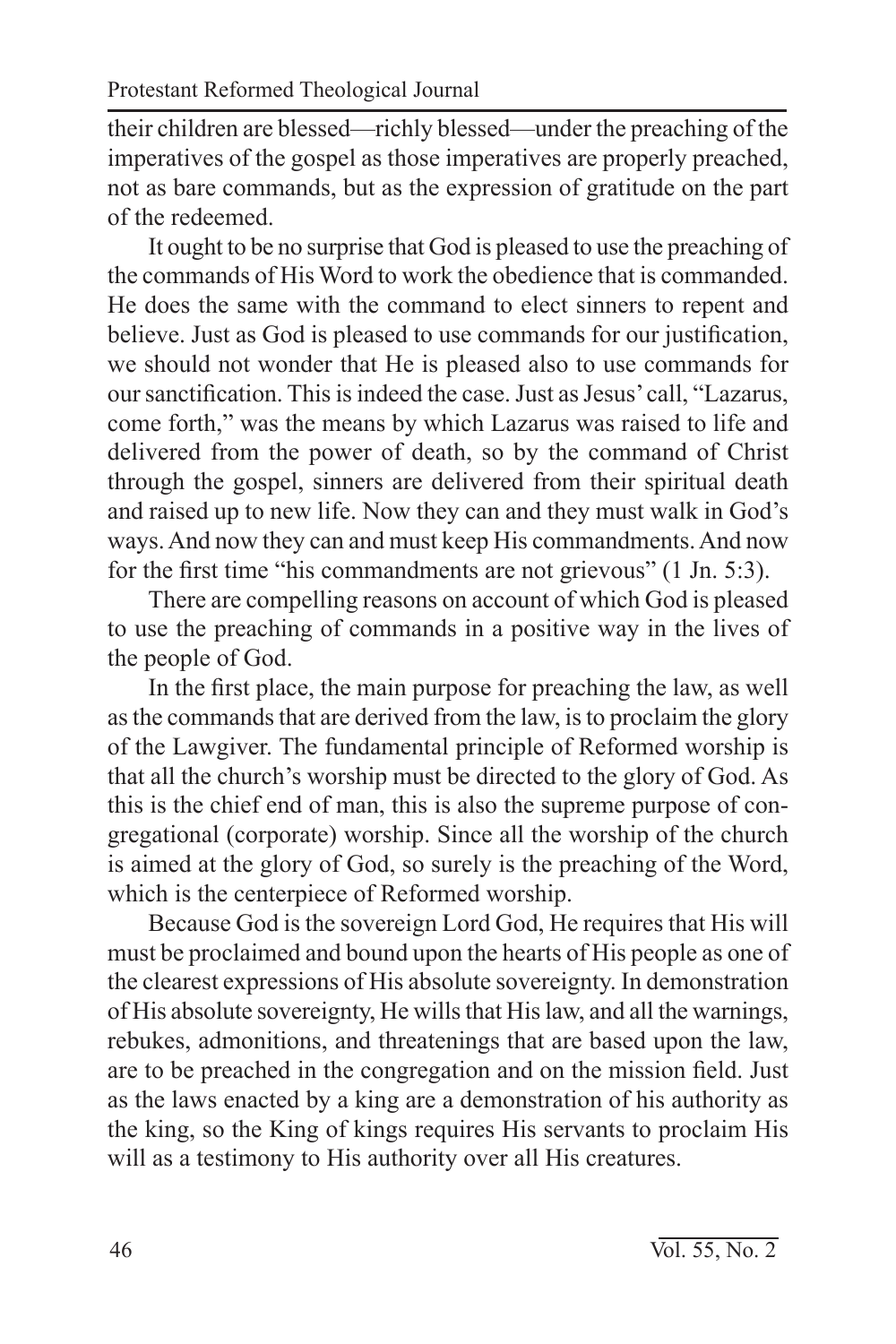The introduction to the Decalogue underscores this truth: "I am the LORD thy God, which have brought thee out of the land of Egypt, out of the house of bondage." The idea is: "I am the Lorp thy God. I demonstrated my sovereignty over all when I delivered you out of Egypt and destroyed the Egyptians by ten terrible plagues, after which I miraculously caused the walls of water that I had made so that the Israelites could pass over the Jordan River on dry land to come crashing down and destroy Pharoah and his army. As your Lorp God, I now command you to love and serve me by obeying my will and keeping my commandments." The Westminster Larger Catechism asks, "What is the preface to the Ten Commandments?" The first part of the answer is:

The preface to the Ten Commandments is contained in these words: *I am the Lord thy God, which have brought thee out of the land of Egypt, out of the house of bondage*. Wherein God manifesteth his sovereignty, as being JEHOVAH, the eternal, immutable, and almighty God.<sup>6</sup>

Is there any truth that fallen man resents and against which he rebels more than the truth of the sovereignty of God? At the same time, is there a truth that the church and the world of our day more need to hear?

Secondly, God wills that His law is preached, including the commands that are derived from the law, in order to impress the members of the church with His holiness. As the holy God, He hates sin in every form. His eyes are too pure to behold sin, and He cannot look upon evil (Hab. 1:13). As the holy God, He is completely separated from sin and the sinner. So many of the Old Testament laws, especially the laws that were concerned with ceremonial uncleanness and purity, were intended to impress the Israelites with the holiness of God. Is there anything more needed in our day than the exalted sense of the holiness of God? If we and our children are going to imitate the angels who cover their faces and proclaim the thrice-holy God or the Old Testament high priests who had a gold plate upon their mitre in which was inscribed "HOLINESS TO THE LORD," among other things it will be necessary for us to be confronted with the holiness

<sup>6</sup> "Westminster Larger Catechism" Q&A 101, in *Westminster Confession of Faith* (Glasgow: Free Presbyterian Publications, 1958), 184-185.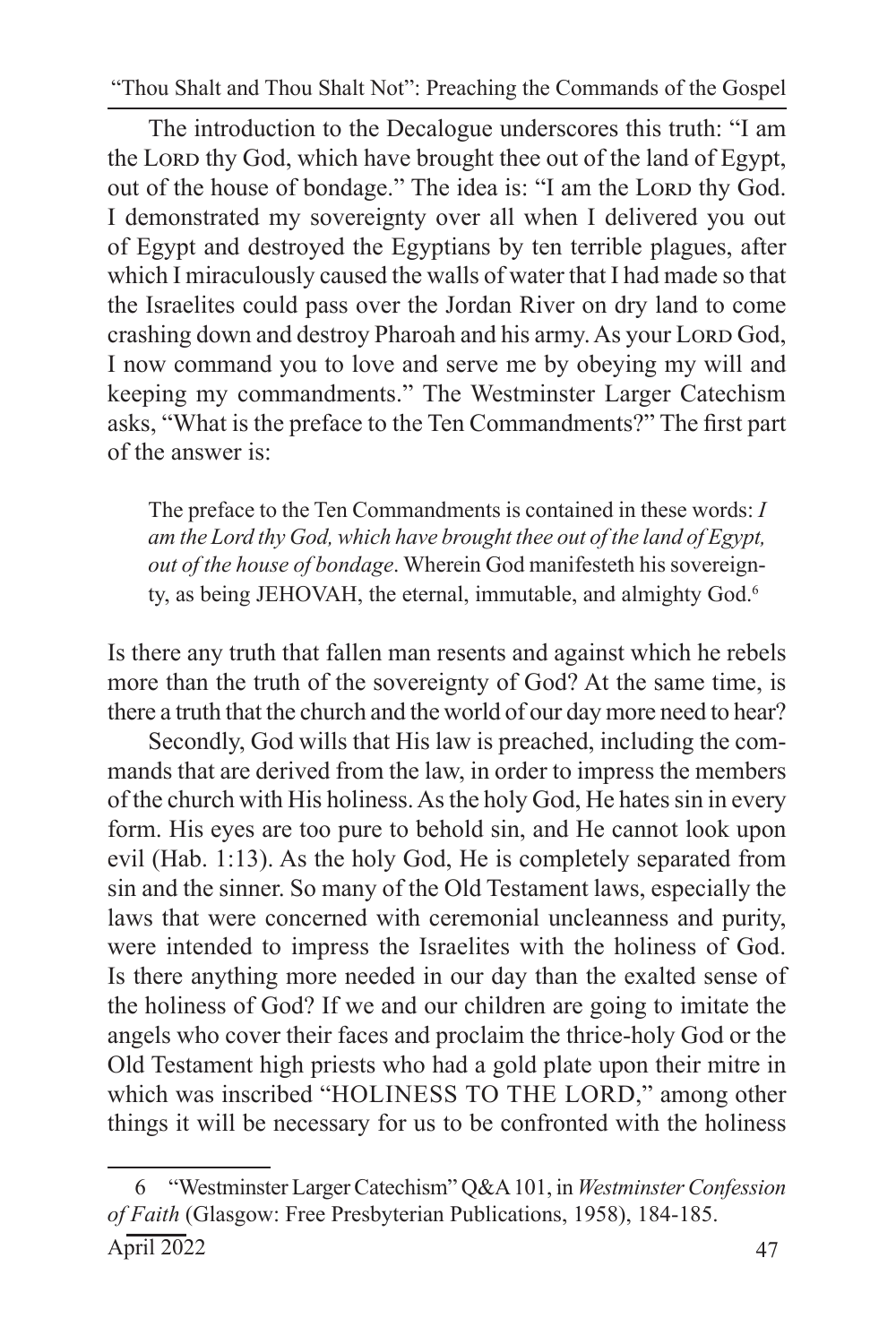of God in His law. In explanation for His purpose in giving the Ten Commandments, God informed the children of Israel, "And ye shall be unto me a kingdom of priests, and an holy nation" (Ex. 19:6). That remains His purpose still today.

In the third place, God wills that the law is preached in order to impress us with our sins and sinful natures. This is God's purpose not just once in our lives, perhaps when first we are regenerated and converted, but throughout our lives. This is another important purpose of the commands of Scripture. We ought not to respond to those who make this the *only,* or virtually the only, purpose of the preaching of commands by denying altogether that this is one of the purposes of preaching the commands of the law. The Heidelberg Catechism asks, "Why will God then have the ten commandments so strictly preached, since no man in this life can keep them?" The first response to the question is "that all our lifetime we may learn more and more to know our sinful nature…."7

That in the law God intends to confront us with our sins and sinful natures is the explanation for the negative form of most of the Ten Commandments. Most of the commandments begin with, "Thou shalt not." Why the negative? Because this is our tendency as fallen men and women. By nature we are inclined to serve other gods, to take God's name in vain, to hate the neighbor, to want what he or she has and so much more. The very form of the Ten Commandments is intended by God to confront us with our spiritually lost condition.

Fourth, the commands of Scripture must be preached in order to impress upon believers the importance and urgency of God's will. Parents may teach their children all about the dangers of crossing a busy street. But when parents add the command, "Never cross the road before you look each way twice," the seriousness of the matter is impressed upon the children. "Never run across the road." "Never try to beat a car coming toward you." These are important and necessary commands that parents must speak to their children. The commands drive home to the children the necessity of obedience, coupled with warnings of the terrible consequences of disobedience, to their parents. So, too, do the commands and warnings of Scripture impress on the

<sup>7</sup> "Heidelberg Catechism" Q&A 115, in *The Confessions and the Church Order*, 134.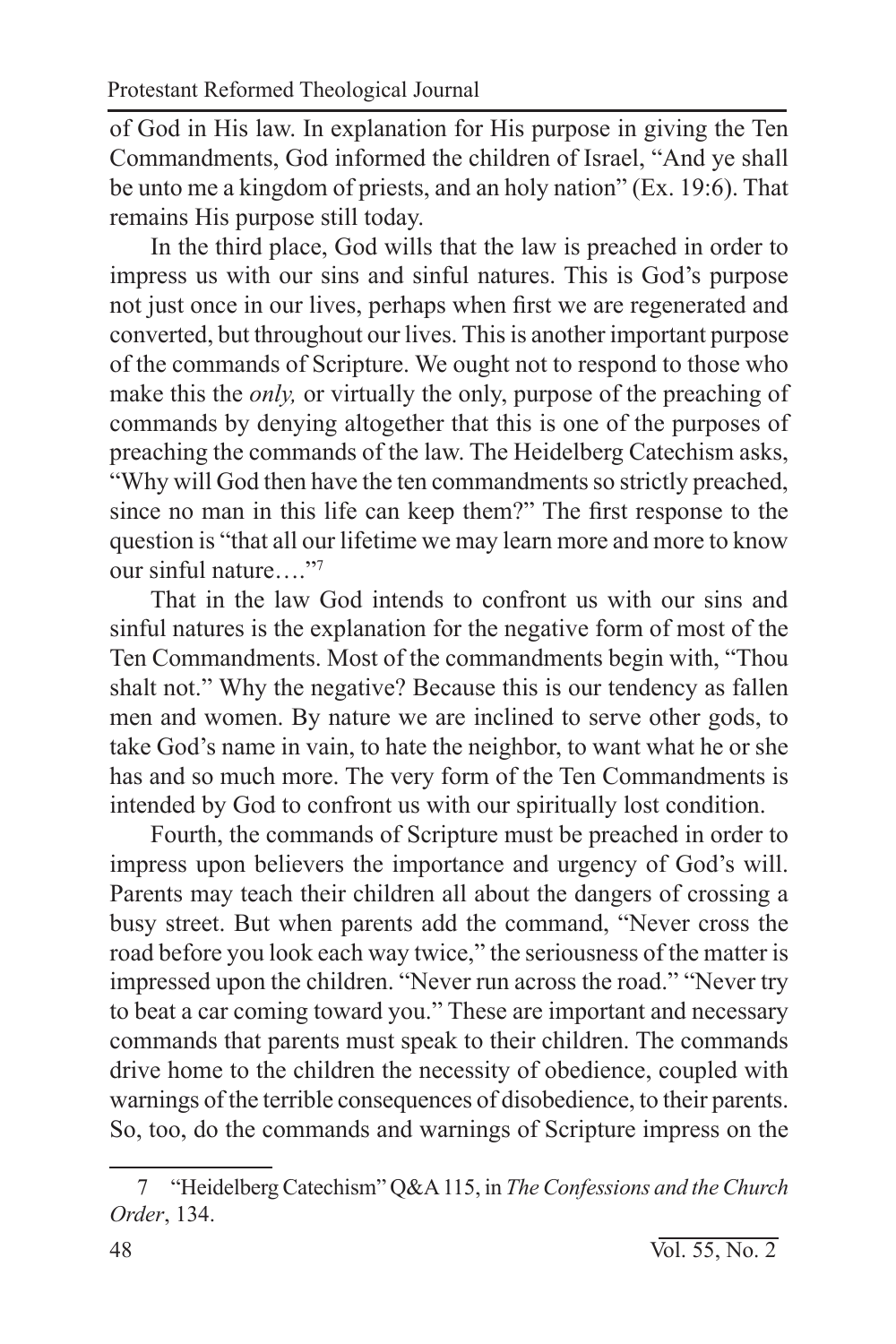children of God the importance of obedience and the seriousness of disobedience to the will of their heavenly Father.

In the fifth place, preaching the commands of Scripture serves to impress upon the people of God one of the most outstanding aspects of the Christian life. The Christian life is a life of *obedience*. In the end, the Christian distinguishes himself from the children of this world by the fact that, whereas the ungodly refuse to bow before the authority of God's law, the Christian submits to the will of God. He is not his own lord, to live, do, and speak as he pleases. He is a servant—a slave, really. How often do not the Scriptures speak of the believer as a servant of God? In Psalm 116:16, the psalmist declares, "O LORD, truly I am thy servant; I am thy servant, and the son of thine handmaid: thou hast loosed my bonds." What follows from this truth? The very next verse makes that plain: "I will offer to thee the sacrifice of thanksgiving, and will call upon the name of the LORD"  $(v,$ 17). In Psalm 119, in which almost every verse contains a reference to the law of God, some fifteen times the writer identifies himself as the servant of Jehovah.

In a special way, this is true of the minister of the gospel, whom Scripture frequently refers to as a servant of the Lord. Paul does this in 2 Timothy 2:24-26:

And the servant of the Lord must not strive; but be gentle unto all men, apt to teach, patient. In meekness instructing those that oppose themselves; if God peradventure will give them repentance to the acknowledging of the truth; and that they may recover themselves out of the snare of the devil, who are taken captive by him at his will.

Of special note is that, as the servant of the Lord, the minister "must not strive, but be gentle." In the qualifications for elders listed in 1 Timothy 3, the elder may not be a "brawler." A brawler is not necessarily one who uses his fists. He may also be a man who uses his tongue or pen in a sharp, quarrelsome, hurtful way. For one who is a servant of the Lord, this sort of behavior ought not to characterize him.

 $\text{April } 2022$  49 A servant, really a slave, is one who submits to the will of another, to the will of his master. The attitude of the unbeliever is captured in Psalm 12:4: "Our lips are our own: who is lord over us?" In the dark days of the Judges, "every man did that which was right in his own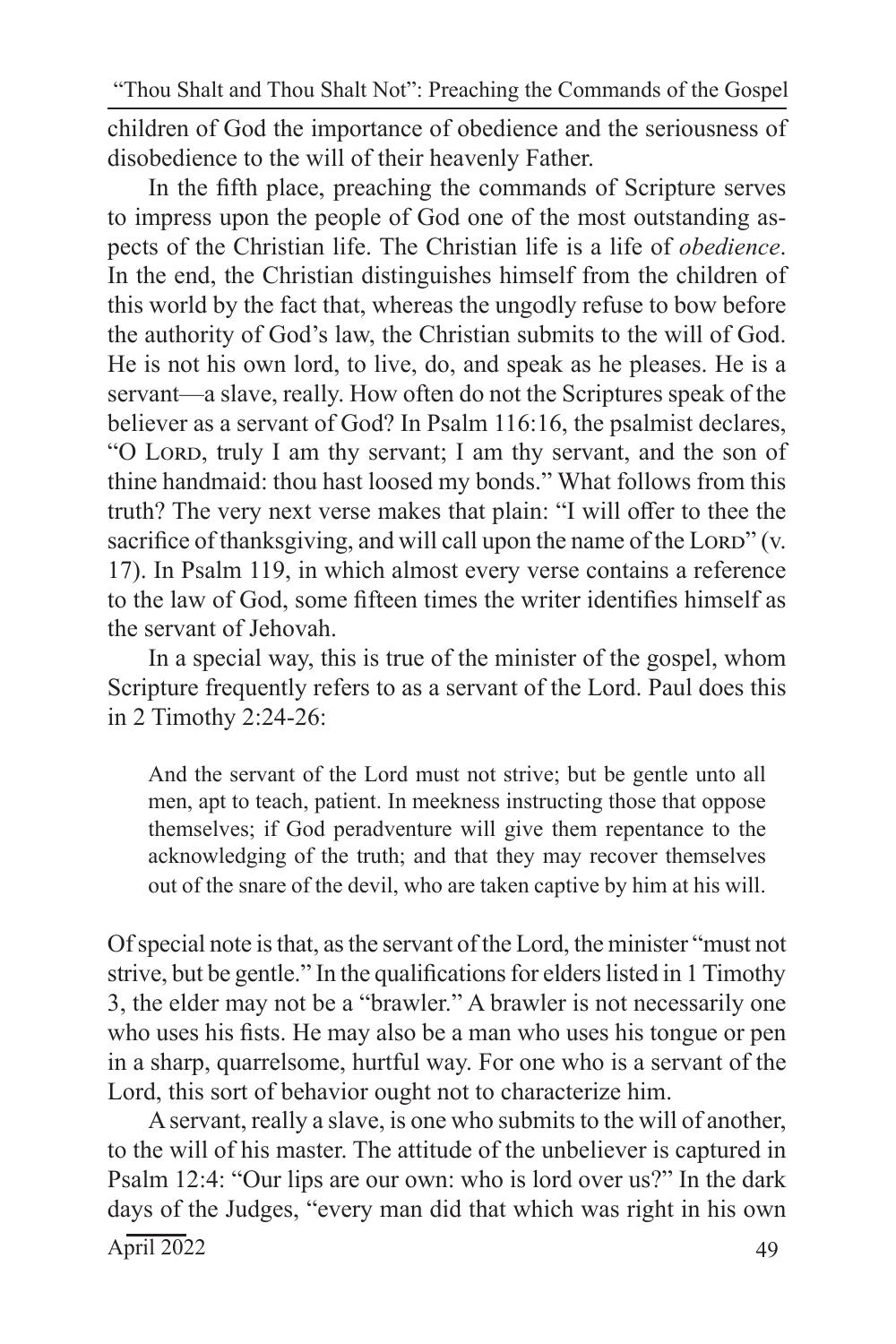eyes" (Judg. 17:6). The humility of the people of God in every age is expressed in the words of Samuel, "Speak, Lord, for thy servant heareth" (1 Sam. 3:10).

Sixth, the commands of God's Word, especially the warnings, rebukes, and threatenings serve to impress upon Christians that obedience to God is antithetical. Obedience is not only positive: "Thou shalt!" But obedience is also negative: "Thou shalt not!" We must not only serve the one true God, but we are forbidden to serve any other gods beside Him. We must not only remember the Sabbath day to keep it holy, but we must refrain from being engaged on the day in our ordinary work or play. Children must not only honor and obey their parents, but they must never disobey or rebel against them. Husbands must not only love their wives, but they are forbidden to commit adultery with another man's wife. We must not only be good stewards of what God has given us of the good things of the earth, but we may not covet or steal that which belongs to the neighbor. Obedience is always antithetical, both positive and negative.

In the seventh place, the purpose of preaching the commands of God's law is to leave the wicked without excuse. Through the preaching of the law, the wicked are confronted with the will of God. They may be the wicked who have joined the church, or the wicked among the carnal seed of believing members of the church. Through the preaching of the commands of Scripture, they are confronted with that which pleases God, that which meets with His divine approval. Thus, they are left without excuse when they rebel against God, disobey His law, and break His commandments. Their guilt is aggravated because they have heard God's will strictly preached and have refused to obey that will. Not only have they failed to obey, but instead they have deliberately disobeyed. Because they have clearly heard the will of God in the preaching of His Word, they aggravate their guilt and, for the same reason, their judgment will be worse in the day of days.

Eighth, yet another reason for preaching the commands of God's law in the church is that this follows from Scripture's description of the saving work of the Holy Spirit to write God's law upon our hearts. We read, for example, in Jeremiah 31:31-33,

Behold, the days come, saith the LORD, that I will make a new covenant with the house of Israel, and with the house of Judah: not according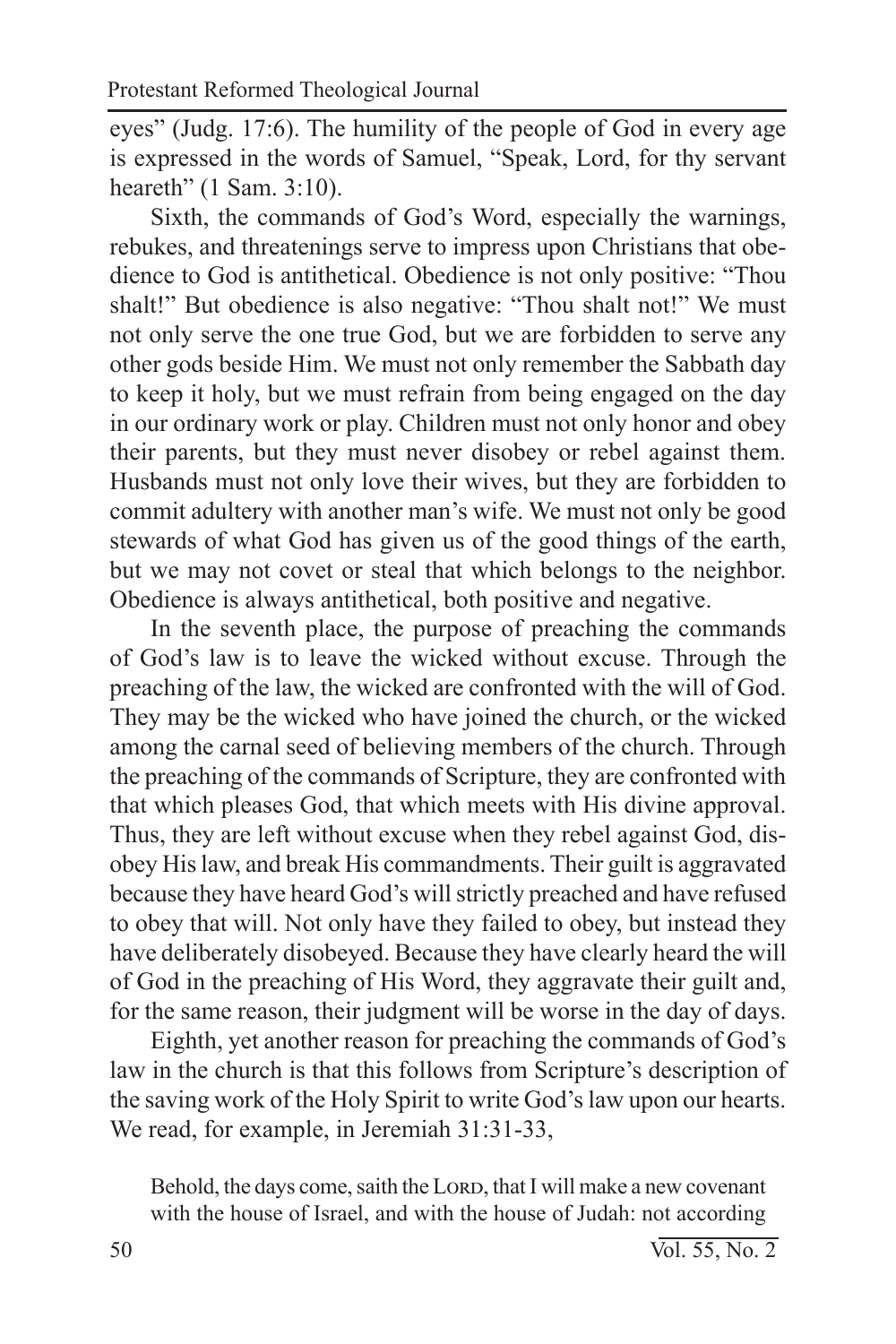to the covenant that I made with their fathers in the day that I took them by the hand to bring them out of the land of Egypt; which my covenant they brake, although I was an husband unto them, saith the LORD: but this shall be the covenant that I will make with the house of Israel; After those days, saith the LORD, I will put my law in their inward parts, and write it in their hearts; and will be their God, and they shall be my people.

Similarly, the prophet Ezekiel prophesies in Ezekiel 11:19-20,

And I will give them one heart, and I will put a new spirit within you; and I will take the stony heart out of their flesh, and will give them an heart of flesh: that they may walk in my statutes, and keep mine ordinances, and do them: and they shall be my people, and I will be their God.

The saving work of the Holy Spirit in the elect child of God is described as the Spirit's writing God's law upon our hearts, or as the Spirit's giving us a fleshy heart in place of a stony heart so that we walk in God's statutes and keep His commandments. If the whole great work of the Holy Spirit in us, the Spirit's work of sanctification, can be described in terms of the law and of indelibly impressing God's law upon our hearts, who can object to the preaching of the law as a positive means of grace? Who can object to the preaching of the law as that which calls forth the work of the Spirit in our hearts so that we do what the Spirit has put in our inward parts and written upon our hearts? Who can object to preaching that calls us to honor God's law and actively obey His commandments, which are already engraved within us? What God does by His Spirit inwardly, He calls to outward manifestation by the preaching of the very law that He has stamped upon the hearts of those whom He has regenerated. If that were not true, it is unimaginable that the Old Testament Scripture would prophesy the saving work of the Holy Spirit in terms of the law of God.

Ninth, the commands must be preached in order to reflect properly the covenantal relationship between God and His people. God's covenant is unilateral and unconditional. We do nothing as a condition on the basis of which God establishes His covenant with us. But having established His covenant with us, we are called to live faithfully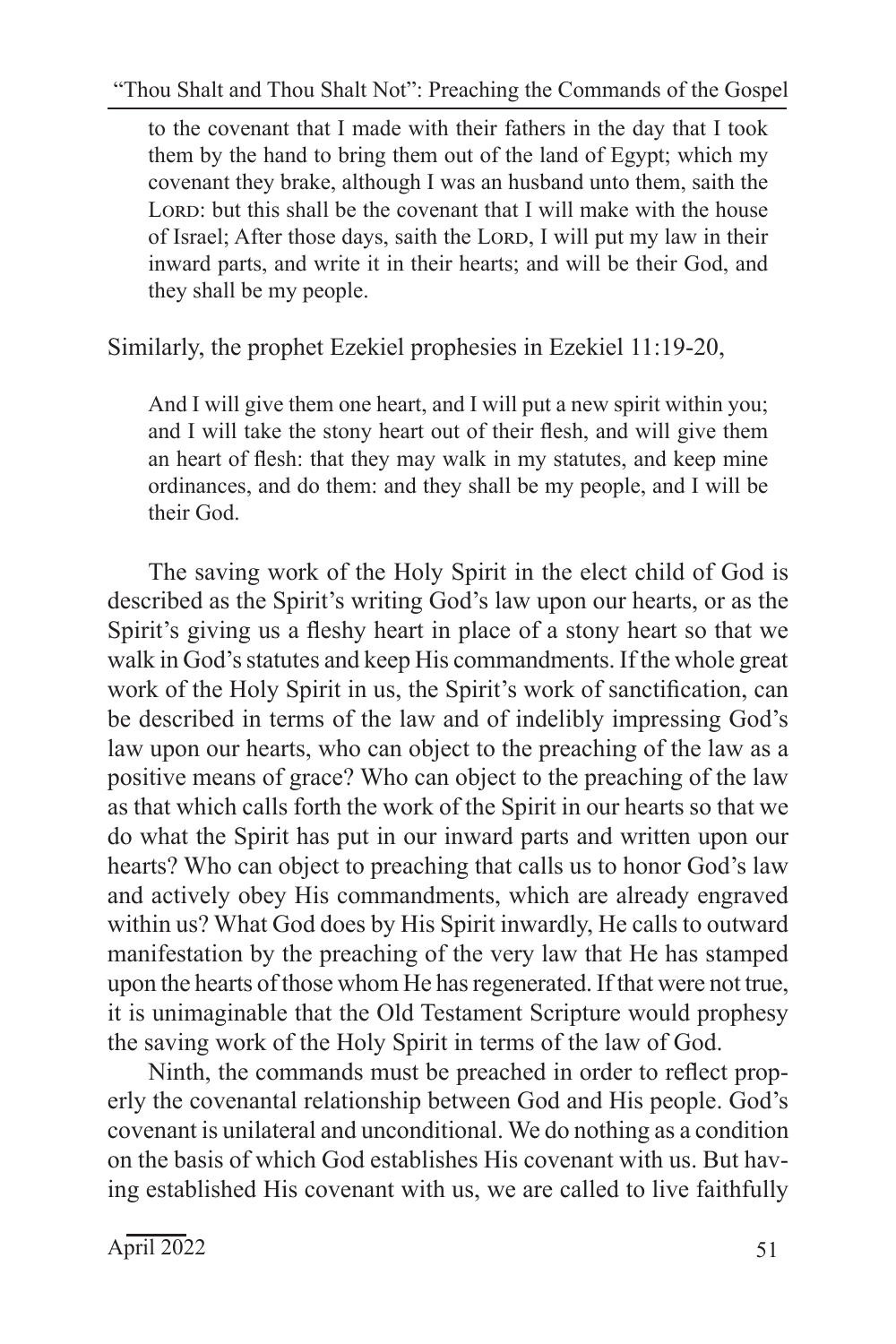in the covenant. Out of love and gratitude to God, we are called to obey His will and keep His commandments. It is God's sovereign establishment of the covenant that enables and motivates us to do our part in the covenant. Our Reformed "Form for the Administration of Baptism" teaches:

Whereas in all covenants there are contained two parts, therefore are we by God, through baptism, admonished of and obliged unto new obedience, namely that we cleave to this one God, Father, Son, and Holy Ghost; that we trust in Him, and love Him with all our hearts, with all our souls, with all our mind, and with all our strength; that we forsake the world, crucify our old nature, and walk in a new and holy life.<sup>8</sup>

God's giving the law to Moses was not a republication of the covenant of works, as some are foolishly contending today. Altogether apart from serious objections to the traditional covenant of works theology, God's covenant with Moses was an aspect of the establishment of His one, everlasting covenant of grace. It emphasized a certain aspect of the truth of God's covenant of grace.<sup>9</sup> What it underscored was the calling

<sup>8</sup> "Form for the Administration of Baptism," in *The Confessions and the Church Order*, 258.

<sup>9</sup> At times Scripture speaks of "covenants" in the plural (Rom. 9:4; Gal. 4:24; Eph. 2:12). Scripture does so, not because there are many different covenants. There is one covenant, but that one covenant was confirmed over and again. Additionally, often with the confirmation of the covenant, a different aspect of the covenant was on the foreground. When God established His covenant with Adam and Eve in Genesis 3:15, He set forth the identity of the Mediator. He would be the seed of the woman. He also set forth the essence of the covenant as enmity with Satan and friendship with God. In the covenant with Noah, the cosmic character of the covenant was on the foreground. In the covenant with Abraham, the essence of the covenant was reaffirmed, the unconditional nature of the covenant (while Abraham slept, God passed between the pieces of his sacrifice, Genesis 15:8 ff.), as was the truth of the inclusion of the children of believers in the covenant, Genesis 17. In the covenant with Moses, God underscored the calling of His people within the covenant. God's covenant with David joined the truths of covenant and kingdom. The Old Testament ends with the unfaithfulness of God's covenant people, preparing for God to send His own Son who is Immanuel, "God with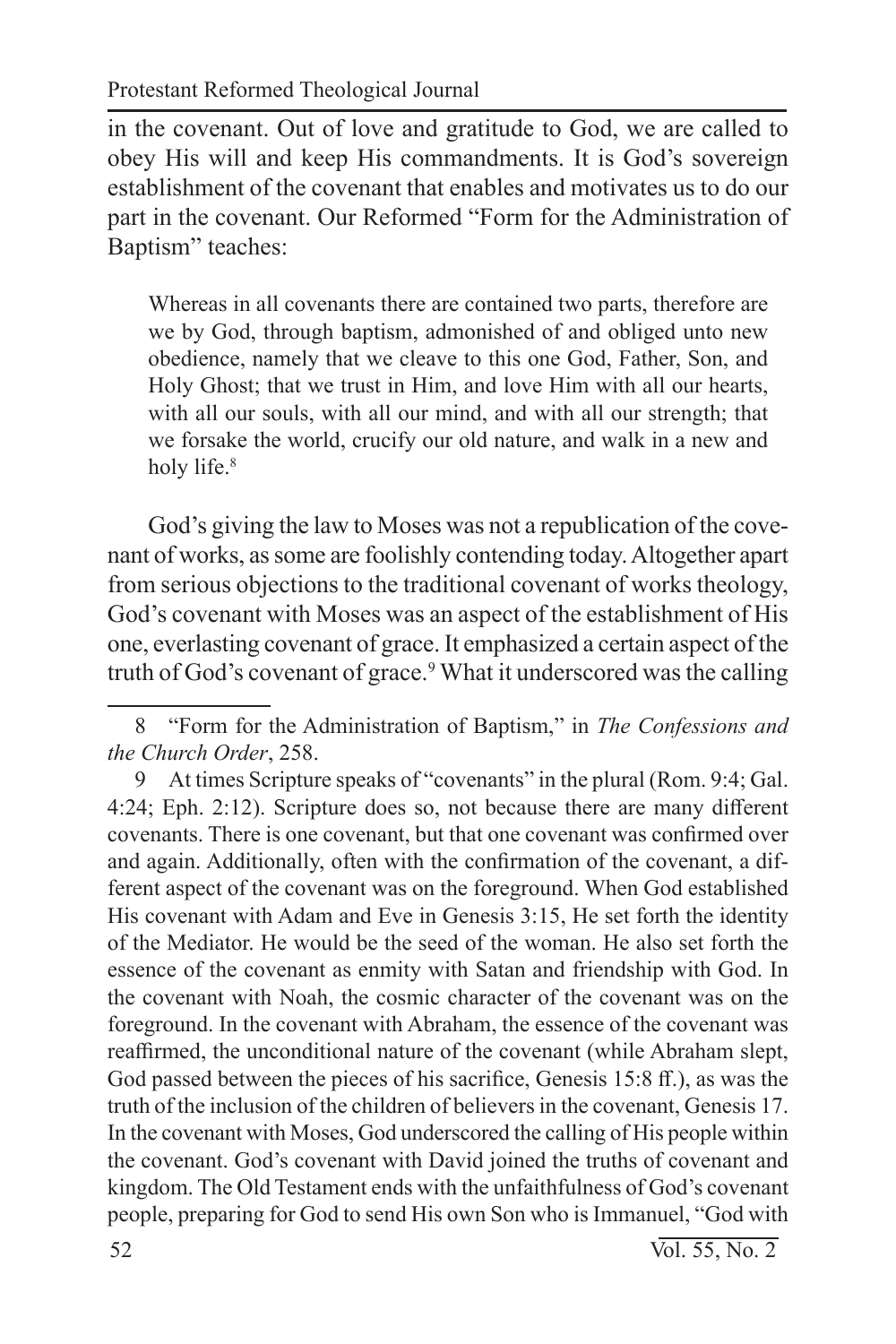of God's covenant people. It underscored our part in the covenant, which part is in love and gratitude to keep God's commandments.

It is striking, in this connection, how often in the Old Testament God's law and His covenant are identified. An example is found in Deuteronomy 4:13, "And he declared unto you his covenant, which he commanded you to perform, even ten commandments; and he wrote them upon two tables of stone." In Deuteronomy 9:9, Moses speaks of the time that "I was gone up into the mount to receive the tables of stone, even the tables of the covenant which the Lord made with you…." What is the reason for the frequent identification of God's covenant with the Ten Commandments? The outstanding reason is that the keeping of the law is the calling of all those with whom God enters into covenant. So seriously does God account the calling of His covenant people to obey Him.

### **Reformed Creeds and the Protestant Reformed Viewpoint**

Scripture, our Reformed creeds, Reformed theologians of the past, and Protestant Reformed theologians have taught that God blesses the preaching of His law to the hearts and lives of His covenant people. God is pleased to use the preaching of the commands of His Word in order to accomplish the obedience that He commands. In answer to the question as to why God wills that the Ten Commandments be preached strictly, the Heidelberg Catechism includes in its answer, "that we may become more and more conformable to the image of God."<sup>10</sup> The preaching of the law is a positive means of grace in the church because believers, who by their regeneration have been renewed in the image of God, are made "more and more conformable to the image of God" under the "strict" preaching of the law. In regeneration, they have become new men and new women who *can* obey God's law. By the preaching of the law, that new life is roused to activity, the activity of obedience.

In his exposition of the Ten Commandments, and of Lord's Day 44 in particular, Herman Hoeksema endorses this teaching of the Heidelberg Catechism. He reiterates the 115<sup>th</sup> question when he asks, "Is

us," in order to do the work of the Mediator of the covenant.

<sup>10</sup> "Heidelberg Catechism" A. 115, in *The Confessions and the Church Order*, 134.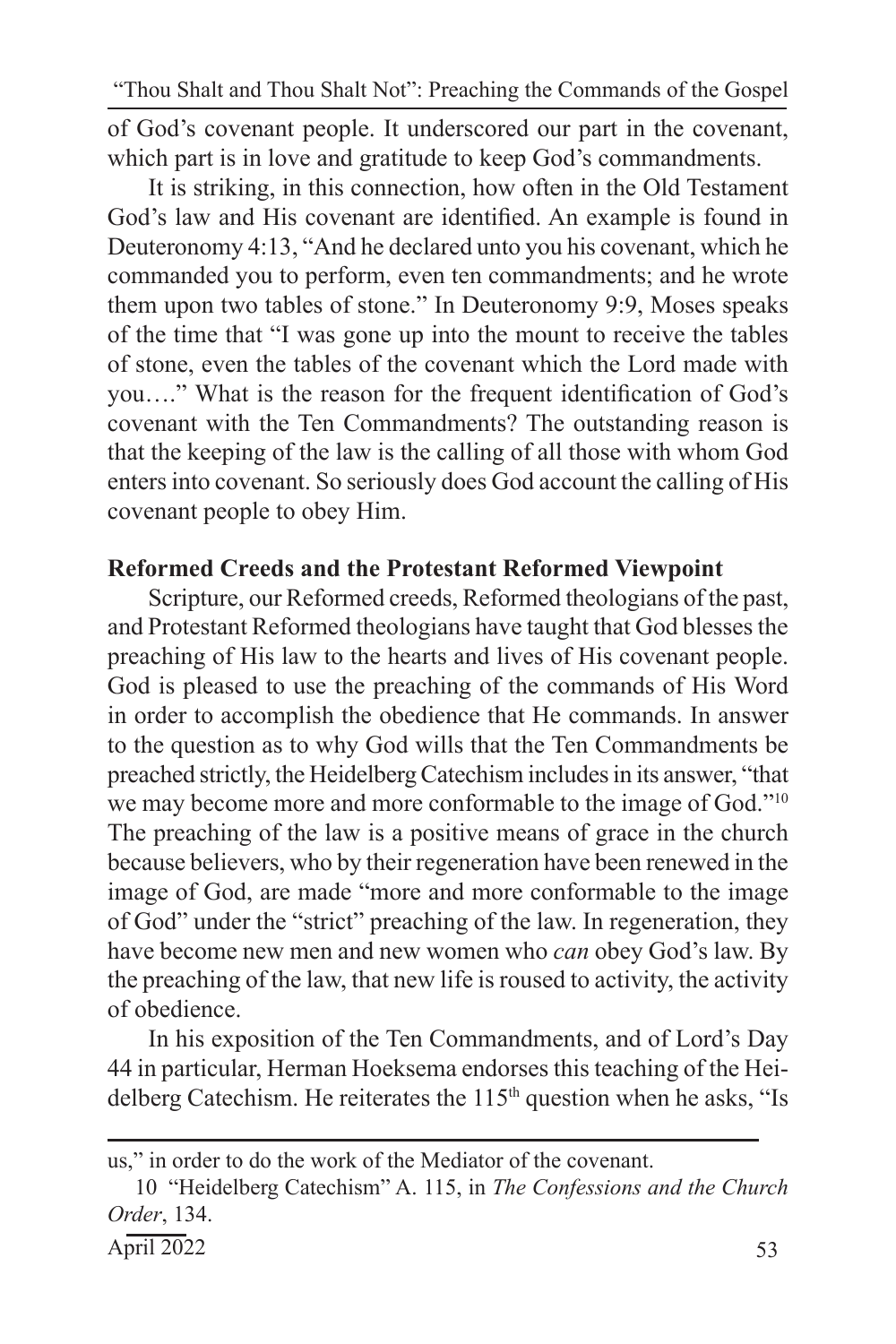there any use in preaching the law to the Christian? If it is impossible for any Christian to keep the law perfectly, why must it be preached in the church?" His answer is that, besides deepening the believer's knowledge of sin, "the Heidelberger teaches us that the preaching of the law, *provided it is done properly*, must have the fruit of sanctification."11 The proper preaching of the law promotes sanctification. Later, in this same chapter, Hoeksema comes back to this point. He says,

The proper preaching of the law has through the grace of God *a sanctifying influence upon the Christian*. As the Catechism has it: "likewise, that we constantly endeavor and pray to God for the grace of the Holy Spirit, that we may become more and more conformable to the image of God." The preaching of the law holds before us the perfect way of God. Through it Christ admonishes us to put off the old man, which is corrupt, and to put on the new man, which is renewed according to the image of God in true righteousness and holiness. It always holds before us the constant admonition of Scripture: "Be ye holy, for I the Lord your God am holy." This creates in the Christian a sincere longing for and endeavor to perfection, to fight the battle of faith even unto the end. It strengthens him in the sincere resolution to walk in all good works. But at the same time it makes him realize his own impotence to fight that battle and to overcome and have the victory. And therefore, the preaching of the law, through the grace of our Lord Jesus Christ, bears the fruit that the Christian daily seeks the grace of the Holy Spirit. He prays for grace to strive and to fight the battle. *And thus the preaching of the law, through the grace of the Holy Spirit, has a sanctifying influence upon the believer, the child of God.*<sup>12</sup>

Without question, Hoeksema teaches that "through the grace of the Holy Spirit," the preaching of the law has "a sanctifying influence upon the Christian."

The Westminster Confession of Faith states something quite similar:

Neither are the forementioned uses of the law contrary to the grace of the gospel but do sweetly comply with it; the Spirit of Christ subduing

<sup>11</sup> Herman Hoeksema, *The Triple Knowledge* (Grand Rapids: Wm. B. Eerdmans 1970), 3:442. Emphasis added.

<sup>12</sup> Hoeksema, *Triple Knowledge*, 3:449. Emphasis added.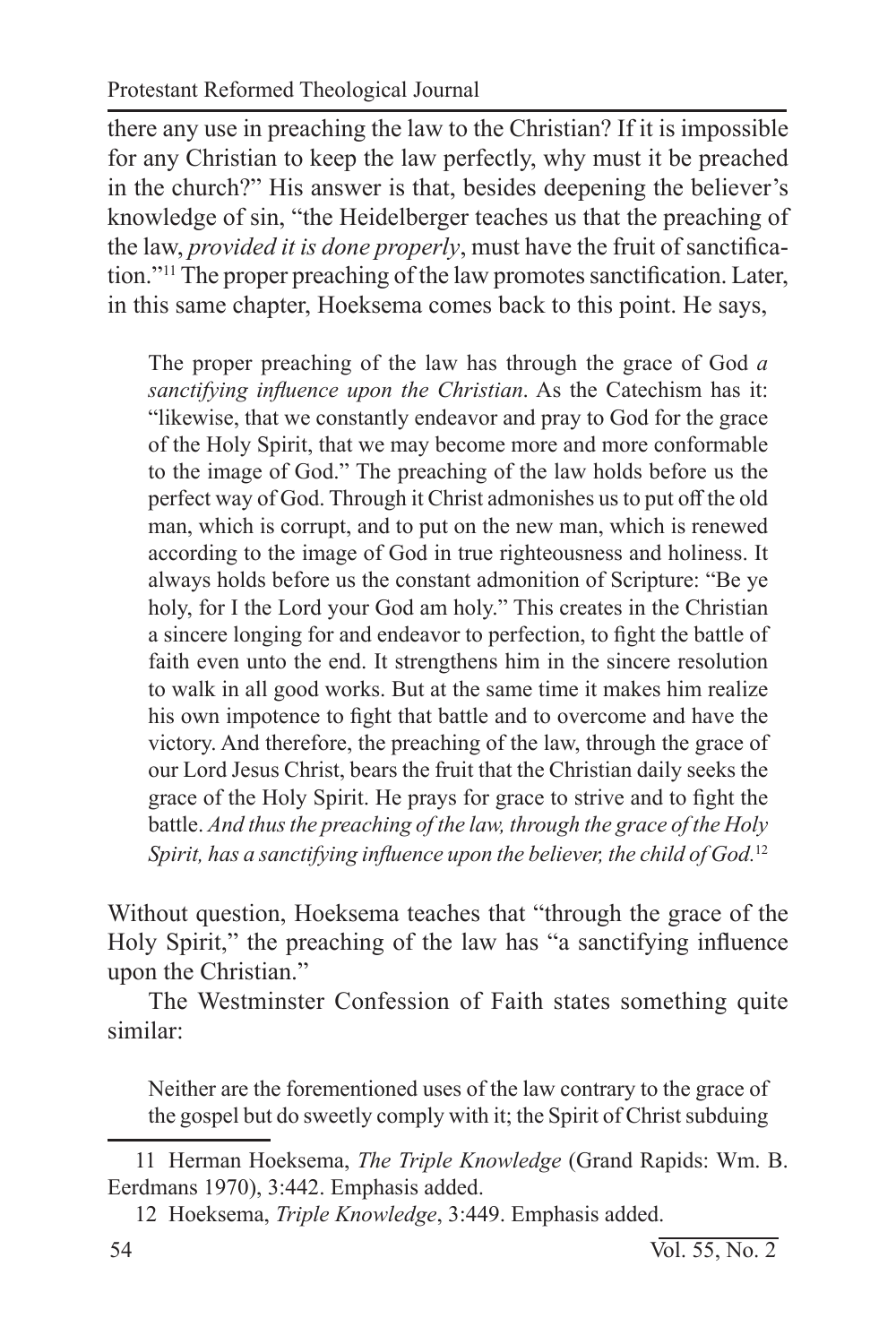and enabling the will of man to do that freely, and cheerfully, which the will of God, revealed in the law, requireth to be done.<sup>13</sup>

Notice again that the Holy Spirit uses the preaching of the law in the case of those in whom the grace of the gospel is at work, that is, regenerated believers, enabling them "freely and cheerfully" to do that "which the will of God, revealed in the law, requireth to be done."

Of course, the preaching of the law to redeemed Christians is effective as a means of grace! Of course, the preaching of the law is effective in our doing what is commanded! For, who is speaking in and through the preacher? When the preacher issues the commands of God's Word, who is actually commanding the people of God? The answer is, the Lord Jesus Christ, whose word is always effective and effectual. As the command of God was effective in the beginning to cause all things to come into being, ("For he spake, and it was done; he commanded; and it stood fast," [Ps. 33:9]) so the word of God in the preaching of the law works to accomplish what God commands in the law. The Spirit works through the preaching of the first commandment so that the child of God loves, worships, and trusts in God and God alone. He works through the preaching of the fourth commandment so that God's people remember to keep the Sabbath day holy, delighting in and enjoying to the fullest the rest of God on the Lord's Day. He uses the preaching of the fifth commandment so that regenerated children and young people honor and obey their parents, while at the same time "patiently bearing with their weaknesses and infirmities, since it pleases God to govern them by their hand."14 He makes the preaching of the seventh commandment effective in young people so that they keep themselves unspotted from the filth of this world. He works through the preaching of the same commandment so that husbands and wives are faithful to one another in marriage.

Two articles in the Canons of Dordrecht address the issue of God's use of the preaching of the law, including its admonitions, rebukes, and threatenings. Article seventeen of the third and fourth heads of

<sup>13</sup> "Westminster Confession of Faith" 19.7, in *Confession of Faith and Subordinate Standards and Other Authoritative Documents of the Free Church of Scotland* (Edinburgh: Free Church of Scotland, 1973), 30.

<sup>14</sup> "Heidelberg Catechism" Q&A 104, in *The Confessions and the Church Order*, 129.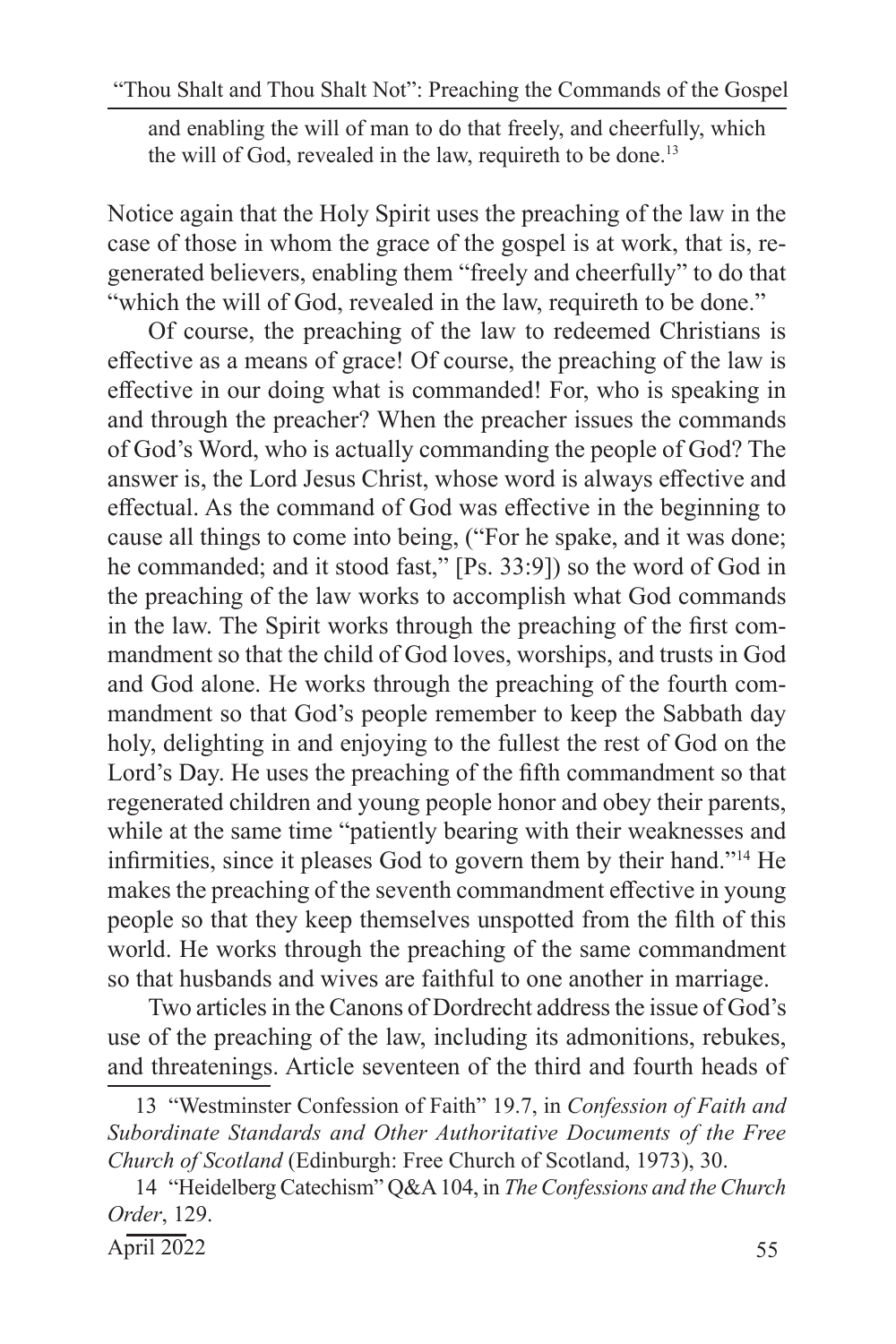doctrine begins by asserting that as God uses means to support our natural life, so He is pleased to use the preaching of His Word as "the seed of regeneration and food of the soul." The article concludes,

For grace is conferred by means of admonitions; and the more readily we perform our duty, the more eminent usually is this blessing of God working in us, and the more directly is His work advanced; to whom alone all the glory, both of means and of their saving fruit and efficacy, is forever due.<sup>15</sup>

Commenting on this article, Homer Hoeksema writes,

The fathers emphasize that God has intimately joined together grace and the means of grace, grace and admonitions. Because God has joined them together, those who instruct and those who are instructed should not tempt God by trying to separate them.<sup>16</sup>

The other article in the Canons of Dordt reads,

And as it hath pleased God, by the preaching of the gospel, to begin this work of grace in us, so He preserves, continues, and perfects it by the hearing and reading of His Word, by meditation thereon, and by the exhortations, threatenings, and promises thereof, as well as by the use of the sacraments.<sup>17</sup>

Commenting on this article of the Canons, Hoeksema says,

Through the means of the preached word, the life of faith is *strengthened* and *built up*. The Word in all its fullness with its exhortations, threatenings, and promises, must be proclaimed.<sup>18</sup>

<sup>15</sup> "Canons of Dordrecht" 3-4.17, in *The Confessions and the Church Order*, 170.

<sup>16</sup> Homer C. Hoeksema, *The Voice of our Fathers: An Exposition of the Canons of Dordrecht* (Jenison: Reformed Free Publishing Association, 2013), 355.

<sup>17</sup> "Canons of Dordrecht" 5.14, in *The Confessions and the Church Order*, 176.

<sup>56</sup> Vol. 55, No. 2 18 H. C. Hoeksema, *Voice of our Fathers*, 504. Emphasis added.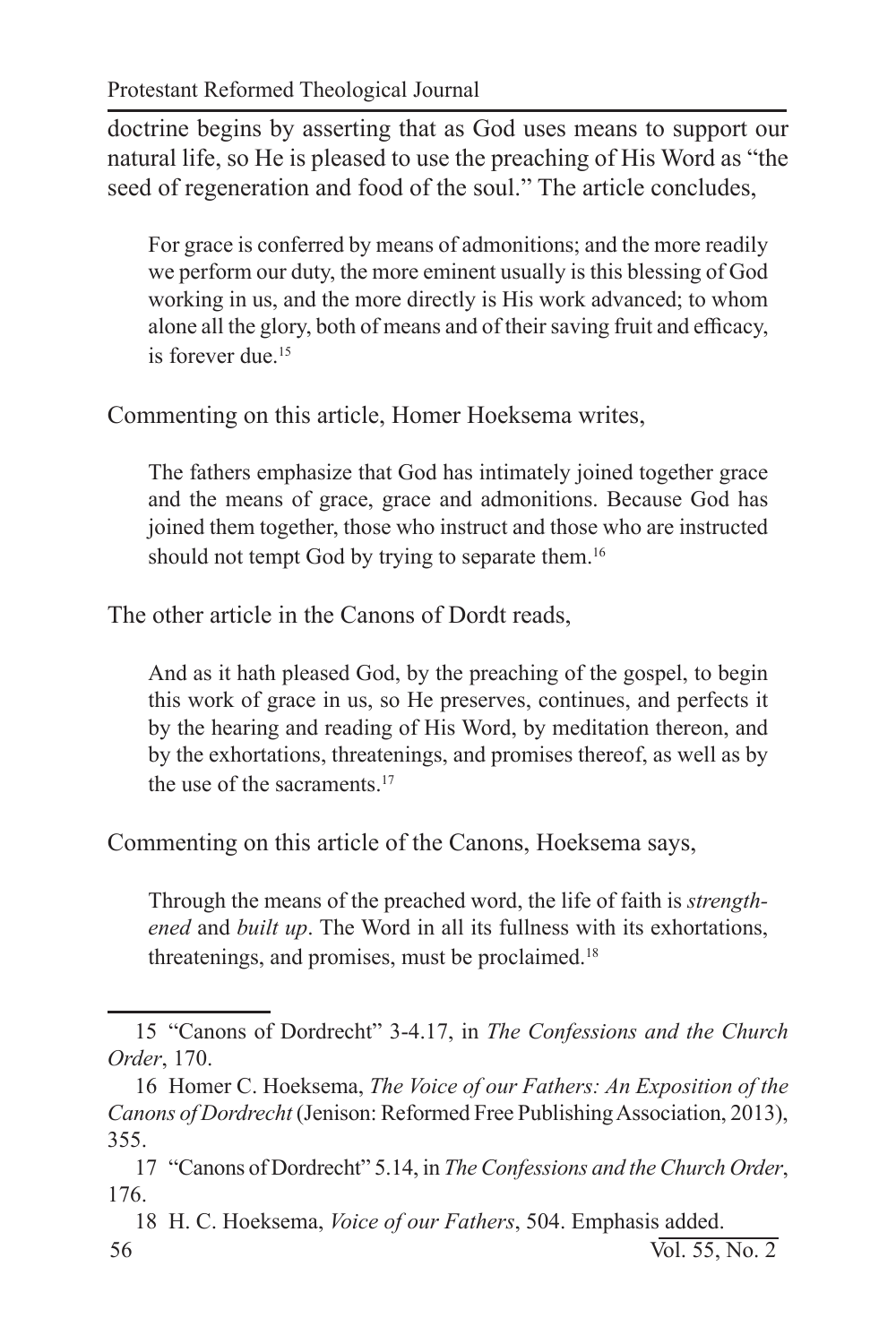A bit later, he adds,

In a sense it may be said that God threatens his people, but this must be understood pedagogically. Paradoxically speaking, God threatens them in his grace to warn them of the dire consequences of sin and iniquity and to call them away from darkness. In the sense of bad intentions toward his people to frighten them into heaven by posing the whiplash of hellfire over them, the Lord does not threaten his saints. Always his word is grace to his own, and always he is graciously inclined toward his people, even in the threatenings of the gospel.<sup>19</sup>

And once more,

The word, whether it exhorts, threatens, or promises, is always the word of God's grace to his people.<sup>20</sup>

In the Second Helvetic Confession, Heinrich Bullinger faces the issue of preaching the admonitions and reproofs of God's law. His main concern is the necessity of preaching the admonitions that arise out of God's law in light of predestination. The specific question to which he responds is, Does predestination rule out the need for admonitions and reproofs? Nevertheless, what Bullinger says about the need for preaching the admonitions of Scripture applies more generally. In two paragraphs he argues that admonitions are always a necessary part of the preaching of God's Word.

WHAT IN THIS MATTER IS TO BE CONDEMNED. Therefore we do not approve of the impious speeches of some who say, "Few are chosen, and since I do not know whether I am among the number of the few, I will enjoy myself." Others say, "If I am predestinated and elected by God, nothing can hinder me from salvation, which is already certainly appointed for me, no matter what I do. But if I am in the number of the reprobate, no faith or repentance will help me, since the decree of God cannot be changed. Therefore all doctrine and *admonitions are useless*." Now the saying of the apostle contradicts these men: "The Lord's servant must be ready to teach, instructing those who oppose him, so that if God should grant that they repent

<sup>19</sup> H. C. Hoeksema, *Voice of our Fathers*, 506.

<sup>20</sup> H. C. Hoeksema, *Voice of our Fathers*, 506.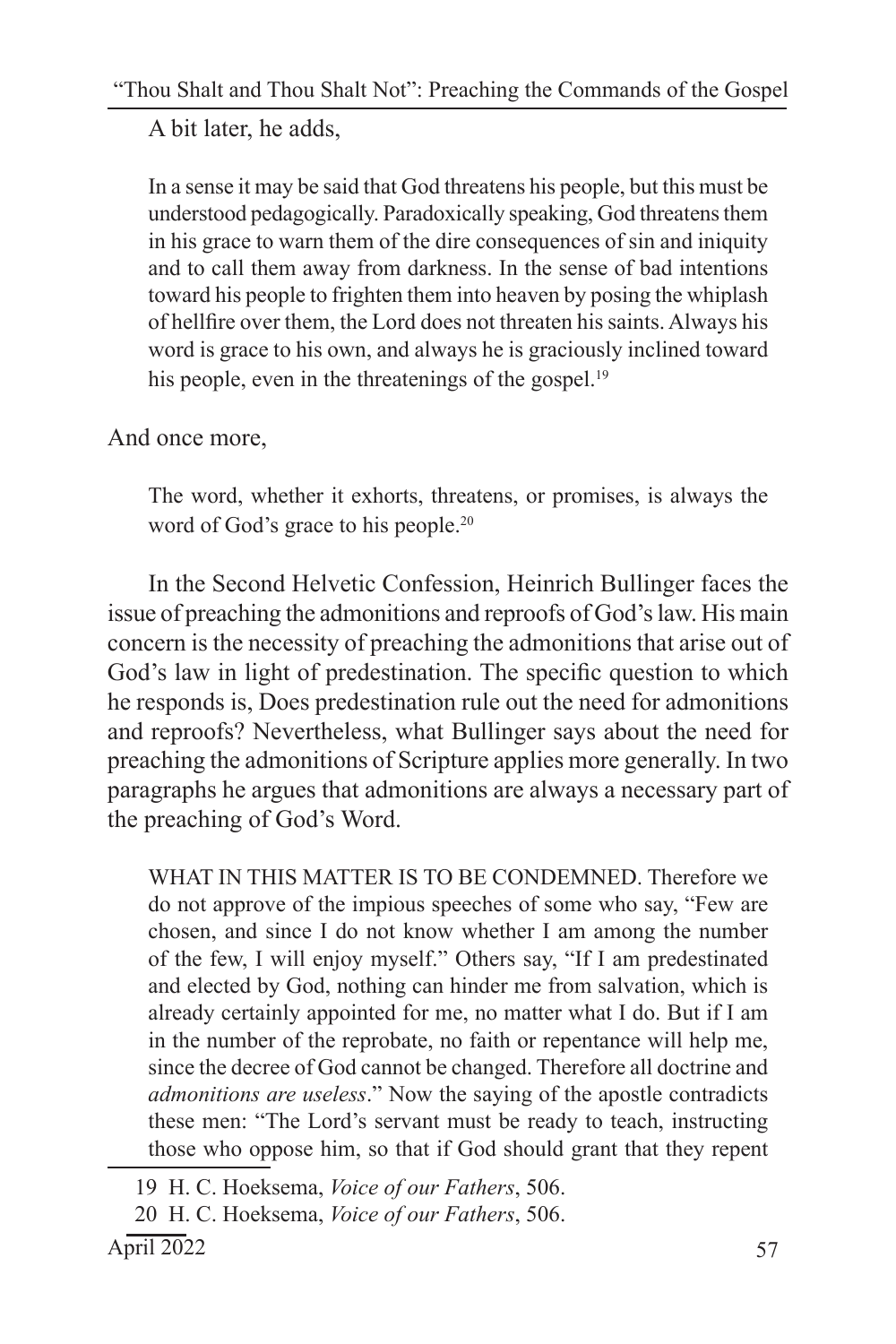to know the truth, they may recover from the snare of the devil, after being held captive by him to do his will" (II Tim. 2:23 ff.)

ADMONITIONS ARE NOT IN VAIN BECAUSE SALVATION PROCEEDCS FROM ELECTION. Augustine also shows that both the grace of free election and predestination, and also salutary admonitions and doctrines, are to be preached (*Lib. De Dono Perserverantiae*, cap.  $14$  ff. $).^{21}$ 

According to Bullinger, the preaching of the admonitions of God's Word has an important and necessary place in the church of Jesus Christ. Admonitions are not "useless." He expresses agreement with Augustine that there is a "salutary" effect upon believers as the result of the preaching of the commands of Scripture, as well as its admonitions.

Theodore Beza's Confession of 1560 purports to be "A Brief and Pithy Sum of Christian Faith." While not living up to its billing, $22$ the confession is a thorough exposition of the Reformed faith by the successor of John Calvin in Geneva. In his confession, Beza deals extensively with the two main parts of the Word of God, the law and the gospel. After treating the difference between the law and the gospel, he considers the fruit of the preaching of the law after the preaching of the gospel begins to work. In the section entitled "Another Fruit of Preaching the Law, after Preaching the Gospel Begins to Work," Beza says,

Now among the benefits of Jesus Christ dwelling in us, as has been declared, this is not the least—to create in us a pure heart (Ps. 51:10), to know and to will (Jer. 24:7), to do what is of God (Phil. 2:13), i.e., to take pleasure and to study to serve God where we were before slaves of sin (Rom. 6:22), enemies of God (Eph. 2:12), and could not think any good (2 Cor. 3:5). By this means, the preaching of the Law begins to change the effect in us (after our disposition is changed) in such

<sup>21</sup> "Second Helvetic Confession" 10.6-7, in *The Proposed Book of Confessions of the United Presbyterian Church in the United States of America* (Philadelphia: Office of the General Assembly of the United Presbyterian Church in the United States of America, 1966), 75.

<sup>22</sup> It is nearly 135 pages in volume 2 of James T. Dennison's *Reformed Confessions of the 16th and 17th Centuries in English Translation.*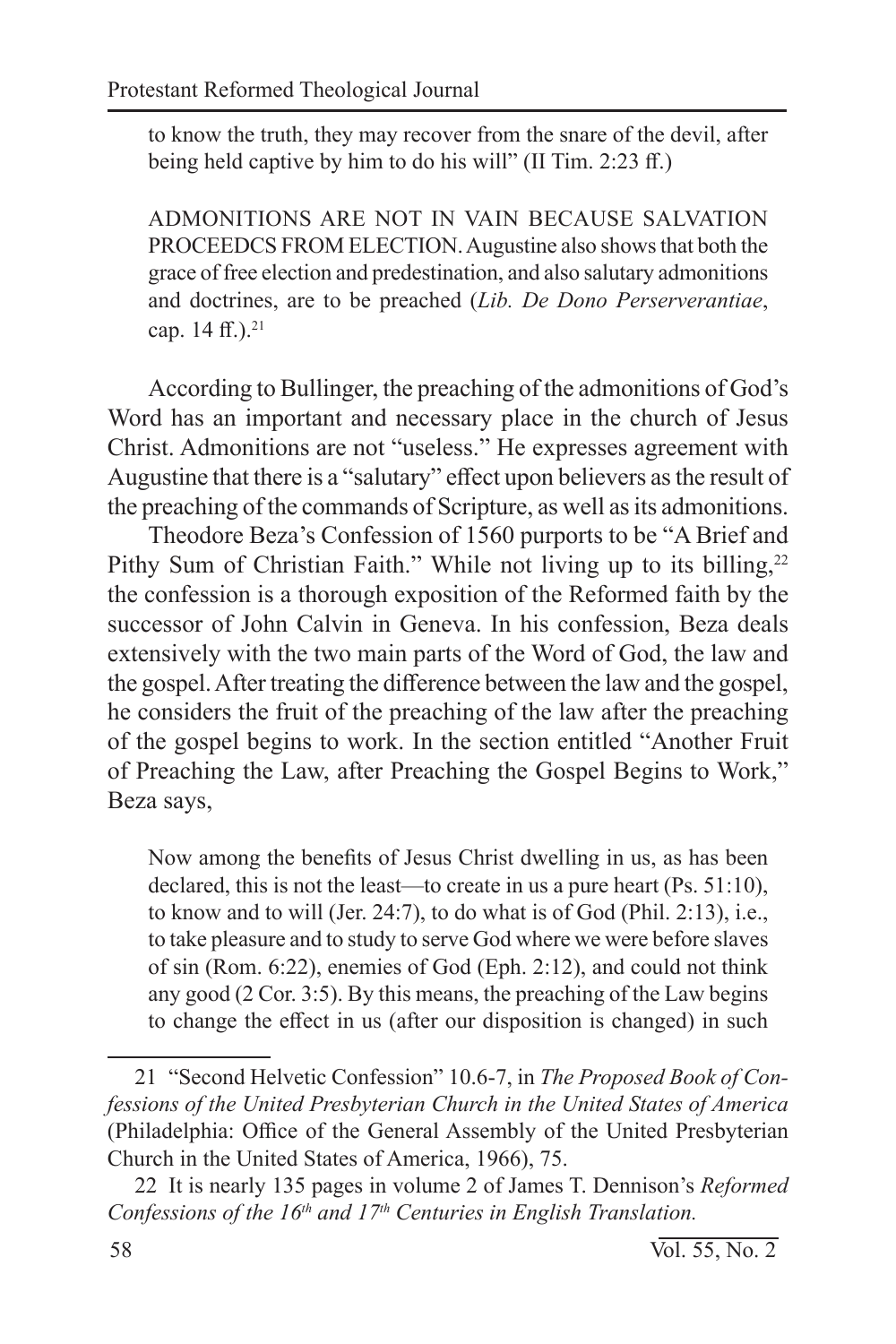a way that instead of making us afraid, it comforts us (1 John 2:17; 2 Peter 1:11-12); instead of where it showed us our condemnation already prepared, it serves us now as a guide to show us good works (Jer. 31:33; Rom. 7:22) in which we are prepared to walk (Eph. 2:10). Instead of being an unpleasant and unbearable yoke, now it is agreeable to us, easy and light (Matt.  $11:30$ ).<sup>23</sup>

Beza contends that "after our disposition is changed," that is, after we are regenerated and indwelt by the Holy Spirit, the preaching of the law assumes a second benefit in the lives of Christians in addition to the first benefit of pointing out and convicting us of our sin. After the preaching of the gospel has been used by God to work repentance and faith, the preaching of the law is used "as a guide to show us good works." The "preaching of the Law begins to change the effect in us (after our disposition is changed) in such a way that instead of making us afraid, it comforts us…instead of where it showed us our condemnation already prepared, it serves us now as a guide to show us good works… Instead of being an unpleasant and unbearable yoke, now it is agreeable to us, easy and light (Matt. 11:30)." Beza is not contending, of course, that the preaching of the law contains an inherent power. Neither is it a power accomplished by the one preaching the law. But this is the power of God, who is pleased to use the preaching of the law as the means in His hand in order to accomplish His purpose. The point is that it pleases God to accomplish this purpose not apart from but by means of the preaching of the law.

A strong Reformed church grew up early in the years immediately following the Reformation. One of the confessional statements of these churches was The Confession of Tarcal (1562) and Torda (1563). This little-known creed ought to be more widely known in the Reformed community than it is. It extends to a hundred pages in Dennison's *Reformed Confessions of the 16th and 17th Centuries in English Translation.* In Article 24, the confession considers "To What End Does the Holy Spirit Use the Preaching of the Law?" The article begins,

<sup>23</sup> Theodore Beza, "Theodore Beza's Confession (1560)," in *Reformed Confessions of the 16<sup>th</sup> and 17<sup>th</sup> Centuries in English Translation: Volume 2, 1552-1566*, compiled with introductions by James T. Dennison, Jr. (Grand Rapids: Reformation Heritage Books, 2010), 281.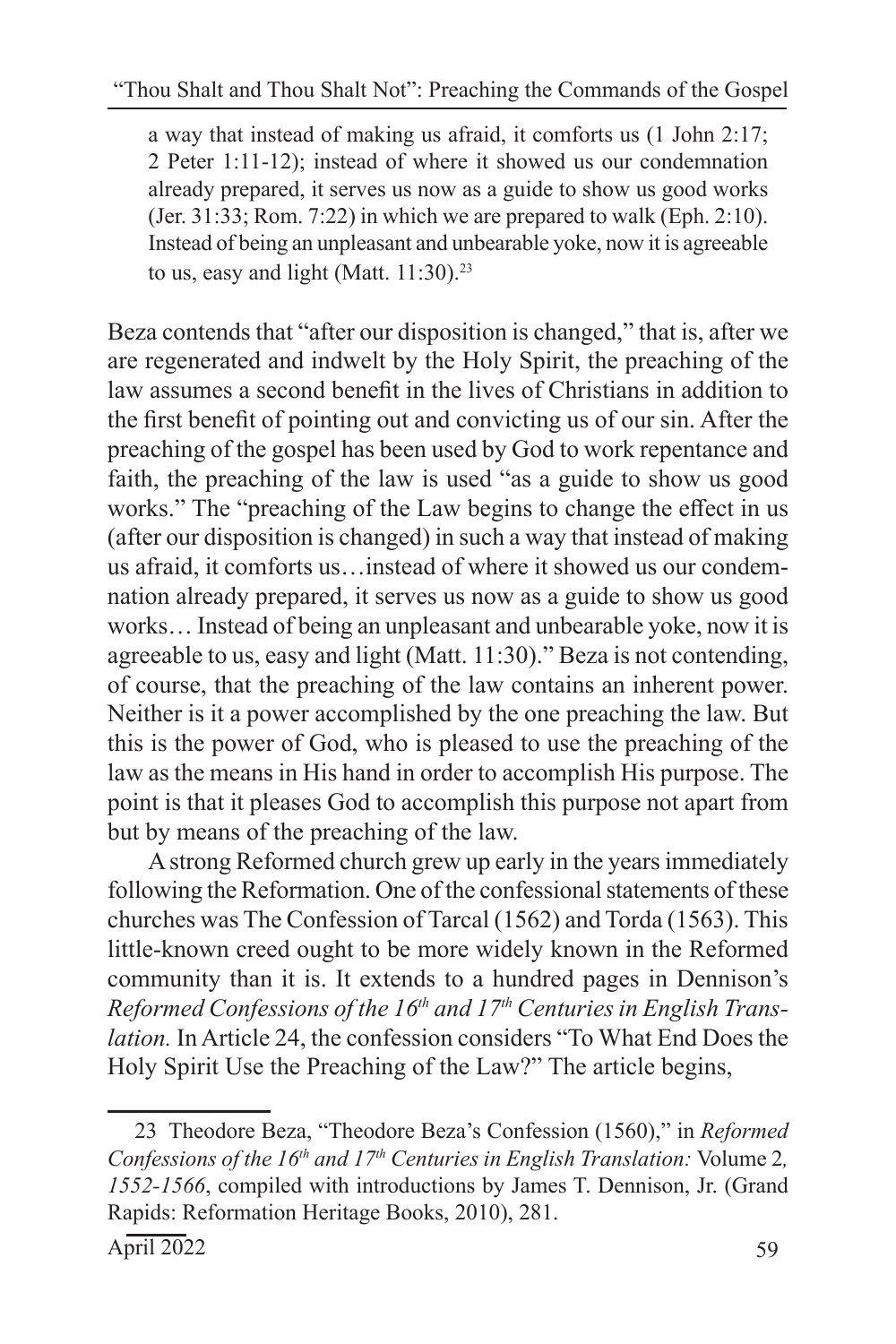From what we have said about the differences between the Law and the gospel, it can easily be understood why and to what end the Holy Spirit makes use of the preaching of both in the church, for we must be in no doubt that He directs both to that which He has determined.<sup>24</sup>

The confession goes on to identify the first purpose of the preaching of the law:

[T]he first benefit of the preaching of the Law is that our numberless sins become apparent, and recognizing them we begin to take no pleasure in them and thus come to the first step of conversion, the breaking of the heart, followed by the full and open confession of our sins before God<sup>25</sup>

But the confession goes on to identify the second benefit of the preaching of the law. "The Second Benefit of the Preaching of the Law, Which Follows the Effectual Preaching of the Gospel" is the title of Article 29. The article begins by noting

that our condition has changed and the preaching of the law works differently in us, so that whereas previously it terrified us, now it begins to console us; and whereas it showed us that damnation was at hand, so now it goes before us and directs our entry upon the way of good works, that we may walk in them (1 John 2:27; 2 Peter 1:19; Jer. 31:33-34; Rom. 7:6; Eph. 2:10).26

It goes on to say,

Thus it will be that as true conversion or repentance, or rather moral improvement [that is, sanctification], moves by degrees towards perfection in us, so that which begins…in a serious sense of sin (which we call contrition), will end in the real amendment of the inner and outer man (Phil. 3:10-11).<sup>27</sup>

<sup>24</sup> Dennison, *Reformed Confessions*, 2:697.

<sup>25</sup> Dennison, *Reformed Confessions*, 2:698.

<sup>26</sup> Dennison, *Reformed Confessions*, 2:703-4.

<sup>27</sup> Dennison, *Reformed Confessions*, 2:704.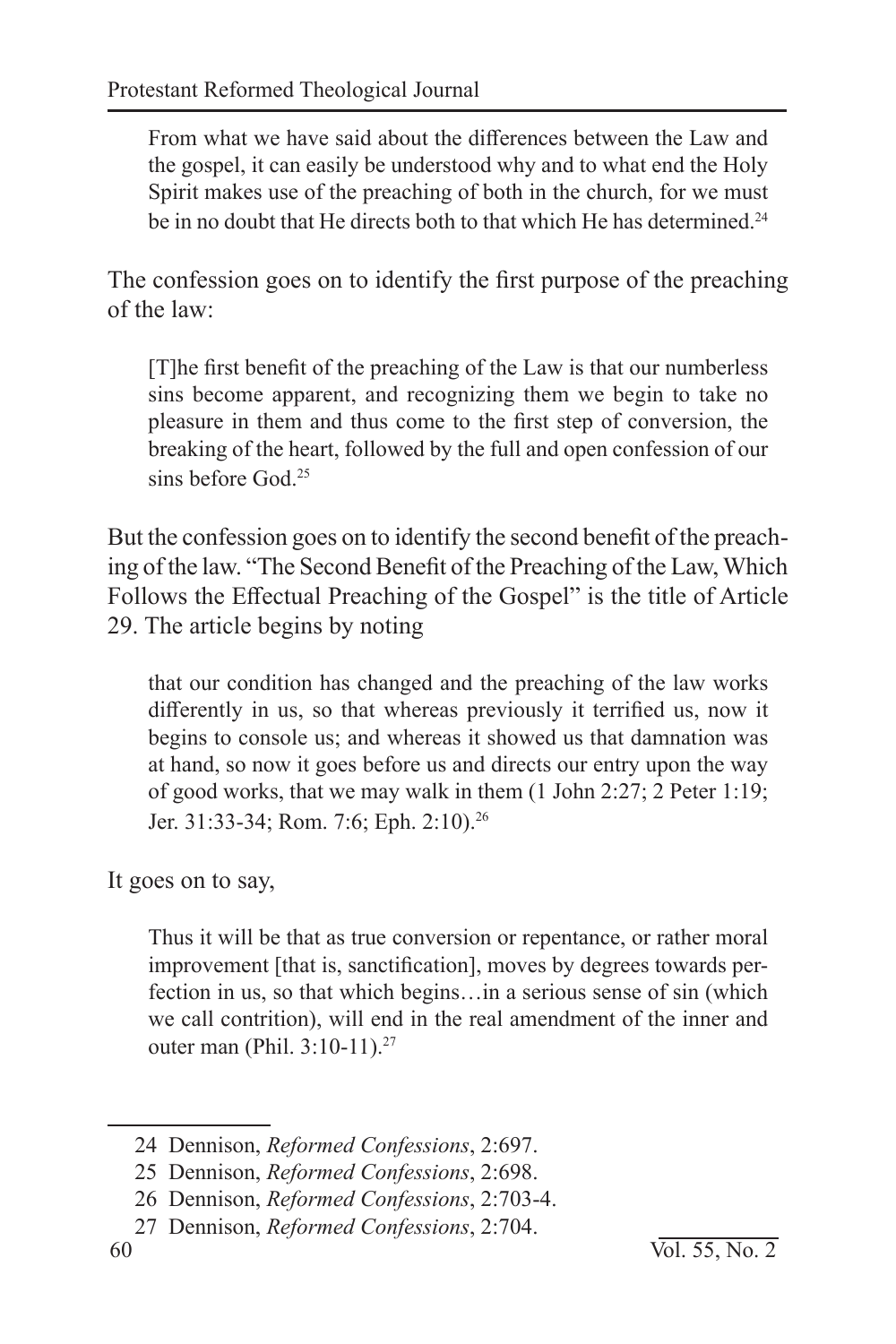In the beginning, God was pleased to use His word of command to bring the universe and all creatures into existence. God is pleased to use His word of command sounded in the preaching of the gospel, "Repent and believe," to work repentance and faith in the elect who hear the command of the gospel. God is also pleased to use the preaching of the commands of His law to accomplish that which is commanded in the hearts and lives of the people of God. He is ever the God who uses His word of command to bring about that which He commands.

## **Conclusion**

The great indicative of the gospel is, "Jesus Christ has died for me and for my salvation." And the great imperative of the gospel is, "Live in love and gratitude to God by keeping His commandments." The great indicative of the gospel and the great imperative of the gospel are joined by the conjunction, "therefore." Jesus Christ has died for you and your salvation, child of God, *therefore* live in love and gratitude to God by keeping His commandments. To put it another way, "*Because* Jesus Christ has died for you and your salvation, you will live in love and gratitude to God by keeping His commandments." And the fruit of that preaching of the law is certain. It is certain because God is pleased to accomplish what He commands by means of the command.

I conclude with a pertinent quotation from the Scottish divine, Hugh Binning (1627-1653):

There is a generation of men that can endure to hear nothing but gospel-promises; that cry out against all reproving of sins, and preaching of God's wrath against unbelieving sinners, as legal, and meddling with other men's matters, especially if they reprove the sins of rulers, their public state enormities; as if the whole word of God were not profitable; as if reproofs were not as wholesome as consolations; as if threatenings did not contribute to make men flee from the wrath to come into a city of refuge. Let such persons read their own character out of wise Solomon, "Correction is grievous to them that forsake the way." "Reprove a wise man, and he will love thee, and he will be yet wiser," Prov. ix. 8,9. If we were pleasers of men, then were we not the servants of Jesus Christ; let us strive to profit men, but not to please them.<sup>28</sup>

 $\text{April } 2022$  61 28 Hugh Binning, "The Authority and Utility of the Scriptures," in *The Works of Hugh Binning* (Grand Rapids: Soli Deo Gloria Publications, 1992 reprint), 16.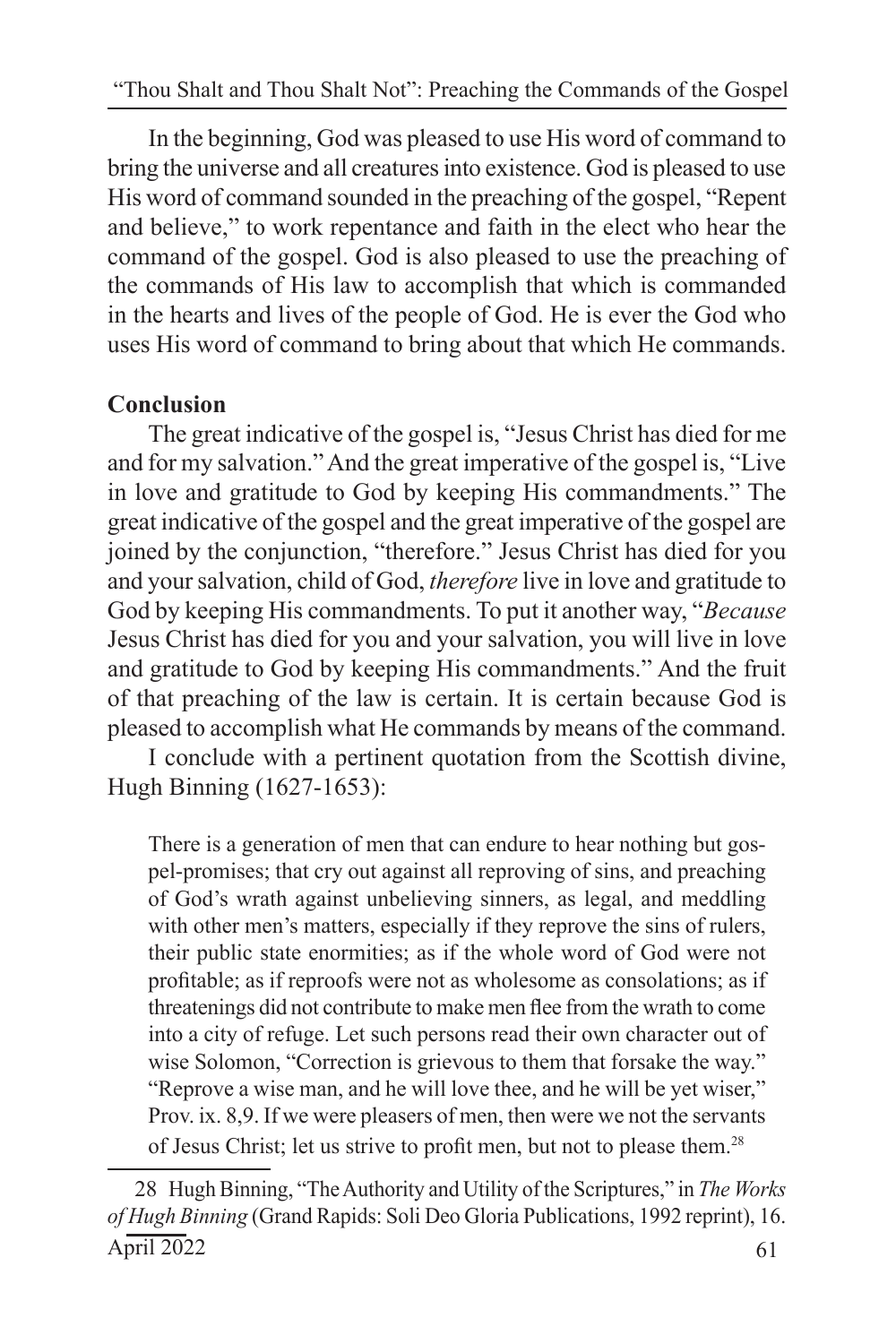# **Applications: Preaching to the Heart<sup>1</sup> Barrett L. Gritters**

A conference on preaching is not complete without a speech on applications, because a sermon is not preaching unless the sermon is applied. That is a bold statement, but of that I want to convince you: a sermon that is not applied is not preaching.

The relationship between application and preaching is *not* to be compared to the relationship between frosting and a cake; for without frosting a cake may not be as good, but it is still a cake. The relationship between application and preaching is not like accessories in a car; for without accessories the car may be less comfortable or attractive, but it is still a car. The relationship of application to preaching is more like that between yeast and bread, between love and a godly marriage or, better, between life and a human body. Remove yeast and the lump can hardly be called bread. Remove love from a marriage and it is not a godly marriage. Remove life from the body and what is left is only a carcass, and not a human. When a preacher thinks to remove application from his sermon, he is not making a little mistake.

The burden of this article, then, is to help you move application (in your conception of the preaching enterprise) from the periphery of the sermon to the heart of the sermon, from a very small and maybe unessential part of the sermon to a large and fundamental part of the

<sup>1</sup> The following is a transcript (much revised) of a speech at our seminary conference on preaching. The speech was given to a lay audience—men, women, young people, and children who sit in the pew each Sunday listening to sermons and who want to know what goes into the making of a sermon. Thus, the speech was not designed to be scholarly. Some years ago (April, 2015), the *PRTJ* printed a more scholarly article on applications in preaching which I delivered to an audience of ministers and elders. Although there are similarities between this article and that article, the development of thought from that to this should not be missed, especially in two areas: 1) the manner in which good, applicatory preaching relates to God's image in His people and 2) the relationship between preaching and God's covenant.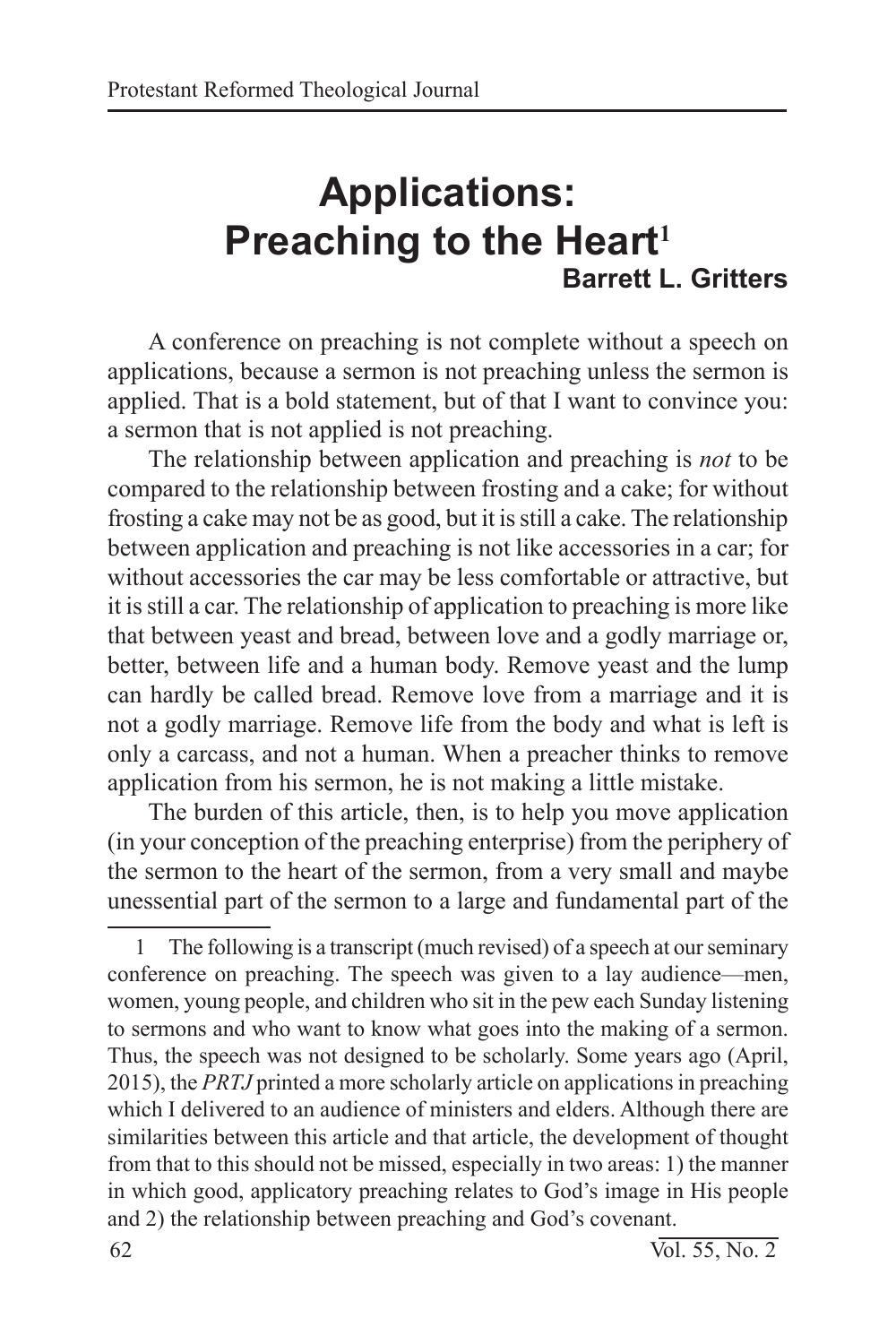sermon. I want to help you s-t-r-e-t-c-h your conception of application, so that you are convinced that a sermon is not truly a sermon without application. It is only a wrong understanding of application that allows someone to imagine a sermon without application. And, conversely, a proper understanding of application will enable the people of God to say, "When you *preach* the Word to me, please exert yourself to *apply* the Word to me." This article, "Preaching to the Heart," helps us make a beginning.

In Isaiah 40, God instructs the prophet to speak *comfortably* to Jerusalem: "Comfort ye, comfort ye, my people, saith your God. Speak ye comfortably to Jerusalem" (Is. 40:1-2). Probably all of you have heard Heidelberg Catechism sermons in which the minister explained that the proper translation of "speak ye comfortably" is "speak to the heart." The Hebrew is "*upon* the heart." The Greek translation of the Hebrew is "*into* the heart." That is what the prophet is to do: When he speaks to Jerusalem, he must speak *into* Jerusalem's heart. He must *press* that word *upon* Jerusalem's heart. That is what applicatory preaching is.

### **A Reformed and Biblical Requirement**

A teacher of culinary arts will say to her students, "Do not forget the yeast!" A pastor will say to an engaged couple, "You must love one another in Jesus Christ!" Likewise, the church of Jesus Christ must say to her preachers, "You must apply the Word!"

I say that, well aware of the objections of some: "Ministers cannot apply the Word. Only the Holy Spirit can apply the Word. It is the business of the minister to explain the Word. We will let the Spirit apply it." Of course, if you understand by application the effectual insertion of that Word into the heart, making that Word powerful in the lives of God's people, no minister can apply the Word. That is the domain of the Holy Spirit. But that is not what we mean, or what the church has meant, when we say that the minister must apply the Word.

I am also aware of the claim that Herman Hoeksema was not an applicatory preacher. He was not a "practical preacher." Such a claim carries weight among us. Some of the older ministers wrote articles in the *Beacon Lights* and *Standard Bearer* in which they pitted practical preaching over against doctrinal preaching. We must not have practical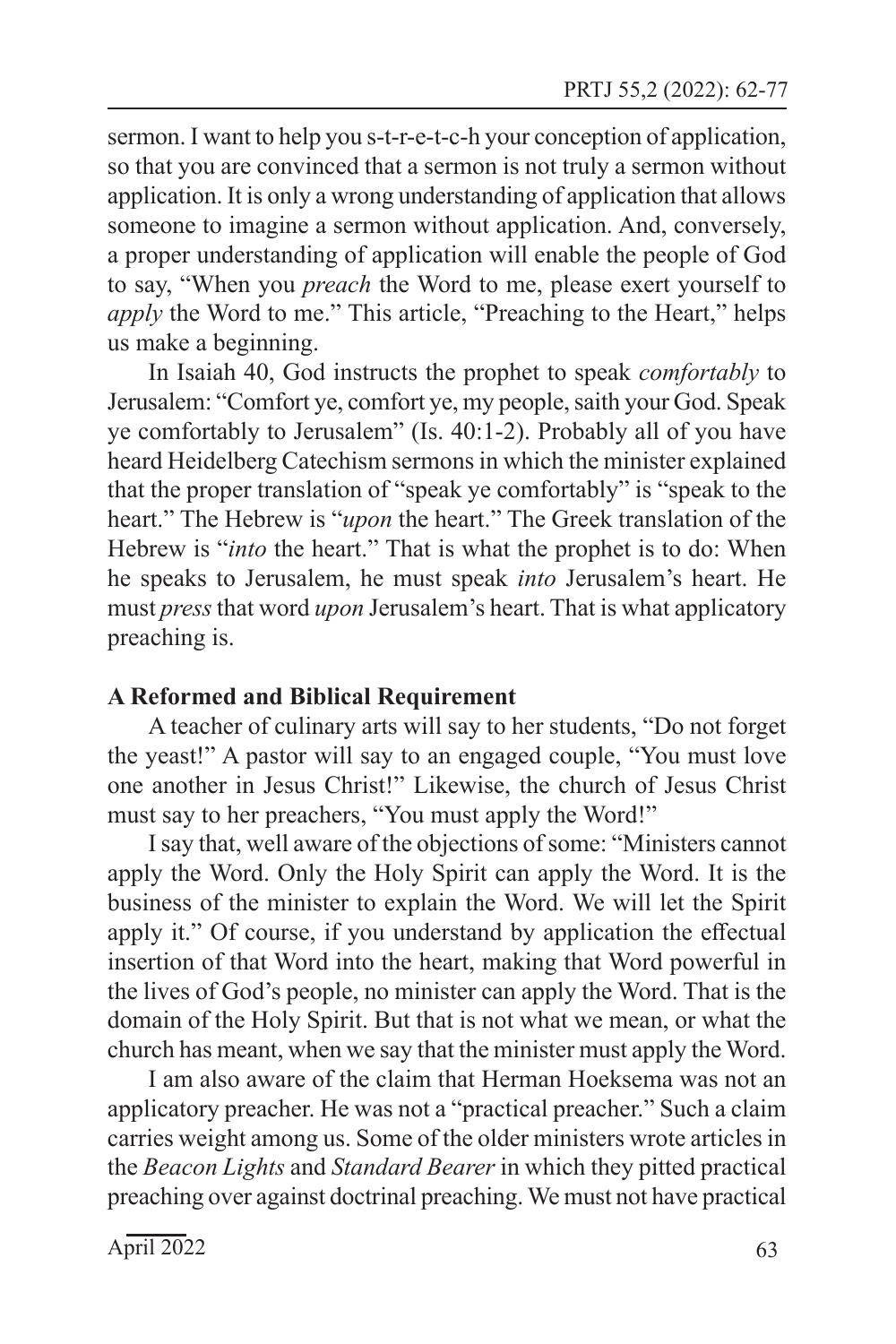preaching, they said, but doctrinal preaching. Some who heard those older ministers think that applying the Word is a mistake.

There can be good reason to react against certain kinds of "practical preaching." J. Gresham Machen, founder of the Orthodox Presbyterian Church in 1936, said that Christianity begins with one great *indicative,* that is, the teaching of what *is*. 2 By that, Machen was exhorting preachers to preach doctrine, to preach first what God has done in Jesus Christ (indicative), before preaching what the people ought to do (imperative). In liberal Presbyterianism, preaching had become mostly application and little explanation, primarily imperative and not enough indicative. Only slightly exaggerating the case, Machen claimed that in the church of his day there was so much Christianity applied that there was no Christianity left to apply.<sup>3</sup> We understand the dangers. Nevertheless, the church of Christ must hear applications, and your ministers must know that preaching must apply the Word of God.

The Reformed "Form of Ordination of the Ministers of God's Word," an authoritative document for the Protestant Reformed Churches, gives preachers their mandate:

Consequently it is evident that the office (that is, the *work,* BLG) of pastors and ministers of God's Word is: First. That they faithfully *explain* to their flock the Word of the Lord,...and *apply* the same as well in general as in particular to the edification of the hearers; instructing, admonishing, comforting, and reproving, according to everyone's need; preaching repentance toward God, and reconciliation with Him through faith in Christ<sup>4</sup>

Notice that a minister must not only explain the Word, but he must also apply it. For a Protestant Reformed preacher there may be no question about the requirement to apply. Importantly, the Form

<sup>2</sup> J. Gresham Machen, *Christianity and Liberalism* (Grand Rapids: Wm. B. Eerdmans, 1981), 47.

<sup>3</sup> Machen said that "the Christian man believes that there can be no applied Christianity unless there be 'a Christianity to apply'." See *Christianity and Liberalism*, 155.

<sup>4</sup> "Form for Ordination of Ministers of God's Word," in *The Confessions and the Church Order of the Protestant Reformed Churches* (Grandville: Protestant Reformed Churches of America, 2005), 284-85.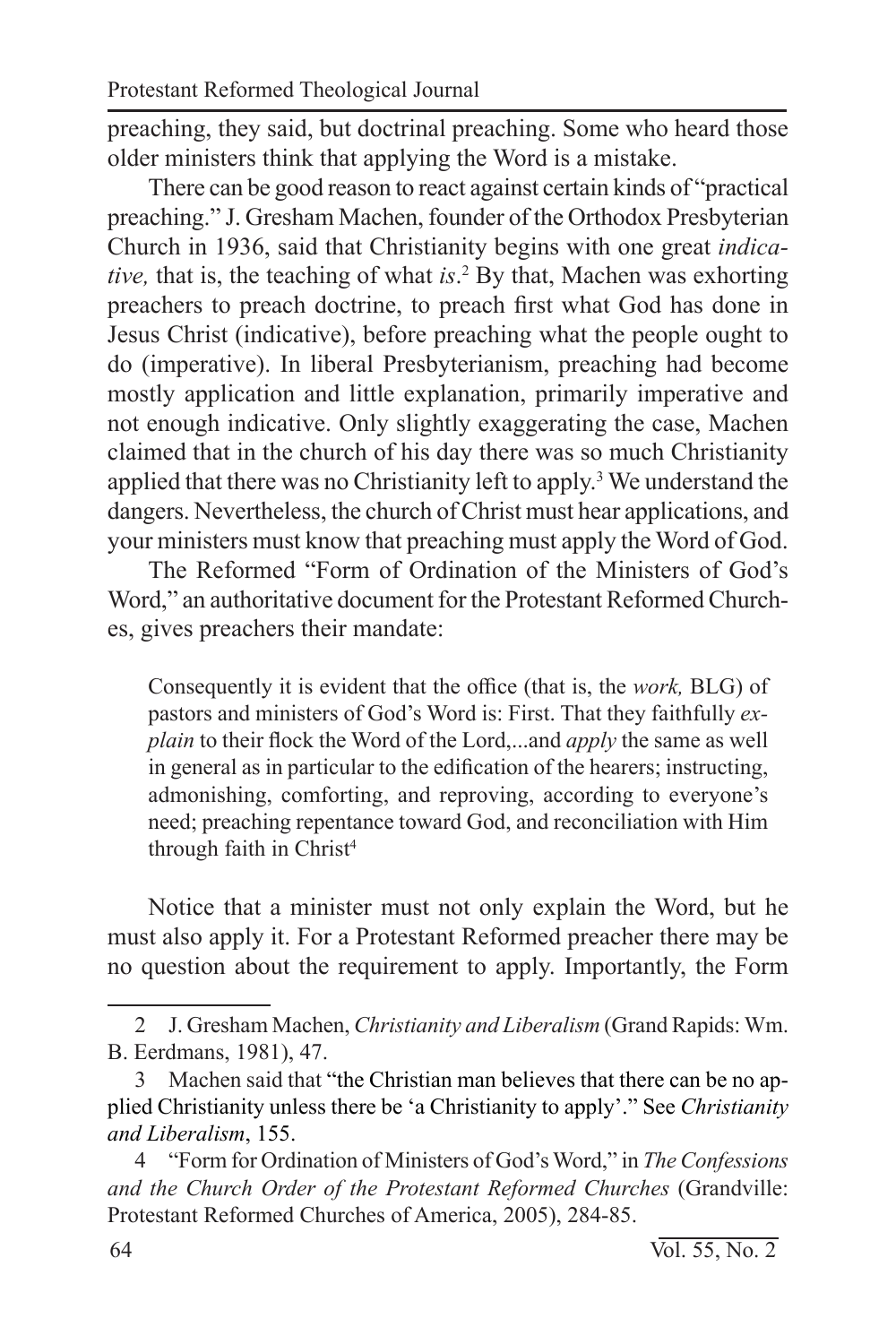goes on to explain what that means. Applications must be made in *general*. Applications must also be made *particular*. Then, applications must aim at edifying the hearers, building them up. And that is done by instructing, admonishing, comforting, and reproving. In sum, we preach repentance toward God and reconciliation with God through faith in Christ. There is a great deal packed into that little quotation from the Form that is instructive for us. A minister must explain the Word. He must also apply it.

Apropos are the decisions that the churches in the Netherlands made in 1568 in Wesel, a little city just over the border in Germany where Reformed churches assembled for the first time as a Synod. The Dutch churches could not meet in the Netherlands because of the threat of persecution. These young churches declared: "For it is beyond doubt that the office of ministers…consists predominantly of proclaiming and *applying* God's Word correctly, in public as well as in private, unto teaching, admonition, and comfort."5 Reading this, it becomes apparent from where our Form of Ordination received much of its instruction. The Dutchmen were on to something; they knew what ministers ought to do, as well as what ministers must be

5 "The Articles of Wesel 1568" 2.13, in Richard R. DeRidder, *Translation of Ecclesiastical Manual Including the Decisions of the Netherlands Synods and other Significant Matters Relating to the Government of the Churche*s (Grand Rapids: Calvin Theological Seminary, 1982), 25. After a sharp warning against "idle display[s] of grandiloquence" rather than seeking "edification" (2:22, p. 27). the assembly at Wesel continued: "But the preacher must always relate everything to these two most important parts of the Gospel, namely faith and conversion. With the one he keeps the knowledge of God in view, and with the other the true mortification and quickening of life. And he shall try, as much as possible, to expose all the recesses and hidden wrappings of the human heart by reprimanding wrong opinions and heresies as well as bad morals. He shall not only take action against the gross examples of mischief and public scandal, but also endeavor to bring to light the hidden hypocrisy of the soul, and to expose the hotbed of godlessness, pride and ingratitude, which appear even among the best of men, and to root these things out in the best possible manner" (2.23, p. 27). Finally, these Reformed fathers felt the need to add the following: "He must be careful not to burden the listener's memory with too elaborate sermons and thus stifle one's zeal, and (as it were) generate disgust in one's stomach…. Therefore, he shall do his best to limit his speech to one hour" (2.24, p. 27).

 $\text{April } 2022$  65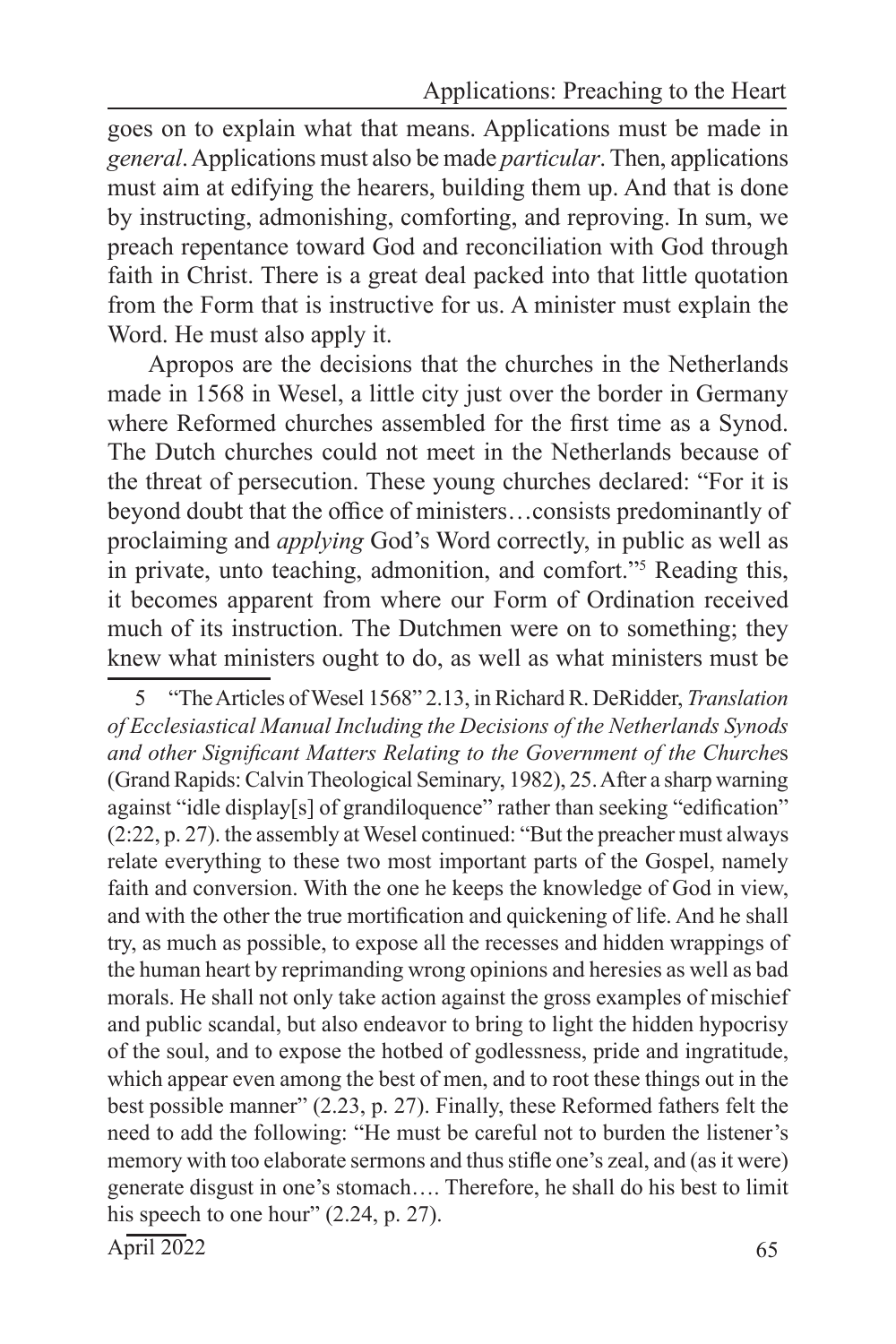instructed not to avoid: applications. John Calvin said about preaching that a minister must not only teach, but he "must improve, threaten, and exhort."<sup>6</sup> "Improve" is a strange word to us, but it simply means to increase the value of something, to make it profitable, or beneficial. After a minister is finished explaining the Word, he must "improve" it. That is, he must apply it to the people of God.

It is not surprising, then, that in his class notes, Herman Hoeksema emphasized seven times in a short section that sermons must be practical in importance.<sup>7</sup> And it is less surprising, then, that our seminary's

6 "And again Saint Paul shows, that it is not enough to preach the Law of God, and the promises, and what else so ever is contained in the holy Scripture, as though a man should teach in a school: but we must *improve, threaten, and exhort.* As if he said, if we leave it to men's choice to follow that which is taught them, they will never move one foot. Therefore the doctrine of itself can profit nothing at all, unless it be confirmed by exhortations, and by threats; unless there be spurs to prick men withal: for beasts that are so wild and fierce, if they should be let alone to lie groveling in their slothfulness, it will be hard to make them profit in the end, and to go on in the way of salvation." Calvin goes on to emphasize, however, that these exhortations must be built on doctrine, lest they be built on "aire." See John Calvin, *Sermons on the Epistles to Timothy and Titus* (Edinburgh: The Banner of Truth Trust, 1983), 947.

7 See the following quotes from Homer C. Hoeksema, "Homiletics" (Grandville: Theological School of the Protestant Reformed Churches, 1975). Page numbers in parenthesis.

"There is nothing more crippling than the feeling that he must deliver a message of some 4,000 to 5,000 words, but that he really has nothing to preach which is of significance, or real, practical importance…for the faith and life of the congregation…. He enters the pulpit with the feeling that… there is no element of stimulation, comfort, encouragement, or exhortation in the message…. That is paralyzing." (25)

"It is necessary that after he has once chosen a text, the minister diligently and prayerfully work with that text until he finds what is of genuine importance to the congregation in the text." (25)

"the sermon must make the proper spiritual-psychological application of the text, whether it be to the specific needs of the congregation or to the spiritual condition and needs of God's people in general…" (28)

"Finally, a sermon-text must be practically fruitful for the congregation, that is, it must be fruitful for the practical, spiritual life of the church.…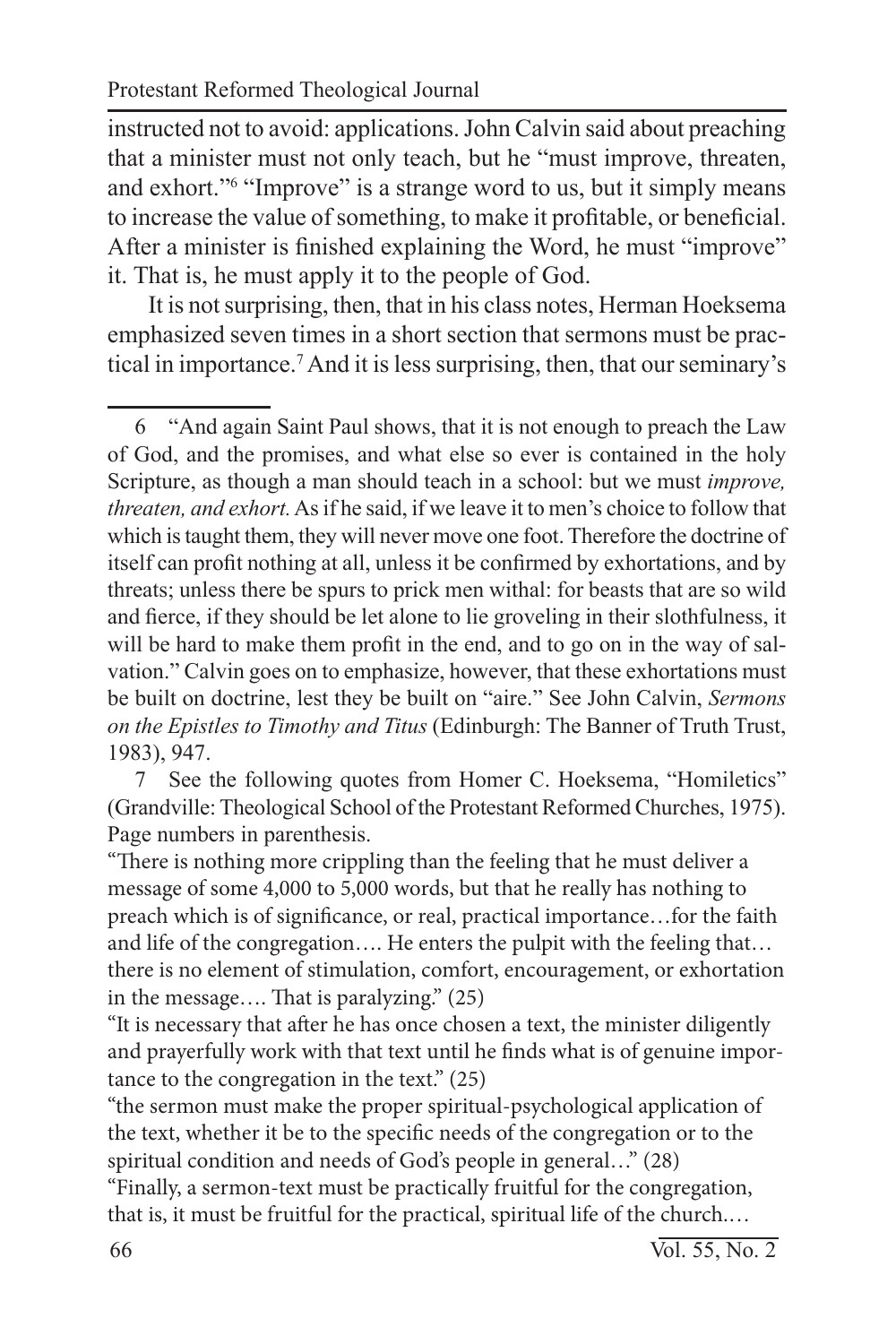"Form for the Evaluation of Practice Preaching Sermons" requires application: "Is the sermon properly applied, and is the application exegetically based?" and "Is there sufficient application?"

Reformed churches have emphasized application because the Scripture is full of application. One cannot read the Bible without seeing that. Scripture is profitable for "doctrine" (2 Tim. 3:16). It also teaches us about life. It aims at our intellect; but it also aims at our heart. It tells us what to believe; but it also instructs us how we ought to live. It tells us both what God has done and how we ought to think, in what we may hope, where our affections must be lodged, and what we ought to do. Jesus preached truth. But inseparable from that and the goal of that, Jesus called the people to godly living and addressed their hearts.

We must not make such a sharp distinction between doctrine and life that we imagine doctrine to be one thing and life an altogether different thing. Scripture does not do that. Note some examples.

In 1 Corinthians 10, the apostle calls attention to the history of the Old Testament, to what God had done and what Israel did (indicatives), and then teaches that these things were examples for us. Why? To issue imperatives: that we should not lust as they lusted (v. 6); that we should not be idolators as they were  $(v. 7)$ ; that we should not commit fornication as they did (v. 8); that we should not tempt

"such a disposition of the material that it can be applied to the consciousness and life of the congregation…. The preacher is not simply delivering a discourse in a dogmatical subject, nor is he delivering a class lecture in a school. But he is called to deliver the gospel to the congregation of our Lord Jesus Christ. His message, therefore, must be arranged with a view to the practical, spiritual needs of the congregation and with a view to the faith and life of the people of God." (74)

 $\text{April } 2022$  67

<sup>[</sup>T]he minister...must not too easily come to the conclusion that a certain portion of Scripture does not meet this requirement of practical fruitfulness." (56)

 <sup>&</sup>quot;He must therefore not only consider that central thought of the text from a logical point of view, but also from a practical, spiritual point of view, with an eye to the needs of the congregation." (61)

 <sup>&</sup>quot;Only after the minister has thus…viewed the text in the light of the practical, spiritual needs of the church—only then is he ready to arrange and formulate his sermon." (61)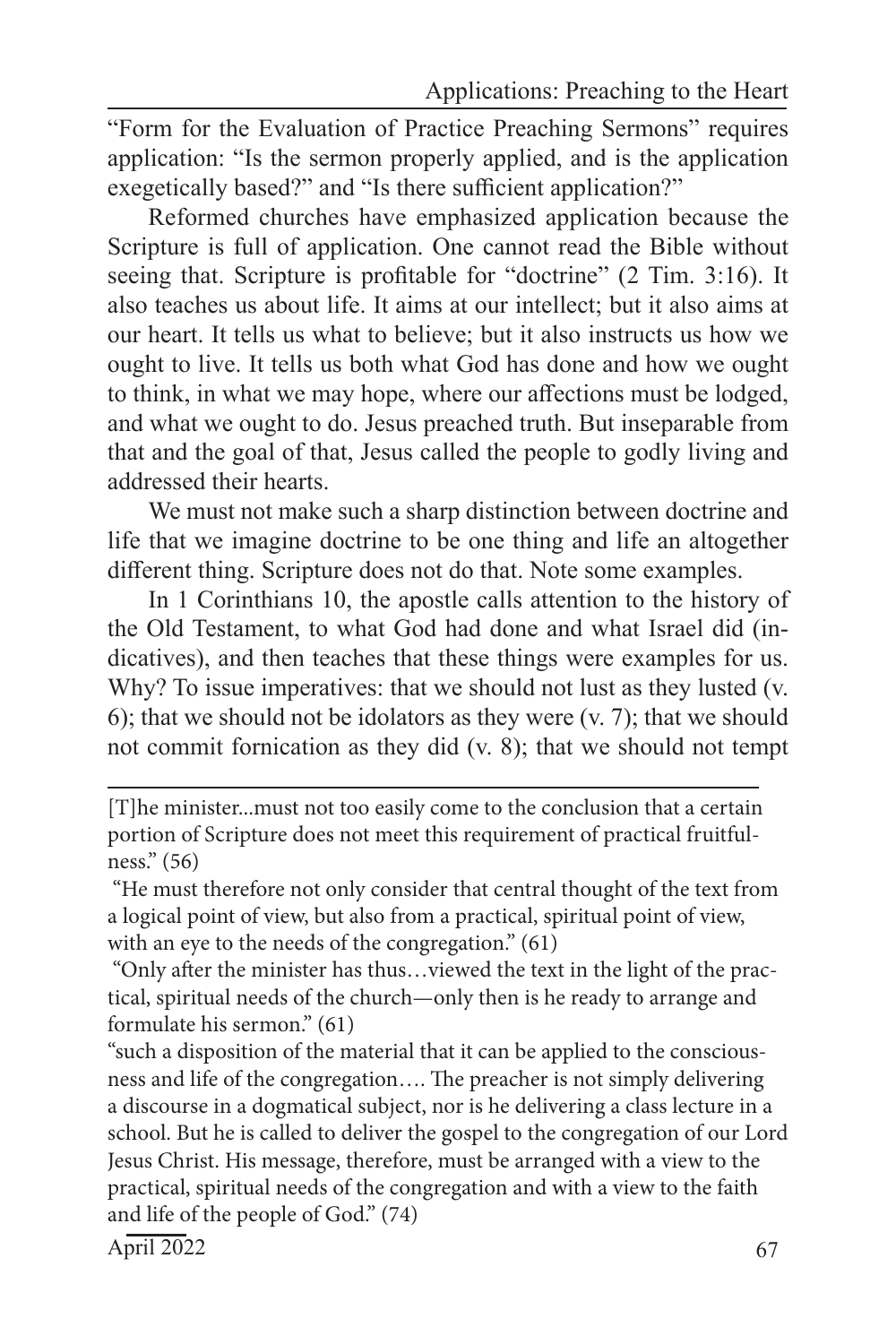Christ (v. 9); that we should not murmur (v. 10). Then Paul comes back in verse 11 to repeat what he said regarding why all these things happened in the Scripture: for examples to us, so that we would learn how we ought to live.

In Romans 15:4, Paul says "whatsoever things were written aforetime were written for our learning, that we through the patience and comfort of the scriptures might have hope." Here he indicates that the indicatives are written so that they may be followed, not by imperatives, but by encouragement. The Old Testament was written with the aim of enabling us to live in patience, comfort, and hope.

Most of the epistles are written with this pattern. They first lay a theological/doctrinal foundation of what God has done. Then they provide application regarding how Christians ought to think, speak, live, as well as how to have joy and hope. That is the pattern of the Scriptures in the New Testament.

There is one passage that most clearly gives us the mandate to apply. Second Timothy 3:16 is the text usually used to prove Scripture's inspiration. But Paul's main purpose in this verse is to teach the profitability of Scripture. Not first Scripture's inspiration and infallibility, but Scripture's usefulness. For what is Scripture useful? "That the man of God may be perfect, thoroughly furnished unto all good works." The aim and goal of preaching the infallible Scripture is that the man of God may be perfect, that is, complete. That is, he is furnished to live a life before the face of God in "good works." But do not narrow your definition of good works to a few things. "Good works" refers to the entire life of the child of God. The Scripture's purpose is to perfect the Christian so that he can live aright before the face of God.

How does that happen? First by doctrine. All Scripture is given by inspiration of God and is profitable for *doctrine*. The minister starts with doctrine, that is, teaching. He must tell the people of God what they ought to believe, and show them the body of truth that is the content of the Christian faith. He must start with doctrine, but he may not stop with doctrine. He must continue with *reproof,* with rebukes, censures, warnings, threats. Reproof is convicting people of sin. Reproof's aim is that we may be *corrected*. *Corrected* is a very interesting word that means to straighten up again. People have become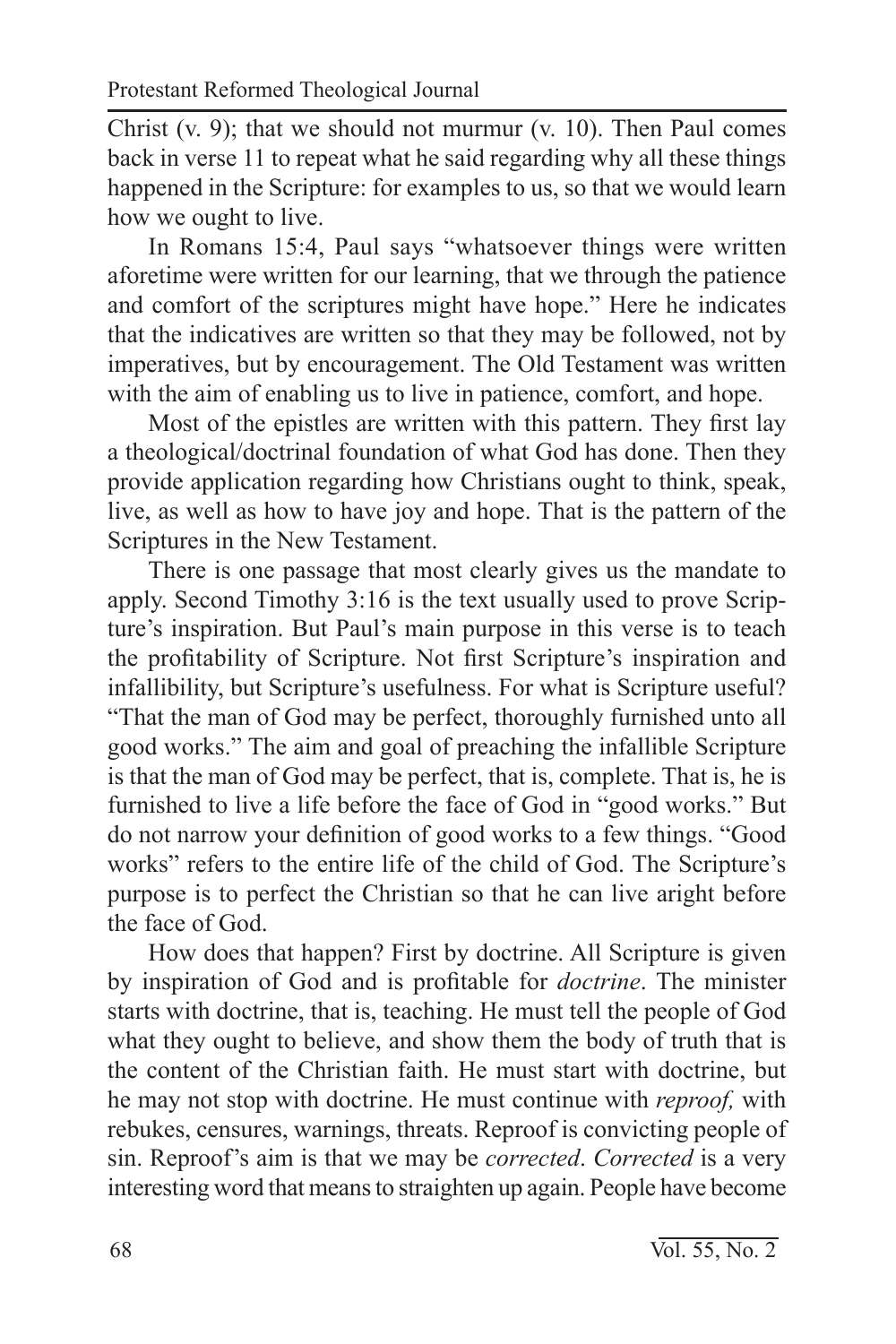crooked, and the purpose of the Scripture is to make them straight. (We will return to that idea of being straight later in this article.) Then the text ends by saying "for instruction in righteousness," that is, training to live aright. The text is not talking about imputed righteousness, but imparted righteousness, actual godly living.

Thus far, we have seen that the calling to apply the Word in preaching is clear. Because Scripture teaches it, Reformed tradition binds it upon ministers. We have seen some key words and concepts in the texts and in those documents. Keep these words in mind to understand how to s-t-r-e-t-c-h your conception of application so that it fits over the entirety of a sermon. Without application, a sermon is not preaching. *Edification*: building up the people of God. *Admonitions,* which may be warnings, but may also be positive reminders. *Correction*, *comfort*, *faith, conversion, repentance, reconciliation.* Keep all those words in view when imagining what is proper preaching.

Our first conclusion at this point is that proper preaching is far more than teaching, explaining, aiming merely at the intellect. Proper preaching does aim at the intellect, but always to address the *hearts* of the people of God, so that the entirety of their being is addressed. That is proper preaching.

## **Defining Application**

Also in suggesting a definition of application, I want to s-t-r-e-t-c-h your understanding of application.

Applying the truth is not telling the people of God a few things that they ought to do, or a few more things that they ought *not* do. Application is not ending the sermon (or even in the middle of the sermon) by telling the people of God how they ought to change. Yet, when you read books on homiletics (the art of making sermons from good exegesis) you will find that notion about application.

Reputable men in the field of homiletics appear to limit application to those few things. That notion of application hurts both the weak and the strong in the church. The weak will say, "Don't preach to me!" by which they mean, "Don't tell me what to do!" because that is the kind of applicatory preaching they have heard. And the strong may say, "Just give us doctrine." The weak and the strong are both wrong because they do not understand what application is.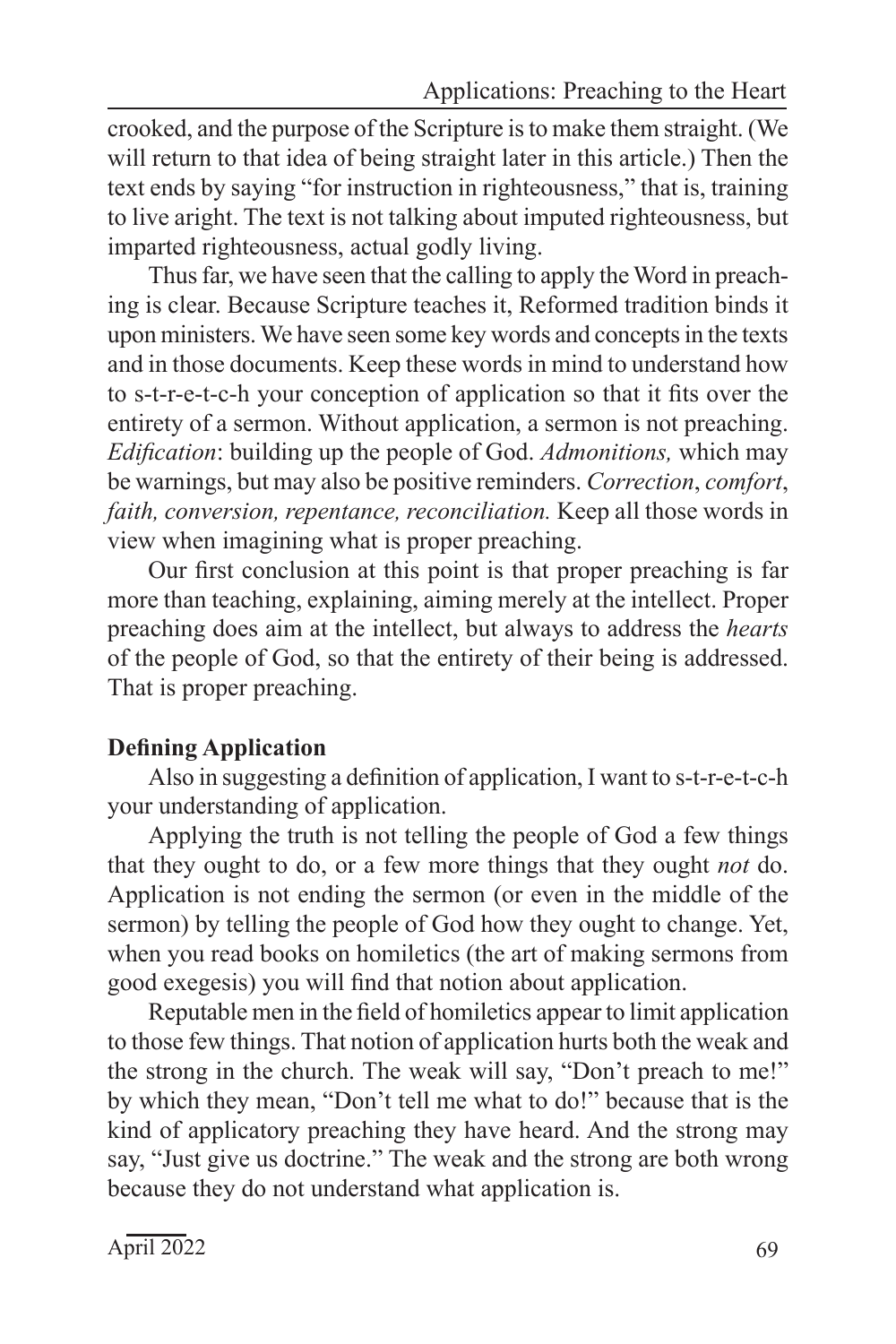I will propose a definition that you may test. Study the Scripture to see whether it is appropriate. *Applicatory preaching is preaching that brings the people into the presence of God so that they see God. It takes that Word of God about God and presses it upon their hearts.*

Preaching must always bring God's people into His presence so that they see *Him* and hear *Him*. And they truly see Him and hear Him only when the minister takes God's Word and presses it upon their hearts. This definition is very general, and perhaps too broad. But it helps us understand that application is not a few, or even many, words tacked on to the sermon, but something that is of the very essence of the sermon. Application is not this, that after the minister has explained the Word, he looks around to find how he can tell the people of God what to do or how to feel. Application is done properly when the minister finds in the text what is important for the child of God in his relation to his God and Savior, makes it personal and clear. The Word of God in Christ in the text is "brought home."

The text in all its beauty must go into the *minds* of God's people so that we understand it. At the same time, it must be pressed upon our hearts. That is preaching, applicatory preaching. That is what the word "application" means. The women know what an applique is. So the minister presses the Word on to the heart of the people of God.

## **'Imperfect' Christians and the Image of God**

To understand this properly, note what Paul says about the man of God in 2 Timothy 3:16. The purpose of the Word of God is to equip this man of God to be *perfect*, thoroughly furnished unto all good works. That is, before the Word of God comes to him, he is imperfect, not equipped. The Word will perfect him, that is, complete him, enabling him able to live a life of godliness.

Now, observe that imperfect man. Asking what caused his imperfection will help answer how he can be made perfect. Asking what made man crooked will help answer how he can be made straight. Man's imperfection is rooted in Adam's fall, when man was driven from God's presence and lost God's image. Gospel preaching addresses both these realities, fellowship with God and looking like God.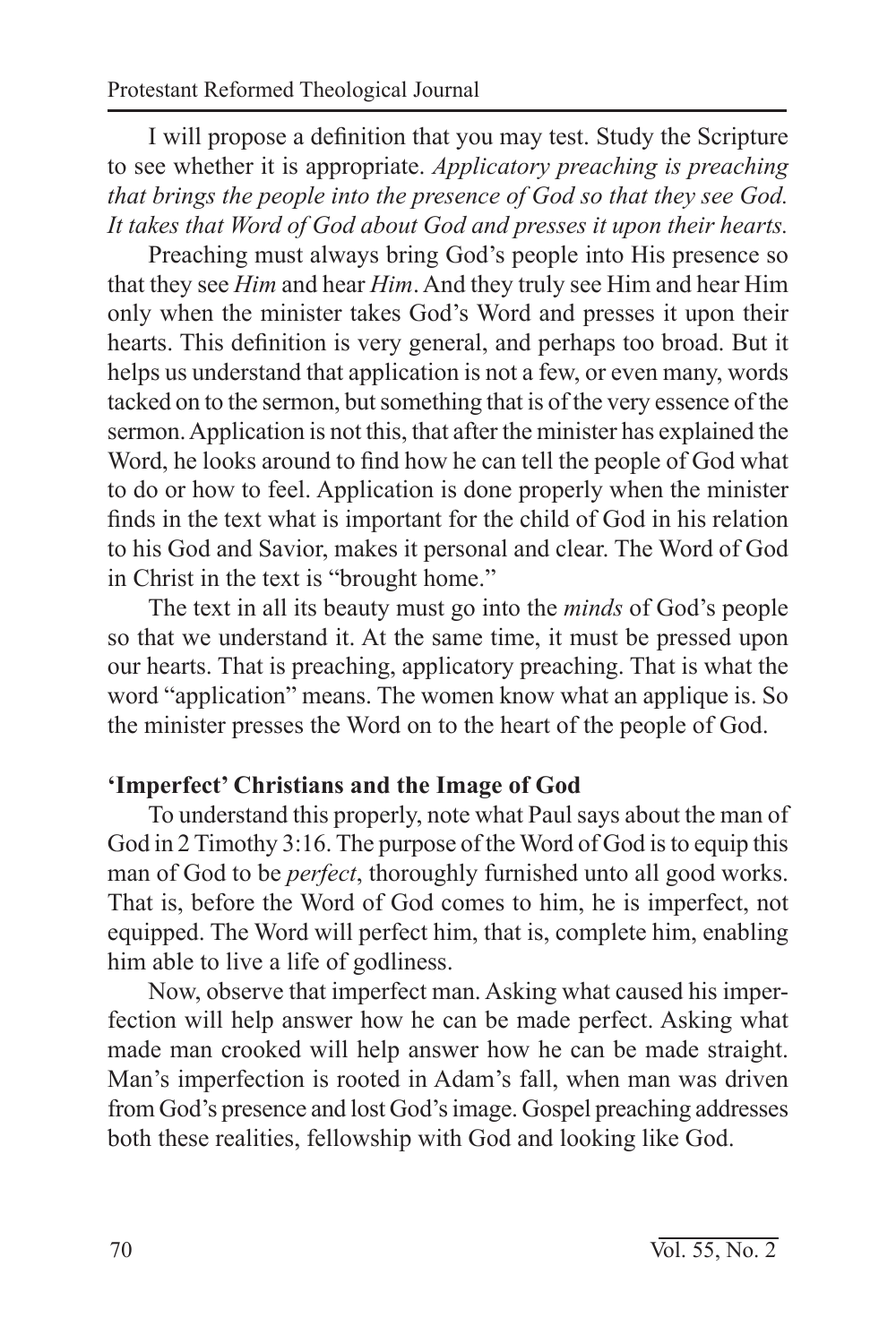*Preaching brings God's people into His presence where, beholding God, they are renewed in the* image *of God, in true knowledge, righteousness, and holiness.*

This is the broadest perspective we may have of the gospel, the covenant, and the Word of God. The Bible begins with the reality that Adam and Eve lived with God, spoke with God, and intimately fellowshiped with Him. God made them His "image." Spiritually, they looked like Him. Then came the awful reality of sin. God drove them out of His presence; they died spiritually; they lost the image of God. Gospel preaching addresses these realities, because preaching is God's instrument to draw His people into His presence and restore them in His own image.

But that does not happen when preaching merely fills the people's heads with information. That happens when the preaching brings the people of God to see God. And, like Moses, when they stand in the presence of God, they begin (by the mysterious, miraculous, marvelous work of the Spirit) to reflect the image and glory of God!

Galatians 4 teaches this. In verse 19 the apostle addresses the church at Galatia with some disappointment: "My little children, of whom I travail in birth again until Christ be formed in you…" Christ must be formed in them *again*. When the apostates came to Galatia, as Calvin said, they defaced that image of God in the Christians. But the apostle was not so discouraged that he would cease working with them. Rather, he would travail again with them, that is, he will feel like a mother giving birth. He will continue with them, *preaching truth* so that again they would reflect the image of God.

Paul makes that same point even clearer in 2 Corinthians 3:18: "But we all, with open face (that is, an unveiled face) beholding as in a glass the glory of the Lord, are changed into the same image from glory to glory." When the people of God behold the face of God in the face of Christ, they are changed into the same image from glory to glory. Three things are clear here: First, we are changed into His image by beholding Him. Second, change is a process: "from glory to glory." It does not happen overnight. Third, most importantly, the Corinthians see God through the ministry of the Word. Thus, Paul says, "We preach not ourselves" (2 Cor. 4:5). That is, we do not want you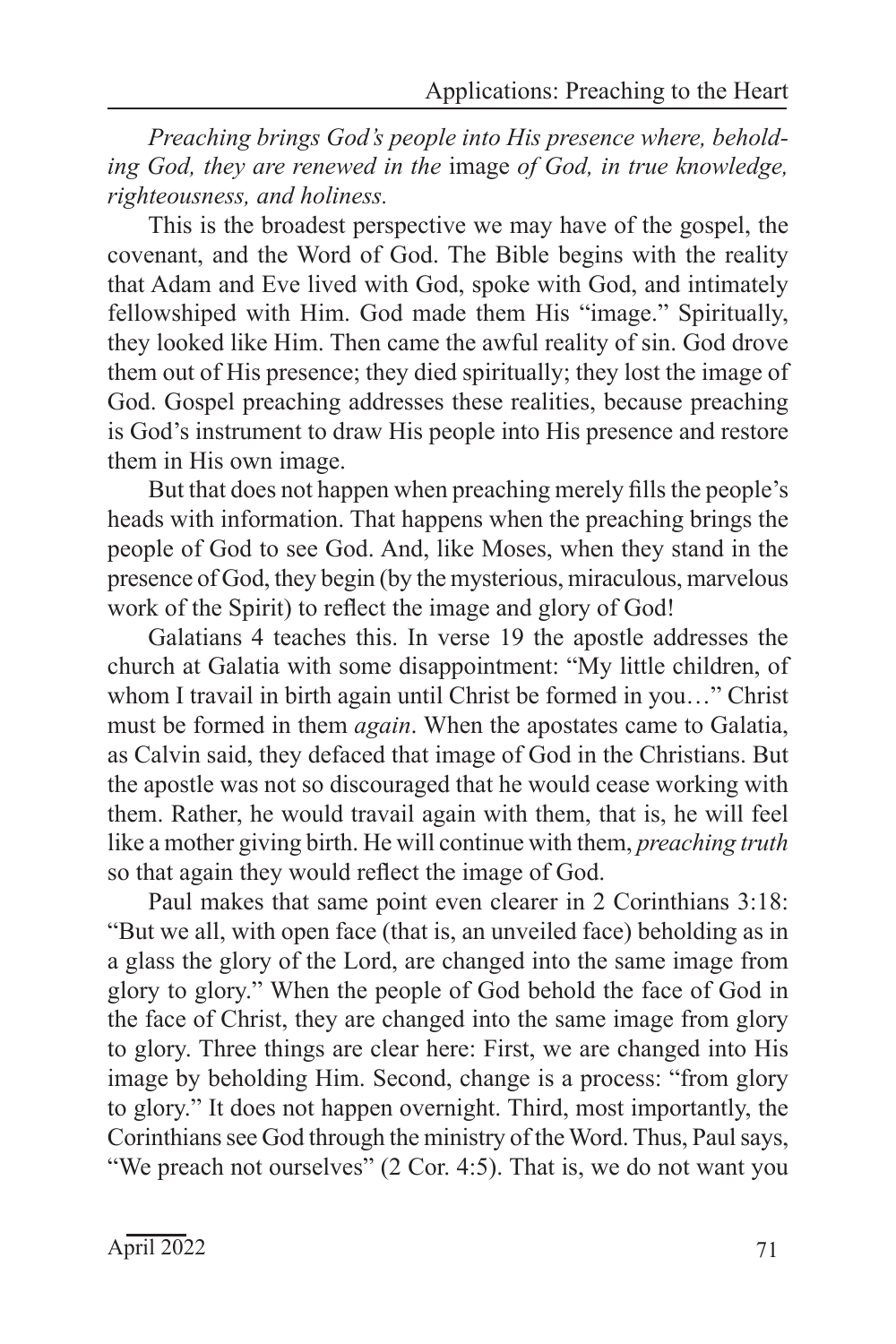to see us; we want you to see Christ. We preach Christ! And when we do, you see Christ! And when you see Christ, you are formed into the image of Jesus Christ!

That is, preachers must take God's Word, study it, meditate upon it, hear and see God in it, and then teach it in such a way that they press it upon the minds and hearts of the people of God. The people see that the sermon is important for them because they realize it has been important for their preacher. That is what preaching is. That is true preaching. Without that, preaching is not preaching. The preacher must apply the Word of God.

#### *The Image: Knowledge, Righteousness, Holiness*

Let me develop this point with regard to the image of God by using the three elements of the image of God to illustrate what preaching is and does. We all have learned in catechism that when we are restored in God's image we are restored in true knowledge, righteousness, and holiness. That is what Adam and Eve lost. That is what God restores in us: knowledge, true knowledge; righteousness, God's righteousness; and holiness, God's own holiness. We preach God.

*First, the preacher must preach the* knowledge *of God*. He must teach the people about God. He must bring them into His presence and say, "Behold your God! That is who He is! This is what He is like! You need to know about Him! You must have true knowledge of Him! We preachers are going to fill you with the knowledge of God." That is what sermons are about. That is what Protestant Reformed preaching must be. The Canons say that God's Holy Spirit uses preaching to "illumine the mind" (3-4.11). Of course, the point of that article is that preaching does not do *only* that, but it does start with that. We must rightly understand the things of the Spirit of God.

What Moses said to God (Ex. 33:18) you must say to your preacher: "Show us God's glory! We want to see Him. We want to know what kind of God He is." When bringing this down to the level of high school students in catechism, one begins with the first question in the "Essentials of Reformed Doctrine" book: "What is above all things most precious?"8 I love that question and I love the answer. No one

<sup>8</sup> Herman Hoeksema, "Essentials of Reformed Doctrine: A Guide in Catechetical Instruction" (Grandville: Protestant Reformed Churches in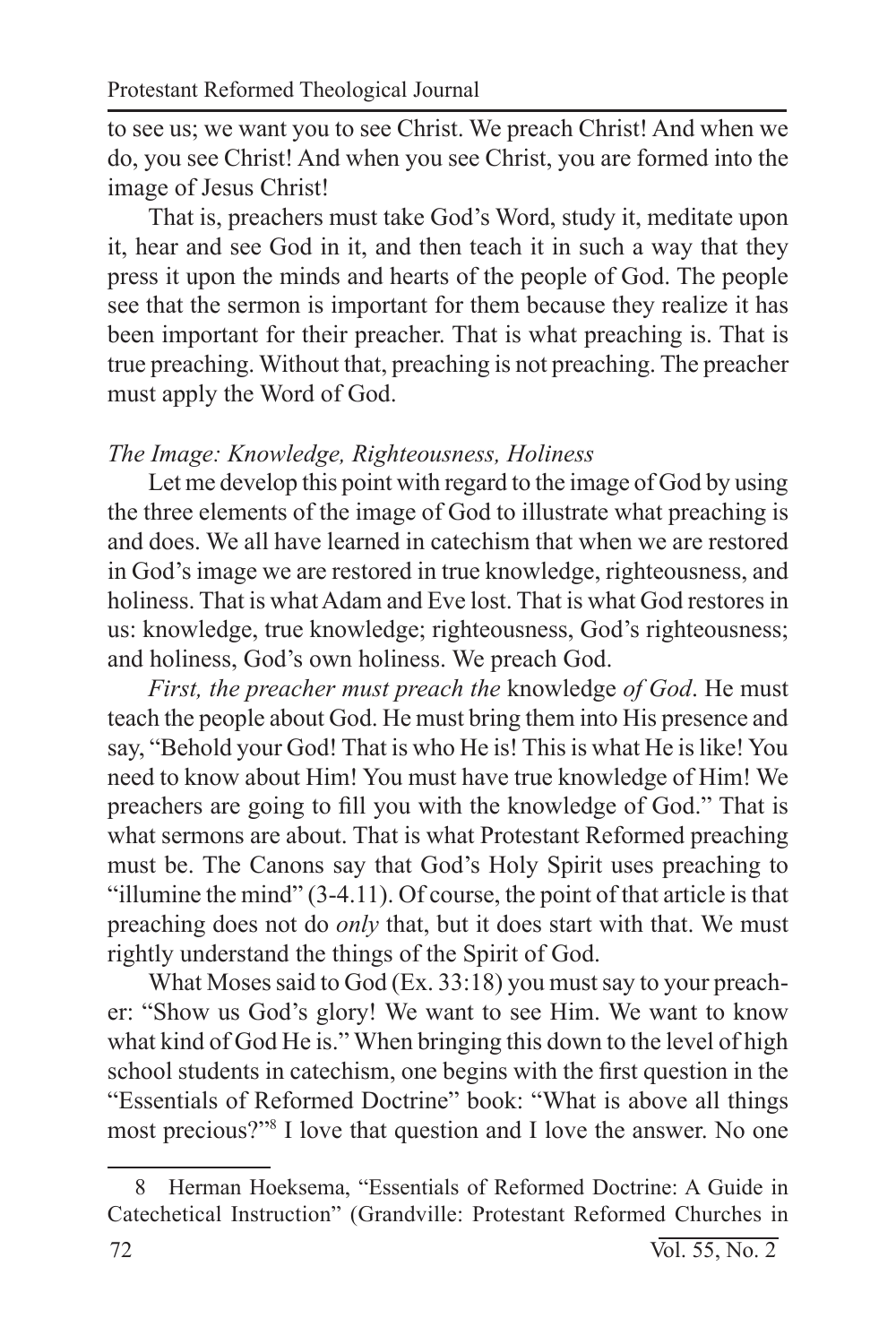Applications: Preaching to the Heart

may ever forget what is above all things most precious: "The *knowledge* of the true God." And do not forget the proof in John 17! Lesson one is about the knowledge of God. Lesson two teaches the doctrine of Scripture, God's instrument to reveal Himself to us. And lesson three returns to what it is that we know about God, asking: "Wherein ought we to know God?" Answer: "In His essence, names, attributes, persons, and works." These five realities—His essence, His names, His attributes, His persons, and His works—bring the students all the way to the end of that catechism book. No catechism teacher may ever teach catechism in any other way than to teach the young people the essence of God, and press it on their hearts so that they see its importance. The teacher does the same with the names of God, pressing that Word on their hearts so that they see that God's names are important to them. Those students go to catechism with delight because they learn about their God. Preaching to the youth in catechism works this fruit: They say, "My God is spiritual and glorious. My God's name is Jehovah. He is my Friend. He is the I Am. He does not change. He is my God."

When Moses asked God to show him His glory, God did so, but then immediately *spoke*. That is, what Moses *saw* was not as important as what Moses *heard*. What did Moses hear? God declared to Moses His attributes, and began by saying, "merciful" (Ex. 34:6). That is what God is like. He is more: "Gracious, long-suffering, good, true, forgiving." God was teaching Moses theology. Because this was the Old Testament, the spiritual reality was expressed in a physical manner, so that when Moses came down from the mountain, the people saw God's glory radiating from his face. Moses had been in the presence of God. That is what preaching must do: Bring the people into the presence of God, teach theology, explain God, read Scripture clearly, cause the people to understand the reading (Neh. 8:8), and teach in such a way that even the children understand the Word. Faith is worked by hearing, and hearing by the Word of God. Faith is the knowledge of God. Preaching must address the minds of God's people: "And this is life eternal, that they may *know* thee the only true God, and Jesus Christ, whom thou hast sent" (John 17:3).

At this point, refutation of error and polemics and confutation of false doctrine come in. Why? So that the people of God recognize

America), 4.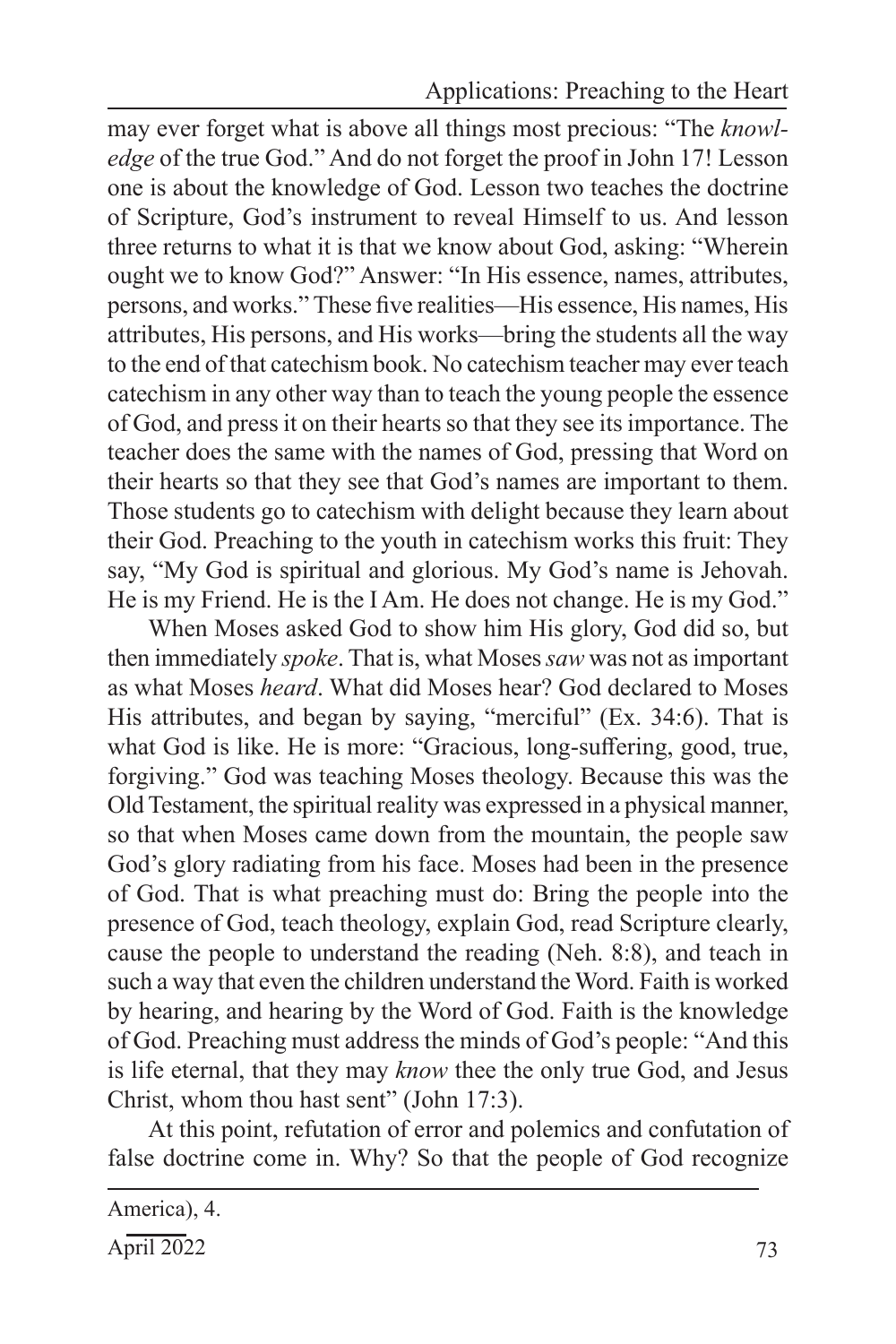when someone preaches falsehood about their God. They must be able to say of false teaching, "That is not my God. That is not the one who bought me. He is not the one who loves me. You are describing some idol. You dishonor my God." Preaching, in connection with teaching the knowledge of God, must refute false doctrines.

*Second, we preach the* righteousness *of God*. The image of God is also righteousness. Ephesians 4:24 teaches that the new man "*after God*, is created in *righteousness*." Righteousness is perfect conformity to the will and law and being of God. And what is that will of God? To love Him with all our being, and to love our neighbor as we love ourselves. Preacher, preach God's righteousness! Bring the people into the presence of God by describing that perfection of God's righteousness! And after they see the righteousness of God, press that Word upon their hearts so that they know they must be righteous as God is righteous! The God-worked response to that kind of preaching will be, "I cannot. I am not. I am crooked. I am wrong." Then we preach reconciliation to God through faith in Jesus Christ: "Repent of your crooked nature and your crooked actions. Find the remedy in the righteousness of God in Jesus Christ, granted and imputed to you by faith. Then, when God looks at you, He does not see you as crooked, but as perfectly straight with the righteousness of His own dear Son."

In connection with righteousness, we preach the Ten Commandments, and we preach them "strictly" (Heid. Cat., Lord's Day 44) because we must have both imputed righteousness and actual righteousness, the righteousness of a godly life. God demands perfection, and nothing less than perfection, within and without. Preacher, preach the righteousness of God and the righteous demands of God so that God's people cry for forgiveness, find imputed righteousness in Christ, and then plead with God for the grace of the Holy Spirit so that more and more they hate sin and *live* righteously!

When Moses went to the top of the mount to commune with God, the mountain quaked. So did Moses. He was standing in the presence of a righteous God. Moses, a type of our Lord Jesus Christ, quaked before the righteousness of God. Beholding Moses, we see more clearly why Jesus sweat great drops of blood in Gethsemane. He was standing before the righteous requirements of His own God and Father. As He bore our sins, God's righteous judgments crushed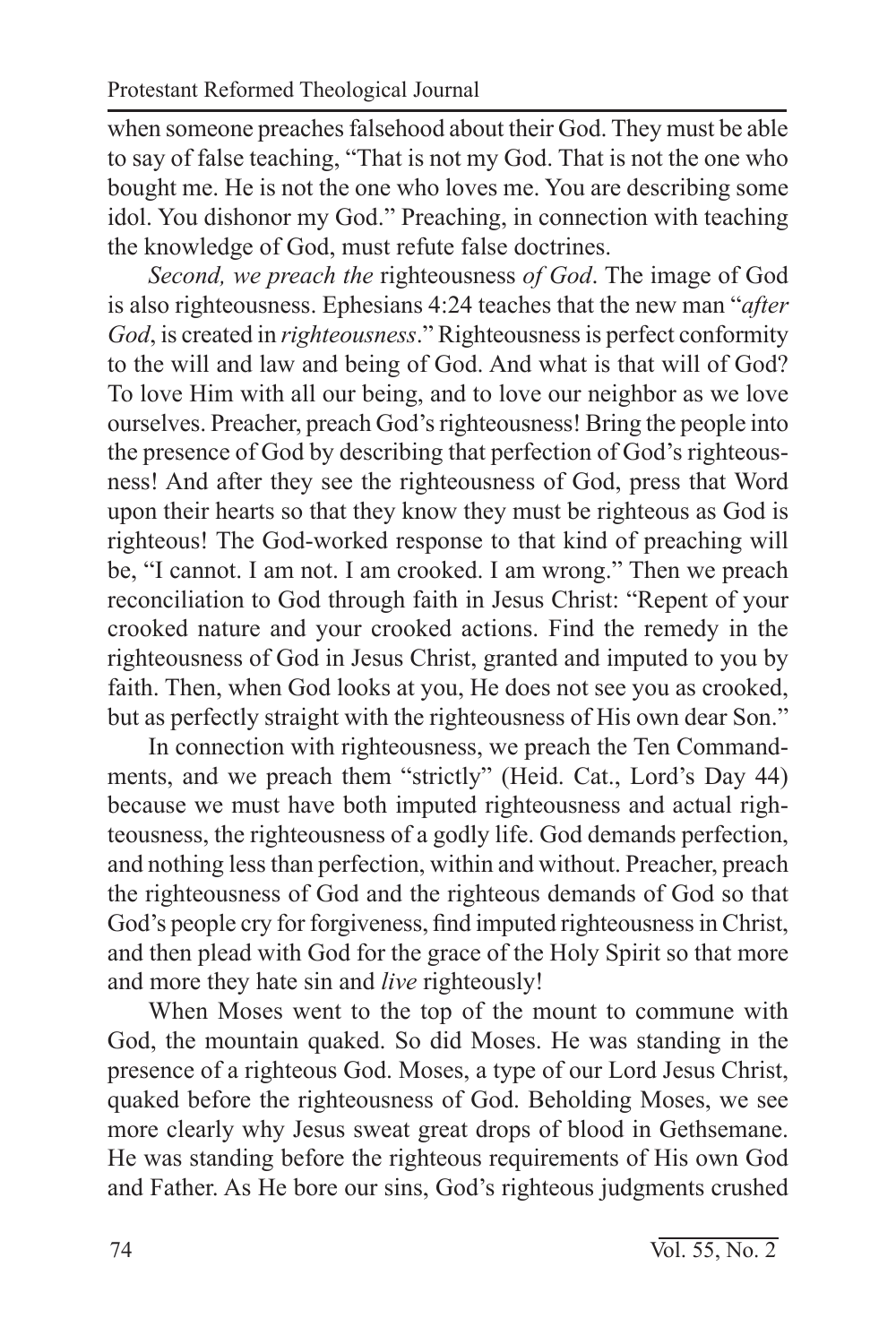Him. Preacher, preach the righteousness of God so that the people of God can be led to see God and God's Christ!

Here, the warnings and threats of the preaching come in. The Canons of Dordt teach that God "preserves, continues, and perfects" His work of grace in His people "by the…exhortations, *threatenings*, and promises" of the gospel (5.14). "Jehovah holds a cup of wrath and holds it not in vain," we sing in Psalter 206, and "all the wicked of the earth (all who do not repent) its bitter dregs shall drain." Can you sing that psalm? Of course you can, but only because you have learned of God's righteousness.

*Third, the preacher must also preach the* holiness *of God***,** that is, His own perfect consecration to Himself and His own hatred of sin. Then, because God is holy, we must be holy, perfectly consecrated to God, fully separated from sin. Holiness is that single-minded, pure-hearted devotion to God, having eyes for God alone. "Holy, holy, holy is Lord of hosts; the whole earth is full of his glory" (Is. 6:3). And when preaching brings the people of God into the august presence of the Holy God, they are altogether undone and again fly to Christ and find in Him also their holiness, both imputed and imparted. They are more and more conformed to God's image, in holiness, too.

Preacher, press also that Word of God's holiness upon sinners. Because of our sins we must be driven out of God's presence, having no right to dwell in His garden. Then show the people the way back to God by showing them Christ. Having found Christ, in grateful love they will hate sin and have single-minded devotion to our God of all grace.

That is preaching. That is preaching applied. Bring the people to see God, in the face of His Son. When they come into God's presence as Moses did on the top of Mount Sinai, more and more, by the power of God's Spirit, they are going to look like God, be restored in His image, and have fellowship with Him.

## **Covenantal Preaching**

If someone were to ask you what the relationship between preaching and the covenant is, you might be tempted to say to say that the preaching must teach the *doctrine* of the covenant, defend the truth of the covenant, oppose all errors regarding God's covenant. You would not be wrong if you said that, but you would be wrong if you said *only*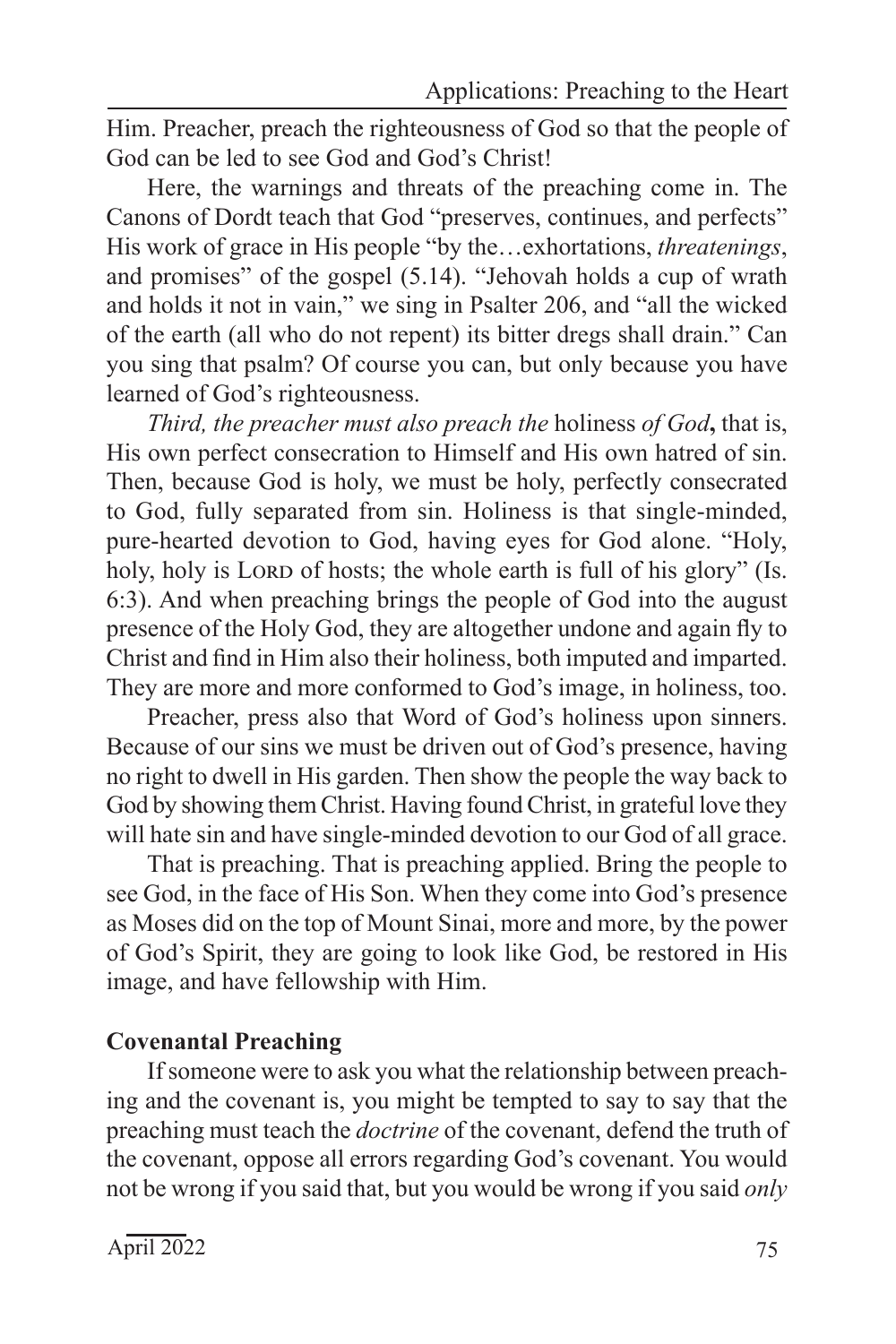that. The relationship between the preaching and the covenant is much more than that. If the covenant is God's blessed marriage-friendship with His people in Jesus Christ, preaching is the means by which this ever-blessed God irresistibly draws unto Himself those who deserve to be driven away from Him, takes them into His bosom, and speaks the secret things of His love. By that same preaching God makes us, His restored sons and daughters, more and more like Him, more and more able to recognize His voice. We sit at the table of God in His family fellowship. We hear the voice of God, see how beautiful He is, feel His embrace, taste and see that He is good. We live with Him as a wife with her husband, as children with beloved parents. And we say, "I long for the day when I will live with Him forever, never leave Him, and behold His beauty. The only thing I can see and the only thing I want to see is my God who loves me in Christ. Whom have I Lord, in heaven, but Thee?"

I say again, *stretch* your idea of what it means to apply the Word of God. You will see that you never want to say again that application is nice but not central, helpful but not essential. You will always ask for the Word of God pressed upon your heart.

# **Applications for Listeners**

I conclude by applying this article on application. Now I use the word *application* in the narrow sense, telling you what you ought to do and how you and I ought to change. I speak first to listeners, and second, to preachers.

To listeners: Pray for your preacher. There is an adage that runs something like this: "If you want a better preacher, pray for the one you have." Pray that your preacher would spend all week in God's presence so that he sees God and knows God and loves God, so that at the end of the week he is able to stand before God's people and from his heart speak to our hearts. Pray this: "Lord, bring our preacher into Thy presence all week long. Motivate him by what he sees in Thee, Thy great love for him and us. Give him love for us as Paul loved the Galatians, though they badly betrayed him. Give him such love that our preacher is willing to travail again as it were in birth for us, because we deface the image of God. May he know us and be able to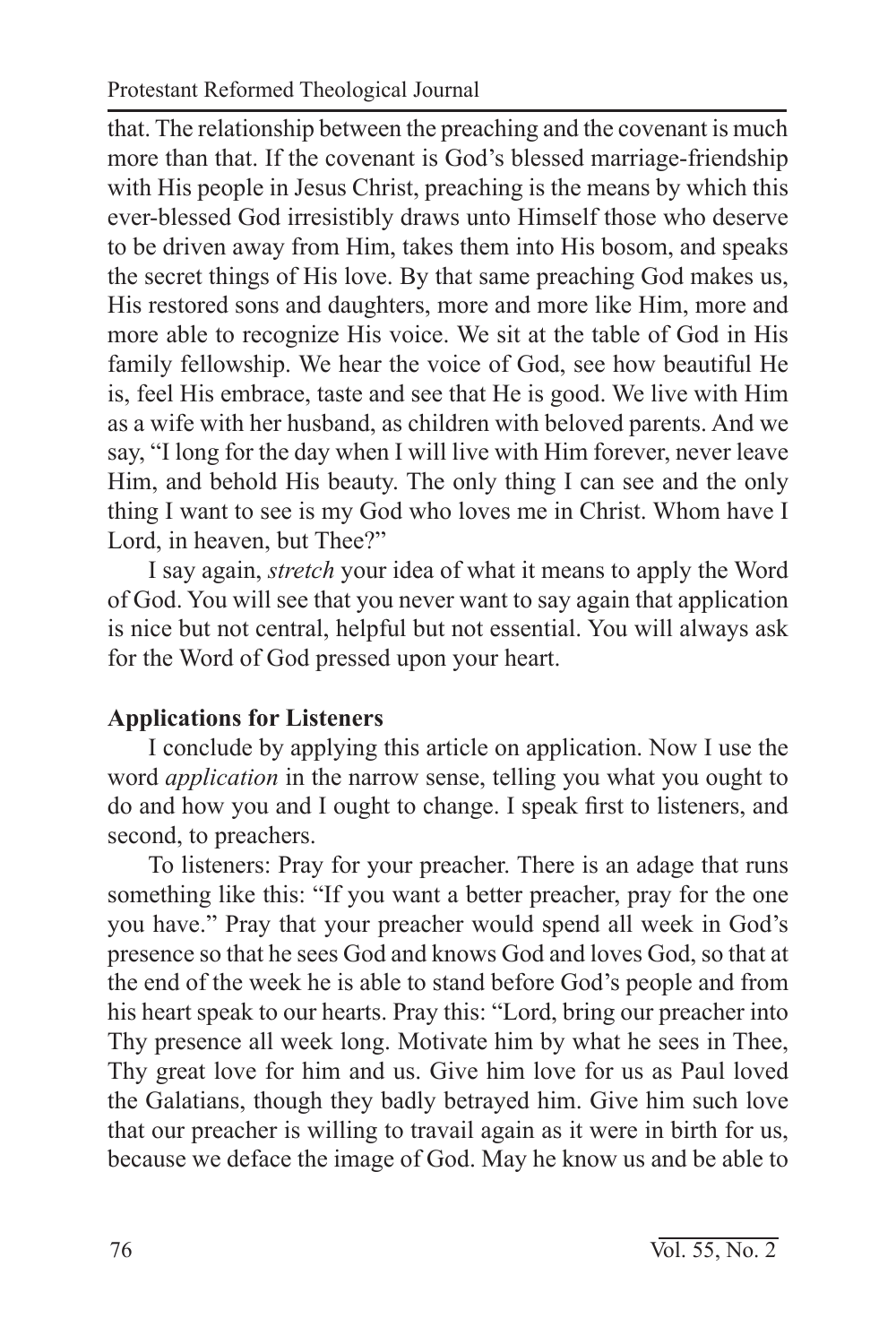speak to us in a way that he would not be able to speak to any other congregation."

Second, to the listener: *Prepare* to meet your God when you sit in the pew and hear a preacher who speaks God's Word on God's behalf. In the Old Testament, the Hebrew day began at 6pm. Their Sabbath was on Saturday, so on Friday evening at 6pm the people were observing the Sabbath already. When the new day dawned, they were prepared to meet their God and bring their sacrifices. They did not stay up late on Friday night, awaking tired on Saturday morning, then to spend the Sabbath in weariness. They prepared to meet their God. People of God, whose Sabbath is Sunday, prepare your ears, your eyes, your mind, your heart on Saturday evening. Then, bring your gifts to God's house and listen with the heart of faith. Do not listen for information only, as though you come to hear a lecture, but listen for a testimony of God's love to you in your heart.

Preachers, first, be the kind of man for which the people pray. Spend all week in the presence of God. Be men of prayer. Study the Scripture. Feed on the Word of God. Love God and His Word. Search Him out. Learn more and more about Him every day. That is, be "first partaker of the fruits" (2 Tim. 2:6). Then, when you come to the pulpit on Sunday you will be filled to the brim and overflowing, as a prophet ought to be. You will be able to speak, not just from your mouth to their mind, but from your heart to their hearts. Be a man of God and of prayer.

Second, in order to apply the Word according to everyone's needs, and not only generally but particularly, come down from the pulpit after you are finished preaching and live among the flock. A good shepherd knows the state of the flocks; he attends to his herds (Prov. 27:3). You must be able to make the kinds of applications to your flock that may not be appropriate for any other flock. When you live among the people, you are able to make application in the catechism room to the young people. You can address the saints in their living room when they have just lost their spouse, when their wayward son has departed, when their heart is broken. A good shepherd knows his sheep.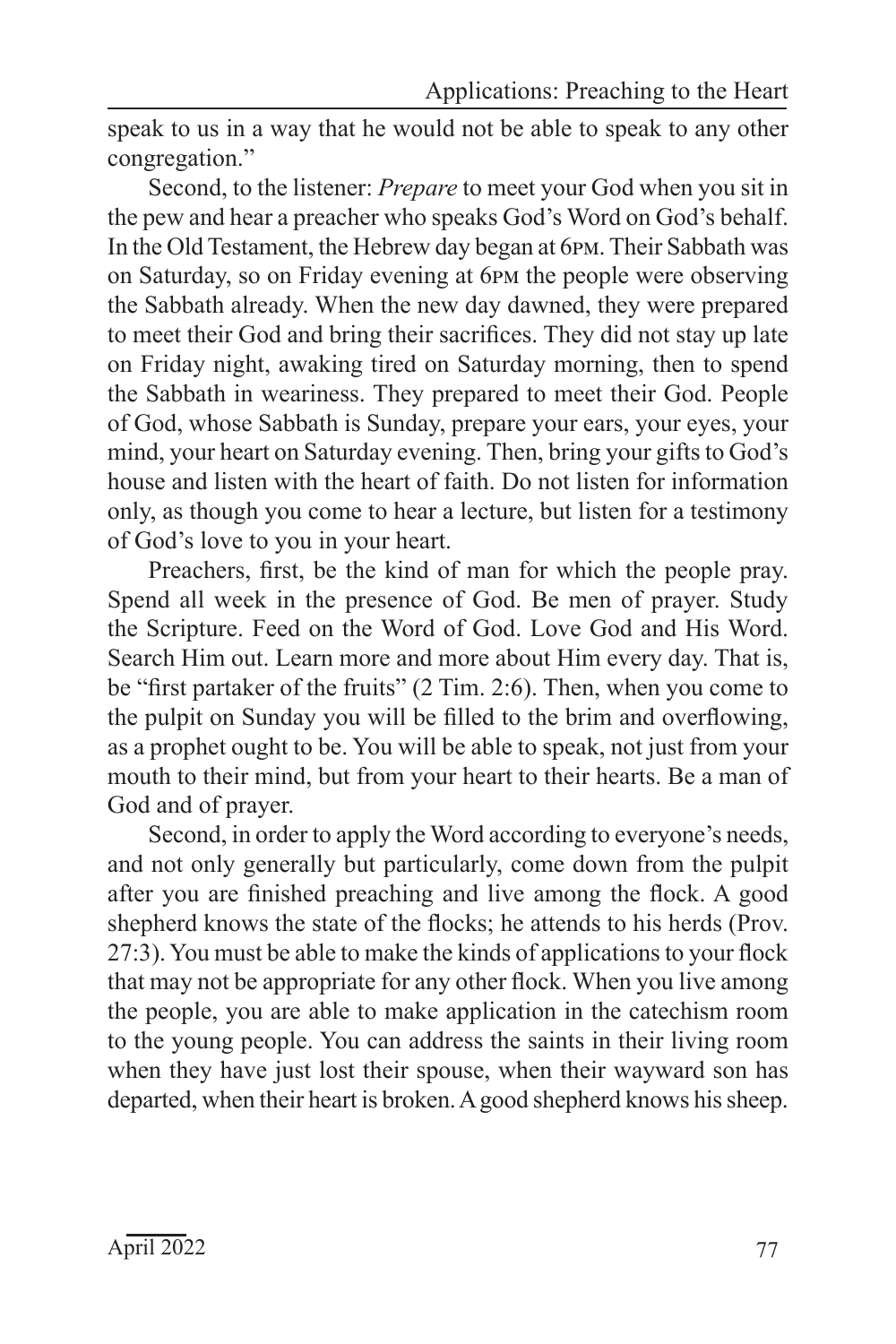## **Conclusion**

What a rich gift God gives to us in the preaching of the Word of God: "…so great things are effected by it; yea, how highly necessary it is for man's salvation…"9 What a glorious work is preaching!

Let us pray that more young men may hear what a glorious work preaching is, what a blessing God makes it to be, and then come to seminary to study to be preachers who will "preach to the heart" the message of God in Jesus Christ. It is the power of God unto our salvation.

<sup>9</sup> "Form for Ordination of Ministers of God's Word," in *The Confessions and the Church Order*, 286.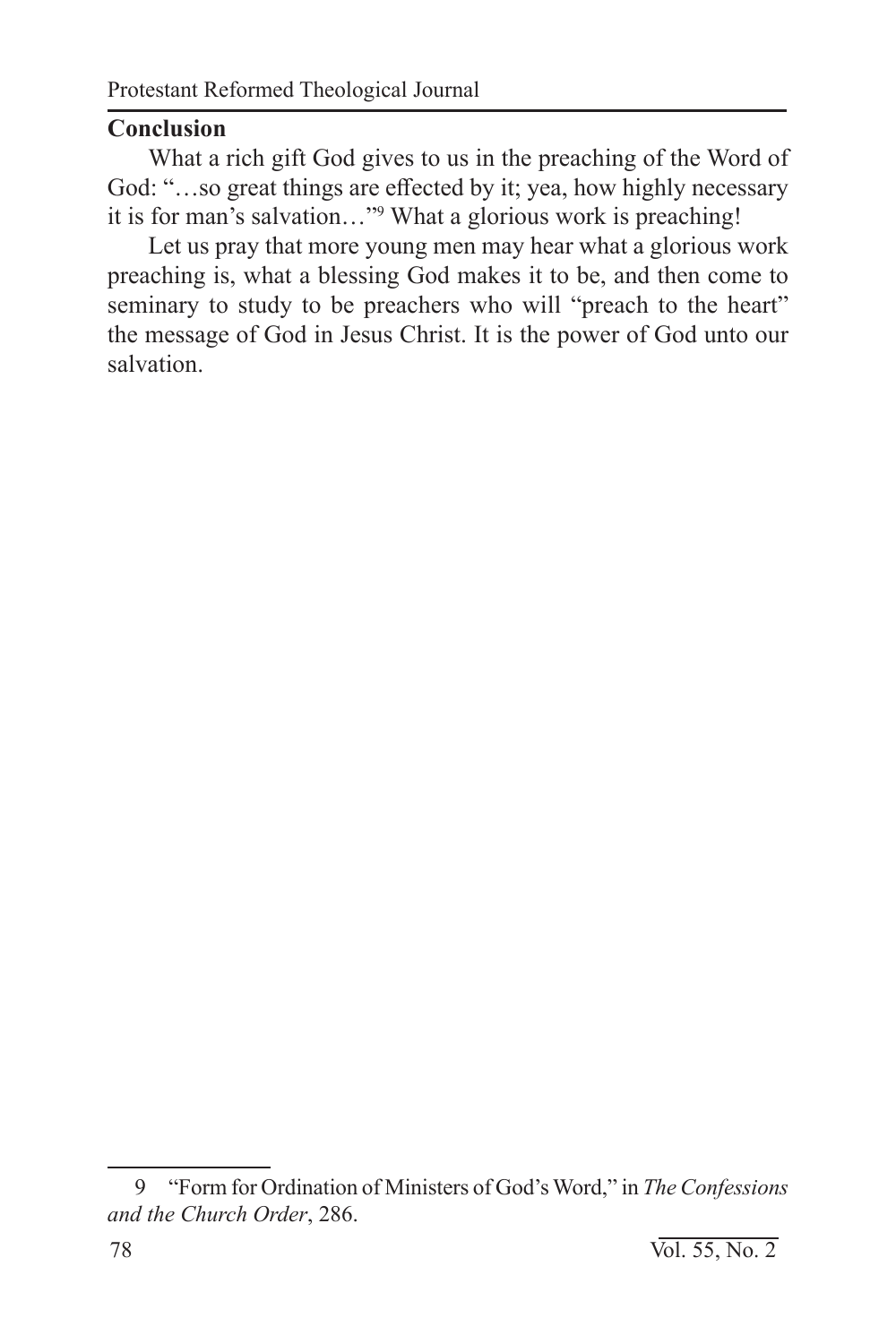# **Book Reviews**

*Grounded in Heaven: Recentering Christian Hope and Life on God*, by Michael Allen. Grand Rapids, MI: Wm. B. Eerdmans, 2018. Pp. 186. \$18.00 (softcover). ISBN: 978-0802874535. [Reviewed by Marco Barone]

This book attempts to refocus Christian eschatology and ethics "upon communion with God, or the beatific vision (the classical image of the eschatological presence of the Almighty)" (8). This goal is unintelligible without mentioning first a tendency that Allen calls "eschatological naturalism." Allen's introduction indicates that this theological tendency is primarily represented by the Neo-Calvinist and Kuyperian heritage, with Abraham Kuyper and Herman Bavinck as their most famous exponents. The author sees positive elements in that heritage (7-8, 22-23). However, neo-Calvinism's emphases "upon the new creation and the earthiness of our hope can and have morphed at times from being productive Reformed correction to the catholic faith to being parasitic to the basic lineaments of the Christian gospel"; that is, "a desire to value the ordinary and the everyday, the mundane and the material, has not led to what ought to become common sense to any Bible reader: that heaven and the spiritual realm matter most highly" (9). Rather, neo-Calvinism emphasizes "the resurrected body, the shalom of the city, and the renewal of the earth" (8).

Chapters one and two expound the eschatological part of Allen's proposal, and chapters three and four constitute the ethical part.

 $\text{April } 2022$  79 In chapter one, "Retrieving a Theological Eschatology," Allen further discusses neo-Calvinism's eschatological naturalism that "speaks of God instrumentally (as a means to, or instigator of, an end), but fails to confess communion with God as our one true end (in whom alone any other things are to be enjoyed)" (23). The name "eschatological naturalism" ought not be confused with philosophical naturalism and its denial of the supernatural. Rather, it is "a theology…that is naturalistic only in a targeted manner regarding eschatological confessions (or the lack thereof)" (39), and in which "the secondary is elevated to the primary position in terms of Christian hope, and that which is in fact primary is relegated (at best) to the fringes, if not outright dismissed"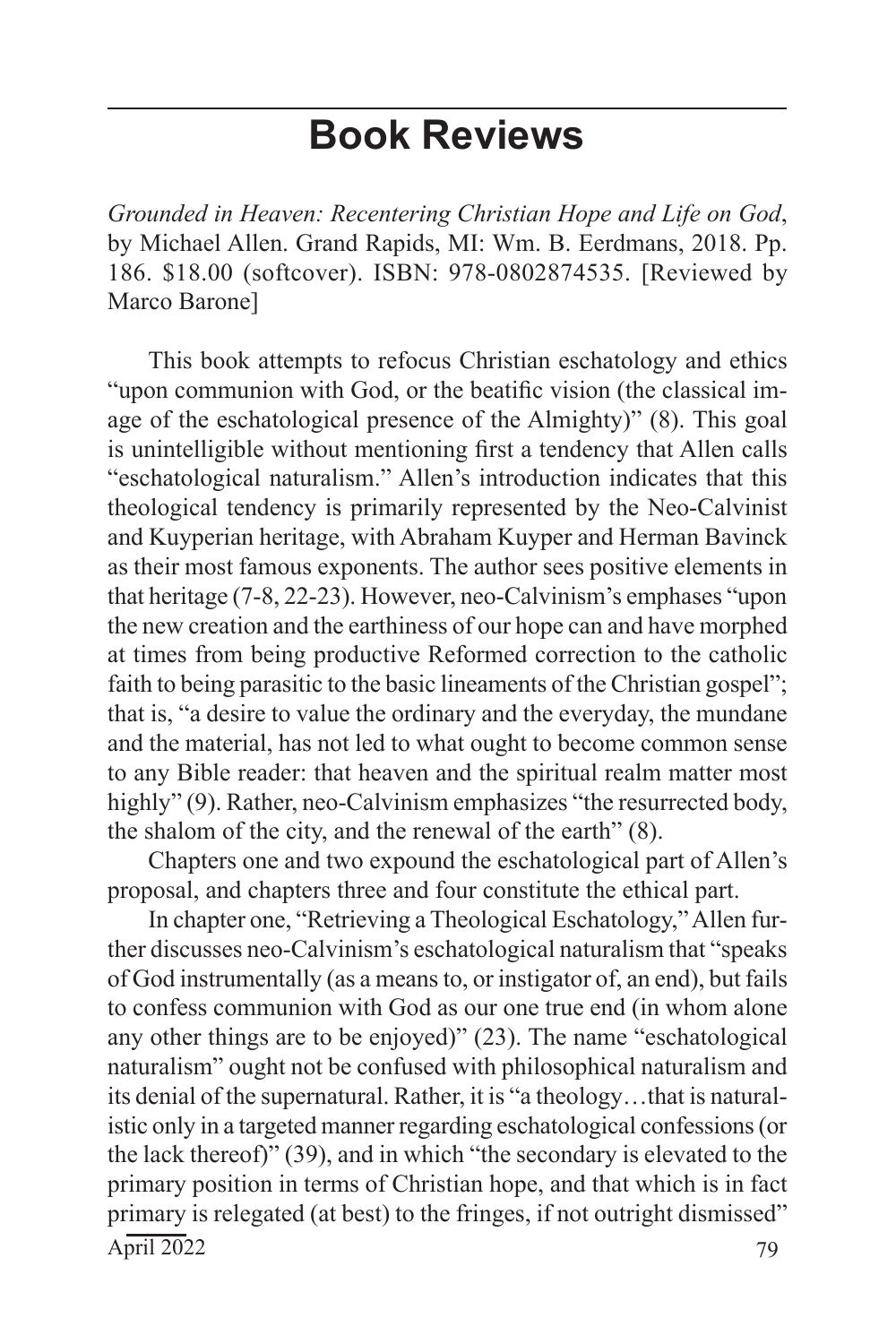(39-40). In other words, "eschatological naturalism treats God as the sovereign instigator and cause of Christian hope, the almighty and gracious Lord who brings his kingdom to pass" (46); however, "when it comes to describing or articulating that glory, it searches for other items, realities, and persons to mark its very nature: the shalom of the city, the redemption of creation, the resurrection of the body," with the result that its "ends can and have at times become naturalistic, limited to horizontal and limited frames" (46).

Allen sees several dangers with neo-Calvinism's eschatological and ethical emphases. I will mention two. The first is the desire for spiritual reformation. This desire, although good in itself, can become "parasitic" as a side effect of Kuyperian polemics against the errors and hyper-spiritualizations of dispensationalism and rapture theology (48).

Reform can be productive or parasitic. Theologically speaking, attempts to revitalize a doctrine, practice, or church sometimes lead to flourishing by way of deepening. But reforms can also be so intently or myopically focused as to lead to the unintended loss of a wider theological context and of confessional integrity. The danger of polemics in theological debate, then, is not only a matter of tone (whether loving or vindictive) and of content (whether true or false) but also of breadth (whether well balanced or narrow). Too many times, potentially prophetic words misfire because they are separated from a wider doctrinal commitment to the whole counsel of God. In such cases, a reform (perhaps a needful and good reform) takes a parasitic turn and eats away the substance of the doctrine, confession, practice, or church. (21-22)

Another danger has to do with idolatry, which is connected with upside-down priorities (40) and treating God as a means to an end rather than the end (46).

The danger of idolatry lurks especially in the realm of eschatology. When we speak of eschatology we are speaking of fundamental hopes and ultimate desires. Matters of priority and significance come right to the surface because we are addressing what has lasting meaning, value, and integrity in God's economy. Numerous errors can be identified in the eschatological realm…each of these errors glows from some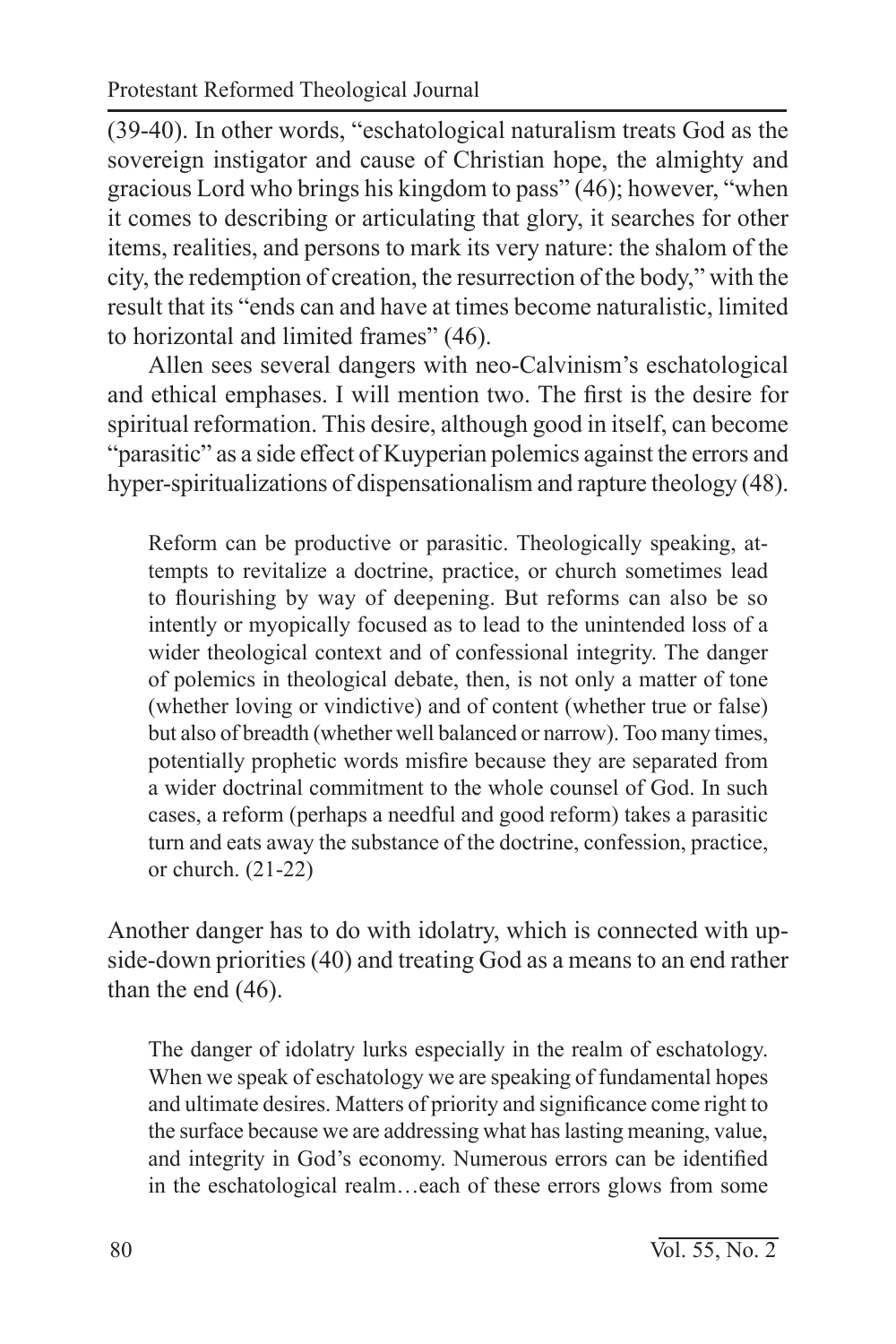cultural and personal ideal being given independent significance in a way not acknowledged or upheld by (and sometimes quite contradictory to) the teaching of Holy Scripture. (36-37)

Allen suggests that some sections of neo-Calvinism have fallen into these errors, even into a form of idolatry that "may take the form of instrumentalizing God—treating him as the liberator from captivity and the sovereign who brought one to prosperity, and then turning to worship in an illicit form" (38). Differently, the proper emphases of Christian eschatology and ethics have to do not so much with earthly realities and institutions to be renewed, but rather with God Himself and fellowship with Him. God is the beginning, middle, and end of the history of redemption (34-35). God Himself is the cause, the center, and the end of our hope. The Christian hope *is* God Himself.

Theology that seeks to follow the emphases of the Scriptures will be alert to the reality that at the end of God's grace is, ultimately, God. His creation, sustenance, instruction, patience, deliverance, reconciliation, forgiveness, resurrection, and so many other intermediate and unnamed kindnesses–they are all unto God. The gospel logic runs: "From him, through him, and to him are all things" (Rom. 11:36). While our vision or enjoyment of heaven is creaturely enjoyment–thus experienced in time and space and as embodied social being–its object is that one who is no creature but the Lord God Almighty. (38)

True, all things will be renewed in the age to come, and there will be not only spiritual changes but also physical, political, cultural, and social ones. However, that should not be the focus of our eschatology (and, therefore, of our ethics, since eschatology inevitably influences ethics). Rather, God Himself ought to be the *end* since all things are *means* to the final manifestation of His glory in Christ. Appropriately, Allen notes that Scripture's descriptions of both the first creation of Genesis (Gen. 1:1-2:4) and the new creation of Revelation (Rev. 21:3, 21:22-27, 22:12, 20) are not focused on creation, production, restoration, and renewal by themselves. Rather, the culmination and end of all those things is God's presence and His covenantal fellowship in Jesus Christ (34-35).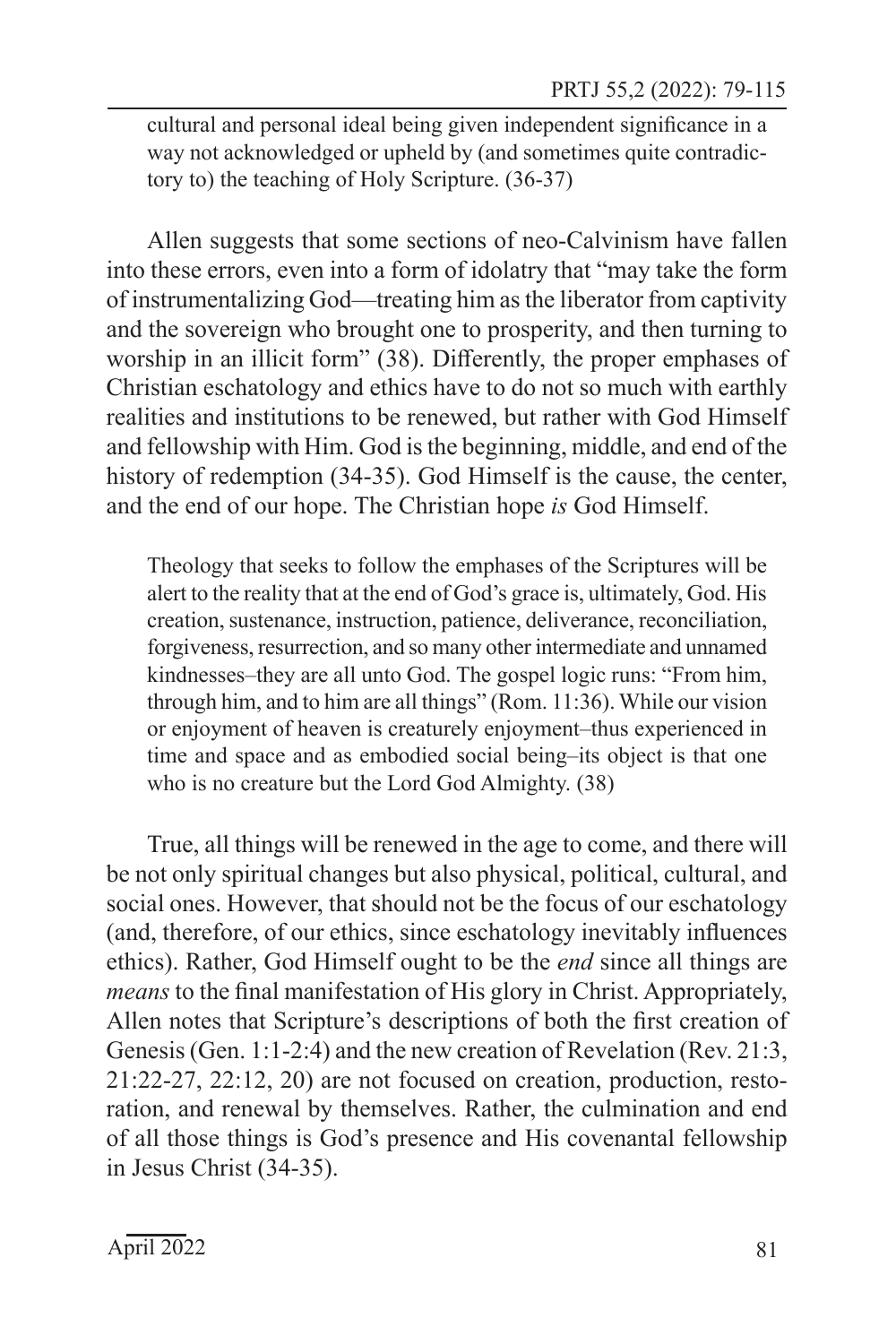Protestant Reformed Theological Journal

In chapter 2, "The Visibility of the Invisible God: Reforming the Beatific Vision," Allen bemoans the absence in recent Protestant theology of developed discussions on the doctrine of the beatific vision (61), with a few exceptions. This absence is "glaring in the face of the substantial place that the doctrine of the beatific vision held in classical faith and practice, where the beatific vision played a role in prolegomena (as the ultimate form of human knowledge of God), in eschatology (as the central hope of the Christian), and in ethics (as the driving force or motivation for ascetic discipline)" (61). Allen judges this shyness as biblically and theologically unwarranted:

The New Testament witness points to the Christological nature of the beatific vision… (2 Cor. 4:6). Indeed, the apostles witness not only to the positive promise of sight of God in Christ but also to the exclusion of any other sight of God the Father… (John 6:46). There is one way who brings truth and life (John 14:6); he is the only vision we have of the Father. This is at the heart of not only Johannine but all apostolic theology… (John 1:14). (77)

Allen then expounds on the Biblical teaching of the invisibility *and*  visibility of the triune God (66-87), that is, the triune God who, although invisible in His own nature, has made Himself visible in the incarnation of the Son:

The whole Godhead moves to express its glory outward and even the most visible of the persons–the incarnate Son–continues to possess the attribute of invisibility. We do well, then, to speak of the visibility of the invisible God… The shared glory of the three divine persons befits only God, but this Trinity of love and light does share this inner-Trinitarian visibility. Without bringing creatures to share in this natural knowledge and sight, the loving Lord of eternity does elect that creatures participate in this light and wisdom by grace and according to their creaturely capacity. Our vision of God is not the same as God's own vision, but it is remarkably real nonetheless. (83-84)

Chapter 3, "Heavenly-Mindedness: Retrieving the Ascetical Way of Life with God," opens the ethical part of Allen's proposal. Inspired by several past theologians, Allen highlights the importance of being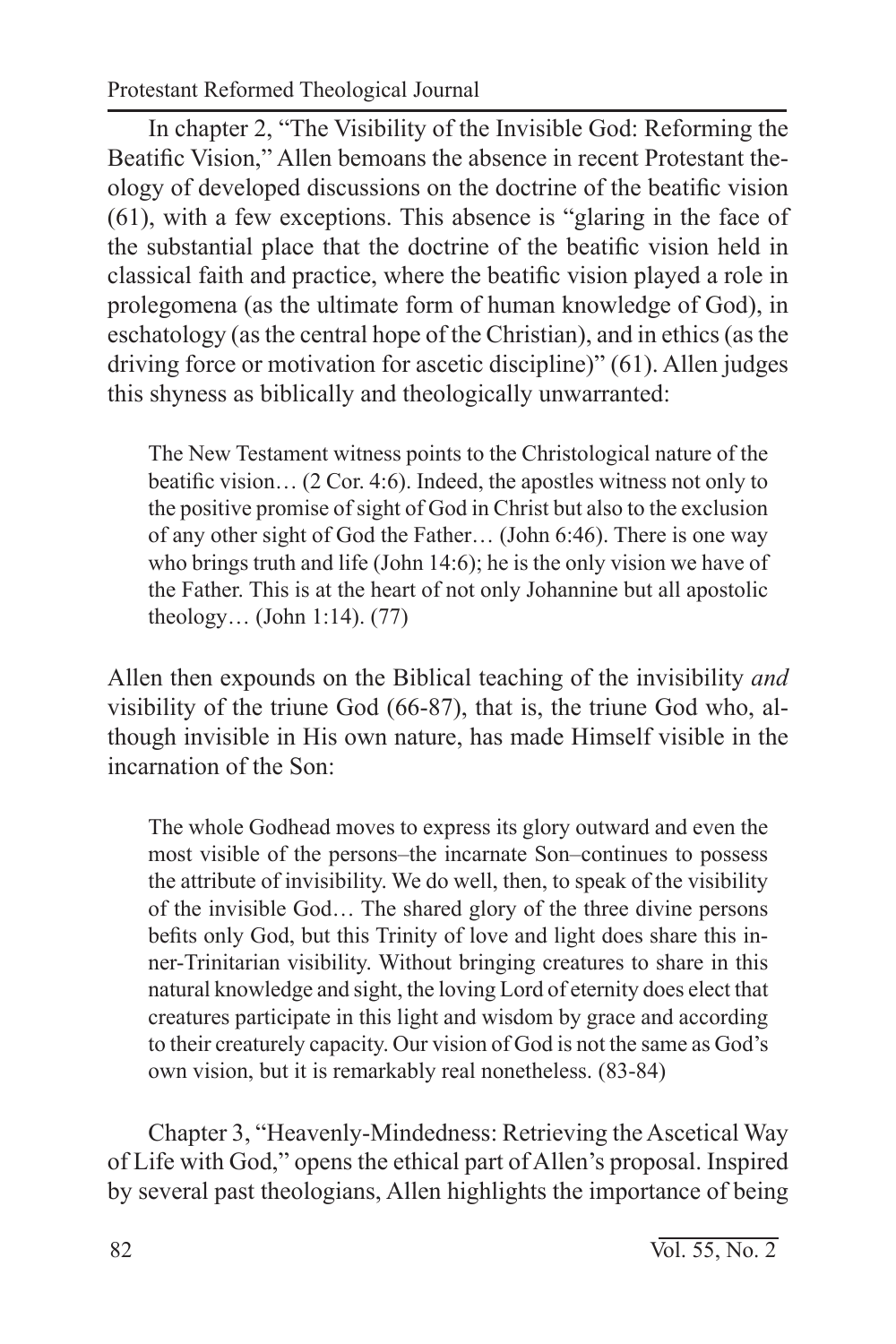Book Reviews

both spiritually-minded (95-101) and heavenly-minded (101-132), which is what the author means by asceticism. This emphasis, marked by a "delight in the triune God," does not "displace concern for neighbor care and even enemy love," but "actually sustains and motivates earthly action" (131). On the contrary, what seems lacking today is a proper emphasis on the spiritual and the heavenly, also because of the counter-intuitive nature of this ethical posture caused by our fallen state (90-91, 94-96, 101, 113-114).

Such a theological focus is counter-intuitive and counter-cultural this side of Eden… Hardening of this sort comes naturally to the self-infatuated sinner and is propelled by the materialistic frame of modern culture… But God calls us to lift up our hearts to look upon the "heavenly places in Christ Jesus" where we are filled with "the fullness of him who fills all in all," that is, "with all the fullness of God" (Eph. 1:23; 3:19). Heavenly-mindedness molds our desires for something eternal and infinite, for God's own fullness and nothing less. (113-114)

Therefore, Allen calls the reader to order his priorities, or, in Augustinian terms, his loves (112, 127-132), since our heart is by nature restless and can find *true* rest *only* in fellowship with God. This is a helpful and needed chapter on a potential problem for all Reformed institutions in general, not only neo-Calvinist ones. The Protestant ethic of work can be exaggerated, or even abused (sometimes unconsciously and subtly), with the result that earthly work is made an end in itself. The good gift of fellowship can be abused to gratify a disproportionate desire for entertainment and activities, neglecting prayer and mutual edification. The covenantal requirement of Reformed education can be abused to hide a proud lust for academic or professional achievements. The stewardship of our God-given bodies through sport or physical activity can be abused to hide an inordinate love for sports and appearance.

In chapter 4, "Self-Denial: Reforming the Practices of Renunciation," Allen proposes a Reformed practice of asceticism. "Asceticism" here means the practice of renunciation, self-denial, mortification, and contempt for the world, to which all Christians are called (139). Allen focuses on self-denial, and he claims that a sound asceticism does not make us neglect our earthly and creaturely duties (134-140). His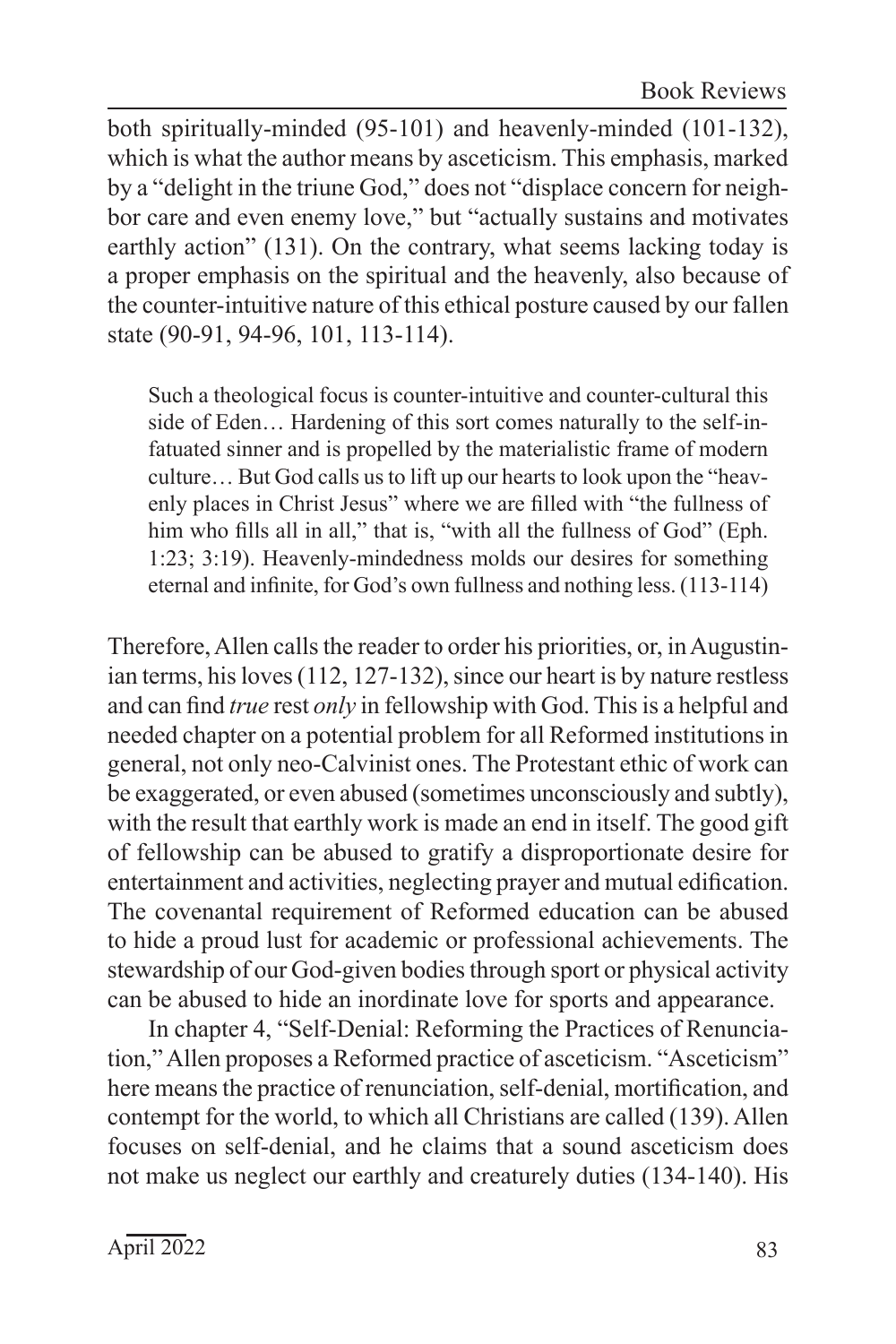accounts of Calvin's correction of the works-righteousness excesses of past asceticism is very interesting. Here is a sample:

Calvin defines repentance neither as a preparation for the gospel nor as a distinct response to the gospel but as a divine provision of the gospel that takes the form of sanctified human action. His reading of Jesus's scriptural message relayed in Luke 24:47 locates repentance as a believer's action flowing from and gifted by God's kindness. While repentance is our action, its existence flows from God's good promise, indeed, it is a part of that promise, not as a condition but as a creation flowing from the unconditional gift of Christ. (141-142)

Allen laments "the heavy influence of neo-Calvinism or Kuyperianism and of the Weberian and Neibuhrian approaches to reflecting upon the sociological, economic, and cultural significance of Calvinism," which for him "has led to an image of the reformers' theology that rarely, if ever, finds itself identifies with heavenly-mindedness, self-denial, contentment, Sabbath, and renunciation of the world" (152). Allen calls again for a reorganization of priorities:

My emphasis here ought not to be mistaken for a rejection of this Kuyperian or neo-Calvinist vision of Christ as Lord of all things, the sovereign over every sphere of life… That said, there are serious dangers to this emphasis, chief among them a loss of proportion. Culture in its various forms can be good, but even at its very best it can only be a secondary participating good that pales in comparison to our primary good: the triune God who participates in no one, but who may be participated in by those united to him in Jesus Christ. (153)

# **Critical Remarks**

I have two criticisms of this book. First, previous key criticisms of the Kuyperian project are absent from Allen's book. For example, Herman Hoeksema's,<sup>1</sup> David J. Engelsma's,<sup>2</sup> and Klaas Schilder's<sup>3</sup> respective criti-

1 *The Christian and the Culture* (First PRC Evangelism, Grand Rapids, MI); "Not Anabaptist but Reformed," in Henry Danhof and Herman Hoeksema, *The Rock Whence We are Hewn* (Jenison: Reformed Free Publishing Association), 88-155.

2 *Christianizing the World: Reformed Calling or Ecclesiastical Suicide?*  (Jenison: Reformed Free Publishing Association, 2016).

3 *Christ and Culture* (Hamilton, ON: Lucerna CRTS Publications, 2016).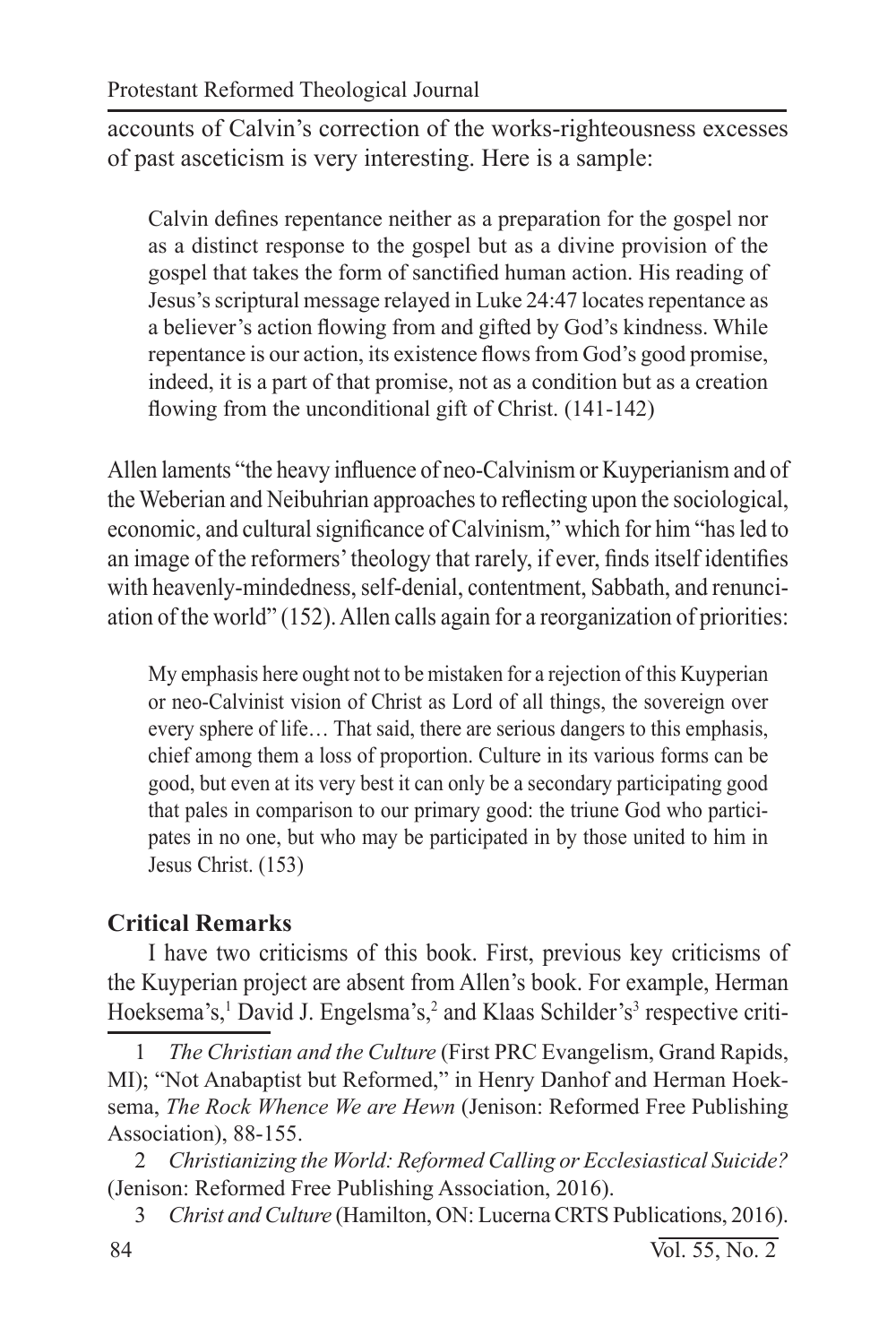cisms of Kuyper's project are nowhere to be seen in the critical apparatus. The works of these men have been around for decades, and are often discarded simply because of proud and unwarranted academic snobbery. Of course, I do not ascribe to Allen any malicious intent in this. However, the absence of even the simple recognition of said pre-existent bibliography is, at this stage of the debate, academically unacceptable.

Second, Allen still uses (although only once in this book) the confusing (to say the least) terminology of "common grace" (100). Scripture presents only one meaning of God's grace as applied to creatures, that is, effectively saving grace.<sup>4</sup> This indicates that Allen's eschatological and ethical proposal needs a soteriological appendix that disposes of the ambiguous language of common-grace theology. This lack is particularly surprising, especially considering what Allen says regarding the fact that anything done or enjoyed outside fellowship with God is idolatry (128-132). God's universal distribution of degrees of good gifts has nothing to do with a universally gracious and saving disposition on His part, but simply with the perfectly wise plan of His providence.

These criticisms aside, Allen's book is both needed and refreshing. The author's criticism of Kuyperianism is spot-on. In a sense, one could say that Allen is not sharp enough in his criticism, at least if one looks at the undeniable and steady spiritual decline of some Kuyperian institutions that have applied Kuyper's project with a certain consistency. Allen is entirely right about the "eschatological naturalism" and earthly-mindedness of much of neo-Calvinism, and he is also right about the danger of idolatry that seems inherent in the very nature of Kuyper's project. The warnings of Hoeksema and his students have been around for almost a century now, and they have often been dismissed with preposterous accusations of hyper-Calvinism (for their denial of the doctrine of common grace) and Anabaptism (for their rejection of the Kuyperian project). That their warnings are warranted is evident to any honest investigation of the results of Kuyper's project.

Allen's discerning use of ancient and medieval theologians is informative and edifying, and his respect for Reformed boundaries is encouraging. I recommend this short (although deep) volume as

<sup>4</sup> Herman Hoeksema, *Reformed Dogmatics* (Grandville: Reformed Free Publishing Association, 2004), 1:154-160.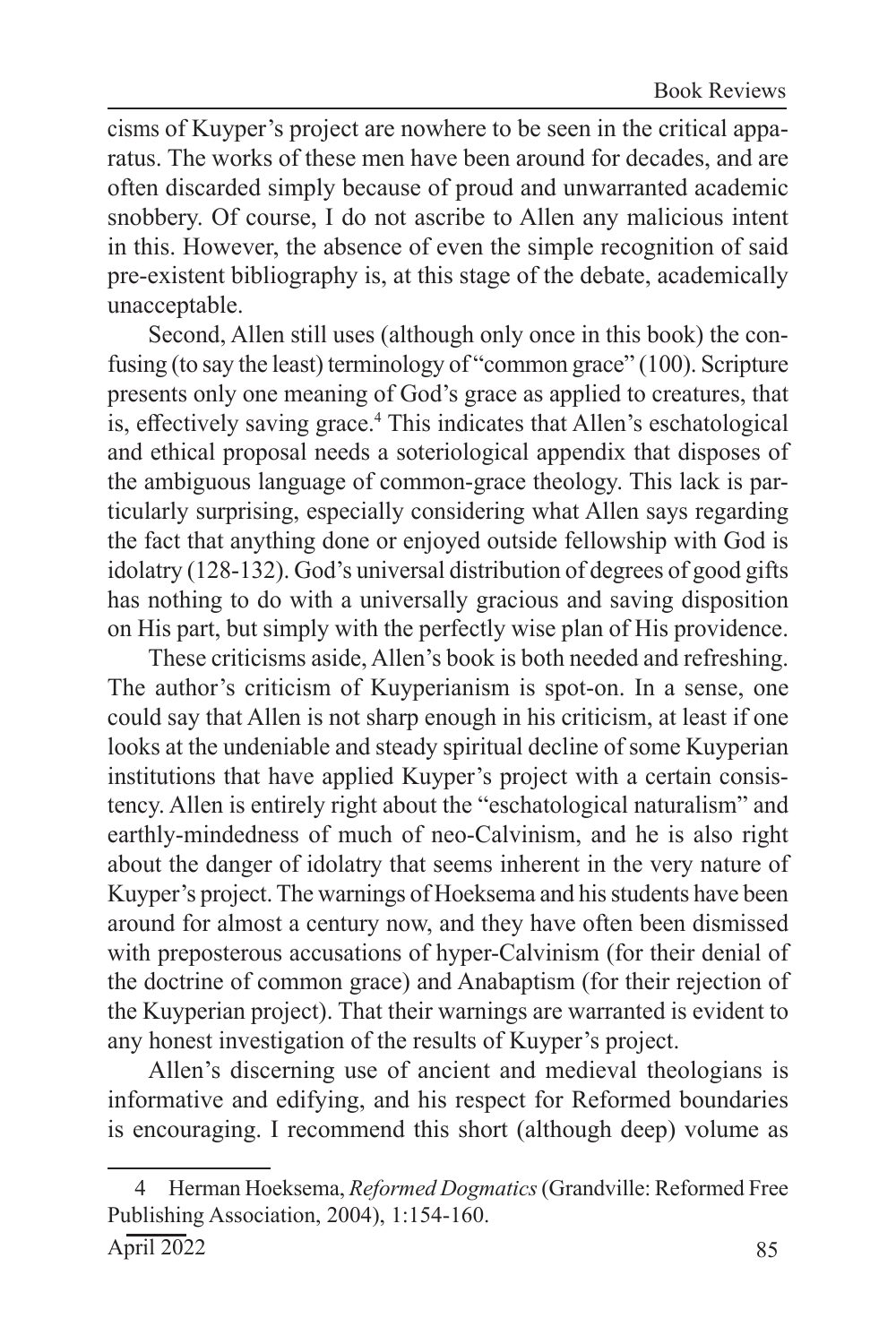it contains good insights and correctives for all Reformed people in general, and not just Kuyperians. It will help the reader from any station and calling in life to set his or her affections on things above, on heaven, where Christ is seated.

*Seeing God: The Beatific Vision in Christian Tradition*, by Hans Boersma. Grand Rapids, MI: Wm. B. Eerdmans, 2018. Pp. 487. \$55.55 (hardcover). ISBN: 978-0802880192. [Reviewed by Marco Barone]

# **Introduction**

This book by Hans Boersma (Anglo-Catholic professor of theology at Nashotah House, an Anglo-Catholic Seminary in Nashotah, Wisconsin), is both a dogmatic elaboration and an historical account of the doctrine of the beatific vision, that is, the meaning of the biblical statements that the saints will see God (e.g., Matt. 5:8). The Introduction ably summarizes the conclusion of the author's investigation:

The beatific vision is a vision of God's very own character as revealed in Christ… If it is within the eternal tabernacle, or with our eyes fixed on the heavenly groom…that we see God himself, then this must entail that we see the true or faithful character of God in Christ. Seeing God in Christ, therefore, is at the same time a vision of God's nature or God's essence… It is precisely *inasmuch as we see Christ that we see the very character of God and so participate also in who he is, that is to say, in his being or essence*. No matter how deeply we enter into the being of God—or, as the cover of this book depicts it, no matter how many icons we impose on top of each other—in the end we are still faced with the face of Christ, for in him alone do we see the essence of God. (12-13)

The book has several strengths that make its reading beneficial. However, there are also some weaknesses, and some of them raise reasonable concerns and necessary warnings.

# **Strengths**

The book will certainly interest lovers of church history and historical theology, but it will also intrigue lovers of philosophy and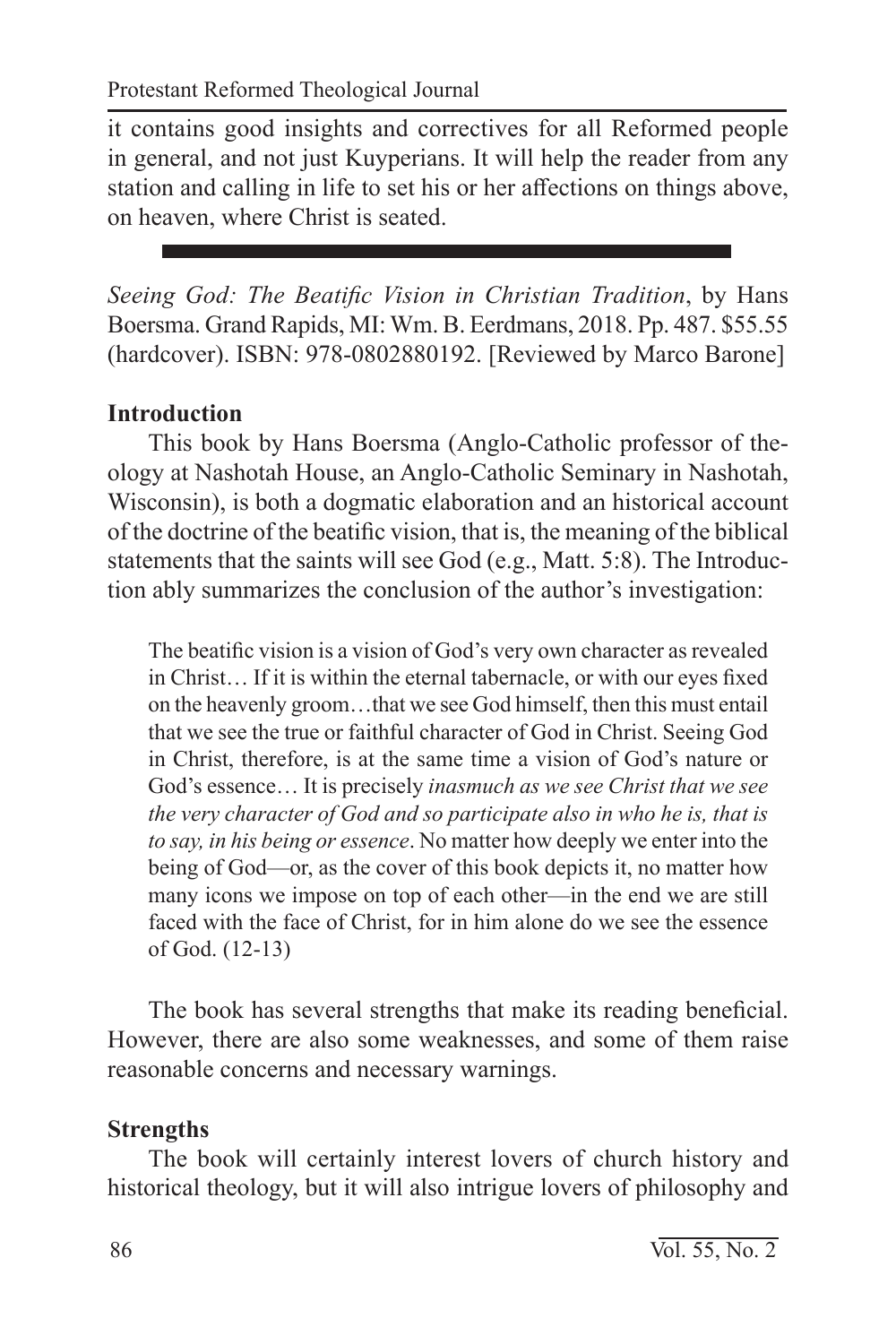systematic theology. For the latter group, in the Introduction and in Chapters 1-2, as well as in the final chapter, Boersma sets the stage of his book by offering the historical context and justification for a book of the beatific vision. In these sections, Boersma also expounds on a theological way of looking at the world that he calls "sacramental ontology," a reformulation of Augustinian and Thomistic metaphysics that is at the basis of all his arguments (see 19-20 for a definition).

After that, lovers of church history will be glad to know that in chapters 3-12 the author offers very informative accounts of the doctrine of the beatific vision as formulated by Gregory of Nyssa, Augustine of Hippo, Thomas Aquinas, Gregory Palamas, Symeon the New Theologian, John of the Cross, Bonaventure of Bagnoregio, Nicholas of Cusa, Dante Alighieri, John Calvin, John Donne, Isaac Ambrose, John Owen, Richard Baxter, Thomas Watson, Abraham Kuyper, and Jonathan Edwards. These chapters are helpful because they provide windows on neglected aspects of the theology of well-known and lesser-known theologians. The Reformed reader will be pleasantly surprised to discover the significant length to which Calvin, Owen, Watson, Kuyper, and Edwards discuss the beatific vision. Moreover, these chapters show how these theologians connected eschatology and ethics. Godly living and Christian ethics need to be vitally informed by and grounded upon a proper eschatology.

The entire book is heartwarmingly Christological. The Bible does not tell us much about the nature and modality of our vision and fellowship with God in Christ in the age to come, but Boersma successfully keeps his proposal within the boundaries of Scripture. One of the reasons for his success is his repeated recognition that, even though we will never see God's infinite and invisible being in itself, we will no less really see Him in His incarnate Son Jesus. This is what Boersma says in relation to Matthew 5:8:

The Beatitudes (and in particular the one that holds out the vision of God to the pure in heart) have Jesus himself as their focus. Jesus does not position himself as a third party between God (the promised object) and his audience (who are told to be pure in heart); Jesus is not an outsider imposing on others an extraneous condition (purity of heart) for seeing God. Rather, in his Beatitude on the *visio Dei*, Jesus puts himself forward as the subject of both the first and the second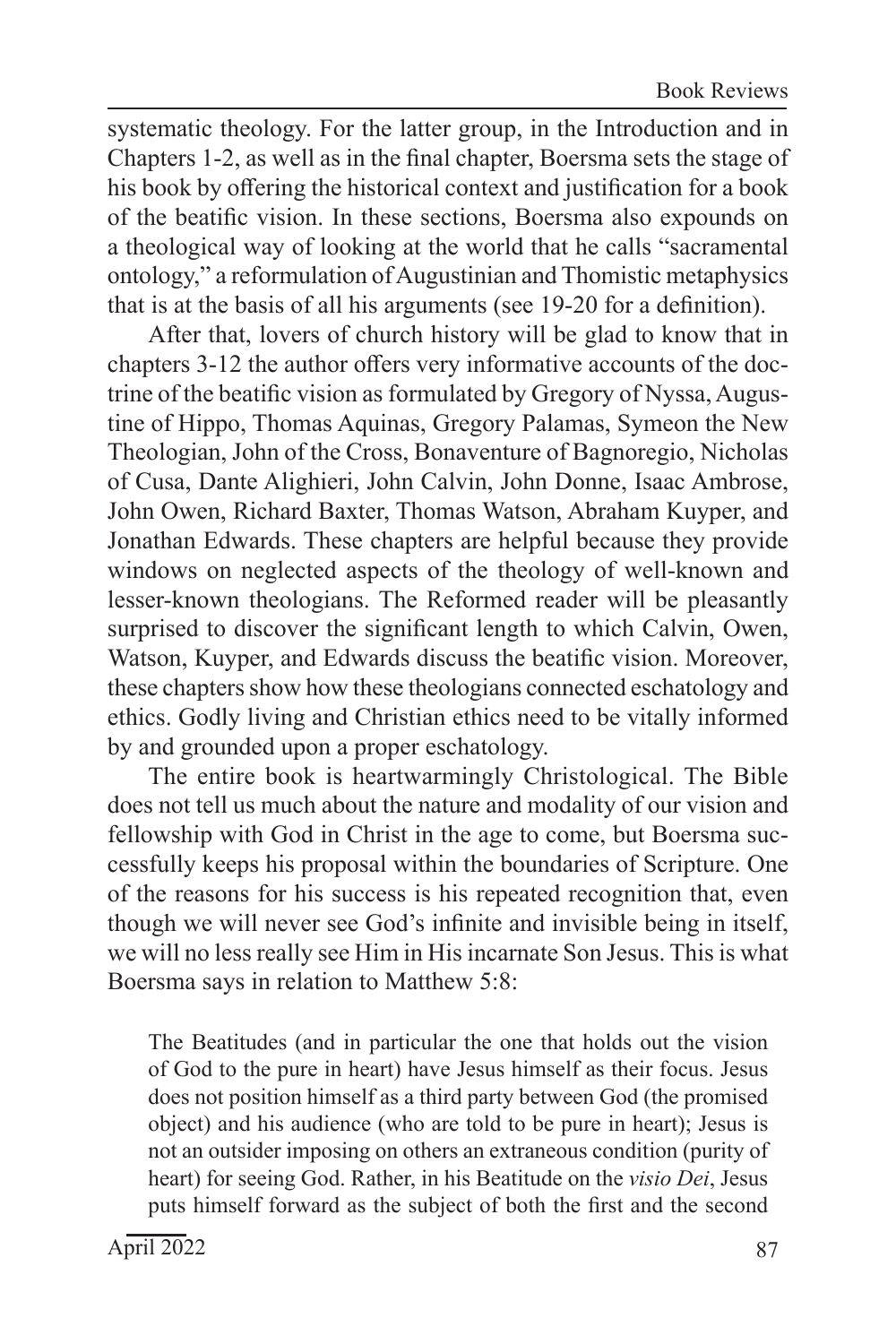part of his saying. In terms of the first part, it seems obvious that Jesus is the very definition of what it means to be "pure in heart." We obtain purity only by participating in his purity. We participate in the life of God—in his purity—only inasmuch as we are united to Christ. The second part of Jesus' saying makes clear that this purity of heart enables us to discern who God is *in Jesus*. If Jesus is the true revelation of God, then in him we see the character or being of God. Jesus' words, then, hold out to the disciples the way to greater intimacy with himself. Both parts of this Beatitude dispel any notion of Jesus standing aloof from or in between the two parties (God and man) that he reconciles. It is in the hypostatic union of the Son of God that we come to know ourselves as well as God. Jesus does not simply pronounce this Beatitude; he is himself its subject. He is both the one in whom we are blessed ("blessed are the pure in heart") and the contents of the promise ("they shall see God"). Again, therefore, in Jesus means and end converge: since the three persons of the Trinity are not three individuals, but are one in substance, there is no vision of the Father outside of Jesus Christ. (413)

The Christological nature of any vision of God is true, with the proper distinctions, for the saints of both Old and New Testaments:

The difference between Moses's vision of God and the beatific vision is not that Moses saw one thing (say, created objects) whereas the blessed see another (the divine essence). When in the Old Testament God appeared in theophanies by means of creaturely objects, it is his own being or essence that was seen (though it was seen indirectly through the veil of the bodily appearance). Similarly, when in the hereafter the blessed will see God's essence, they will see it in a theophany–that is to say, in God's ultimate self–manifestation in Christ. To be sure, in one important respect the object is different: not every theophany is an actual incarnation. As Saint Augustine reminds us in *De Trinitate*: "The Word *in* flesh is one thing, the Word *being* flesh is another; which means the Word *in* a man is one thing, the Word *being* man another." While the eternal Word (his essence) is mysteriously present in the burning bush, he does not identifies with it as he does with the flesh of Christ. The difference between the former and the latter is not just epistemological, therefore, but also ontological: only in connection with the incarnation can we say in a univocal or straightforward manner that "the Word became flesh" (John 1:14). (417-418)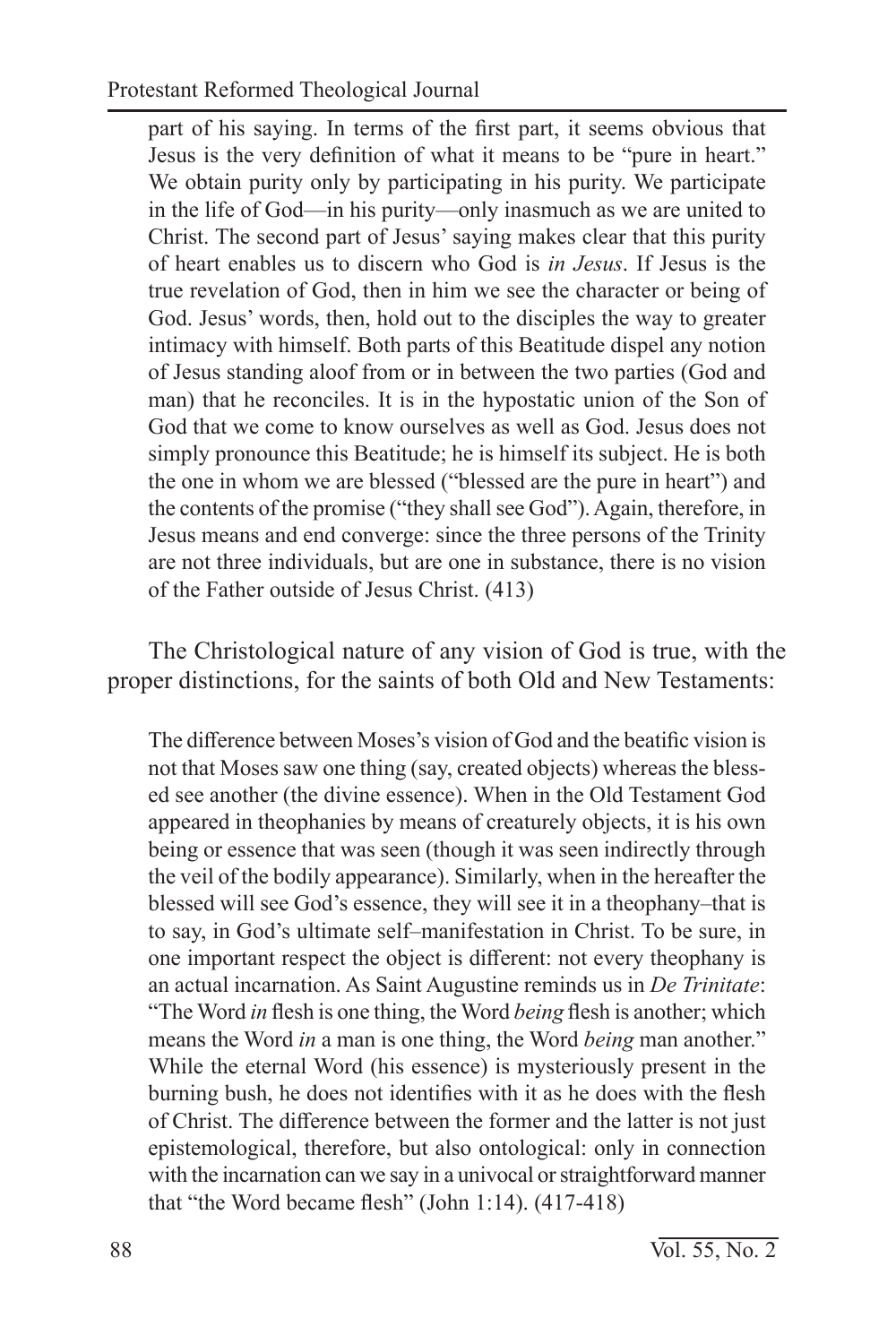Book Reviews

Another interesting point the book argues is that a focus on the ultimate and highest end of men (the *visio Dei*, eternal life with God and fellowship with Him in Christ) does not detract from a healthy engagement with the world and with our earthly callings. Relatedly, the author seems to show little sympathy towards Neo-Calvinism's emphasis on "Christianizing the world" (my terms) as embraced and developed by Herman Bavinck (33-40) and Abraham Kuyper (351- 353). In fact, one of the (unintended?) results of the book is that it shows that the preoccupation with the earthly and the "culture" (espoused by Neo-Calvinists and supporters of the doctrine of common grace) was certainly not the norm in the church prior to Abraham Kuyper (a point that, although it does not *demonstrate* anything by itself, is certainly *indicative*).

#### **Weaknesses**

Many if not all the errors or flaws of this volume are symptomatic of the tradition to which Boersma belongs, that is, Anglo-Catholicism.

On one occasion, the choice of which theologians to discuss is questionable. Chapter 6 is entitled "Mystical Union and Vision: Symeon the New Theologian and John of the Cross." The chapter belongs to Part 2, "Beatific Vision in Mediaeval Thought." However, John of the Cross (1542-1591) was a Jesuit theologian well into the Early Modern period. The author, a most capable historian, knows that but does not offer any explanation for such a strange placement. More importantly, the chapter contributes little or nothing to the discussion. Still more, the speculations of John and Symeon, with their extreme subjectivism and unhinged mysticism, are often disturbing.

Boersma also shares some common misunderstandings about Calvinism (296, 302, 399), which is unforgivable considering both his learning and the fact that the book itself discusses several Calvinist theologians.

The book is also naively ecumenical, even to the point of claiming that the relatively secondary issue of the specific nature of the future vision of God in heaven can help contribute to "bridge the East-West divide of the church on a key point of spiritual theology" (192; see also 126, 163-165).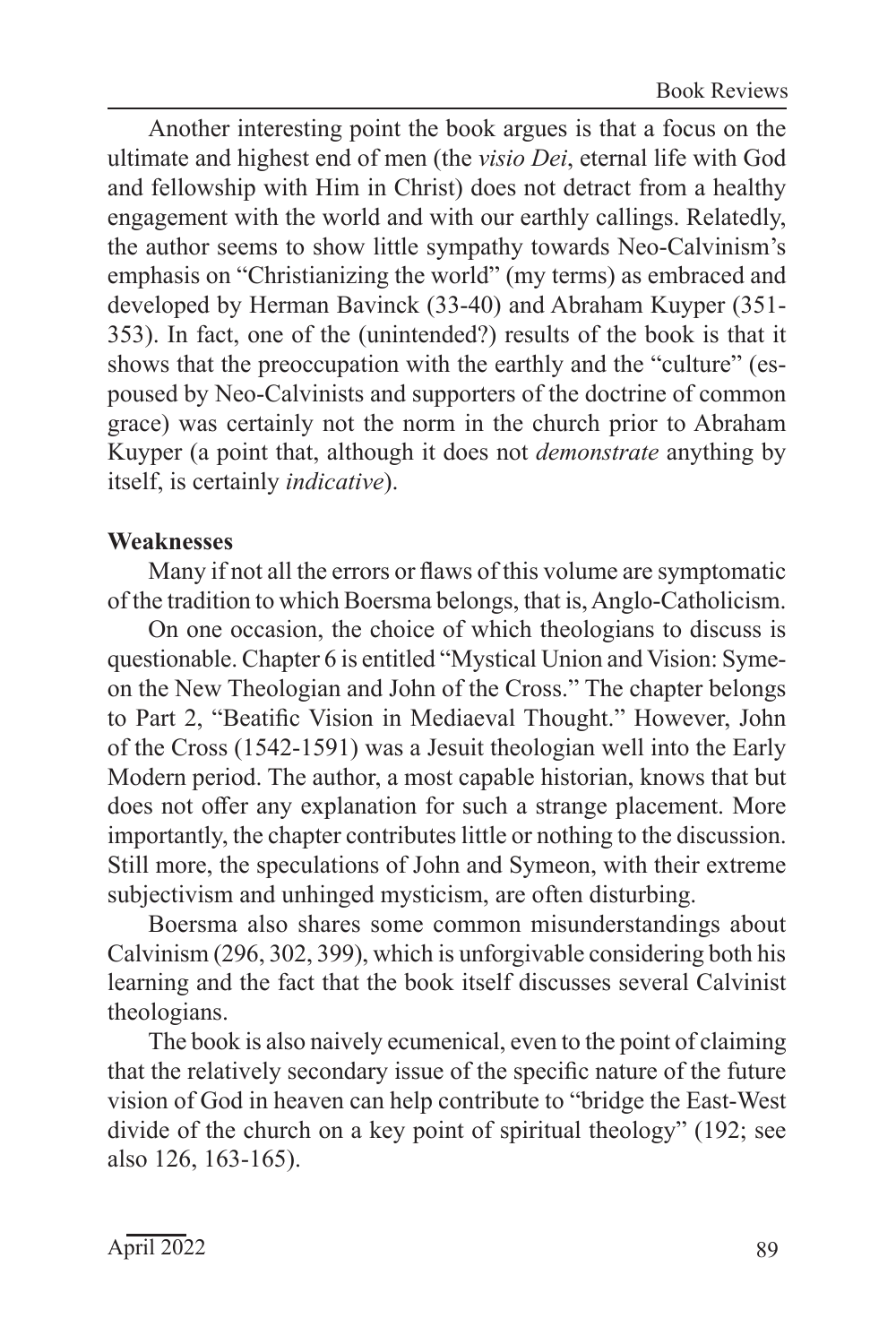Protestant Reformed Theological Journal

Both learned and less-learned readers need to be warned about these errors, and encouraged to develop any *locus* of systematic theology (including the eschatological doctrine of the beatific vision) within the boundaries of Scripture, which, for the Reformed reader are well summarized in the Reformed standards. *Ecclesia reformata semper reformanda est* (the church reformed, always reforming), says the motto, but it adds *secundum verbum dei* (according to the Word of God).

#### **Conclusion**

Keeping in mind the reservations expressed in the previous section, from the viewpoint of historical theology and constructive dogmatics the volume is certainly an impressive achievement. The book, besides being lengthy, is very scholarly and, therefore, not a popular-level book. The discerning theological student will benefit from reading the book by judiciously finding in it material and insights for thinking biblically about the doctrine of the beatific vision of God which, with few exceptions, is rarely addressed in Reformed circles.

*Amillennialism*, by William Bunting and David McAllister. Northern Ireland: Assembly Testimony, 2020. Available free at assemblytestimony. org. Pp.  $vi + 138$ . N.p. (softcover). [Reviewed by David J. Engelsma]

Out of Northern Ireland, especially of late, has flowed an abundance of witness to the truth of the gospel, including the future fulfillment of the gospel in the (one) coming of Jesus Christ. Out of Northern Ireland has also come *Amillennialism*, a short book perpetuating and defending the heresy of premillennial dispensationalism.

The value of the book for the Reformed reader is that it sets forth the full theology of dispensationalism in clear, brief, summary form. Having read the book, the Reformed student can be confident that he knows the theology of dispensationalism in its fundamentals.

In that the book is also the summary of the basic attack of premillennialism on amillennialism (the book is written as a polemic against amillennialism; hence, the book's title), the Reformed reader can also be sure that he is now familiar with the strongest attacks on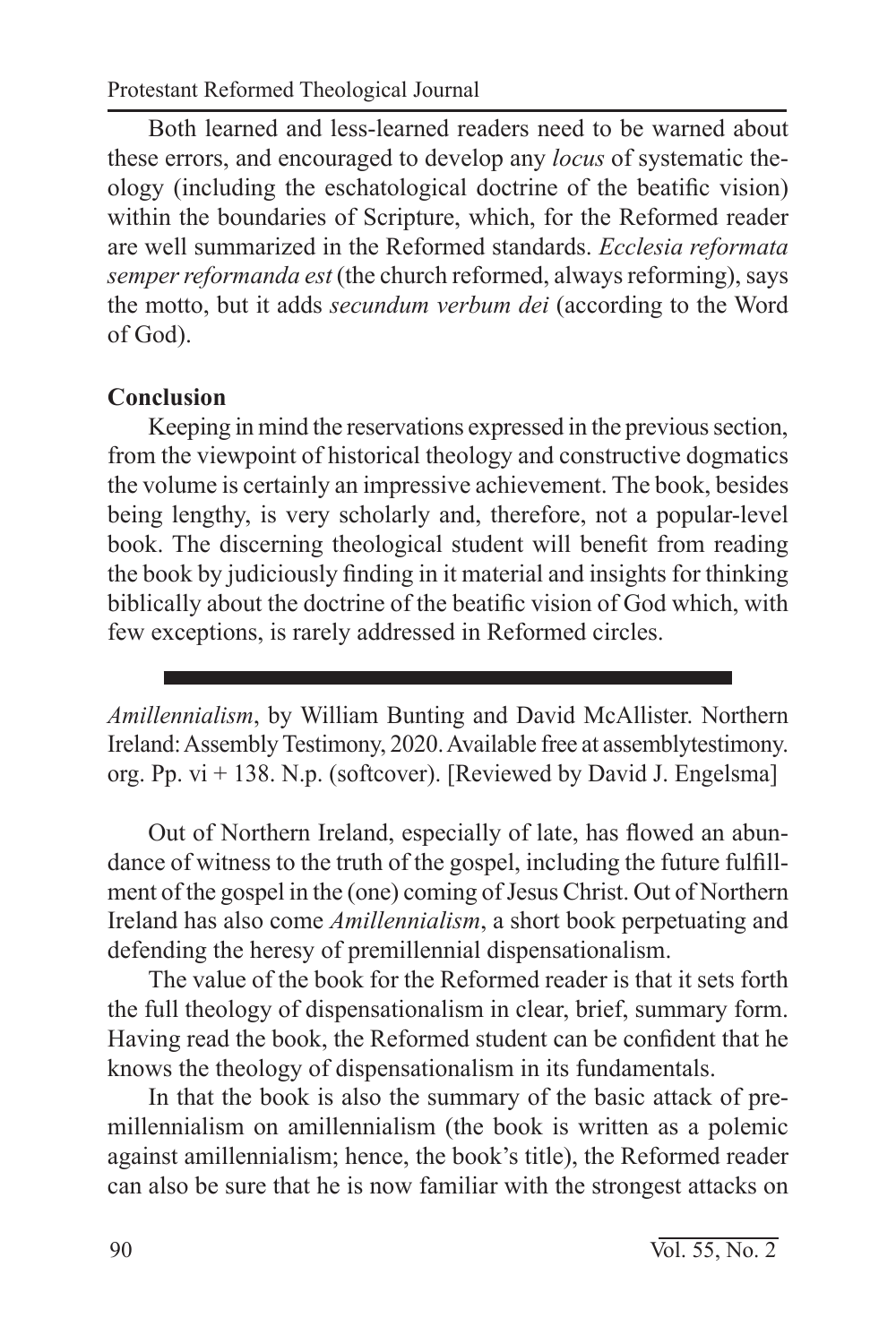amillennialism by premillennialism. These attacks do not, in fact, refute amillennialism. Rather, they expose premillennial dispensationalism as heresy with regard to a number of fundamental truths of the gospel. These heretical elements of dispensationalism include the following tenets, as freely acknowledged by *Amillennialism*. First, there are two different saving works of God in history: the exalting of national Israel, the Jews, as an earthly power enjoying earthly benefits, and the spiritual work of the saving of the church, which gives believing members of the church spiritual blessings. Second, the Old Testament and New Testament are virtually unrelated, in keeping with dispensationalism's separating of the kingdom of Jews and the church of Gentiles. Third, salvation for the Jews (Israel) was, and is, carnal (in the words of John Calvin, amounting to the "feeding of a herd of swine"); salvation for the church, which is merely a "parenthesis" in God's chief work with Israel, is spiritual. Fourth, Old Testament Israel did not, and the restored, future Israel still will not, share in the spiritual blessings of salvation that are in Jesus Christ:

Israel and the Church are not identical. Believers in this dispensation…are "blessed…with all spiritual blessings in the heavenly places in Christ" Eph. 1:3. No Old Testament believer is ever said to have enjoyed such blessing. (20)

It is supposed to be the great blessedness of Israel that its members miss out on the spiritual blessings that are in Jesus Christ, but instead fill their bellies with rich food and alcoholic beverages (wine).

In bondage to its axiom that Old Testament prophecy must be explained literally, the dispensational theologians dare to predict a future restoration of the Old Testament temple and all its ritual, including the restoration of animal sacrifices for sin. Refusing to explain the church as the fulfillment of Old Testament Israel, premillennialism denies that the church is the reality of the Old Testament temple (1 Pet. 2:5) and that the sacrifice of Jesus Christ was the fulfillment and, therefore, the abrogation of all the sacrifices of the Old Testament (Hebrews). So serious is dispensationalism's demand for literal interpretation of all Old Testament prophecy that it necessarily forces dispensationalism to deny the one sacrifice of Christ on the cross.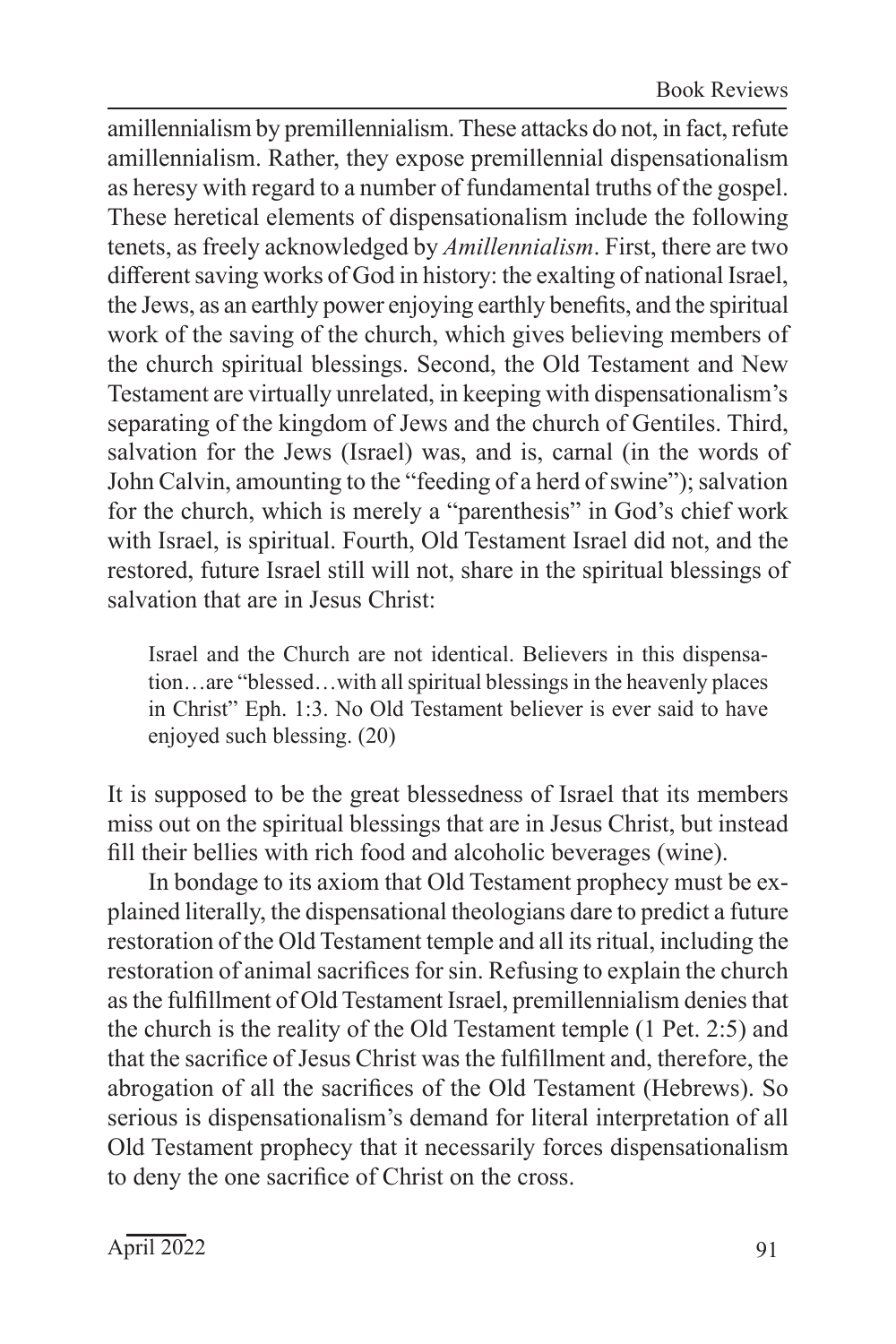Dispensationalism's doctrine of a restoration in the future of animal sacrifices, on the basis of its literal interpretation of Ezekiel 40-48, all by itself alone condemns dispensationalism, not as a minor error in eschatology, but as heresy—as gross a heresy concerning the cross of Christ as is imaginable.

Present Jewish aspirations to rebuild God's house [which in reality is the church and has already been rebuilt by Jesus Christ—DJE] will in His time be fulfilled…and animal sacrifices will again be offered upon His altar, Dan. 9:27; 11:31; 12:11 (compare also Hos. 3.4, 5) (43)… In a future day, when Israel is restored, in the land, with priests, and a Temple, then sacrifices will be in order….(124)

In defense of this indefensible doctrine, the authors argue that the future bloody, animal sacrifices will merely be memorials of the death of Christ. The defense fails for two main reasons. First, Ezekiel 40-48 describes these sacrifices, not as mere memorials of the sacrifice of Christ, but as "sin offerings," that is, bloody sacrifices that typified to the church of the Old Testament the atonement of the cross of Christ (Ezek. 43:18-27). Typically, they did nothing less than to "make reconciliation for the house of Israel" (Ezek. 45:17). Second, after the death of Christ, there may be no introduction into the worship of the church of any bloody ceremony whatever, for any reason or purpose whatever, least of all a bloody memorial of the cross (Hebrews). The sign and symbol of the cross of Christ in the New Testament is the unbloody sacrament of the Lord's Supper.

This is premillennial dispensationalism, according to *Amillennialism*: Jewish priests in all the garb of the Old Testament priesthood will be sacrificing bullocks on an altar in the rebuilt temple in Jerusalem in order to "make reconciliation" for an earthly kingdom of the Messiah of God. The purpose is that the Jews, who once rejected the Messiah exactly because He did not bestow upon them these kinds of benefits and this kind of kingdom, may be a carnal kingdom of God who revel in earthly prosperity and who exercise earthly power over all the world.

In what would be laughable, were not the issue so serious, the authors of *Amillennialism* transgress their own law of literal exegesis of Old Testament prophecy in a passage that is essential to premillennialism, Daniel 9, the prophecy of the seventy weeks. A literal expla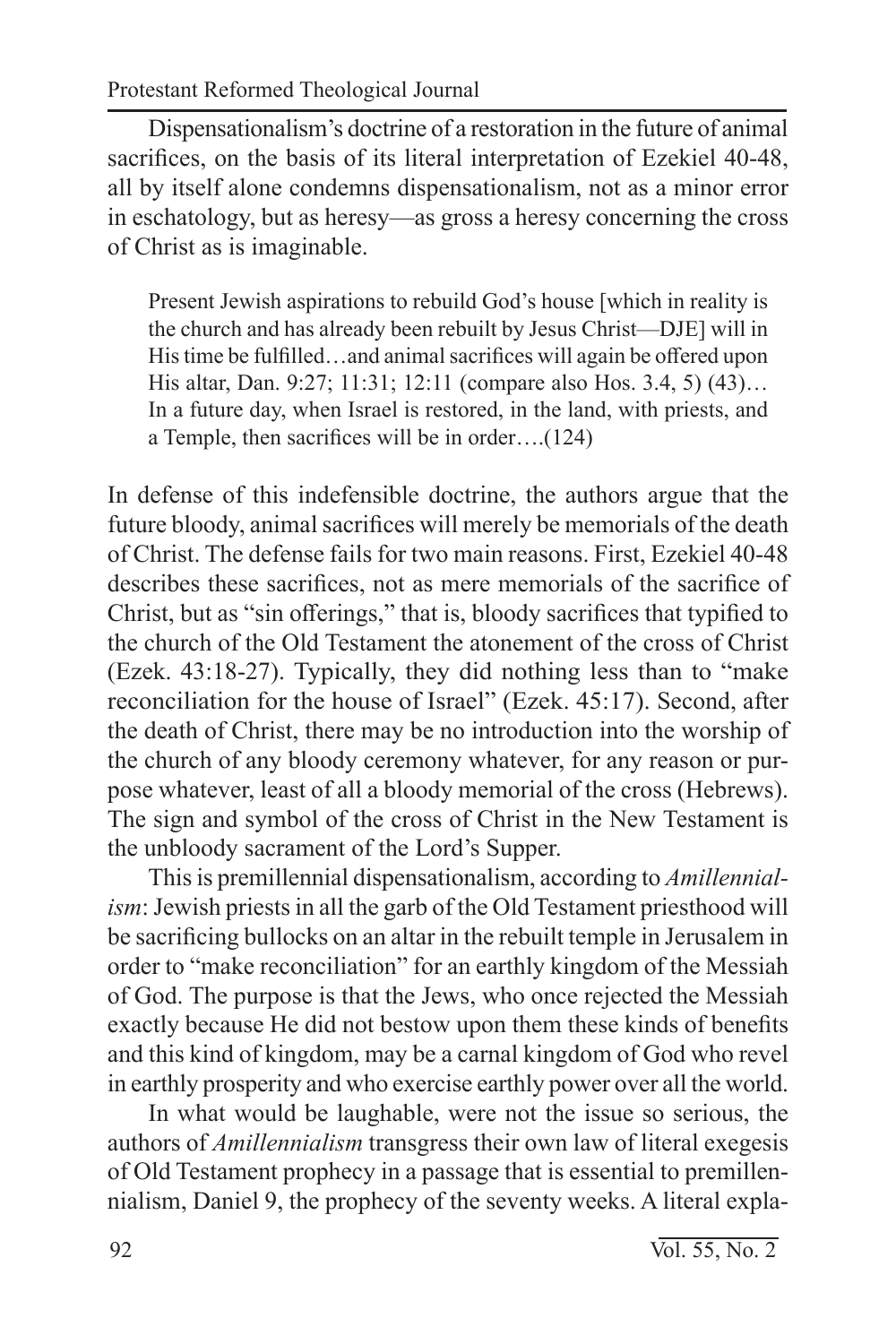nation would be compelled to explain the seventy weeks as *weeks*, that is, some four hundred ninety days. Since this number would not serve dispensational theology, the authors make of the seventy weeks seventy weeks *of years*. And then, compounding the outrage of their explanation of the passage, to say nothing of their violation of their own demand for a literal interpretation of prophecy, they impose on the seventy weeks of Daniel's prophecy a separation of some two thousand years between the sixty ninth year and the seventieth year. Nothing in the text itself even suggests these impositions upon the text of Daniel, which impositions are essential to dispensationalism. This is not solid typical exegesis. It is not even the wildest allegorical exegesis. It is the sheer forcing of Holy Scripture into the service of a preconceived, arbitrary, fanciful theology.

Prominent on every page is the transference of the hope of the church, as also of the citizens of dispensationalism's kingdom of Christ, from the (next, second, and only future) coming of Christ to the thousand-year, earthly kingdom of the Jews. It is *the* premillennial hope "that Israel will be regathered and become the centre of Divine administration and blessing upon the earth" (29). This is to strike a fatal blow at the heart of the gospel, for "we are saved by hope" (Rom. 8:24).

In involuntary admission of the weakness of their biblical arguments, the authors cannot resist the cheap shot of accusing those who reject premillennialism of anti-Semitism (136). One stands amazed: A theology that has Israel sharing in the spiritual blessings of salvation in Jesus Christ (Rom. 11) is anti-Semitic.

*Zwingli: God's Armed Prophet*, by Bruce Gordon. New Haven, CT: Yale University Press, 2021. Pp xvii + 349. \$32.50 (hardcover). ISBN: 978-0300235975. [Reviewed by Douglas J. Kuiper]

 $\overline{\text{April } 2022}$  93 Biographies of Martin Luther and John Calvin abound. Of the reformer Huldrych (Ulrich) Zwingli (1484-1531) they do not. Another English biography of Zwingli is always welcome. Besides, Zwingli's significance cannot be overstated. Although he began to understand the true gospel about the same time as Luther, Zwingli did so completely independent of Luther. And in some respects he went further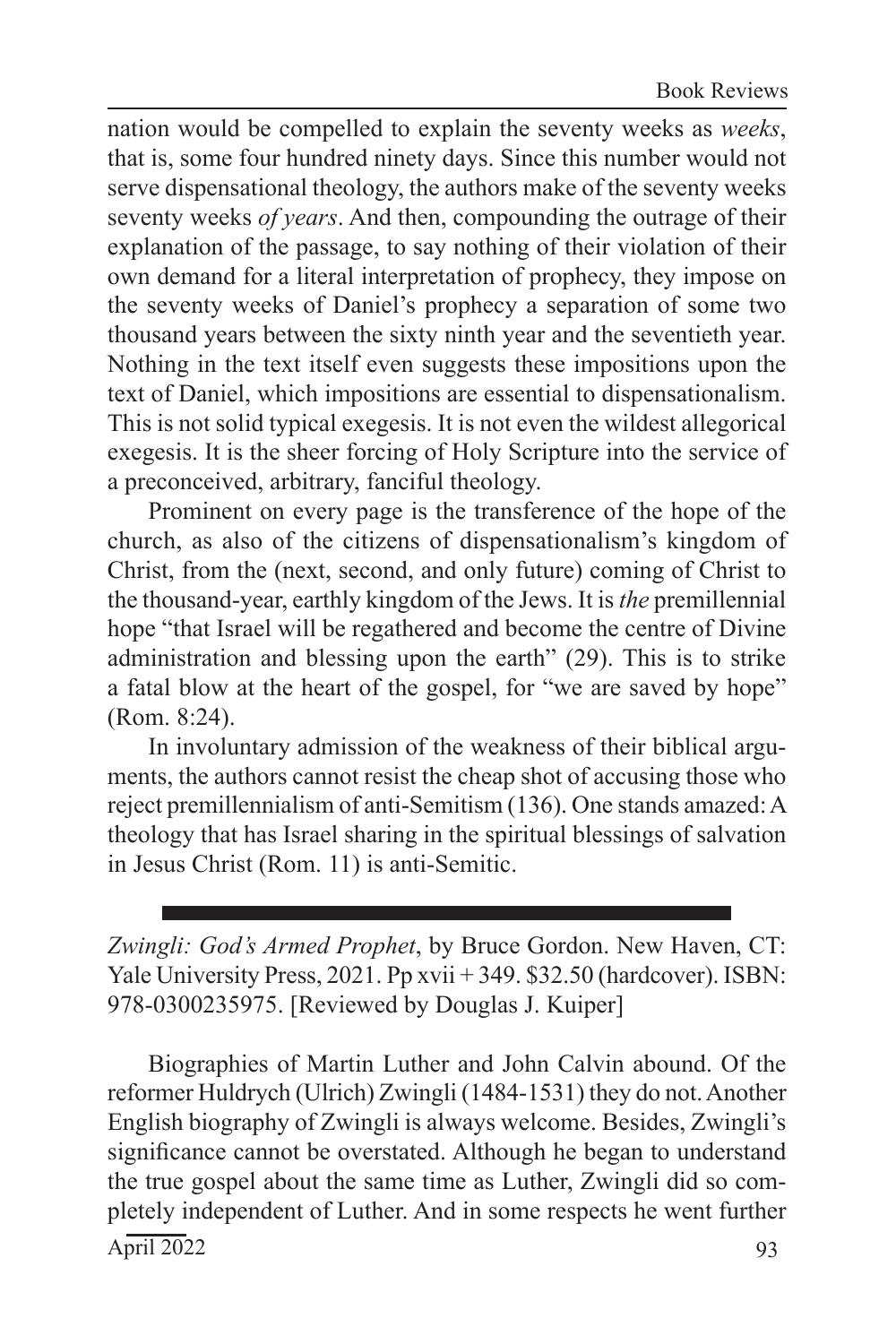than Luther: "Nothing in Luther's reforms matched the zeal with which the worship of God was spiritually and physically reconceived in Zurich" (5). Besides, Zwingli was both the first *Swiss* reformer, and the first reformer to lay the foundation for the Reformed branch of Protestantism.

Bruce Gordon is well suited to write this new biography. He is professor of ecclesiastical history at Yale University, and has previously written a biography of John Calvin and a book on the Swiss Reformation. Zwingli is not an unfamiliar subject to him.

The book's subtitle, "God's Armed Prophet," is a play on words. Many know Zwingli as the reformer who died in battle. But Gordon refers to him as *God's* armed prophet, wielding the sword of the Spirit to oppose Romish doctrine and practice and to bring reform to Zurich. (Gordon also takes his starting point from a literary reference to the fiery Italian Girolamo Savonarola [1452-1498] as an *unarmed* prophet because he did not work in conjunction with the civil authorities.) Zwingli's reformation, by contrast, involved an alliance of church and civil government. This last point becomes the book's theme.

### **Summary**

The book's focus is on Zwingli's twelve years as a Reformed pastor in Zurich (1519-1531). The first two chapters set the stage. Chapter one, the book's shortest, covers the years from his birth (January 1, 1484, seven weeks after Martin Luther's) until his ordination into the priesthood in 1506. Notable is the mention of the rise of the Swiss mercenary trade, the practice of hiring out Swiss youth and men to fight the wars of other countries. Zwingli would later strenuously oppose this practice. When he encouraged war, he would not do so for monetary gain, but with a view to the spread of the Reformed faith.

Chapter two covers his priesthood in Glarus (1506-1516) and in Einsiedeln (1516-1518). Even though a Romish priest, Zwingli was well educated and a scholar, and he worked to educate his people. In Einsiedeln he began to understand the sufficiency of Scripture and the true nature of forgiveness. This gospel *he* needed: his sexual sins were frequent and well known. Many, Gordon included, consider this new understanding to be Zwingli's conversion (39). Without question, these years were a turning point in his life, and were preparing for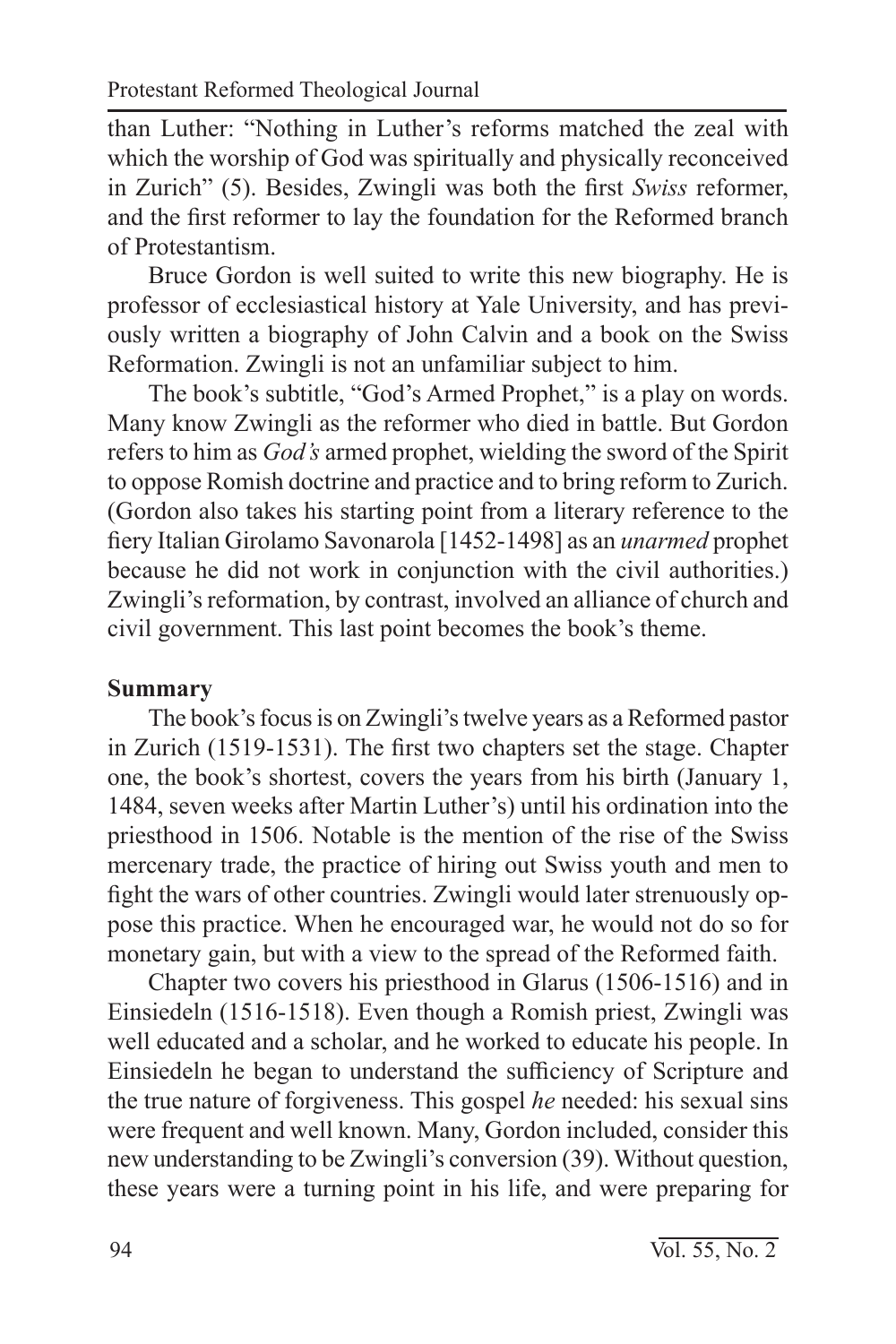his later break from Rome; but that break would not come until 1522, three years into his priesthood at Zurich.

Zwingli moved to Zurich as a priest, but as a *preaching* priest. From day one he preached the true gospel there. His real break from Rome came when he defended some who ate sausages during Lent. He was also influential in ending Zurich's practice of hiring out mercenaries. More than Zwingli's gospel preaching and his ignoring the Lenten traditions, the ending of the mercenary service was the straw that broke the pope's back: the pope needed these mercenaries to help him in his earthly battles. This one finds in chapter three.

But to learn of Zwingli's life and work, you will have to read the book, not this review of the book. Suffice it to say that chapters four through ten tell the story of Zwingli's work and writings; of the rise of the Anabaptists; of the Marburg Colloquy, at which Luther and Zwingli met; and of other attempts to unite the German Lutherans and the German-Swiss Reformed. Especially, they tell the story of how the Reformation progressed in Zurich; of how it spread to other Swiss cantons; and, of course, of how some cantons remained staunchly Catholic, so that war between the cantons was threatened and then broke out; and of how, in one of those battles, Zwingli himself went out to fight and was killed.

Chapter eleven examines the varied responses of Reformed, Lutherans, and Catholics to the news of Zwingli's death, while chapter twelve treats Zwingli's legacy and scholarship about him in the last two centuries.

#### **Themes**

As the title suggests, the book's main theme is that Zwingli's reform work could not have been carried out without the help of the civil magistrates. This fact is an essential part of Zwingli's history; Gordon certainly does not impose it.

Did Zwingli *create* this dependence of the Reformed faith on the magistrates? No; it was inherent in the way the Swiss cantons were governed, for each canton's government determined the official religion of that canton. When a canton's government sided with the Reformation, that entire canton became Reformed. This meant that the progress of the Reformation in Switzerland involved a bigger challenge than in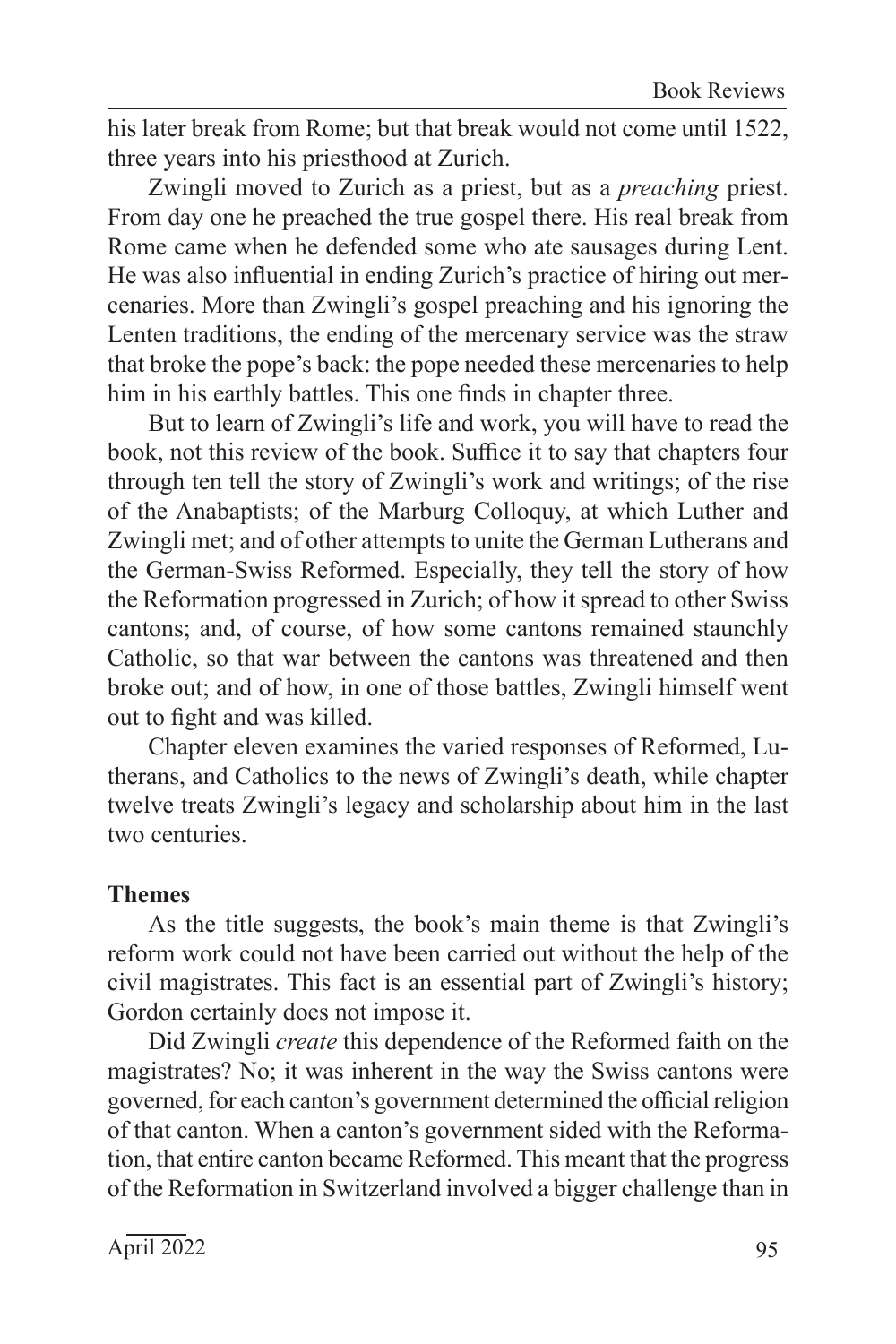Germany. Luther needed only to know that his prince was behind him, but the Swiss reformers needed to convince an entire body of leaders. So Zwingli's method was political, while his goal was religious.

What Zwingli did create is a method by which to help the magistrates make their decision. This was the "disputation," a public debate by Reformed and Catholic leaders, after which the canton's leaders would make their decision. "A disputation was his most audacious move, a calculated plan to push religious change into the public square. The disputations that emerged in the early Reformation were not intended as open debates, but as a means by which one side might demonstrate its superiority" (89). In some cantons, the disputations sealed a victory for Catholics; but Zwingli knew that in Zurich it would result in the Catholic leadership being "effectively cornered" (90).

"Ever the tactician" (69), Zwingli encouraged political alliances when he thought they served the spread of the Reformed faith. He was even "ready to sacrifice the Confederation for the sake of true religion," (187); the political union of the Swiss cantons meant nothing to him, if all of Switzerland would adopt the Reformed faith.

This desire motivated Zwingli to participate in the Marburg Colloquy, at which he and Luther discussed the Lord's Supper. Yes, he desired doctrinal agreement and union. But this colloquy might also serve an alliance of Swiss Reformed with German Lutherans, thus giving the gospel more political clout.

This desire also led to his death. The issue in the Second War of Kappel was whether the Reformed could preach the gospel in certain territories that were not Reformed. The Catholic cantons were ready to oppose the Reformed cantons, to prevent them from earning that freedom. Zwingli was ready to fight in that battle, to earn that freedom. He fought. And he died.

A second theme, though less prominent, is the development in Zwingli's view of the Lord's Supper. Gordon refers to this at significant points throughout the book, and devotes the entire seventh chapter to it. What *was* Zwingli's view of the Lord's Supper? True, Zwingli spoke of the Supper as being a memorial of Christ's death (138). But that is not *all* he said about it, and *why* he said it that way is necessary to know. Zwingli denied that the Lord's Supper was a sacrament in order to distance himself from Rome, which taught that a sacrament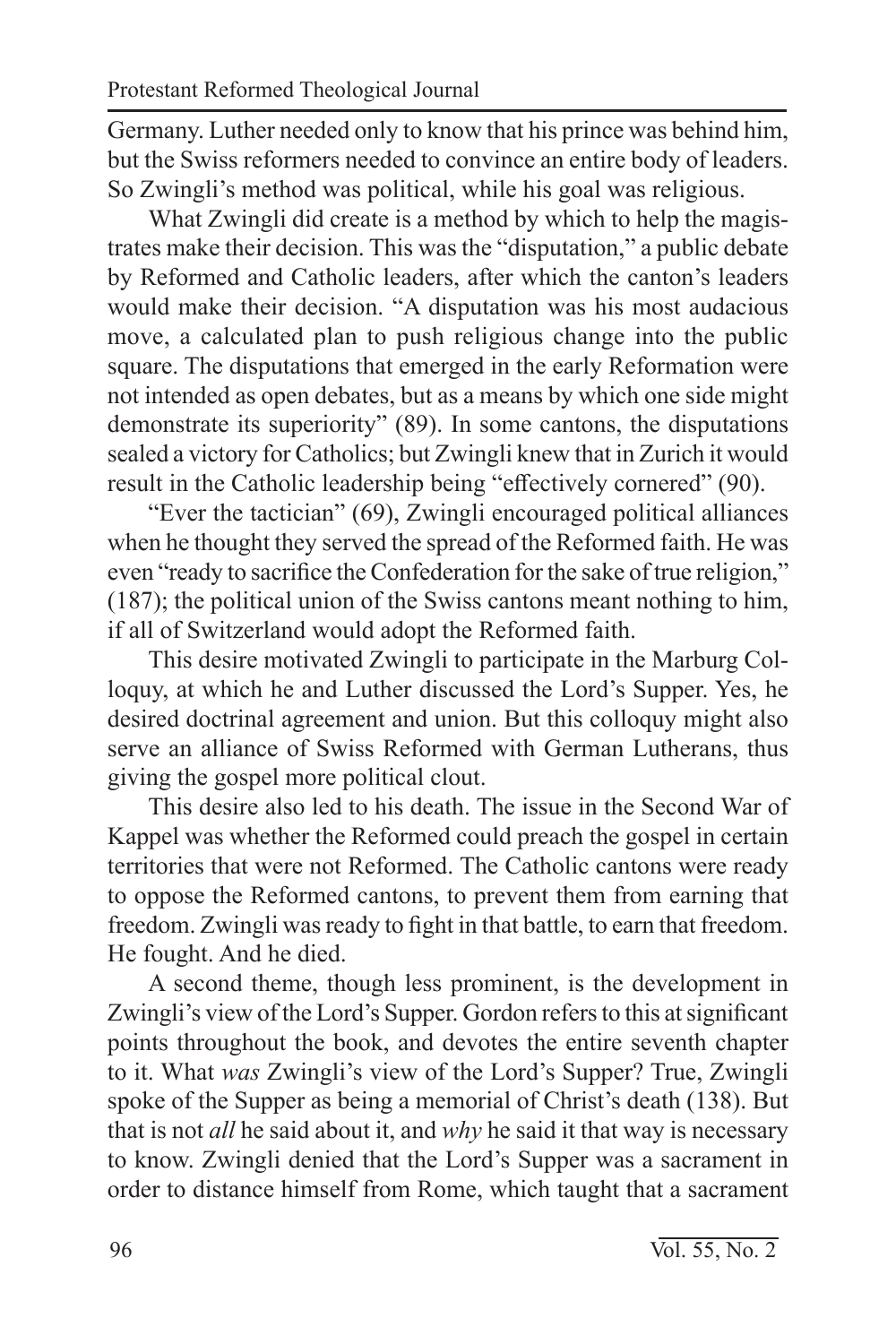worked grace *ex opera operato* (the sacrament itself worked grace). But already in 1524 Zwingli taught that Christ was spiritually present in the Supper (132), and that the sacraments were signs of God's covenant (145). His last treatise, in 1531, suggested that the bread and wine "are the means by which an almost mystical union with Christ is achieved" (237; quotation of Gordon, not Zwingli). Zwingli was closer to the Reformed doctrine of the Lord's Supper than many have acknowledged, but to see that one must read *all* that he says about the sacrament.

A third theme is God's providence. In Marburg, before the Colloquy with Luther, Zwingli preached a sermon on God's providence. In it he attributed all that had happened and would happen to God's providence. That he and Luther ultimately did not agree was due to God's providence. But his conviction that God was in control did not lead him to wait for God to work; providence led him to trust God, and to act! That Zwingli died on the battlefield, fighting for the cause of the Reformation, was God's providence.

#### **Analysis**

The book is well written and gripping. Gordon presents the real Zwingli, warts and all. At times the reformer reaped what he sowed (120). Of his wife, Anna, we know very little; in this regard one can appreciate Luther far more than Zwingli. When leaving for the Marburg Colloquy, Zwingli did not even tell Anna that he was going! But he meant to spare her, for his life was in danger during the entire journey.

Gordon does not hide that unique aspect of Zwingli's view of salvation, that many virtuous pagans would be in heaven (239). Zwingli held this view, not because he was a universalist (he was not), nor because he thought that man possessed inherent goodness by which he might be saved (he rejected Rome's ideas of man and salvation), but because he did not relate unconditional election to the means that God uses to bring His elect to conscious faith. Zwingli's argument, in essence, was this: Who is to say that Socrates was not elect? God's ways are higher than ours! Sound Reformed theologians and lay-people will readily see Zwingli's error, and realize the truth of the matter: God realizes His decree of election by working in us faith and sanctification (2 Thess. 2:14). But, while clearly differing from Zwingli on the issue itself, we

 $\overline{\text{April 2022}}$  97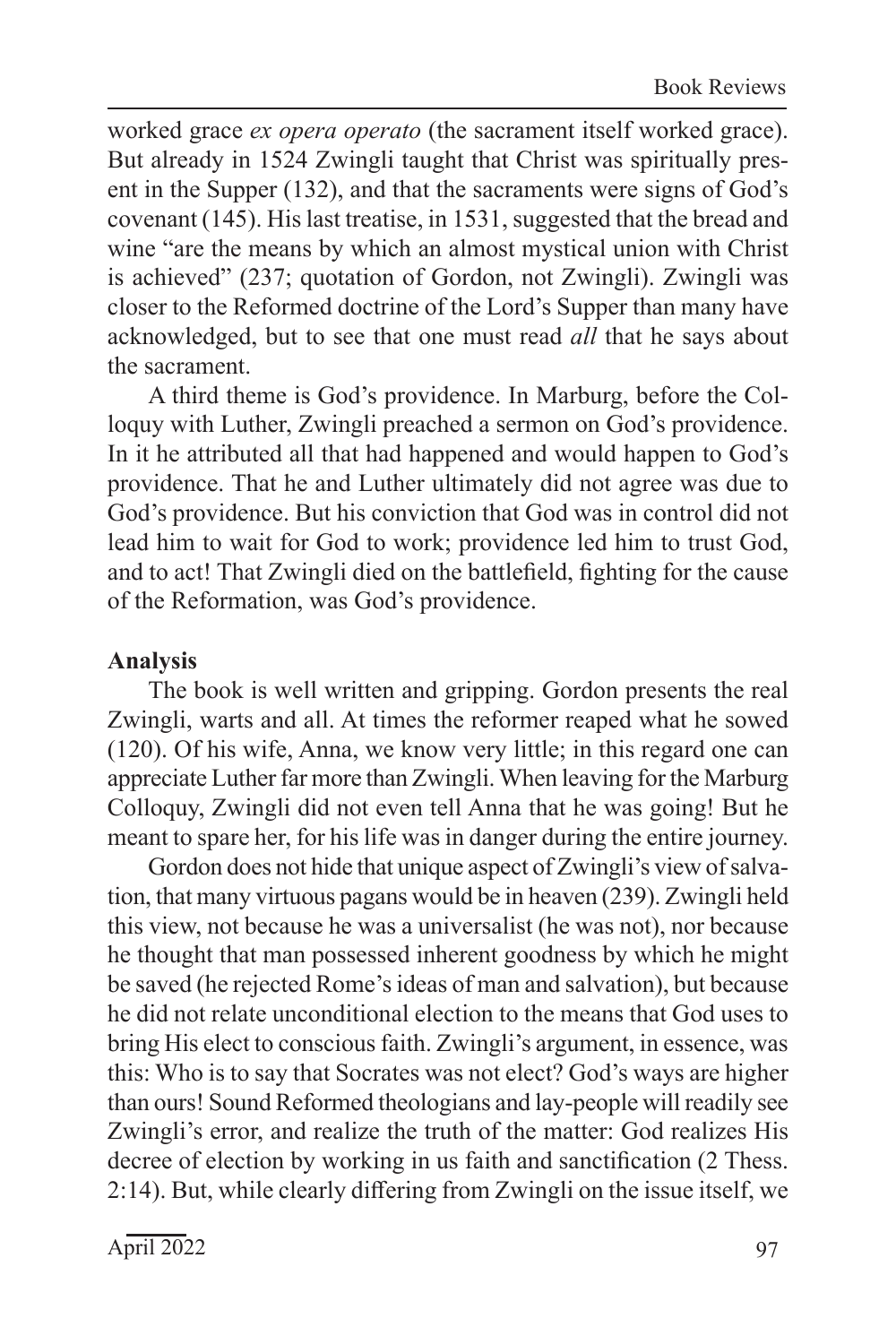must remember that Zwingli was facing the question without benefit of a Reformed foundation on which to build. He was working to lay the foundation. Any man who has never before laid the foundation for a house, and is asked to do so almost single-handedly, without training, can be expected to make a mistake somewhere.

That Zwingli was a controversial man friends and foes alike recognized (chapters eleven and twelve). His life, his theology, and even the manner of his death, was controversial. But God is a God of providence. In His providence, God raised up Heinrich Bullinger, Zwingli's successor, to strengthen the foundation that Zwingli began to lay, and to repair some of the cracks that Zwingli created. Zwingli was the very first Reformed reformer, but others must soon build on his foundation.

Also in His providence, God directed the political leaders of the villages around Zurich to resolve that, from the day of Zwingli's death on, ministers would stay out of politics:

Let the preachers in the countryside say only that which is God's Word, expressed in both testaments. Let the clergy, as stated, not undertake or meddle in any secular matters either in the city or the countryside, in the Council or elsewhere, which they should rather allow you, our lords, to manage. (251)

Early on, the Reformed learned that the armor that its ministers wear must be spiritual, not carnal.

*A Beginner's Guide to New Testament Studies: Understanding Key Debates*, by Nijay K. Gupta. Grand Rapids, MI: Baker Academic, 2020. Pp. 196. \$24.99 (softcover). ISBN: 978-0810097575. [Reviewed by Douglas J. Kuiper]

Nijay Gupta, professor of New Testament at Portland Seminary, presents a beginner's guide to New Testament studies. Emphatically, this is a *beginner's* guide: "This textbook aims to aid the uninitiated in understanding, in a simple way, some of the most important and hotly debated issues in academic study of the New Testament" (xi). And: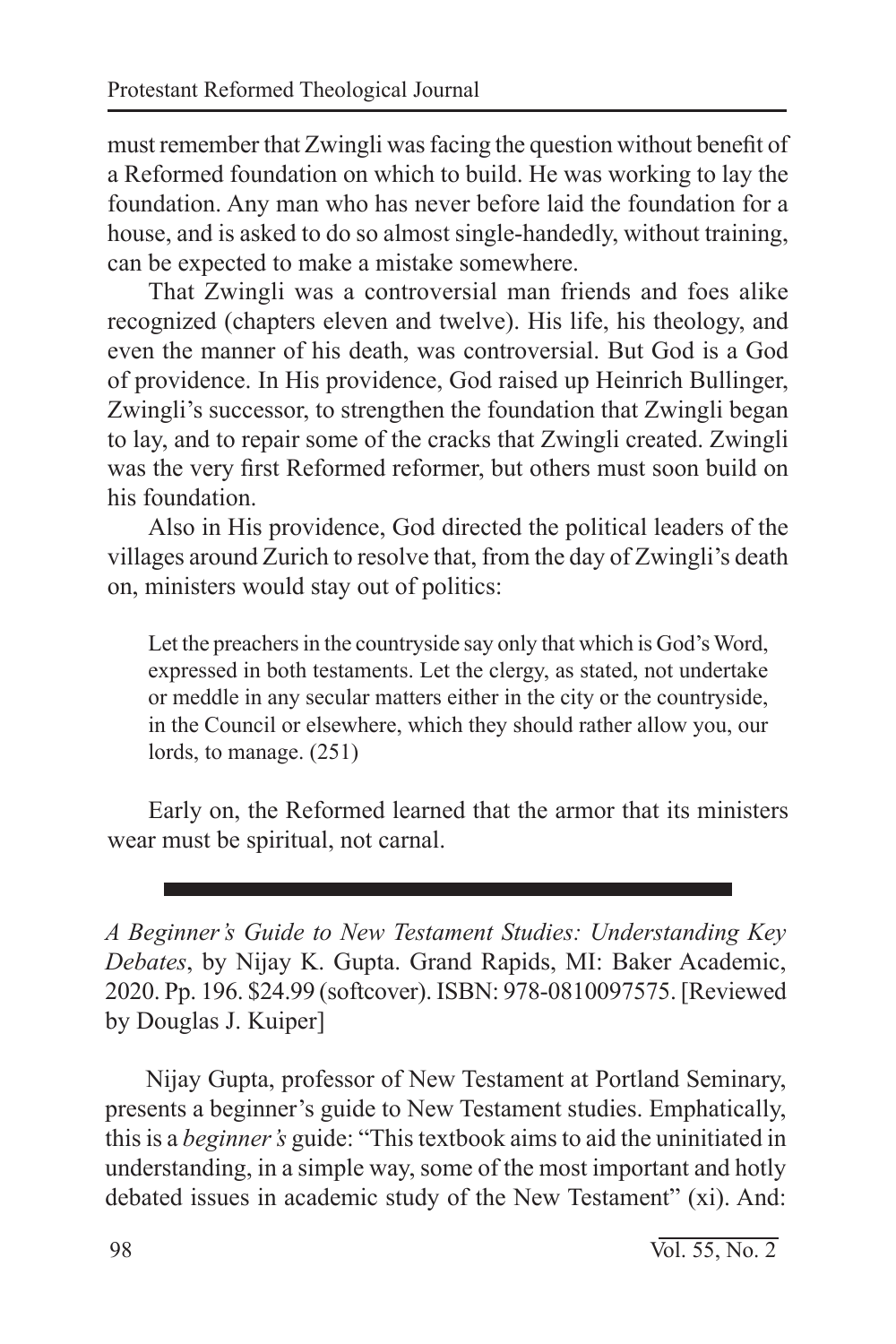"It is written for relative newcomers to the world of New Testament studies, not experts" (xi). The layperson who reads this book will get an overview of various issues in New Testament scholarship today.

## **Gupta's Valuable Overview**

The first four chapters treat issues related to the gospel accounts. Chapter one deals with the synoptic problem: how do we explain the close similarity and, at the same time, the significant differences in Matthew, Mark, and Luke? Chapter two treats the historical Jesus. Do the gospel accounts make Him larger than life, or do they give an accurate historical picture of who He was and what He did? Chapter three addresses the question whether John's gospel account is true history, or whether it is only a story that serves to explain the view that Jesus is divine. Chapter four asks regarding the relation of Jesus' teachings to Paul's: Did Paul stick closely to Jesus' teachings? Did Paul develop Jesus' teachings in a positive direction? Or is Paul's theology radically different from Jesus'?

Chapters five through eight deal with issues related to the epistles and Revelation. Chapter five is entitled "Paul's Theological Perspective" (What was Paul's theological starting point?), and chapter six "Paul and the Jewish Law" (Why was Israel given the law, and why was Paul opposed to the Mosaic law?). Chapter seven regards "Interpreting the Book of Revelation" (Is it a prophecy of the whole New Testament era? Or is it prophecy only of what will happen immediately before Christ comes? Or does it speak of events that are completely past?) And chapter eight treats "Pseudonymity and the New Testament Letters" (Who really wrote 1 and 2 Timothy, 1 and 2 Peter, James, and Jude? The letters claim to be written by Paul, Peter, James, and Jude–but did other lesser-known men write them, and claim to be Paul, Peter, James, and Jude in order to sound more authoritative and gain an audience?)

The last five chapters address themes and issues that are found throughout the entire New Testament. They include treatment of "The New Testament and the Roman Empire," "Women in Leadership in the New Testament," "Justification by Faith and Judgment according to Works," "The Old Testament in the New Testament," and "The Application and Use of Scripture."

April 2022 99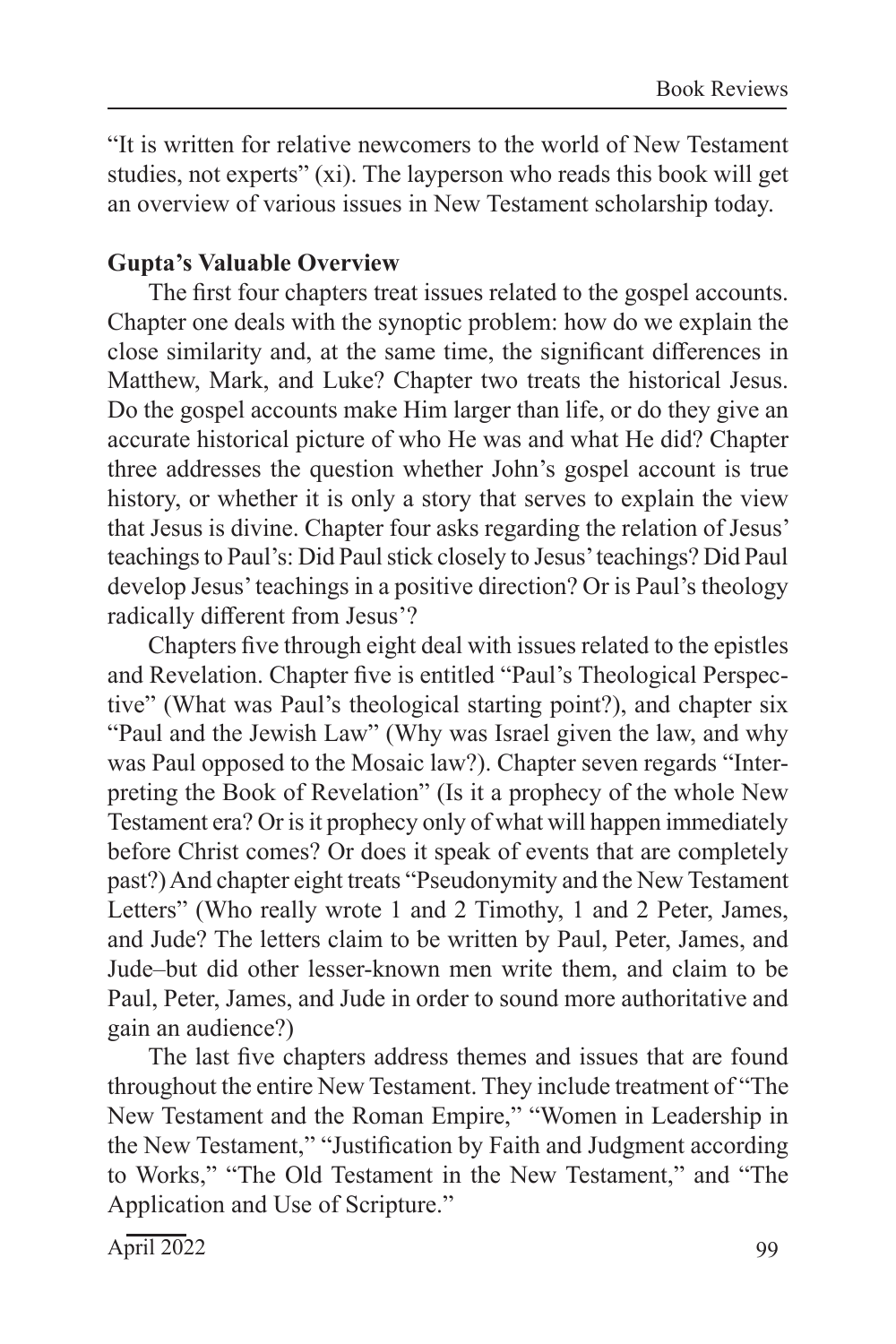In each chapter Gupta gives a brief overview of the issue, presents arguments pro and con, includes his own reflections, and provides a bibliography for additional reading. Gupta's reflections do not state his personal position on the issue, and his goal in presenting them is not to convince the reader. His goal is to show that underlying each issue are matters of interpretation, presupposition, or methodology, and that scholars of every perspective have good reason to hold their views.

Without question, each of these issues is debated in New Testament scholarship today. And Gupta certainly fulfills his goal of introducing beginners to these issues. He also writes clearly, simply, and concisely. In this respect the book has value.

## **The Sad State of New Testament Scholarship**

Renewed, believing, Spirit-filled Christians ought to have a high view of Scripture. Particularly, the confessions of Reformed and Presbyterian Christians permit nothing less. After all, Scripture is God's testimony to His people, written by the inspiration of the Spirit. The Holy Spirit inspired the writing of every word, so that no book or passage can really contradict the Holy Spirit's meaning in another book or passage, and so that we have in Scripture the inerrant Word of God. In revealing the gospel of grace in Christ Jesus, and doing so in every book, Scripture has an organic unity. What the Holy Spirit meant to teach the original recipients of these words, and what He means to teach us today, is the same thing. Scripture is normative for all of faith and life.

The reader with this high view of Scripture will realize that many New Testament scholars today do not share that high view. First, some of the issues that are faced today underscore this. Is the fourth gospel account historical? John claims they were (John 20:30-31), and the Holy Spirit inspired that account using the genre of history. Do Jesus and Paul contradict each other? How can they, if they both reveal the same God, and if the written record of their words are, in every instance, inspired by the Holy Spirit?

Second, in other instances the questions raised are fair questions, but some of the answers given are bad answers. Chapters one, five through seven, and eleven through thirteen address issues that, in themselves, do not indicate a low view of Scripture. That one must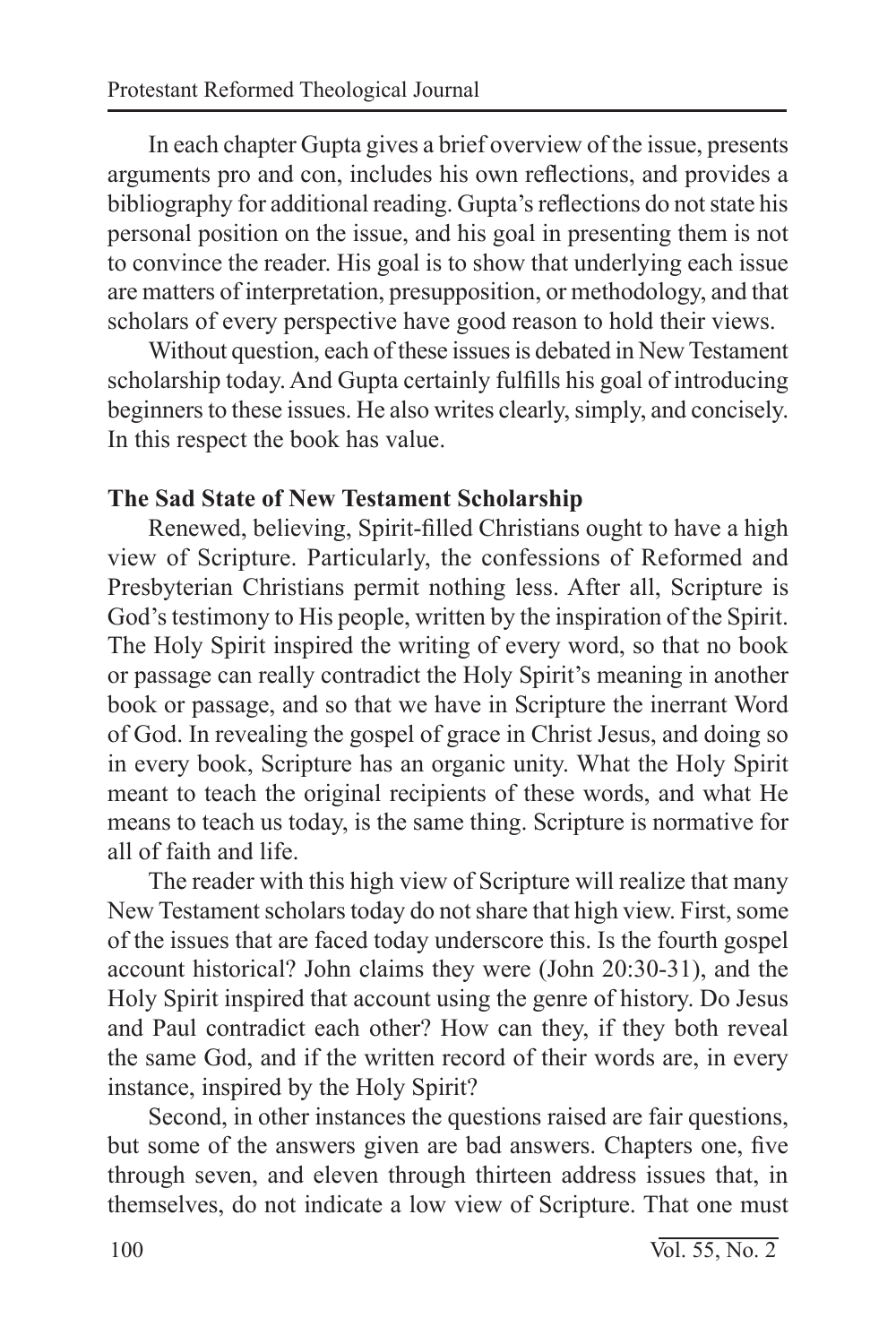understand Paul's view of the Old Testament law in order rightly to understand his epistles is a given. But the explanation of the New Perspectives on Paul scholars (73-77) is not, and cannot be, the right explanation. Likewise, that one must know how rightly to interpret the book of Revelation is clear. But many of the approaches given are not the correct approach.

Third, the book underscores a problematic methodology of many scholars today. Many scholars take a position on an issue, defend it, and then say that an opposing view is as valid as their own. But with regard to some issues this book raises, such really cannot be: Is it as valid to say that John does not give us a historical view of Jesus as it is to say he does? Is it as valid to say that women may be leaders in the New Testament church as it is to say that they may not? The believer may not take this approach. Many New Testament scholars do.

This book's value is that it concisely explains the various issues that New Testament scholars are discussing today, and some answers that they give. But because it betrays the low view of God's Word that prevails today, let him who reads do so with understanding and discernment.

*The Covenant Theology of Jonathan Edwards: Law, Gospel, and Evangelical Obedience*, by Paul J. Hoehner. Eugene, OR: Pickwick Publications, 2021. Pp. xxxii + 330. \$42.00 (softcover). ISBN: 978- 1725281578. [Reviewed by David J. Engelsma]

The reader of this journal will readily understand that this volume leaped off the book table into this reviewer's hands and clamored to be reviewed in the journal to which he is permitted access. The publisher did not send a copy for review. But the reviewer became aware of the book at a Puritan conference. He bought it.

It is not the theology of Jonathan Edwards as such, but it is the covenant theology of Edwards. It is a volume, therefore, that promises to set forth the doctrinal thought of Edwards on the covenant in a more or less comprehensive form by a learned Edwards scholar. The book offers escape from wading through the voluminous Edwards in order to ascertain the great Puritan's theology on the fundamental doctrine of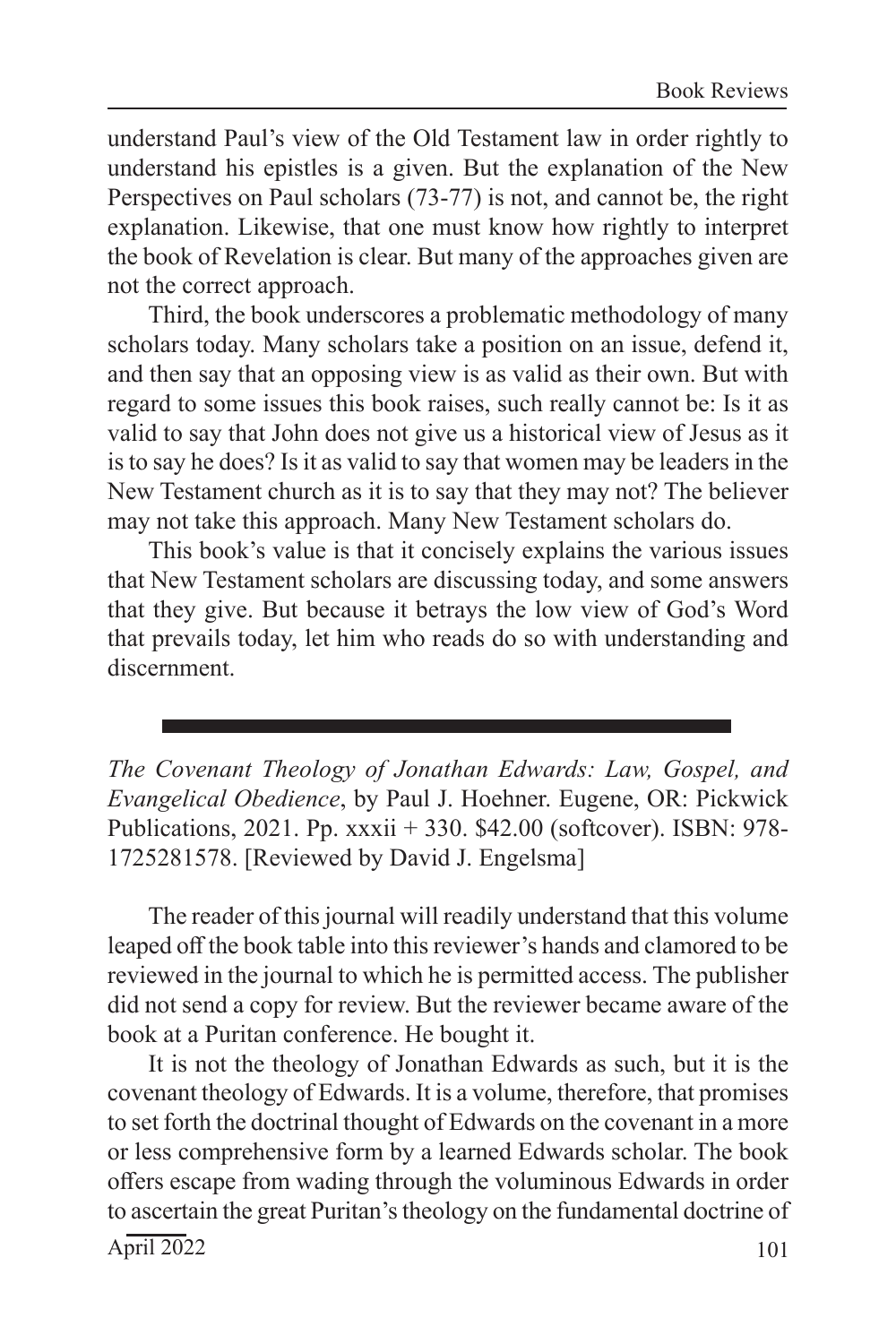the covenant. Even if one would have to disagree, learning Edwards' theology of the covenant would be rewarding.

Hence, this review.

The book fulfills its promise. Not only does it summarize (as much as is possible), vigorously defend, and carefully explain Edwards' doctrine of the covenant, but it also convincingly contends that all of Edwards' theology is covenantal. Edwards viewed all the revelation of Holy Scripture as embraced in the framework of the covenant of God in Jesus Christ. In short, biblical truth is covenantal. The covenant theology of Jonathan Edwards is all of theology in light of the covenant.

The question then is, what for Jonathan Edwards is the covenant? Here, at the crucial point, the book disappoints. The fault is not that of the author, but that of Edwards himself. For Edwards is not clear and consistent. At one time, he speaks of the covenant as a relationship of fellowship of Christ and the believer, rooted in the communion of the Father and the Son in the triune being of the Godhead; at other times, he speaks of a contract. At one time, he refers to three distinct covenants, that of the Father and the Son as a covenant of redemption in eternity, that of a covenant of works with Adam in Paradise before his fall, and that of a covenant of grace between Christ and the church; at other times, he stresses the unity of the covenant, with three phases. And at one time, he insists that the covenant is conditional; at other times, he denies that the covenant is conditional, strictly speaking, and affirms the unconditionality of the covenant as a covenant of grace.

It is especially this last description of the covenant that interests this reviewer, and that ought to be of great importance to contemporary Reformed and Presbyterian theologians. Evidently, Edwards taught that faith and obedience are conditions of a [covenantal] salvation, thus jeopardizing the fundamental gospel-truth of justification by faith alone. Edwards wrote:

Universal and persevering obedience is as directly proposed to be sought and endeavored by us, in Scripture, as necessary to salvation [and] as the condition of our salvation, as faith in Jesus Christ. (261)

He becomes emphatic: "To suppose that there are any promises of the covenant of grace, or any covenant promises, that are not conditional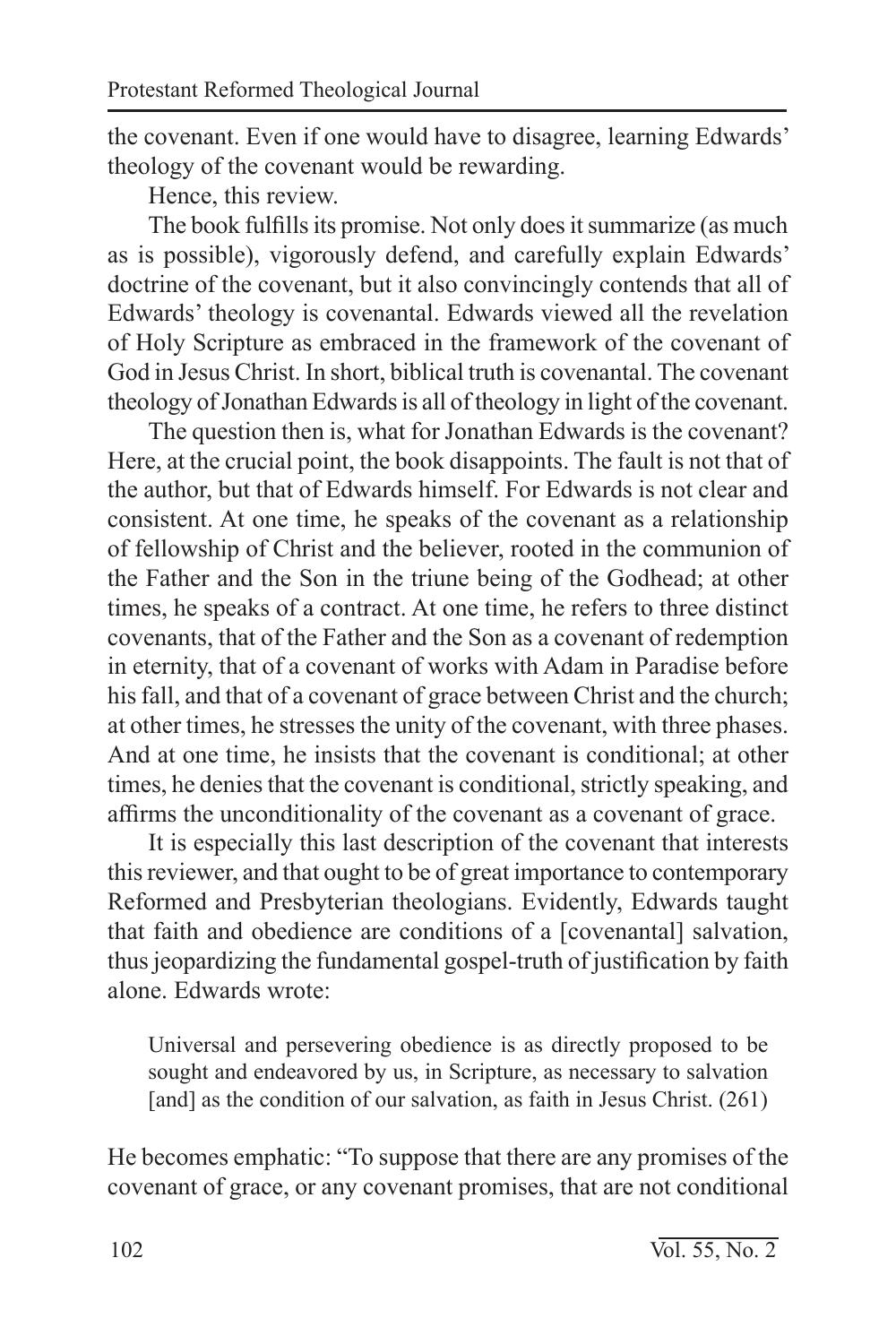promises seems an absurdity and contradiction" (160). As vigorously as the author exerts himself to deliver Edwards from the charge that such statements of the conditionality of the covenant and of its blessing of justification teach the dependency of justification and salvation upon the sinner, he—the author—is compelled to acknowledge Edwards' doctrine of a dependency of the covenant upon the sinner:

The Covenant of Grace [in Edwards—DJE] does, once consented to, place demands on the believer, including a persevering in faith as exhibited by a progressive growth in holiness (sanctification). But those conditions of the Covenant of Grace between Christ and the believer are also the promises of the Covenant of Redemption…The elect believer's "working" faith, as the ground for union with Christ's justification…. (272)

Such was Edwards' teaching of the necessity of good works in the matter of justification that the author himself, defensive of the orthodoxy of Edwards to a fault, admits that on this subject namely, justification, Edwards is "confusing" and "prone to misinterpretations" (260). Although the author does not mean it so, this judgment is damning. No orthodox Protestant theologian may be "confusing" on the doctrine of justification by faith alone, without works. Besides, Edwards' teaching that "works are 'necessary conditions' for justification" does not seem "confusing"—heretical, but not confusing (289).

In addition to the disturbing, un-reformed, and anti-creedal statements regarding fundamental truths of Scripture noted above, Edwards was not averse to explaining justification as the "infusion" of righteousness. "Edwards uses the term 'infusion' in his discussions on justification." "Edwards uses the term 'infusion' or 'physical infusion' [in explaining justification—DJE] throughout his writings" (241). The author denies that Edwards meant by "infusion" the Roman Catholic doctrine of justification, but words have established, creedal, and traditional meaning in theology, and Edwards knew the linguistic issue and the traditional controversy over "infusion" and "imputation" between Rome and Protestantism. In addition, was not Jonathan Edwards bound by the Reformed and Presbyterian creeds, which explicitly confess justification as "imputed" righteousness and explicitly condemn the teaching of "infused" righteousness? (see the Westminster Confession

 $\overline{\text{April 2022}}$  103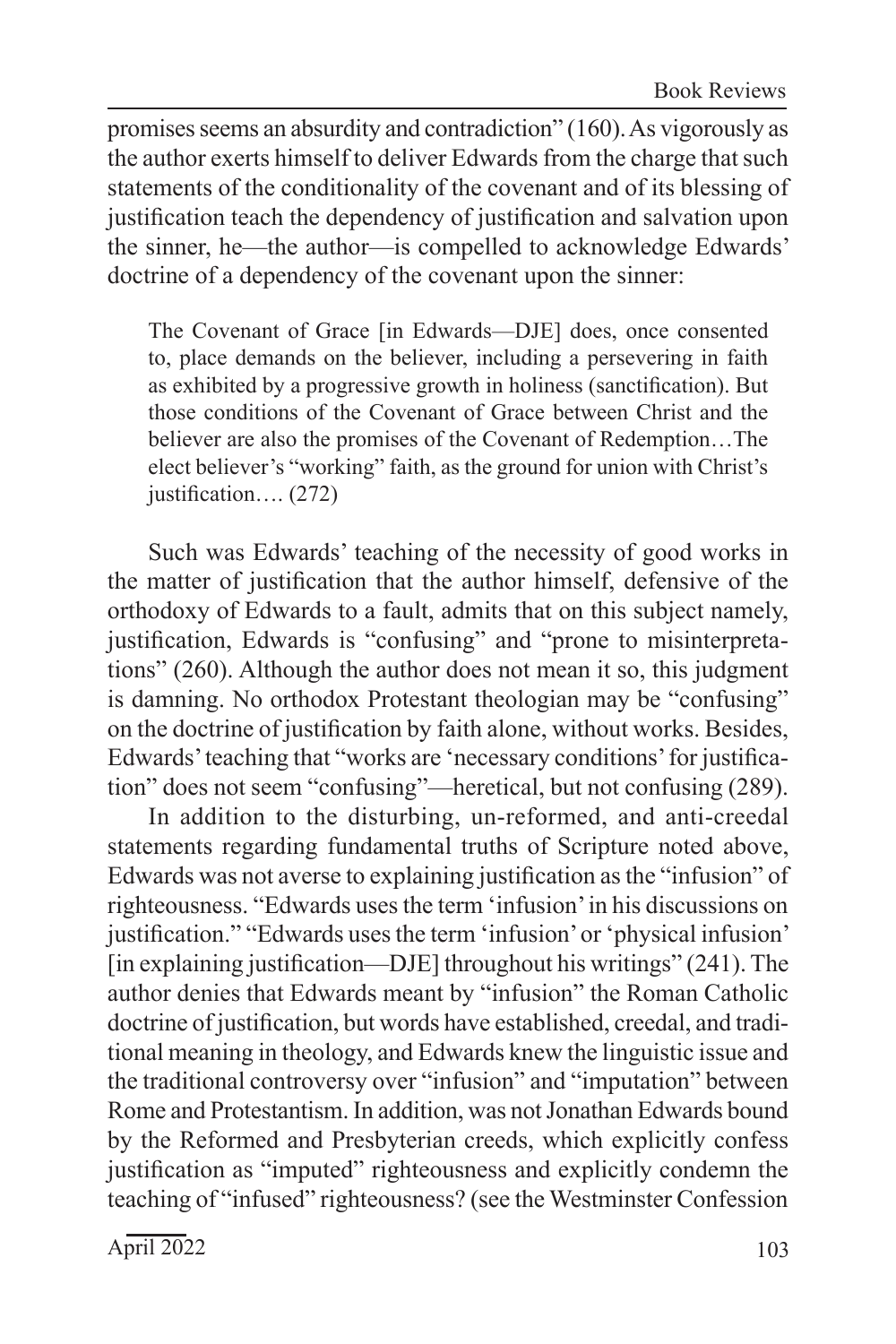of Faith, 11.1: "not by infusing righteousness into them"). Ignoring the language of the Protestant tradition and of the creeds, to create a theology *de novo* smacks of arrogance, which also is a sin.

This ignoring and then contradicting the Reformed and Presbyterian creeds, not only regarding describing justification as the "infusion" of righteousness, but also regarding other fundamental aspects of Protestant theology, was a grievous fault of Edwards. Seldom did he begin his investigation and development of a doctrine by examining what the creeds confess concerning that doctrine. Nor did he allow the creeds to govern his theology. One gets the distinct impression that Edwards considered himself a theologian who was above the creeds, or, at least, an authority alongside the creeds.

The same questionable independency of theological thought characterized Edwards' doctrine of the Mosaic covenant, including the Ten Commandments. Granting the difficulty of locating the Mosaic covenant within the overall revelation of the biblical doctrine of the covenant of grace and the differences of explanation of the Mosaic covenant by Reformed theologians, whether a repetition of the Adamic covenant or a form of the covenant of grace, Edwards' conception of the Mosaic covenant is unique, and dubious. As is characteristic of Edwards, he embraces neither of the two main options but proposes a unique view of his own.

The Mosaic covenant, which includes all the laws delivered to Moses, was

another covenant that Edwards calls the covenant of God with Israel in the flesh…This is a "national" covenant made with an "external" temporal society that is characterized by its "this worldly" orientation. As external and carnal, it is solely concerned with Israel's outward safety (from foreign invasion and captivity) and prosperity, having nothing to do with the internal salvation of individual believers. The blessings were external and carnal, involving the inheritance and life of Israel in Canaan and only pertained to Israel as a nation during this particular historic period. The stipulations of this covenant, in keeping with its external and carnal orientation, involved an outward and external conformity to the law of God, to the moral law as well as to the external and carnal laws embodied in the ceremonial and judicial law, along with an external and carnal worship. (203)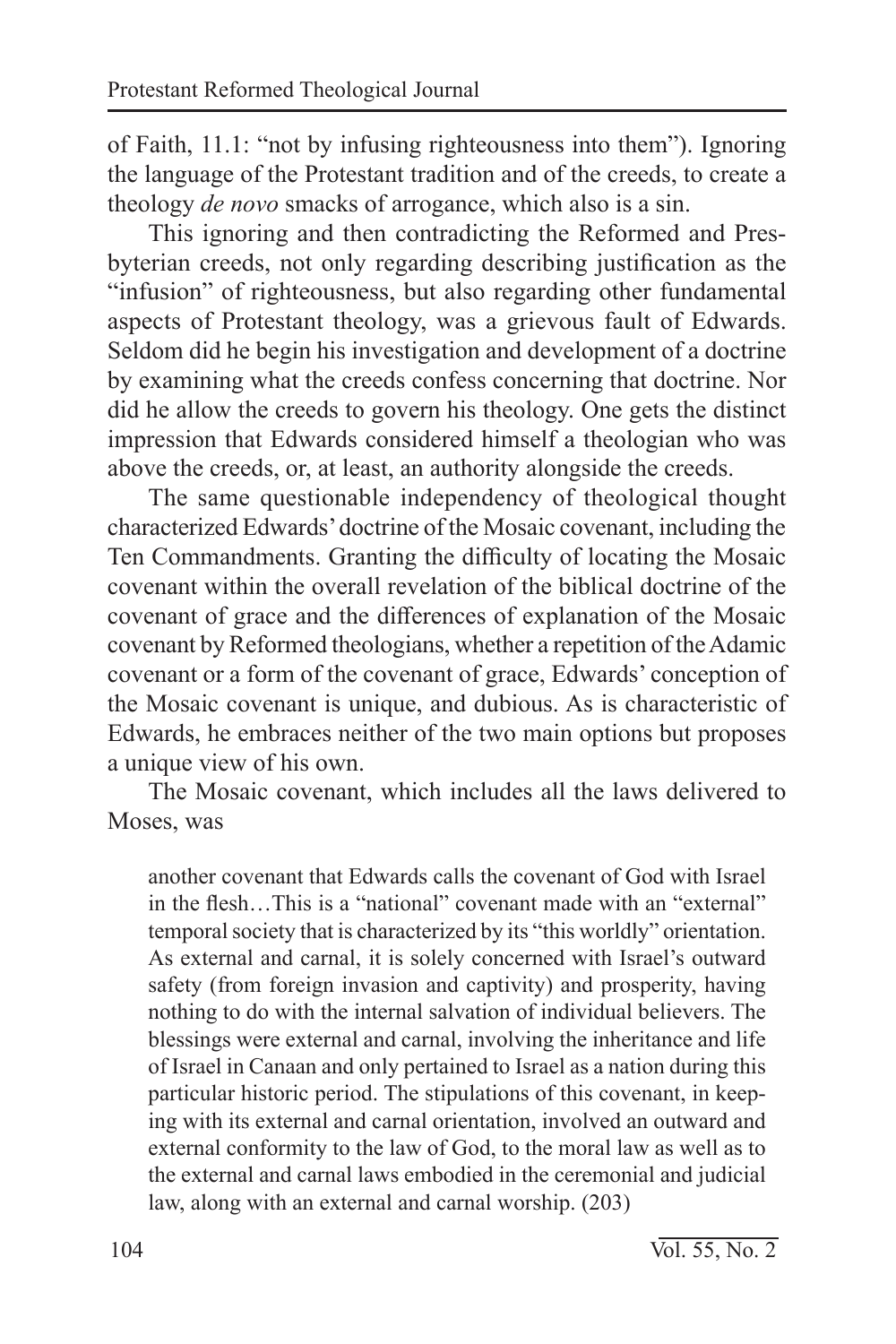"This covenant was a 'mixed covenant,' partaking of the nature of both the Covenant of Works and of Grace" (203), but distinct from both as referring only to external behavior and merely to earthly blessings and curses. This invention of Edwards may be named, in distinction from the Adamic covenant and the covenant of grace, the temporary, carnal covenant of fleshly Israel.

Contributing to what clarity of conception of Edwards' theological thought there is, in addition to the author's own explanations, are the author's apt references to acknowledged experts in the field of Edwards studies, very much including John H. Gerstner.

Edwards was constitutionally incapable of simplifying and thus clarifying a biblical doctrine. Perhaps his brilliance unfitted him for this instructional virtue. On the contrary, the truth being considered is more complicated at the conclusion of Edwards' study than it was when first he applied his mind to it. Edwards' gift was the discovery of the fullest depths and most intricate inter-relations of all aspects of the truth under consideration. Reading Edwards is demanding, and dizzying.

With regard to the nature of the covenant, Edwards had profound insights that subsequent theologians could explore profitably in their own development of the doctrine. Developing a consistently sound, unified, and clear doctrine of the covenant, originating in the Trinity and culminating in the unconditional (that is, gracious) covenant of God in Christ with the elect church, awaited later (Dutch Reformed) theologians. Their names would be Herman Bavinck and Herman Hoeksema.

*Reformation Anglican Worship: Experiencing Grace, Expressing Gratitude*, by Michael P. Jensen. Wheaton, IL: Crossway, 2021. Pp. 190. \$35.00 (hardcover). ISBN: 978-1433572975. [Reviewed by David J. Engelsma]

To the Reformed believer, the Anglican Church is an anomaly. In relation to the Roman Catholic Church, on the one hand, and to the Reformed Church, on the other hand, it is neither fish nor fowl. I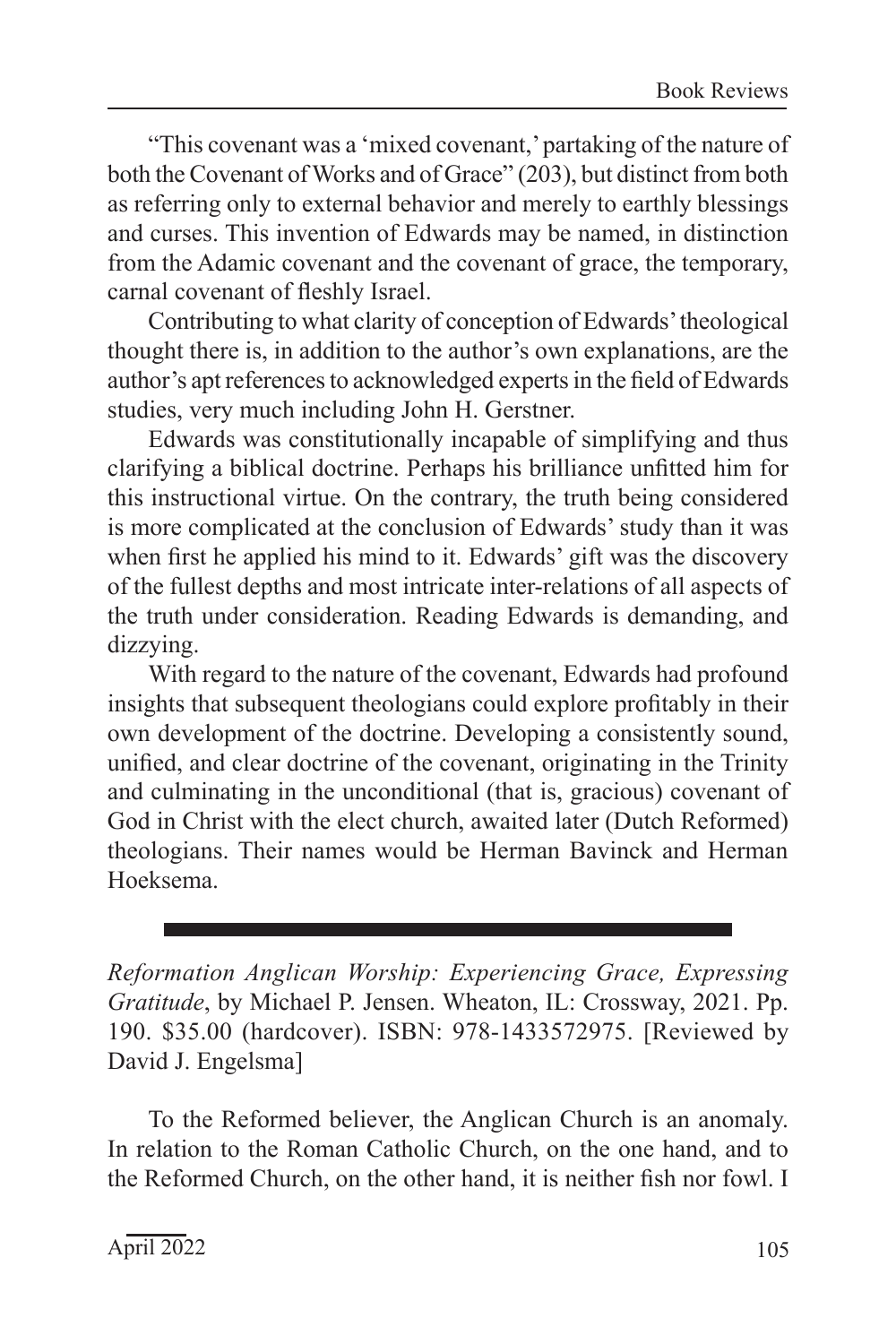refer not to the contemporary worship of the largely apostate modern Church of England, which has embraced praise bands, which occasionally features a female preacher, and whose sermons comment, utterly mistakenly, on world events (as once I myself painfully witnessed). Rather, I refer to the worship of that Church in the days of its glory, under Thomas Cranmer. On the one hand, it showed the influence of the Reformation. On the other hand, not only had it not shaken off the elements of the worship of the Roman Catholic Church, but it was also quite determined to retain "priests," choirs, choral music, special garb for the clergy, and more Roman liturgical actions and features of worship. More importantly, it resolved to reject the "regulative principle" of worship, thus giving the liturgy over from the will of God into the hands of the church herself.

The "regulative principle" of worship is the teaching that the church may worship God only in the manner which He Himself has prescribed in His Word. It stands in contradiction to the notion that the church may worship God in any way that God has not forbidden. This notion invariably results in the church's worshiping God in any way it pleases. What "regulates" worship, where the "regulative principle" does not govern the worship, is the whims of the fickle audience, or the arbitrary will of a worship committee, or the latest fad on the church scene. That is, nothing at all regulates the worship.

Jensen's crisp, well-researched book describes Anglican worship as shaped by the Reformation, especially under the influence of Cranmer, but also under the influence of two powerful civil rulers, Henry VIII and Elizabeth. To this influence of the heads of state, and to the related reality of the Anglican Church's being the religion of the state, can be attributed that Church's weakness with regard to worship down the centuries to the present time. Where the church is a creature of the state and its members, the citizens of the nation, corruption of the church's worship is a foregone conclusion, as this book proves.

The book begins with a sound accounting of the nature and fundamental elements of Christian worship. With sound Reformation thinking, it declares that worship is not the church's effort to obtain blessing from God, but her sacrifice of thanksgiving to a gracious God, who has saved the church and her members by the atoning work of Jesus Christ. "Worship is a response to the gracious divine initiative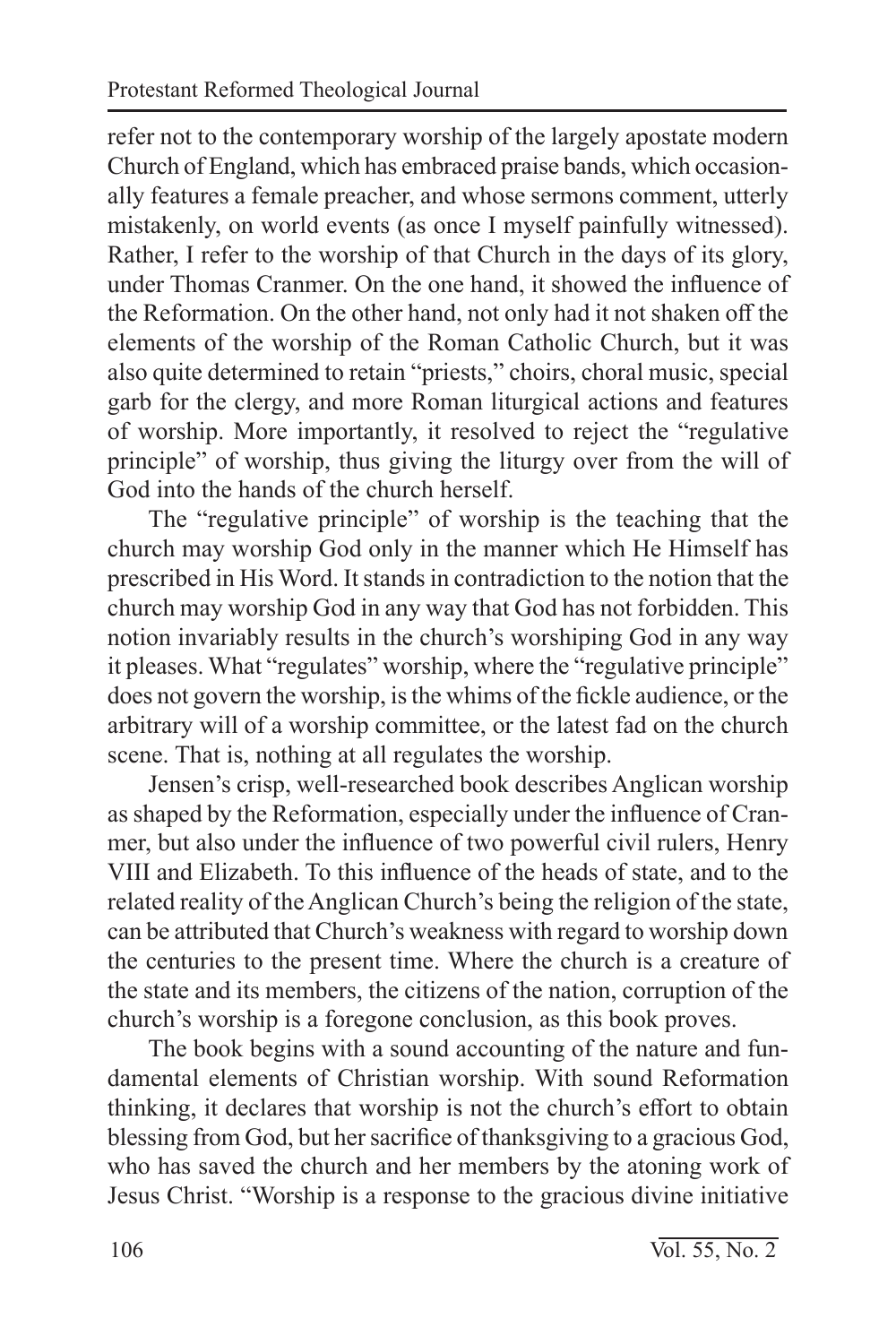and…is enabled by God" (42). Hence, the sub-title of the book. And God Himself works this worship within the church's members.

The book continues with the description of the shaping and molding of Anglican worship by the sixteenth-century Reformation.

The bulk of the book is a description and defense of the elements of Reformation worship in the Anglican Church. The main element, rightly, according to the author, was, at the time of the Reformation, if no longer in many congregations, the reading and preaching of Scripture. "The…sermon is a recognition that the center of the church's worship is the act of listening to the speaking God" (103). Such was the influence of preaching upon the Anglican Church in the sixteenth and seventeenth centuries that it shaped the architecture and furniture of the church buildings.

The emphasis of Anglican worship on the reading of the Bible corrects a weakness of which some Reformed preachers are guilty, namely, giving the reading of the Bible in worship a "lick and a promise," probably, in their thinking, in deference to the preaching. It becomes evident that the officiating minister has not read over his chapter before the service. He stumbles through the reading, without proper emphasis and with a number of mistakes in pronunciation. Reformation Anglican worship regarded the means of grace as preaching *and the reading of Scripture.* Rightly so!

On the other hand, some notables in the Anglican Church, the prominent Richard Hooker among them, held that the reading of the Bible in worship makes preaching unnecessary, a fundamental error concerning worship that is not shared by Jensen.

Yet another aspect of the book's treatment of worship in light of the instruction of Cranmer from which the Reformed minister will profit is the analysis of the public, congregational prayer. This prayer must be carefully thought out ahead of time. It must have certain components. There must be a certain order. To demonstrate the elements of proper congregational prayer the author appeals to, and briefly explains, the Anglican Book of Common Prayer, with which the Reformed pastor does well to become acquainted. A benefit of reading the book may well be the reminder that worship importantly also consists of *the congregational prayer.*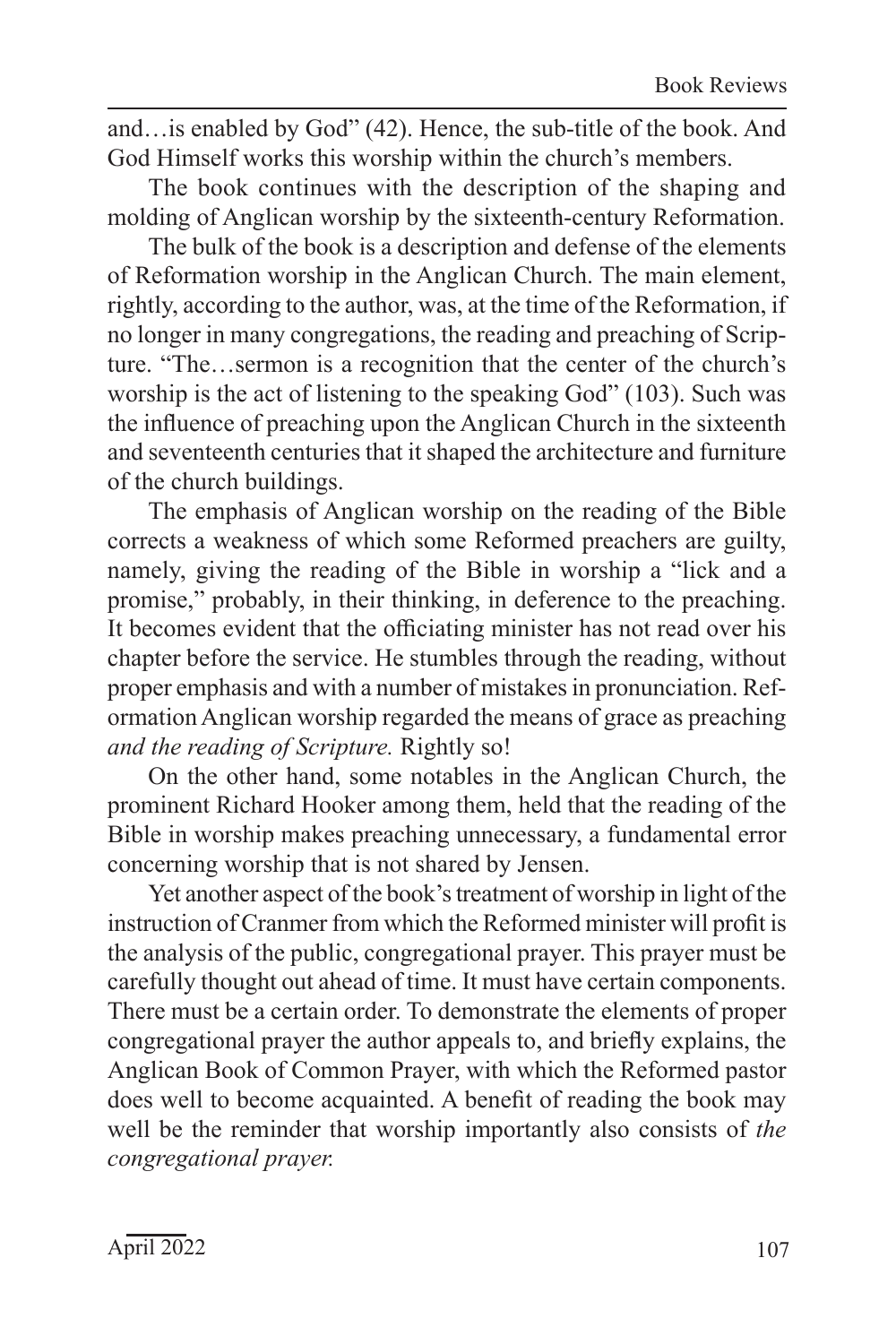In the end, Anglican worship suffers from a fundamental weakness. The error goes back to Cranmer himself. It is the rejection of the "regulative principle" of worship.

In matters of church order [having to do with worship—DJE], he [Cranmer] proved himself to be quite pragmatic, so long as unity, discipline, and edification were upheld. It was quite feasible, in his mind, for there to be different liturgical forms in different places and times, if properly justified. The church in each nation should have freedom to order its own ceremonies [elements of the liturgy—DJE] according to culture and circumstance. (63)

To this rejection and disregard of the "regulative principle" of worship is due, finally, the chaotic and deplorable condition of the liturgy—the worship!—of much of Anglican worship today. The author himself, determined as he is to validate and approve even the most abominable developments of contemporary Anglican worship, with reference specifically to certain music found in worship services of Anglican churches, calls the worship of some Anglican churches "simply paganism" (167).

The book is an excellent source, not only of the knowledge of the Reformation's powerful influence on the worship, and thus the formation and struggles, of the Anglican Church, but also of the knowledge of the important subject of Christian worship itself.

*Is Jesus Truly God? How the Bible Teaches the Divinity of Christ*, by Greg Lanier. Wheaton, IL: Crossway, 2020. Pp. 144. \$16.99 (softcover). ISBN: 978-1433568404. [Reviewed by Marco Barone]

When we study the incarnation of the Word, we approach the mystery of mysteries, looking into the unfathomable abyss of Jehovah's mightiest miracle: the second person of the Godhead assumed the human nature and became a true man, like us in all things but sin, for our salvation. Such a wonderful event requires an explanation within the boundaries of Scripture's claims and of what can be deduced from Scripture by good and necessary consequence. In *Is Jesus Truly God?*, the author succeeds in meeting that requirement.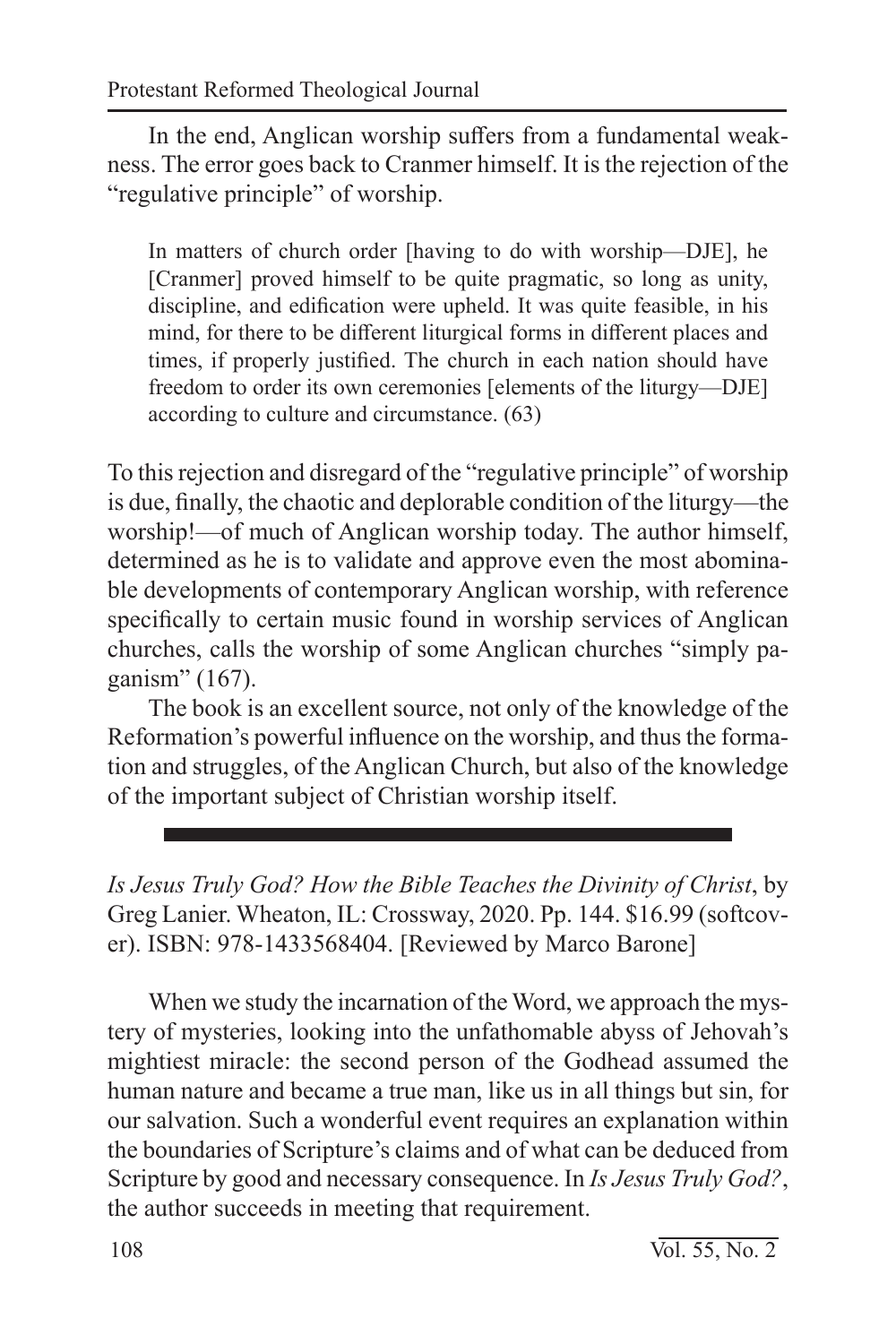In the "Introduction," Lanier announces that the goal of his book is not only to demonstrate that Jesus is fully God, but also to show *how* the Scriptures reveal this fact (15). The author successfully does that through careful, deep, but clearly explained exegesis of numerous biblical passages.

Chapter 1 discusses the eternal pre-existence of the Son as the second person of the triune God. The author clearly explains how the New Testament writers appealed to the Old Testament (Is. 6, Ezek. 1, Dan. 7, Ps. 110) in order to show that the Son *is* the God of the Old Testament, and, therefore, was at work during that dispensation (39).

Chapter 2 demonstrates that Jesus' expressions of closeness and intimacy with the Father make sense only on the basis of the truth of the Son as being begotten from the Father. The chapter ends with a helpful reminder:

It is worth reflecting on how Jesus's use of Abba—and the full depth of his sonship to the Father—might shape how Christians should think of their own relationship to the Father. We are urged by the Spirit to, like Jesus, call out to 'Abba' in Romans 8:15 and Galatians 4:6. By virtue of the eternal sonship of Jesus Christ, our relationship to the living God has been transformed from one of enemy to one of adopted sons and daughters. (54-55)

Chapter 3 shows "how the New Testament authors, through interacting with Scripture in profound ways, make clear that the one true God revealed in the Old Testament is now fully disclosed to include (and to have always included) the divine Son" (58). Lanier summarizes the New Testament writers' strategy as follows:

The Son of God manifested in the flesh of Jesus Christ can be considered really and truly God, in the way later formalized in the creeds, only if he is and always has been the 'one god' of Israel disclosed in the Old Testament. He could not become this; he had to always be this. And that is precisely what the New Testament authors labor to convey in reading the Old Testament afresh in this direction. By applying Lord/*kyrios*, YHWH passages, divine prerogatives, divine metaphors, and the 'I am' phrase to Jesus, the New Testament communicates this truth: he who is God in the Old Testament was, is, and always will be inclusive of the Son as the second person. (75)

 $\text{April } 2022$  109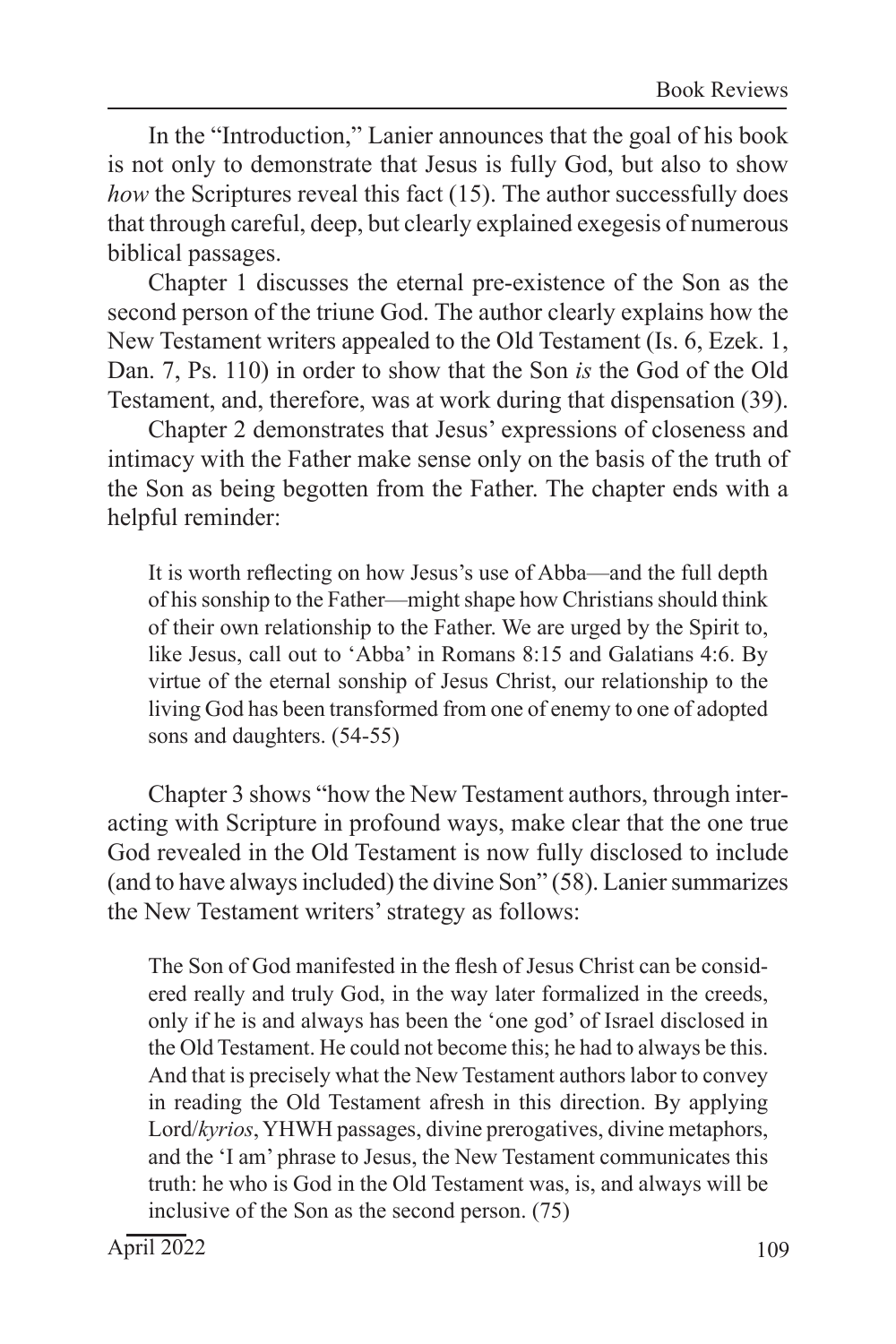Protestant Reformed Theological Journal

Chapter 4 explains how the New Testament contains instances of the worship of Jesus, and how the nature of such worship is the same as that which is directed to the one true God. The author shows how the New Testament Christians focused on being partakers of Christ, and he concludes with some food for thought for the contemporary Christian:

The real spiritual union Christians have with the risen and ascended Lord Jesus should stimulate more precise reflection on the nature of the Christian life…We should see the Christian life as one in which Jesus, who abides in us by his Spirit, is producing the obedience of faith from within us, as the outflow of a renewed heart. By uniting you to himself, Jesus molds you into conformity with himself through Christ-shaped worship in all of life. (92)

Chapter 5 focuses on the inner relationship between Father, Son, and Holy Spirit. This is far from being beside the point of the book. On the contrary, "any discussion of a divine Christ must necessarily factor the divine Spirit, or else it is woefully incomplete" (94). This edifying chapter expounds on the most blessed fellowship between the three divine Persons who, in turn, share themselves by the Holy Spirit with the saints: "From start to finish, the individual Christian life is one of fellowship with the Triune God…the Trinity should be an enriching reality that shapes how one lives" (104-105).

Chapter 6 discusses some clear passages (Tit. 2:13; 2 Pet. 1:1; Heb. 1:8; 1 John 5:19-20; John 1:1, 10:33, 20:28) and other less clear passages where Jesus is addressed as Lord and God. The concluding warning is appropriate: "These passages reveal the need to take the task of reading Scripture closely, word for word, for all its worth. Precision matters for doctrine, and doctrine matters for life" (118).

The "Conclusion" expounds four biblical passages (Phil. 2:6-11; Col. 1:15-20; Heb. 1:1-4; John 1:1-18) which "combine elements of the preceding chapters: preexistence, divine sonship, use of the Old Testament, divine prerogatives, worship, and so on" (120). These are amazing passages that teach the supremacy, sovereignty, and creative power of the Son over all things, passages that (coupled with the preceding ones discussed in the book) reveal how the "New Testament authors did not feel the need to defend or prove the idea that Jesus is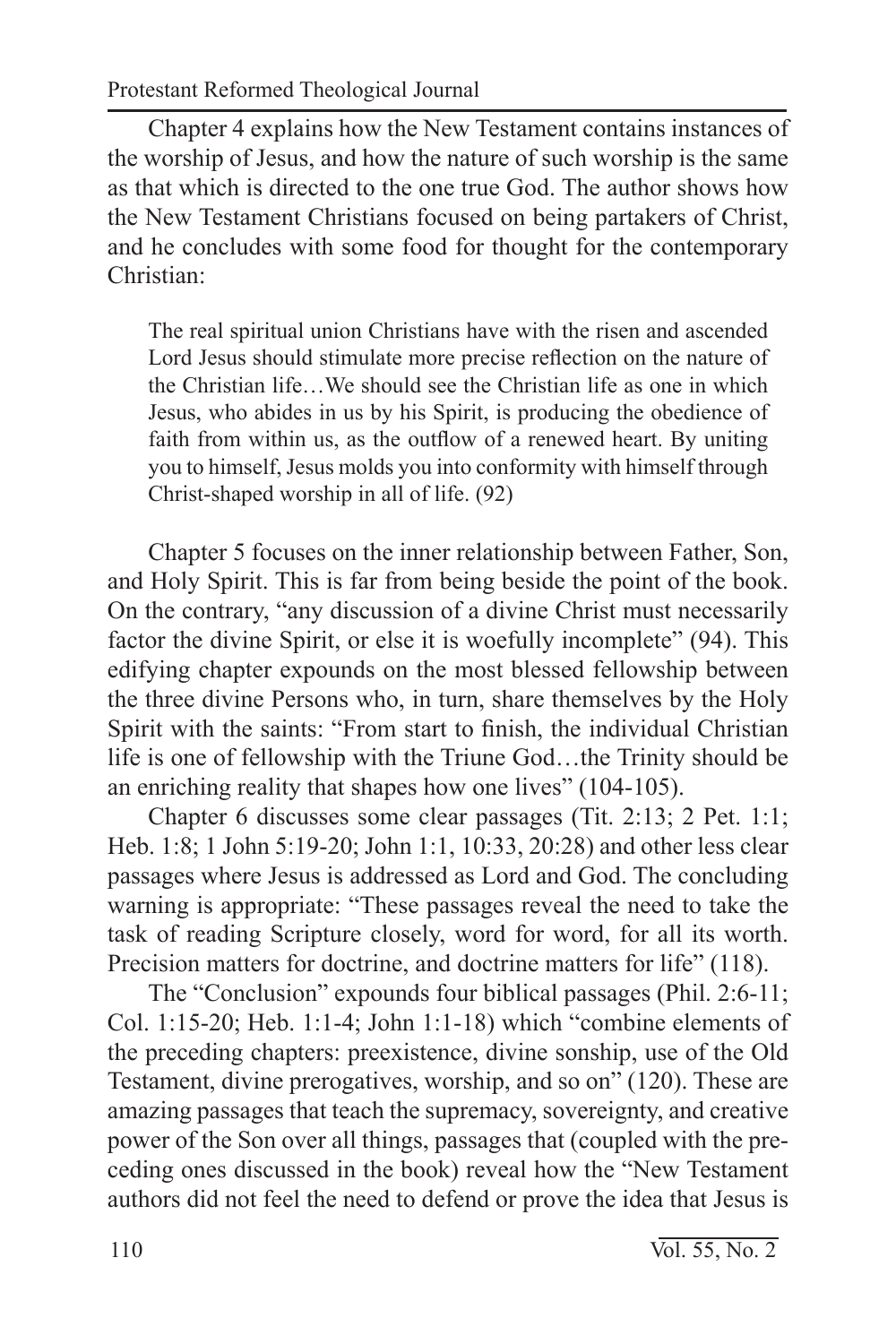God. They assumed it. It was the inescapable conclusion toward which they were all drawn…It shows up everywhere in the New Testament, even in places one might not expect. It was the air they breathed" (126).

The book offers an orthodox Christology in agreement with the biblical teaching as expounded in the Ecumenical Creeds. This point is not secondary, considering that many in the church world are trying to revise and even reject the teaching of those ancient creeds. One minor criticism is that the book, although intended for the general public, often contains reading suggestions in the footnotes that are too advanced for the non-academic and/or difficult to acquire. Apart from that, the book is both deep and readable, ideal for both group and personal Bible study. It is a doctrinally reliable guide that leads the reader to appreciate more the infinite glory of the Captain of our salvation, our Lord and God Jesus Christ.

*Till Death Do Us Part? What the Bible* Really *Says about Marriage and Divorce,* by Joseph A. Webb. Longwood, FL: Webb Ministries, 1999. Pp. xv + 270. \$8.05 (softcover). ISBN: 978-0963222657. [Reviewed by David J. Engelsma]

## "Yes!"

This is the resolute, uncompromising answer of the book to its title, which title, it must be noted, is a question. Marriage is an ordinance of God. Its origin was the divinely conceived and realized marriage of Adam and Eve—a historical reality. According to the meaning and purpose of God regarding His institution, marriage is a lifelong covenant of one man and one woman for life.

[Marriage is] a covenant for life; which can only be broken by the physical death of one of the partners…Either partner can violate this covenant repeatedly but it is scripturally impossible to break it (8).

This means, for the author, on the basis of the abundant Scripture that he quotes and explains in support of his contention, that all remarriages while an original spouse is still living are adultery: "To marry another after divorce constitutes adultery. Any persons who have married again after divorce while their first spouse still lives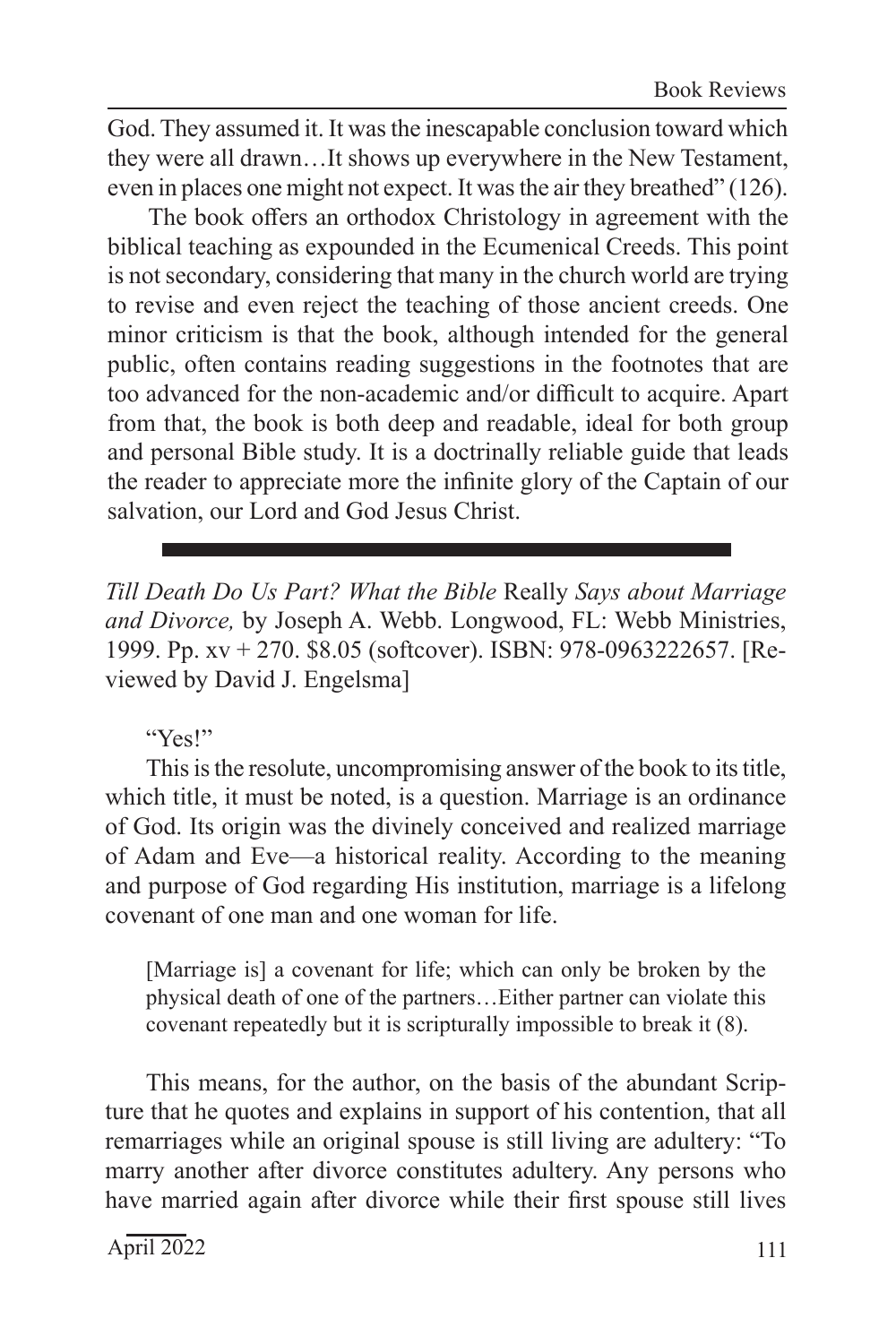are adulterers" (85). It is demanded, therefore, that those who are remarried after divorce repent of their adultery. Repentance includes, and demands, separation from the one to whom they are remarried. In the judgment of God, their present partner is not a lawful spouse and the relationship is not a valid marriage, but legalized adultery. Impenitent continuation in such a relationship ends in damnation. Webb quotes 1 Corinthians 6:9, 10: "Neither fornicators…nor adulterers… shall inherit the kingdom of God." Against the (familiar) criticism he receives that he is a hard man with a harsh doctrine, Webb's repeated response is that the doctrine is not his, but God's in Holy Scripture.

The author emphasizes that this doctrine of marriage, being the Word of God prior to Adam's fall and the revelation of the Savior, applies to all humans, unbelievers as well as believers, regardless of their knowledge or ignorance, and is unconditional, regardless of the circumstances of their marriage and of the fact that they are already remarried when first they learn this doctrine of marriage.

A prominent feature of the book, a feature that makes it difficult, if not impossible, to dismiss the book's admittedly unpopular teaching, is its abundant citation, explanation, and application of pertinent passages of Scripture. Scripture is both abundant and clear on the truth of the lifelong permanency of marriage and on the sinfulness of remarriage after divorce.

The book was occasioned by the "epidemic proportions" of the "ripping asunder of marriage relationships in society," including "professing Bible-believing churches" (x).

Webb calls attention with alarm to society's acceptance of remarriage, although the consequences of divorce and remarriage are devastating, not only to churches but also to society: "Our society has accepted adultery as a social norm" (189). In the judgment of this reviewer, divorce may well be the leading cause of the breakdown of society. God established the family, prior to Adam's fall, as the foundation of society, and divorce destroys the family. Divorce and remarriage are certainly destructive of the churches:

As long as the *church* continues to compromise in this area, the church as we have known it will disintegrate, and our families will be destroyed. All of this tragedy is occurring, because men of God today (preachers and theologians—DJE) refuse to say, "*It is written.*" (174)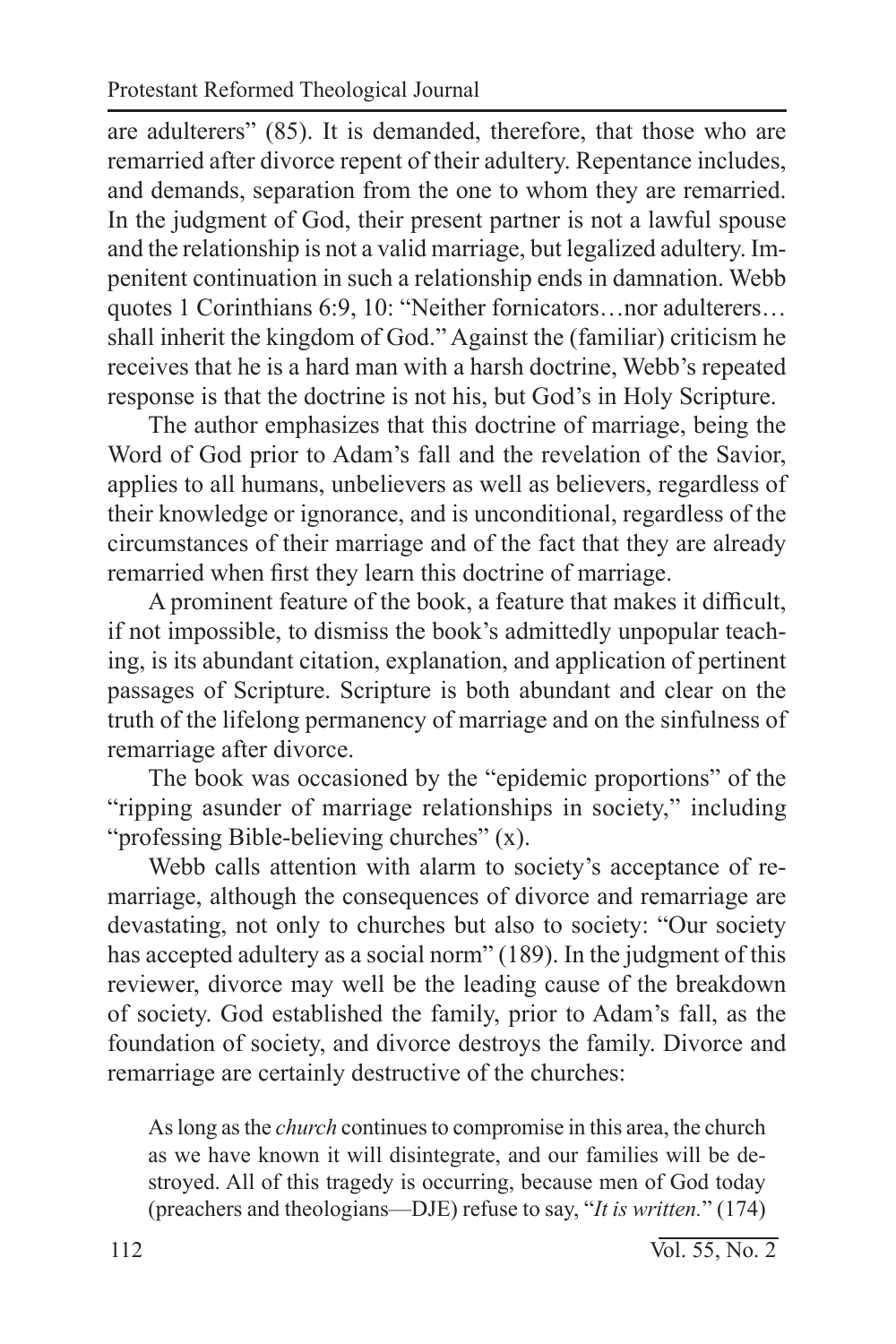Of some interest and no little importance is the author's assertion that the early church held the view of marriage as an unbreakable bond till death. The agent of the change of this view in Protestantism was the humanist Erasmus (88).

Members of the Protestant Reformed Churches will read the book with gladness. Members of many other churches will read it with a guilty conscience and, if they read it with a mind open to compelling biblical evidence, with profit.

One area of possible disagreement is Webb's seemingly absolute prohibition of divorce, even on the ground of adultery. The absolute forbidding of divorce implies, as the author acknowledges, that the innocent mate remains in the marriage relationship—praying, but remaining—even though the spouse is living impenitently in adultery. This argument appeals to the Jewish custom of betrothal and an unconvincing explanation of Matthew 19:9: "except it be for fornication." Mitigating the objection to Webb's prohibition of divorce even on the ground of fornication is his apparent understanding of divorce as a legal separation that would allow for remarriage. Seemingly, he does not recognize divorce as a legal separation that still does not permit a remarriage.

The book concludes with a long, helpful section of questions occasioned by the marriage doctrine of the book and the answers by the author. One question puts many contemporary churches and ministers on the spot, and, therefore, they refuse to answer the question: "If what you have shown us from the Scriptures is true, why hasn't the church taught it, and why is divorce and multiple marriages so widespread in the churches themselves?" (233).

*The Spiritual Marriage between Christ and His Church and Every One of the Faithful*, by Girolamo Zanchi, tr. Patrick J. O'Banion. Grand Rapids, MI: Reformation Heritage Books, 2021. Pp. xxxvi + 114. \$25.00 (hardcover). ISBN: 978-1601789044. [Reviewed by David J. Engelsma]

For two main reasons the Reformed believer will want to read this book. The first is the author himself. He is the prominent, influential,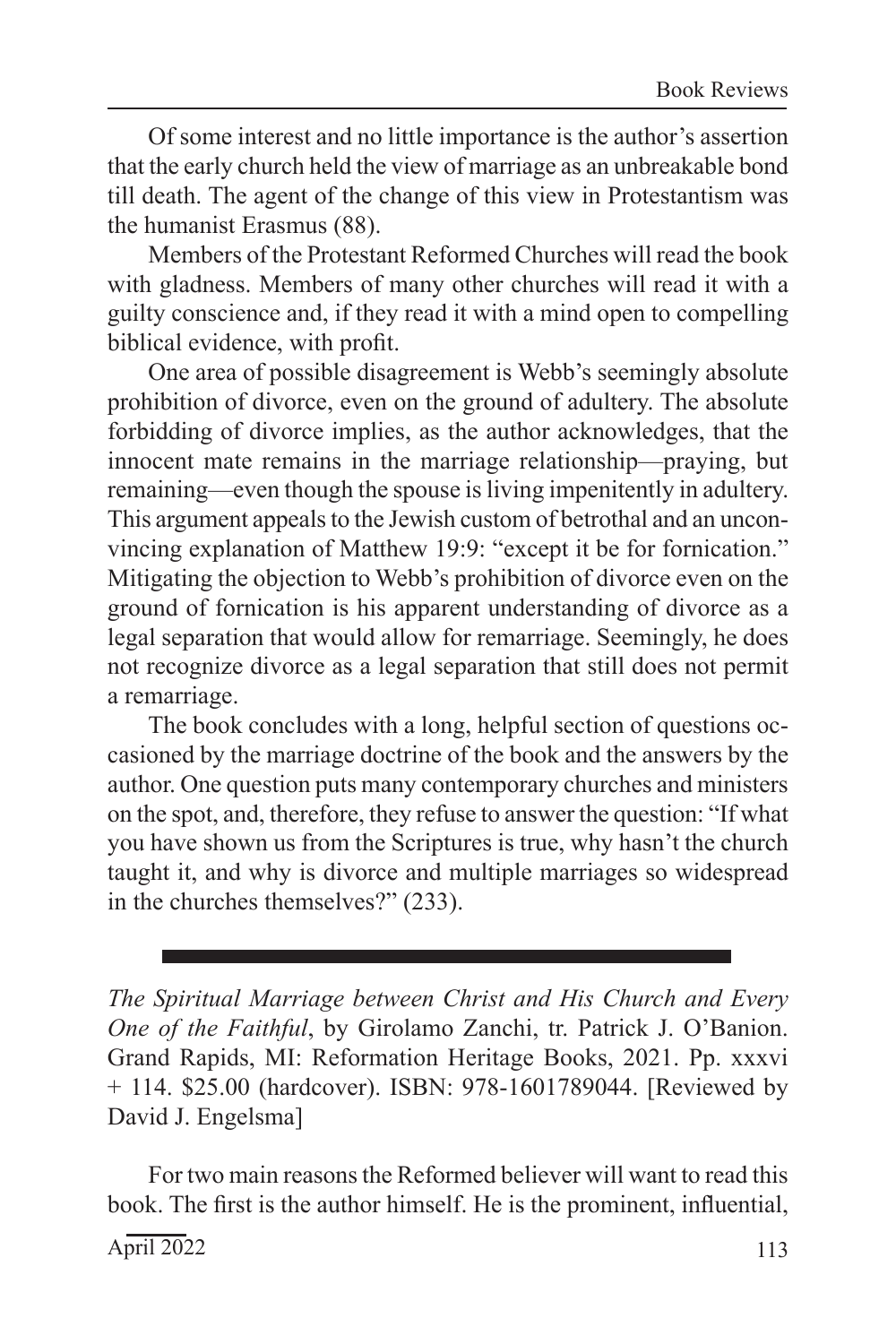second-tier reformer, Girolamo Zanchi, or Zanchius. Important for the Reformed faith and churches as he was in his time, not much written by him has been translated into English, or is available to those whose language is English. What little has been translated into English is mostly in the sixteenth-century version of the language, the form of which "deters all but the most intrepid literary explorers" (ix).

There is reason to believe that Zanchi wrote the book when he was older than 75. Therefore, the theology of the book is that of the mature Zanchi.

The second reason is the subject of the book itself. It is a careful, sometimes novel, comparison of earthly (in Zanchi's word, "carnal") marriage, as the type, with the spiritual marriage of Christ and His church, as the reality of marriage.

Zanchi begins with a penetrating explanation of the marriage of Adam and Eve, as the historical origin and foundation of the reality of marriage. Why Eve was made of a rib of Adam near his heart, and what is the significance of Adam's having been asleep during the forming of his wife-to-be from a rib, in the doctrine of Zanchi, are intriguing.

Then, Zanchi proceeds to compare earthly marriage and the spiritual marriage of Christ and the church. Working mainly with the grand passage on marriage in the New Testament, Ephesians 5, Zanchi both gives instruction how the Christian husband and wife are called to regard and behave in their carnal marriage, and applies the truth of this carnal marriage to the spiritual reality of the union of Christ and the church.

Zanchi calls attention to aspects of the earthly marriage of Adam and Eve, and therefore to the marriages of Christians, that are unusual and thought-provoking even for the Protestant Reformed Churches, which churches have nearly exhausted the truth of marriage, it might have been supposed. For example, as Eve was a "helper" to Adam, so the church is a "helper" to Jesus Christ, by begetting and raising Christ's children. In this connection, Zanchi emphasizes the gathering of the church from the children of believers. Also, and more controversially, just as Eve consented to be Adam's wife, and as every carnal marriage requires the woman to consent to marriage with a certain man (she may not be forced to marry anyone), so does the church "consent" to her marriage with Christ. Regarding this consent, Zanchi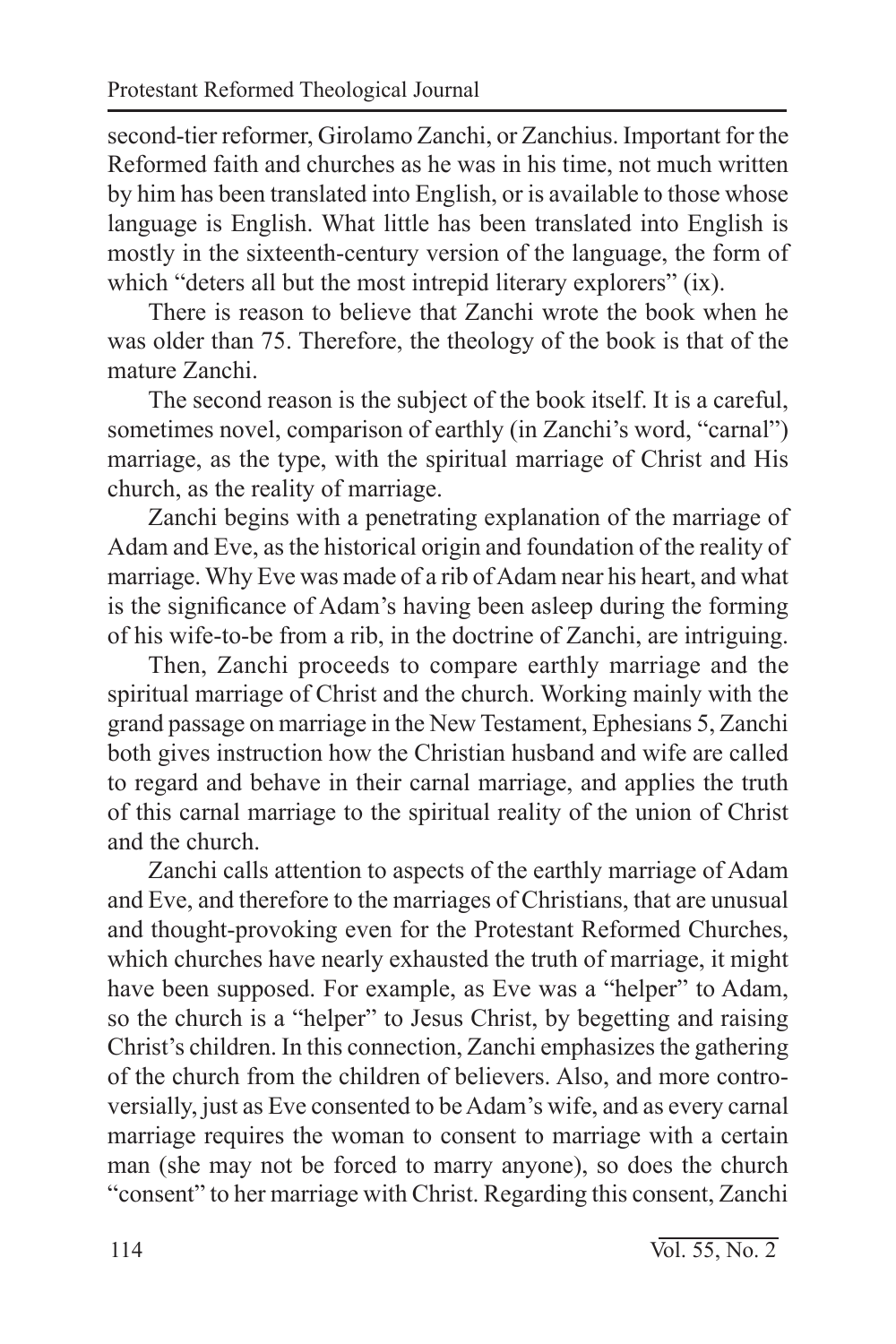takes pain to contend that neither the church nor any member consents by nature, but that the consent is worked by Christ, the Husband, by His efficacious grace. "He requires our consent. Yet this He also gives, having given us faith" (24).

Zanchi's doctrine here is that Christ does not force the church or any member into union with Himself. He does not, in my word, "rape" the church, but makes her willing, sweetly drawing her to Himself by His own irresistible love for her.

Without treating the subject in any detail, or considering the truth of the unbreakable covenant of marriage, Zanchi asserts that adultery and desertion dissolve earthly marriage:

But if your wife either stops being one flesh with you and becomes one flesh with an adulterer, or if she refuses to have you cleave to her but instead abandons you, then you are free. (34)

For a marriage cannot be dissolved except on account of fornication or on account of adultery. (90)

This was the thinking of all the reformers, following, strangely enough, the theory of the humanist Erasmus. Here, the comparison of the marriage of the church and Christ with carnal marriage broke down for Zanchi, for the church's marriage to Christ is, as the reformer himself confesses, indissoluble.

In the course of his consideration of the Lord's Supper as the outstanding realization by Christ of His union with the church and with the believer individually, Zanchi carries on a long and vigorous polemic against the Lutheran doctrine of the ubiquity of the body of Christ, a lively issue in Zanchi's day.

Although Zanchi does not expressly call attention to it by name, the book is, in fact, an exposition of Zanchi's and the Reformation's theology of the covenant of grace. For them, the covenant is intimate union with Christ, symbolized by earthly marriage. Marriage reveals the nature of the covenant, and the nature of the covenant determines Christian marriage. Except for the indissoluble nature of the covenant!